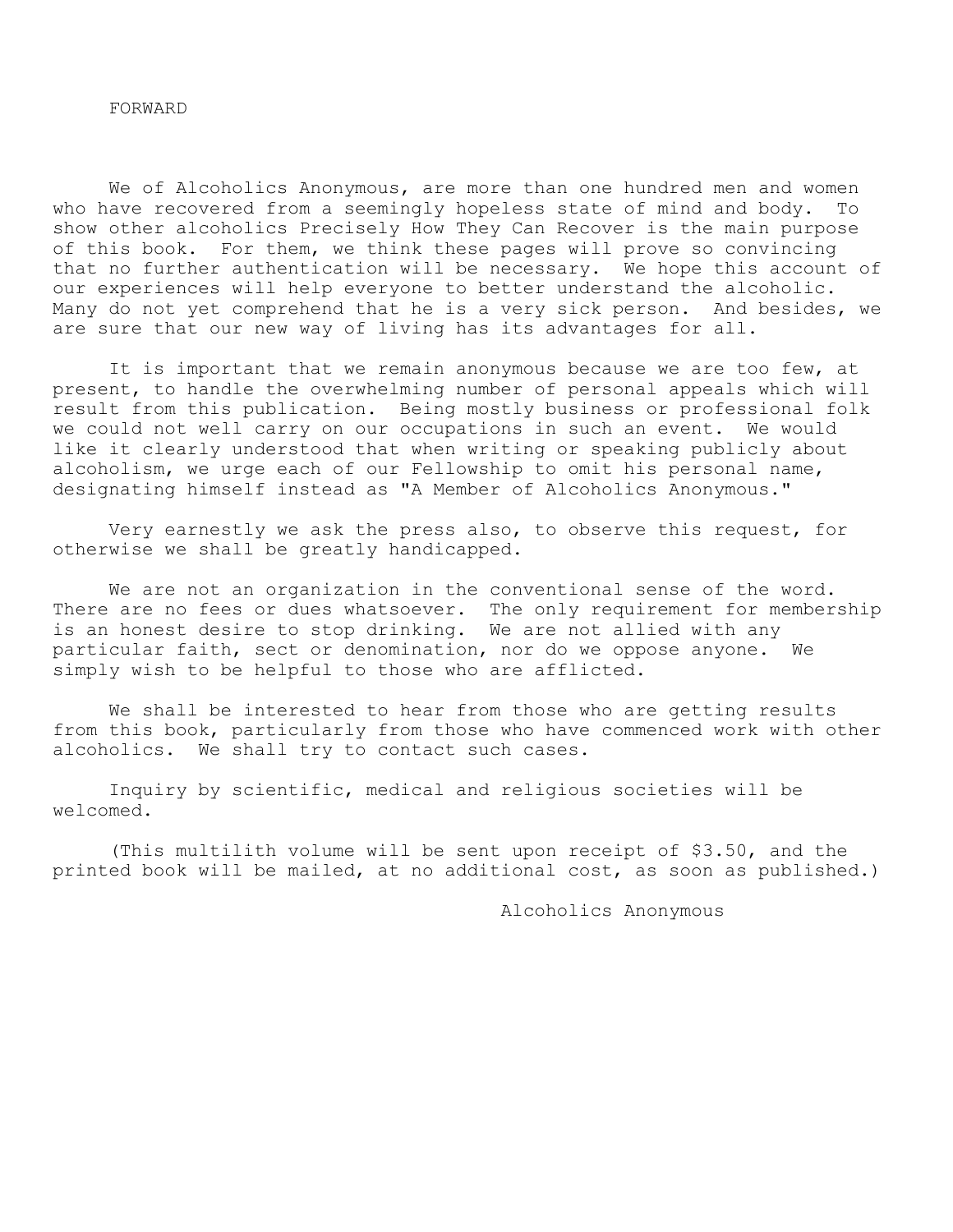The Doctor's Opinion

 We of Alcoholics Anonymous believe that the reader will be interested in the medical estimate of the plan of recovery described in this book. Convincing testimony must surely come from medical men who have had experience with the sufferings of our members and have witnessed our return to health. A well known doctor, chief physician at a nationally prominent hospital specializing in alcoholic and drug addiction, gave Alcoholics Anonymous this letter:

To Whom it May Concern:

I have specialized in the treatment of alcoholism for many years.

 About four years ago I attended a patient who, though he had been a competent business man of good earning capacity, was an alcoholic of a type I had come to regard as hopeless.

 In the course of his third treatment he acquired certain ideas concerning a possible means of recovery. As part of his rehabilitation he commenced to present his conceptions to other alcoholics, impressing upon them that they must do likewise with still others. This has become the basis of a rapidly growing fellowship of these men and their families. This man and over one hundred others appear to have recovered.

 I personally know thirty of these cases who were of the type with who other methods had failed completely.

 These facts appear to be of extreme medical importance; because of the extraordinary possibilities of rapid growth inherent in this group they mark a new epoch in the annals of alcoholism. These men may well have a remedy for thousands of such situations.

You may rely absolutely on anything they say about themselves.

Very truly yours,

(Signed) , M.D.

The physician who, at our request, gave us this letter, has been kind enough to enlarge upon his views in another statement which follows: In this statement he confirms that what anyone who has suffered alcoholic torture must believe--that the body of the alcoholic is quite as abnormal as his mind. It does not satisfy us to be told that we cannot control our drinking just because we were maladjusted to life, that we were in full flight from reality, or were outright mental defectives. These things were true to some extent, in fact, to a considerable extend with some of us. But we are sure that our bodies were sickened as well. In our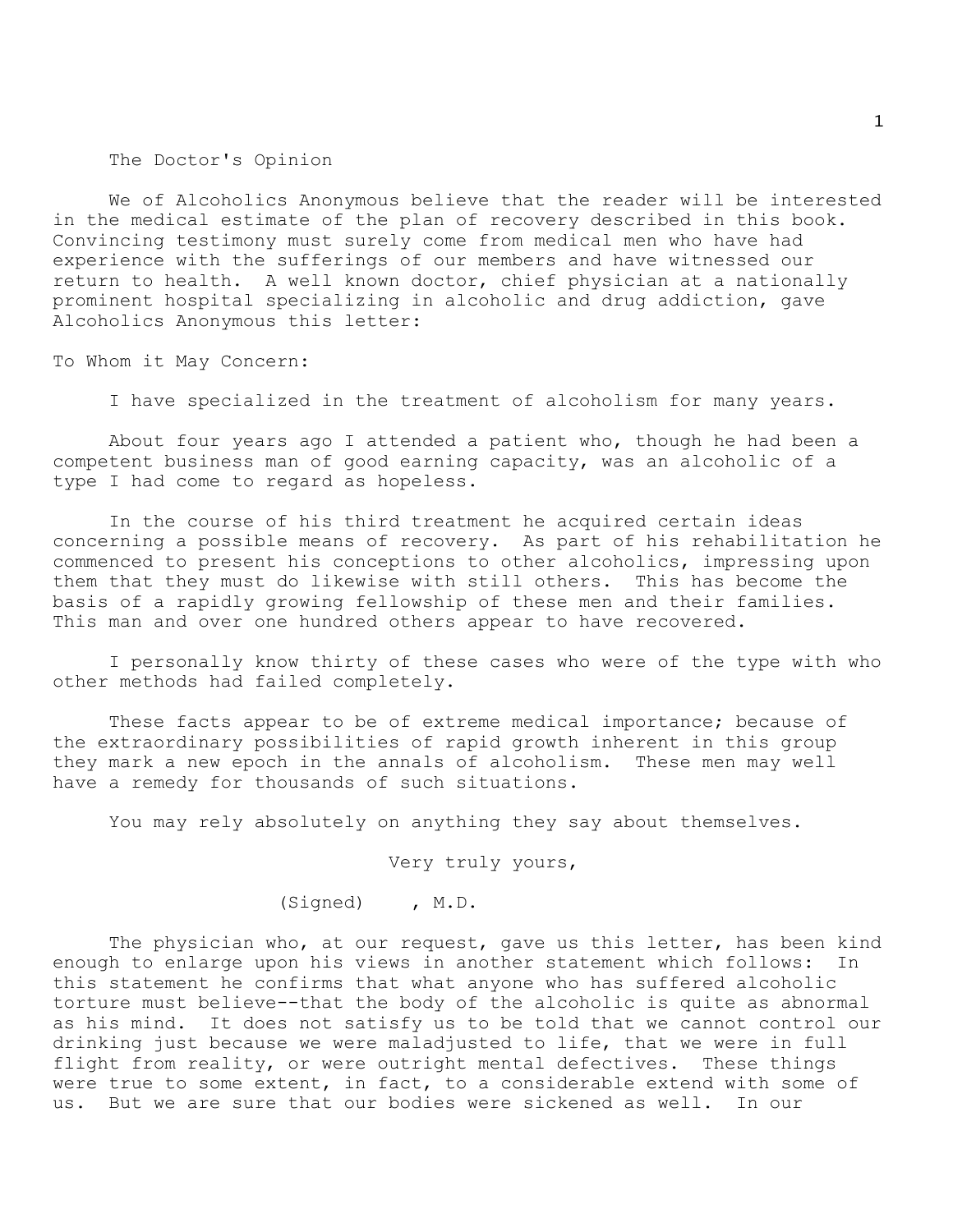belief, any picture of the alcoholic which leaves out this physical factor is incomplete.

 The doctor's theory that we have a kind of allergy to alcohol interests us. As laymen, our opinion as to its soundness may, of course, mean little. But as ex-alcoholics, we can say that his explanation makes good sense. It explains many things for which we cannot otherwise account.

Though we work out our solution on the spiritual plane, we favor hospitalization for the alcoholic who is very jittery or befogged. More often than not, it is imperative that a man's brain be cleared before he is approached, as he has then a better chance of understanding and accepting what we have to offer.

## The doctor writes:

 The subject presented in this book seems to be to be of paramount importance to those afflicted with alcoholic addiction.

 I say this after many years' experience as Medical Director of one of the oldest hospitals in the country treating alcoholic and drug addiction.

 There was, therefore, a sense of real satisfaction when I was asked to contribute a few words on a subject which is covered in such masterly detail in these pages.

 We doctors have realized for a long time that some form of moral psychology was of urgent importance to alcoholics, but its application presented difficulties beyond our conception. What with our ultra-modern standards, our scientific approach to everything, we are perhaps not well equipped to apply the powers of good that lie outside our synthetic knowledge.

 About four years ago one of the leading contributors to this book came under our care in this hospital and while here he acquired some ideas which he put into practical application at once.

 Later, he requested the privilege of being allowed to tell his story to other patients here and perhaps with some misgivings, we consented. The cases we have followed through have been most interesting; in fact, many of them are amazing. The unselfishness of these men as we have come to know them, the entire absence of profit motive, and their community spirit, is indeed inspiring to one who has labored long and wearily in this alcoholic field. They believe in themselves and still more in the Power which pulls chronic alcoholics back from the gates of death.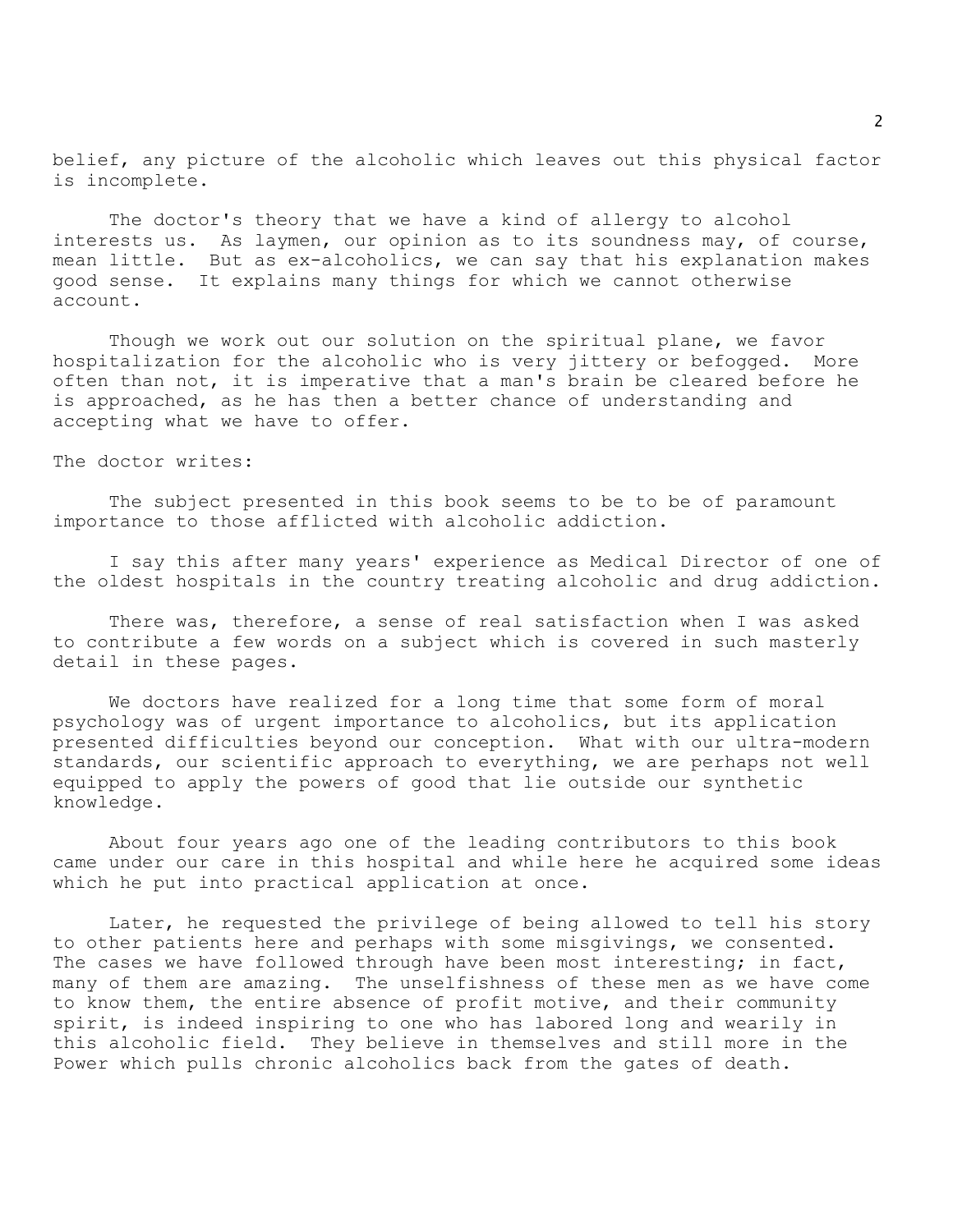Of course an alcoholic ought to be freed from his physical raving for liquor and this often requires a definite hospital procedure, before psychological measures can be of maximum benefit.

We believe, and so suggested a few years ago, that the action of alcohol on these chronic alcoholics is a manifestation of an allergy; that the phenomenon of craving is limited to this class and never occurs in the average temperate drinker. These allergic types can never safely use alcohol in any form at all; and once having formed the habit and found they cannot break it, once having lost their self-confidence, their reliance upon things human, their problems pile up on them and become astonishingly difficult to solve.

 Frothy emotional appeal seldom suffices. The message which can interest and hold these alcoholic people must have depth and weight. In nearly all cases, their ideals must be grounded in a power greater than themselves, if they are to re-create their lives.

 If they feel that as psychiatrists directing a hospital for alcoholics we appear somewhat sentimental, let them stand with use a while on the firing line, see the tragedies, the despairing wives, the little children; let the solving of these problems become a part of their daily work, and even of their sleeping moments, and the most cynical will not wonder that we have accepted and encouraged this movement. We feel, after many years of experience, that we have found nothing which has contributed more to the rehabilitation of these men than the community movement now growing up among them.

 Men and women drink essentially because they like the effect produced by alcohol. The sensation is so elusive that, while they admit it is injurious, they cannot after a time differentiate the true from the false. To them, their alcoholic life seems the only normal one. They are restless, irritable and discontented, unless they can again experience the sense of ease and comfort which comes at once by taking a few drinks--drinks which they see others taking with impunity. After they have succumbed to the desire again, as so many do, and the phenomenon of craving develops, they pass through the well-known stags of a spree, emerging remorseful with a firm resolution not to drink again. This is repeated over and over, and unless this person can experience an entire psychic change there is very little hope of this recovery.

 On the other hand--and strange as this may seem to those who do not understand--once a psychic change has occurred, the very same person who seemed doomed, who had so many problems he despaired of ever solving them, suddenly finds himself easily able to control his desire for alcohol, the only effort necessary being that required to follow a few simple rules.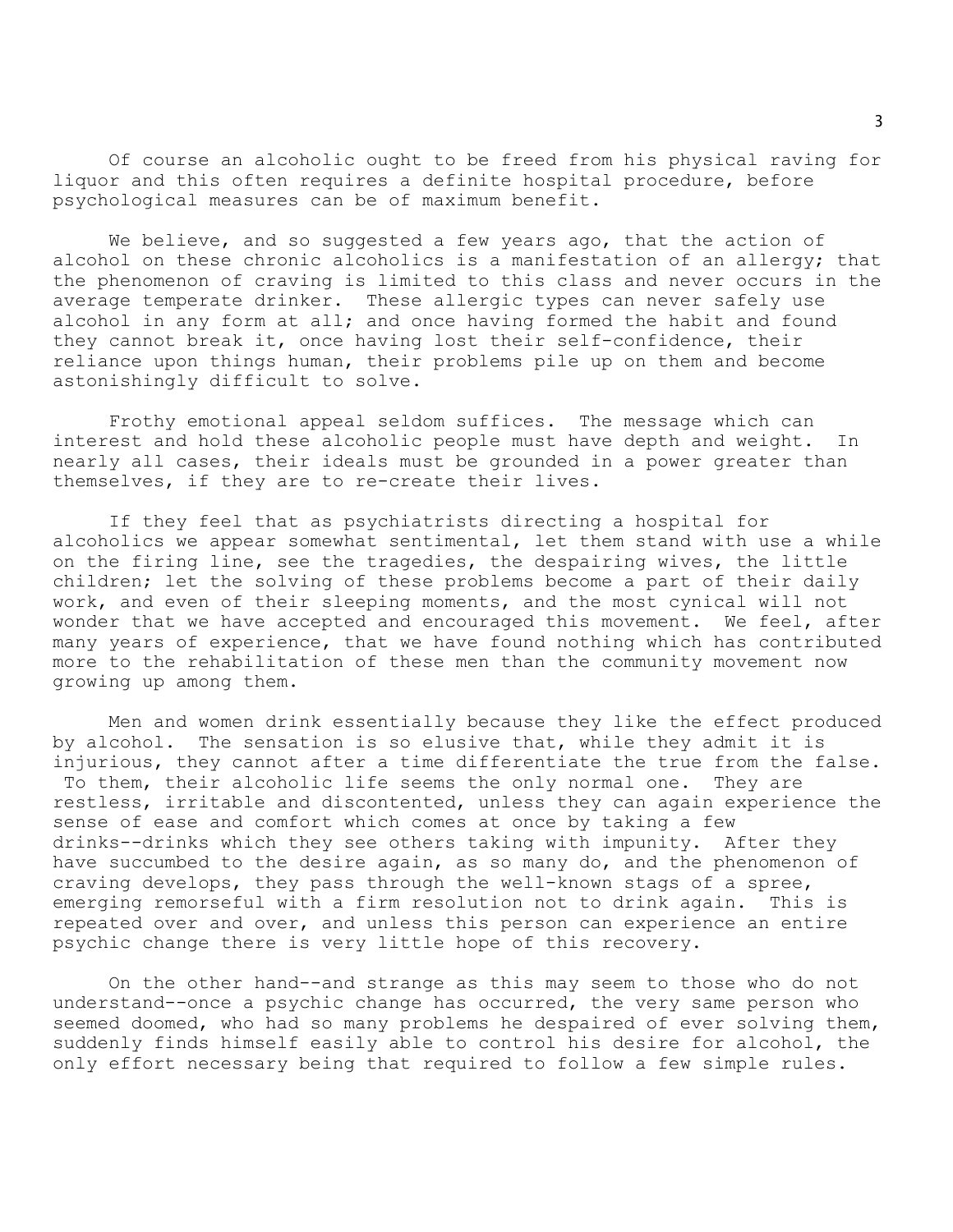Men have cried out to me in sincere and despairing appeal: "Doctor, I cannot go on like this! I have everything to live for! I must stop, but I cannot! You must help me!"

 Faced with this problem, if a doctor is honest with himself, he must sometimes feel his own inadequacy. Although he gives all that is in him, it often is not enough. One feels that something more than human power is needed to produce the essential psychic change. Though the aggregate of recoveries resulting from psychiatric effort is perhaps considerable, we physicians must admit we have made little impression upon the problem as a whole. Many types do not respond to the ordinary psychological approach.

 I do not hold with those who believe that alcoholism is entirely a mental condition. I have had many men who had, for example, worked a period of months on some problem or business deal which was to be settled on a certain date, favorably to them. They took a drink a day or so prior to the date, and then the phenomenon of craving at once became paramount to all other interests so that the important appointment was not met. These men were not drinking to escape; they were drinking to overcome a craving beyond their mental control.

 There are many situations which arise out of the phenomenon of craving which cause men to make the supreme sacrifice rather than continue to fight.

The classification of alcoholics seems most difficult, and in much detail is outside the scope of this book. There are, of course, the constitutional psychopaths who are emotionally unstable. We are all familiar with this type. They are always "going on the wagon for keeps." They are over-remorseful and make many resolutions, but never a decision.

 Then there are those who are never properly adjusted to life who are the so-called neurotics. The prognosis of this type is unfavorable.

 There is the type of man who is unwilling to admit that he cannot take a drink. He plans various ways of drinking. He changes his brand or his environment. There is the type who always believes that after being entirely free from alcohol for a period of time he can take a drink without danger. There is the manic-depressive type, who is, perhaps, the least understood by his friends, and about whom a whole chapter could be written.

 Then there are types entirely normal in every respect except in the effect alcohol has upon them. They are often able, intelligent, friendly people.

All these, and many others, have one symptom in common: they cannot start drinking without developing the phenomenon of craving. This phenomenon, as we have suggested, may be the manifestation of an allergy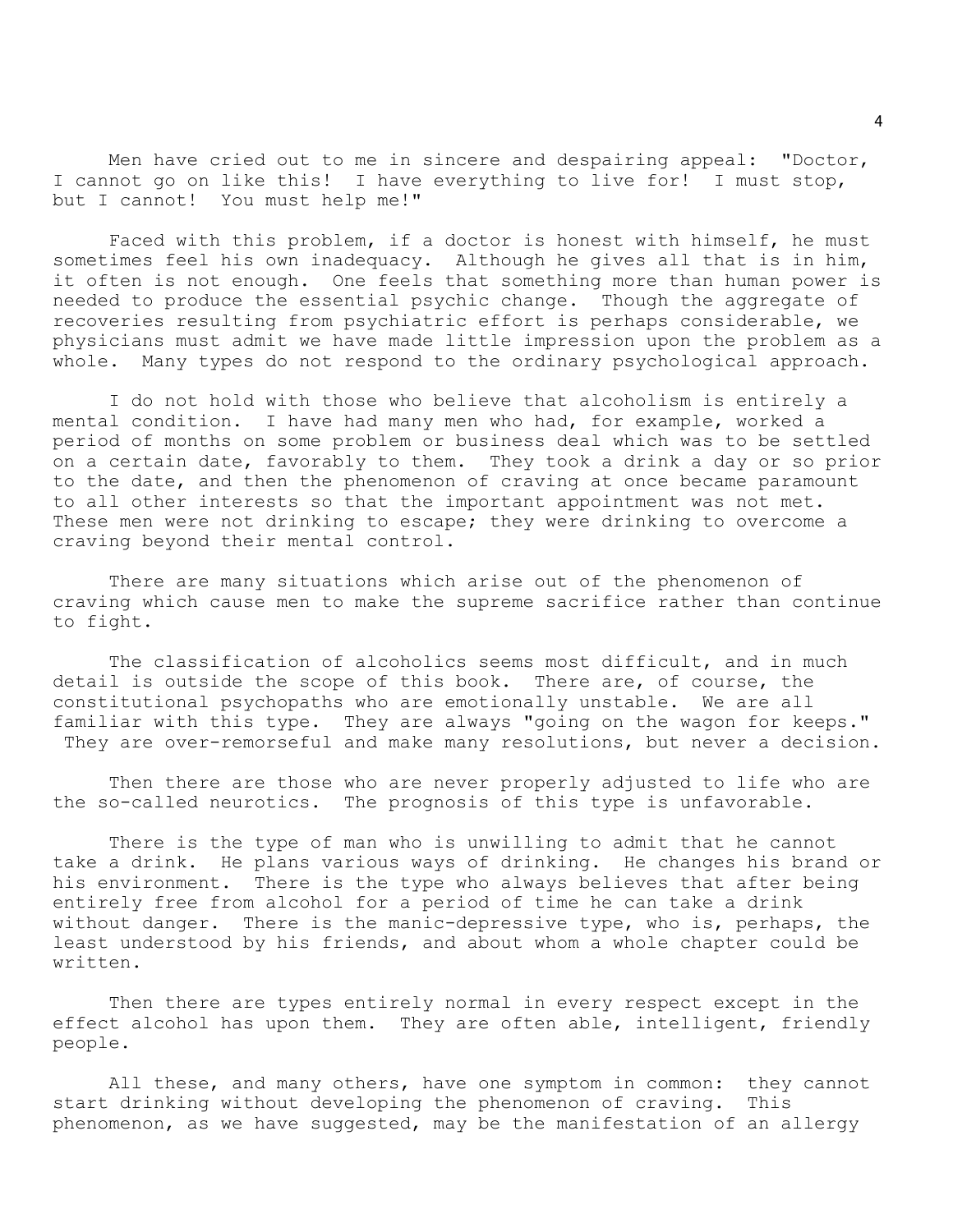which differentiates these people, sets them apart as a distinct entity. It has never been, by any treatment with which we are familiar, permanently eradicated. The only relief we have to suggest is entire abstinence.

 This immediately precipitates us into a seething caldron of debate. Much has been written pro and con, but among physicians, the general opinion seems to be that most chronic alcoholics are doomed.

 What is the solution? Perhaps I can best answer this by relating an experience of two years ago.

 About one year prior to this experience a man was brought in to be treated for chronic alcoholism. He had been partially recovered from a gastric hemorrhage and seemed to be a case of pathological mental deterioration. He had lost everything work while in life and was only living, one might say, to drink. He frankly admitted and believed that for him there was no hope. Following the elimination of alcohol, there was found to be no permanent brain injury. He accepted the plan outlined in this book. One year later he called to see me, and I experienced a very strange sensation. I knew the man by name, and partly recognized his features, but there all resemblance ended. From a trembling, despairing, nervous wreck, had emerged a man brimming over with self-reliance and contentment. I talked with him for some time, but was not able to bring myself to feel that I had known him before. To me he was a stranger, and so he left me.

More than three years have now passed with no return to alcohol.

When I need a mental uplift, I often think of another case brought in by a physician prominent in New York City. The patient had made his own diagnosis, and deciding his situation hopeless, had hidden in a deserted barn determined to die. He was rescued by a searching party, and, in desperate condition, brought to me. Following his physical rehabilitation, he had a talk with me in which he frankly stated he thought the treatment a waste of effort, unless I could assure him, which no one ever had, that in the future he would have the "will power" to resist the impulse to drink.

 His alcoholic problem was so complex, and his depression so great, that we felt his only hope would be through what we then called "moral psychology" and we doubted if even that would have any effect.

 However, he did become "sold" on the ideas contained in this book. He has not had a drink for more than three years. I see him now and then and he is as fine a specimen of manhood as one could wish to meet.

 I earnestly advise every alcoholic to read this book through, and though perhaps he came to scoff, he may remain to pray.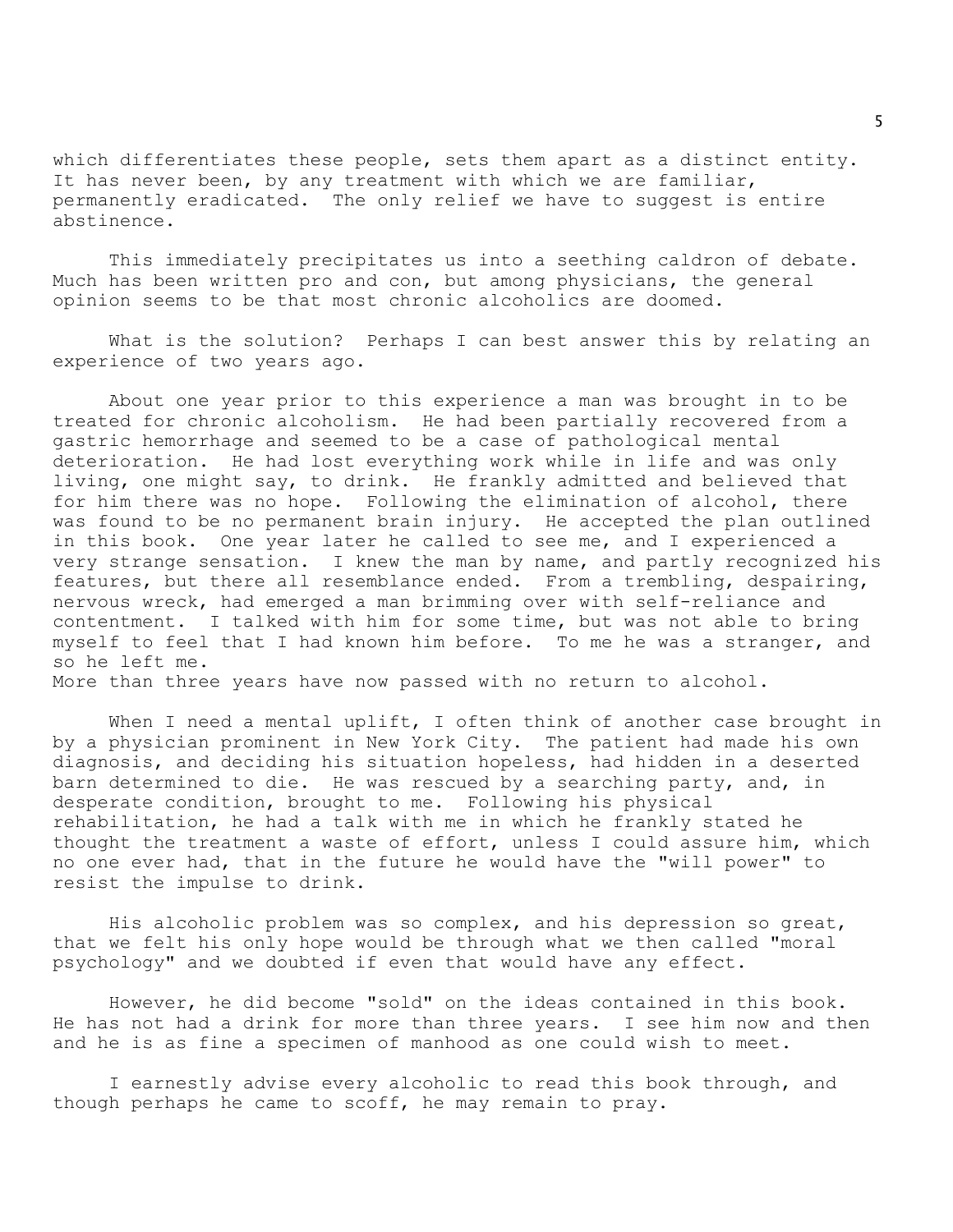Chapter One

Bill's Story

 War fever ran high in the New England town to which we new, young officers from Plattsburg were assigned, and we were flattered when the first citizens took us to their homes, making us feel heroic. Here was love, applause, war; moments sublime with hilarious intervals. I was part of life at last, and in the midst of the excitement I discovered liquor. I forgot the strong warnings and the prejudices of my people concerning drink. In time we sailed for "Over There". I was very lonely and again turned to alcohol.

We landed in England. I visited Winchester Cathedral. Much moved, I wandered outside. My attention was caught by a doggerel on an old tombstone:

"Here lies a Hampshire Grenadier Who caught his death Drinking cold small beer A good soldier is ne'er forgot Whether he dieth by musket Or by pot."

Ominous warning--which I failed to heed.

 Twenty-two, and a veteran of foreign wars, I went home at last. I fancied myself a leader, for had not the men of my battery given me a special token of appreciation? My talent for leadership, I imagined, would place me at the head of vast enterprises which I would manage with utmost assurance.

 I took a night law course, and obtained employment as investigator for a surety company. The drive for success was on. I'd prove to the world I was important. My work took me about Wall Street and little by little I became interested in the market. Many people lost money--but some became very rich. Why not I? I studied economics and business as well as law. Potential alcoholic that I was, I nearly failed my law course. At one of the finals I was too drunk to think or write. Though my drinking was not yet continuous, it disturbed my wife. We had long talks when I would still her forebodings by telling her that men of genius conceived their best projects when drunk; that the most majestic constructions of philosophic thought were so derived.

 By the time I had completed the course, I knew the law was not for me. The inviting maelstrom of Wall Street had me in its grip. Business and financial leaders were my heros. Out of this alloy of drink and speculation, I commenced to forget the weapon that one day would turn in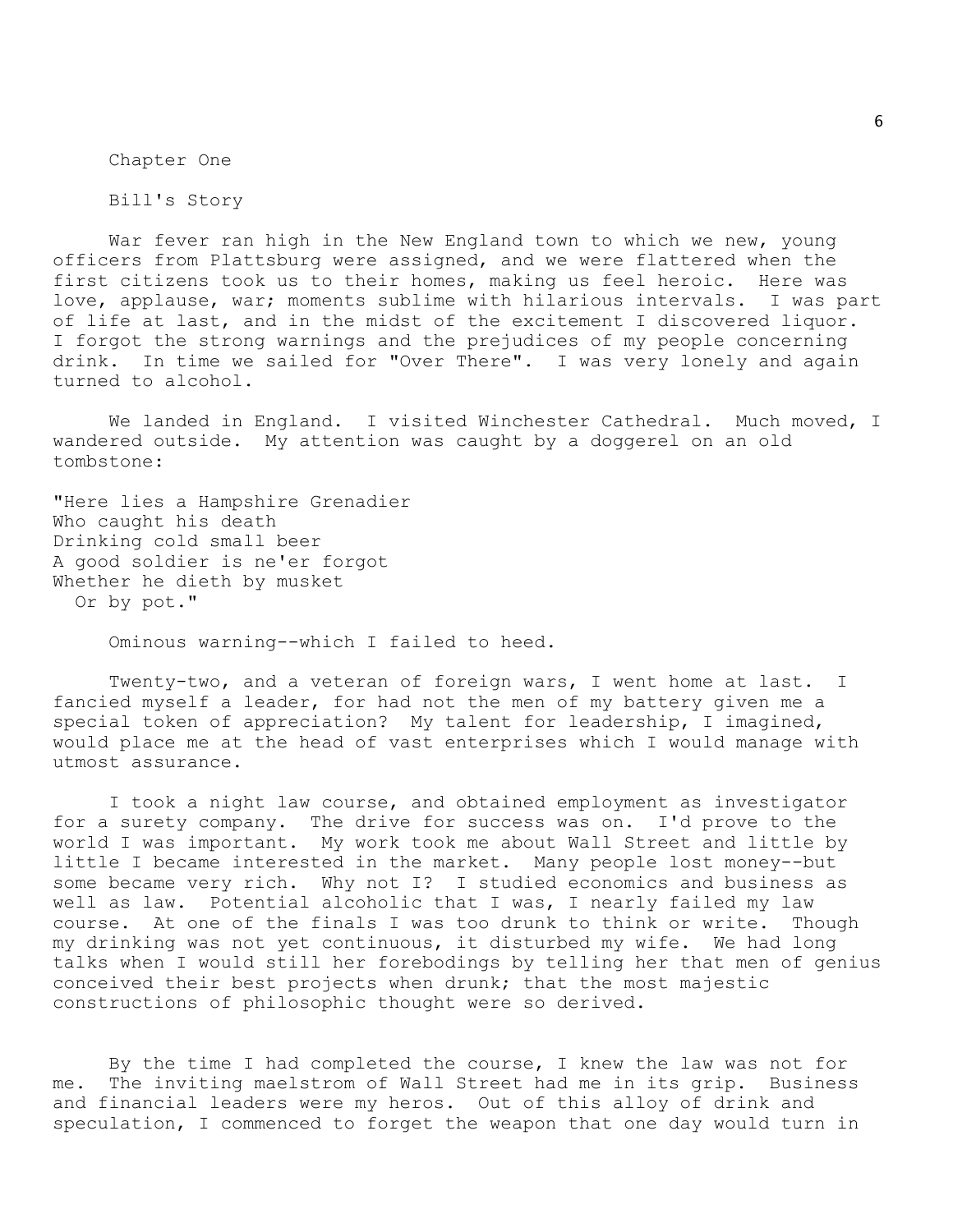its flight like a boomerang and all but cut me to ribbons. Living modestly, my wife and I saved \$1,000. It went into certain securities then cheap and rather unpopular. I rightly imagined that they would some day have a great rise. I failed to persuade my broker friends to send me out looking over factories and managements, but my wife and I decided to go anyway. I had developed a theory that most people lost money in stocks through ignorance of markets. I discovered many more reasons later on.

 We gave up our positions and off we roared on a motorcycle, the sidecar stuffed with tent, blankets, change of clothes, and three huge volumes of a financial reference service. Our friends thought a lunacy commission should be appointed. Perhaps they were right. I had some success at speculation, so we had a little money, but we once worked on a farm for a month to avoid drawing on our small capital. That was the last honest manual labor on my part for many a day. We covered the whole eastern United States in a year. At the end of it, my reports to Wall Street procured me a position there and the use of a large expense account. The exercise of an option brought in more money, leaving us with a profit of several thousand dollars for that year.

 For the next few years fortune threw money and applause my way. I had arrived. My judgment and ideas were followed by many to the tune of paper millions. The great boom of the late twenties was seething and swelling. Drink was taking an important and exhilarating part in my life. There was loud talk in the jazz places uptown. Everyone spent in thousands and chattered in millions. Scoffers could scoff and be damned. I made a host of fair-weather friends.

 My drinking assumed more serious proportions, continuing all day and almost every night. The remonstrances of my friends terminated in a row and I became a lone wolf. There were many unhappy scenes in our sumptuous apartment. There had been no real infidelity, for loyalty to my wife, helped at times by extreme drunkenness, kept me out of those scrapes.

In 1929 I contracted golf fever. We went at once to the country, my wife to applaud while I started out to overtake Walter Hagen. Liquor caught up with me much faster than I came up behind Walter. I began to be jittery in the morning. Golf permitted drinking every day and every night. It was fun to carom around the exclusive course which had inspired such awe in me as a lad. I acquired the impeccable coat of tan one sees upon the well-to-do. The local banker watched me whirl fat checks in and out of his till with amused skepticism.

 Abruptly in October 1929 hell broke loose on the New York Stock Exchange. After one of those days of inferno, I wobbled from a hotel bar to a brokerage office. It was eight o'clock--five hours after the market closed. The ticker still clattered. I was staring at an inch of the tape which bore the inscription PKF-32. It had been 52 that morning. I was finished and so were many friends. The papers reported men jumping to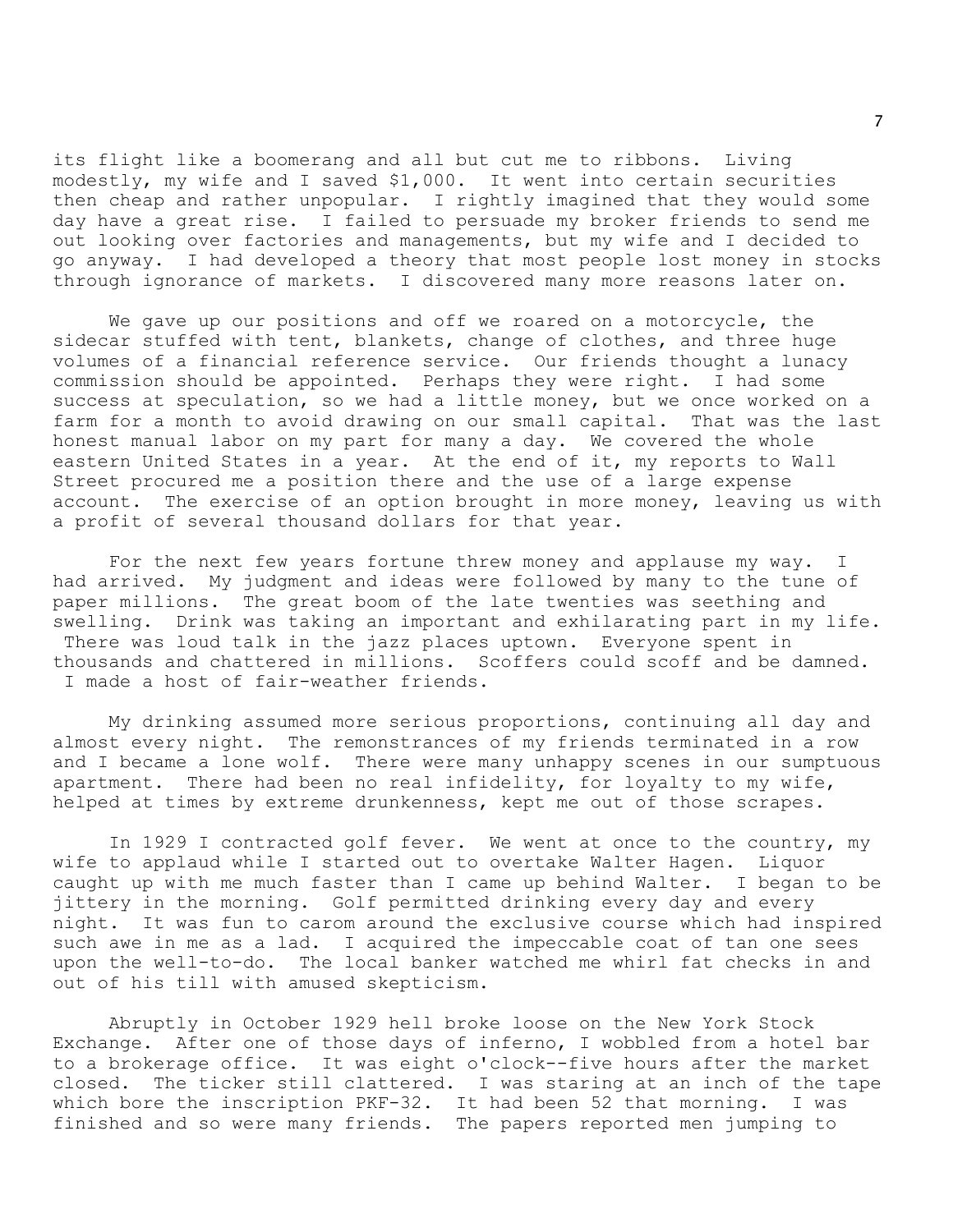death from the towers of High Finance. That disgusted me. I would not jump. I went back to the bar. My friends had dropped several million since ten o'clock, so what? Tomorrow was another day. As I drank, the old fierce determination to win came back.

 Next morning I telephoned a friend in Montreal. He had plenty of money left and thought I had better go to Canada. By the following spring we were living in our accustomed to style. I felt like Napoleon returning from Elbe. No St. Helena for me! But drinking caught up with me again and my generous friend had to let me go. This time we stayed broke.

We went to live with my wife's parents. I found a job; then lost it as the result of a brawl with a taxi driver. Mercifully, no one could guess that I was to have no real employment for five years, or hardly draw a sober breath. My wife began to work in a department store, coming home exhausted to find me drunk. I became an unwelcome hanger-on at brokerage places.

 Liquor ceased to be a luxury; it became a necessity. "Bathtub" gin, two bottles a day, and often three, got to be routine. Sometimes a small deal would net a few hundred dollars, and I would pay my bills at the bars and delicatessens. This went on endlessly, and I began to waken very early in the morning shaking violently. A tumbler full of gin followed by half a dozen bottles of beer would be required if I were to eat any breakfast. Nevertheless, I still thought I could control the situation, and there were periods of sobriety which renewed by wife's hope.

 Gradually things got worse. The house was taken over by the mortgage holder, my mother-in-law died, my wife and father-in-law became ill.

Then I got a promising business opportunity. Stocks were at the low point of 1932, and I had somehow formed a group to buy. I was to share generously in the profits. Then I went on a prodigious bender, and that chance vanished.

 I woke up. This had to be stopped. I saw I could not take so much as one drink. I was through forever. Before then, I had written lots of sweet promises, but my wife happily observed that this time I meant business. And so I did.

 Shortly afterward I came home drunk. There had been no fight. Where had been my high resolve? I simply didn't know. It hadn't even come to mind. Someone had pushed a drink my way, and I had taken it. Was I crazy? I began to wonder, for such an appalling lack of perspective seemed near being just that.

 Renewing my resolve, I tried again. Some time passed, and confidence began to be replaced by cocksureness. I could laugh at the gin mills. Now I had what it takes! One day I walked into a cafe to telephone. In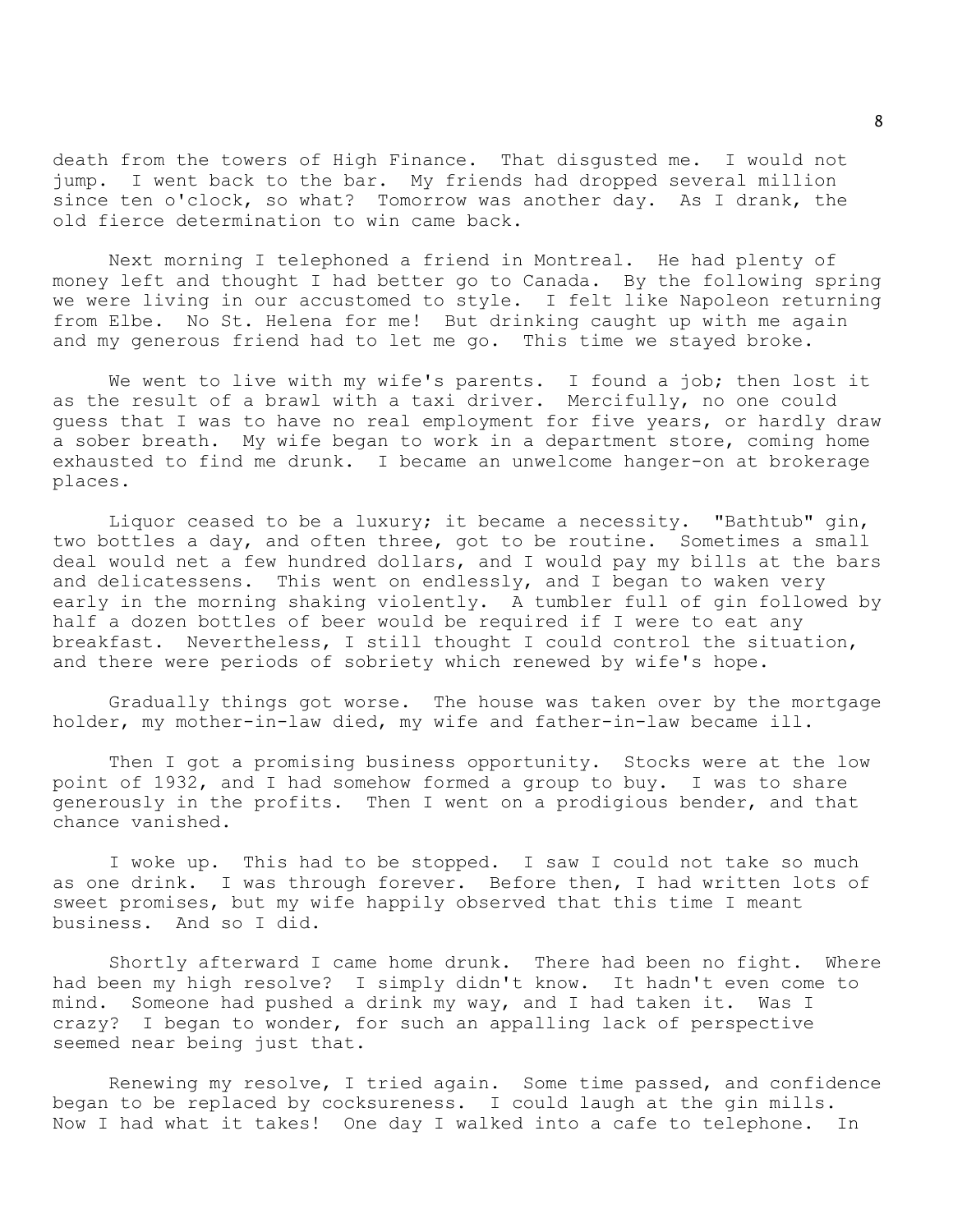no time I was beating on the bar asking myself how it happened. As the whiskey rose to my head I told myself I would manage better next time, but I might as well get good and drunk then. And I did.

 The remorse, horror and hopelessness of the next morning are unforgettable. The courage to do battle was not there. My brain raced uncontrollably and there was a terrible sense of impending calamity. I hardly dared cross the street, lest I collapse and be run down by an early morning truck, for it was scarcely daylight. An all night place supplied me with a dozen glasses of ale. My writhing nerves were stilled at last. A morning paper told me the market had gone to hell again. Well, so had I. The market would recover, but I wouldn't. That was a hard thought. Should I kill myself? No -- not now. Then a mental fog settled down. Gin would fix that. So two bottles, and -- oblivion.

 The mind and body are marvelous mechanisms, for mine endured this agony for two more years. Sometimes I stole from my wife's slender purse when the morning terror and madness were on me. Again I swayed dizzily before an open window, or the medicine cabinet, where there was poison, cursing myself for a weakling. There were flights from city to country and back, as my wife and I sought escape. Then came the night when the physical and mental torture was so hellish I feared I would burst through my window, sash and all. Somehow I managed to drag my mattress to a lower floor, lest I suddenly leap. A doctor came with a heavy sedative. Next day found me drinking both gin and sedative. This combination soon landed me on the rocks. People feared for my sanity. So did I. I could eat little or nothing when drinking, and I was forth pounds under weight.

 My brother-in-law was a physician, and through his kindness I was placed in a nationally-known hospital for the mental and physical rehabilitation of alcoholics. Under the so-called belladonna treatment my brain cleared. Hydrotherapy and mild exercise helped much. Best of all, I met a kind doctor who explained that though certainly selfish and foolish, I had been seriously ill, bodily and mentally.

 It relieved me somewhat to learn that in alcoholics the will is amazingly weakened when it comes to combating liquor, though it often remains strong in other respects. My incredible behavior in the face of a desperate desire to stop was explained. Understanding myself, now, I fared forth in high hope. For three or four months the goose hung high. I went to town regularly and even made a little money. Surely this was the answer--self-knowledge.

 But it was not, for the frightful day came when I drank once more. The curve of my declining moral and bodily health fell off like a ski-jump. After a time I returned to the hospital. This was the finish, the curtain, it seemed to me. My weary and despairing wife was informed that it would all end with heart failure during delirium tremens, or I would develop a wet brain, perhaps within a year. She would soon have to give me over to the undertaker, or the asylum.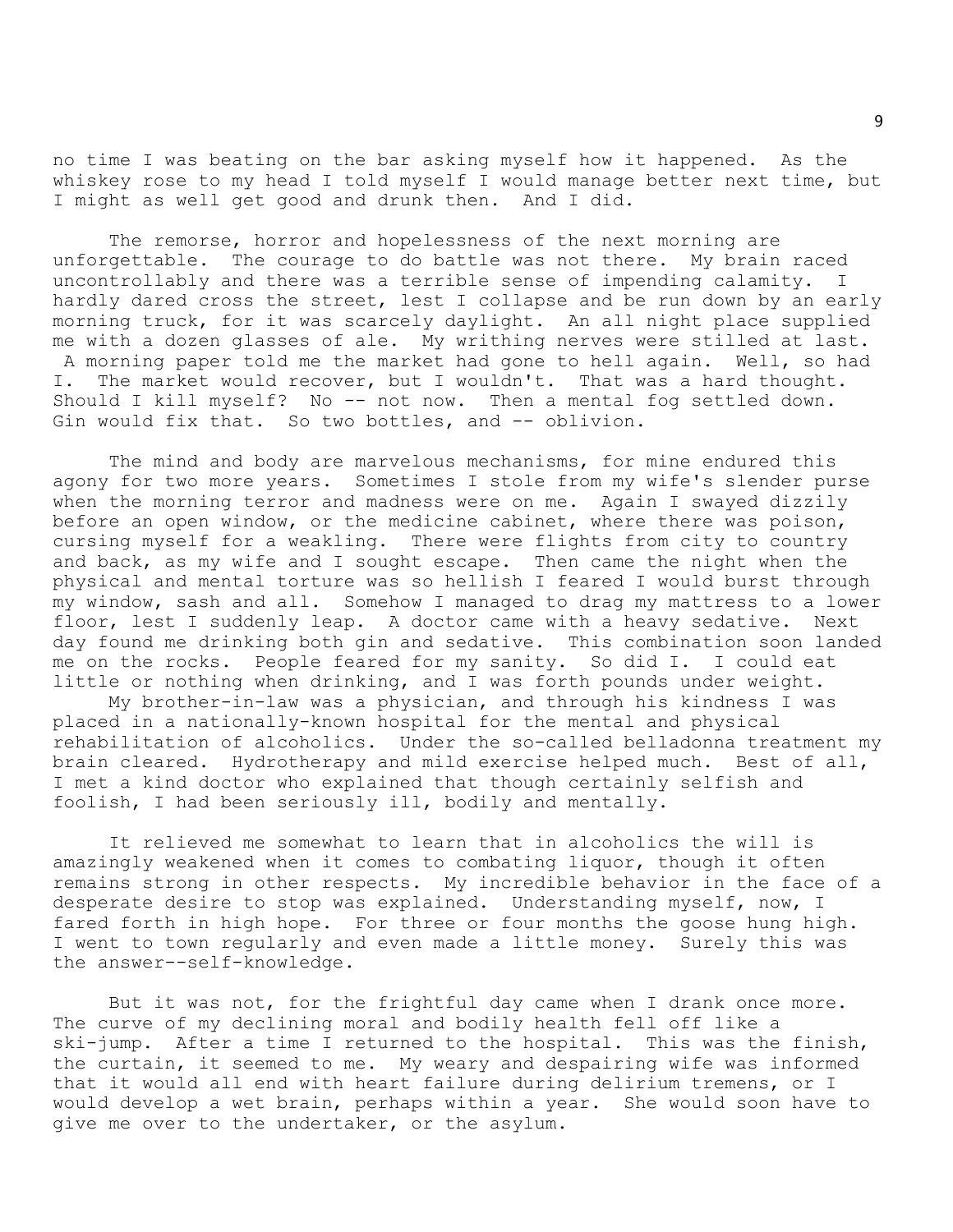They did not need to tell me. I knew, and almost welcomed the idea. It was a devastating blow to my pride. I, who had thought so well of myself and my abilities, of my capacity to surmount obstacles, was cornered at last. Now I was to plunge into the dark, joining that endless procession of sets who had gone on before. I thought of my poor wife. There had been much unhappiness after all. What would I not give to make amends. But that was over now.

 No words can tell of the loneliness and despair I found in that bitter morass of self-pity. Quicksand stretched around me in all directions. I had met my match. I had been overwhelmed. Alcohol was my master.

 Trembling, I stepped from the hospital a broken man. Fear sobered me for a bit. Then came the insidious insanity of that first drink, and on Armistice Day 1934, I was off again. Everyone became resigned to the certainty that I would have to be shut up somewhere, or would stumble along to a miserable end. How dark it is before the dawn! In reality that was the beginning of my last debauch. I was soon to be catapulted into what I like to call the forth dimension of existence. I was to know happiness peace, and usefulness, in a way of life that is incredibly more wonderful as time passes.

 Near the end of that bleak November, I sat drinking in my kitchen. With a certain satisfaction I reflected there was enough gin concealed about the house to carry me through that night and the next day. My wife was at work. I wondered whether I dared hide a full bottle of gin near the head of our bed. I would need it before daylight.

 My musing was interrupted by the telephone. The cherry voice of my old school friend asked if he might come over. He was sober. It was years since I could remember his coming to New York in that condition. I was amazed. Rumor had it that he had been committed for alcoholic insanity. I wondered how he had escaped. Of course he would have dinner, and then I could drink openly with him. Unmindful of his welfare, I thought only of recapturing the spirit of other days. There was that time we had chartered an airplane to complete a jag! His coming was an oasis in this drear desert futility. The very thing--an oasis! Drinkers are like that.

The door opened and he stood there, fresh-skinned and glowing. There was something about his eyes. He was inexplicably different. What had happened?

 I pushed a drink across the table. He refused it. Disappointed but curious, I wondered what had got into the fellow. He wasn't himself.

"Come, what's all this about? I queried.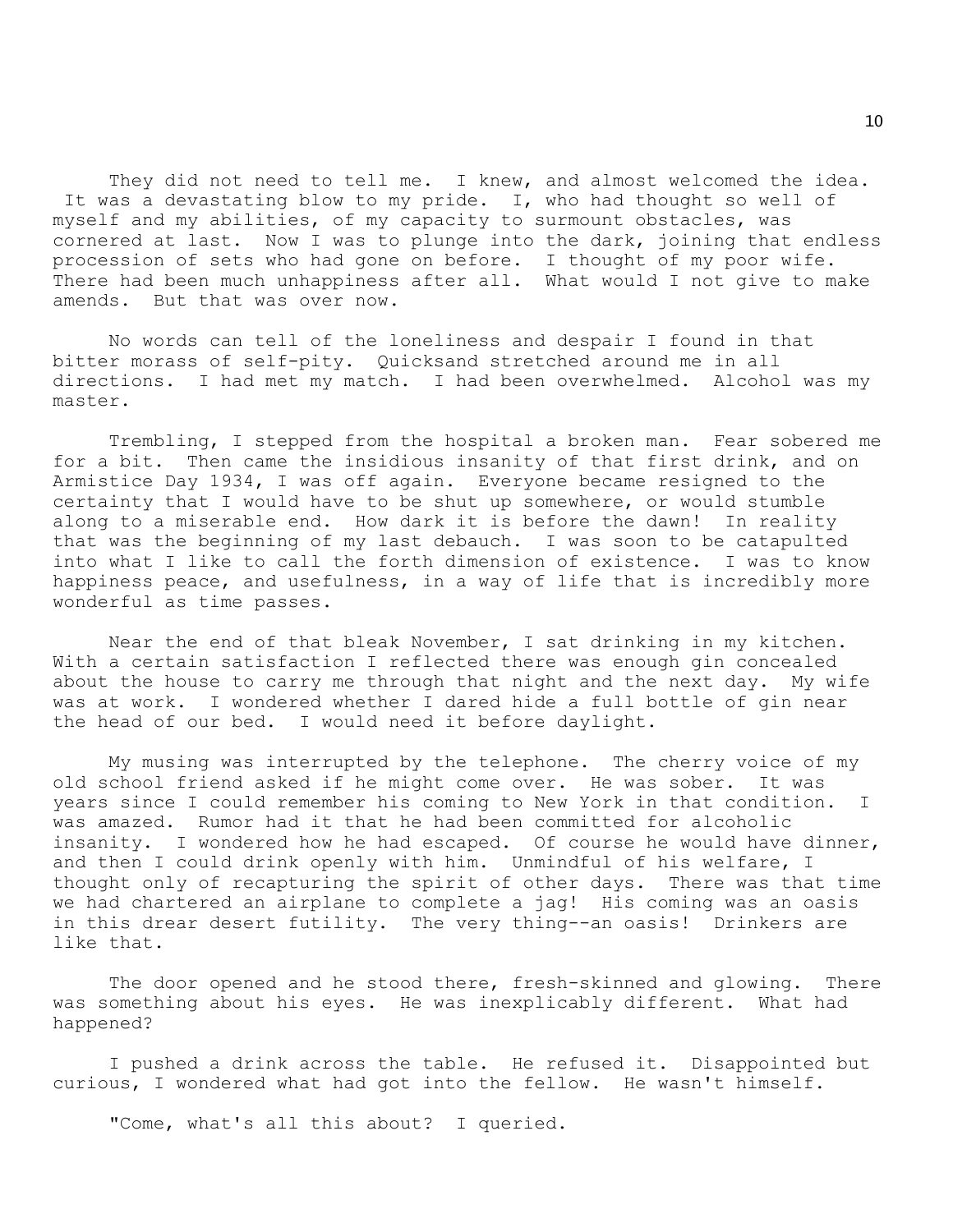He looked straight at me. Simply, but smilingly, he said, "I've got religion."

 I was aghast. So that was it--last summer an alcoholic crackpot; now, I suspected, a little cracked about religion. He had that starry-eyed look. Yes, the old boy was on fire all right. But bless his heart, let him rant! Besides, my gin would last longer than his preaching.

 But he did no ranting. In a matter of fact way he told how two men had appeared in court, persuading the judge to suspend his commitment. They had told of a simple religious idea and a practical program of action. That was two months ago and the result was self evident. It worked!

 He had come to pass his experience along to me--if I cared to have it. I was shocked, but interested. Certainly I was interested. I had to be, for I was hopeless.

 He talked for hours. Childhood memories rose before me. I could almost hear the sound of the preacher's voice as I sat, on still Sundays, way over there on the hillside; there was that proffered temperance pledge I never signed; my grandfather's good natured contempt of some church folk and their doings; his insistence that the spheres really had their music; but his denial of the preacher's right to tell him how he must listen; his fearlessness as he spoke of these things just before he died; these recollections welled up from the past. They made me swallow hard.

That war-time day in old Winchester Cathedral came back again.

 I had always believed in a power greater than myself. I had often pondered these things. I was not an atheist. Few people really are, for that means blind faith in the strange proposition that this universe originated in a cipher, and aimlessly rushes nowhere. My intellectual heroes, the chemists, the astronomers, even the evolutionists, suggested vast laws and forces at work. Despite contrary indications, I had little doubt that a mighty purpose and rhythm underlay all. How could there be so much of precise and immutable law, and no intelligence? I simply had to believe in a Spirit of the Universe, who knew neither time nor limitation. But that was as far as I had gone.

 With ministers, and world's religions, I parted right there. When they talked of a God personal to me, who has love, super-human strength and direction, I became irritated and my mind snapped shut against such a theory.

 To Christ I conceded the certainty of a great man, not too closely followed by those who claimed Him. His moral teaching--most excellent.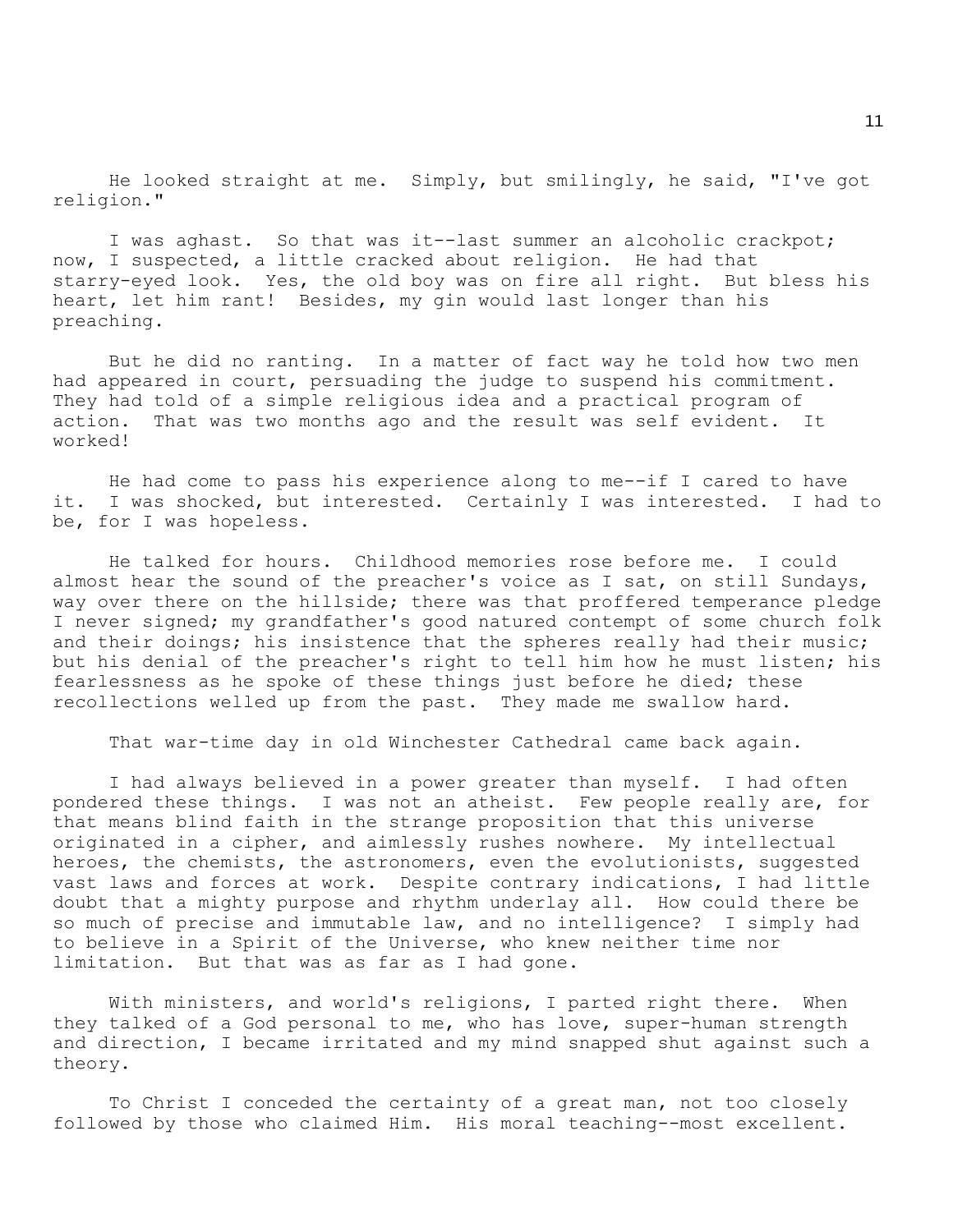For myself, I had adopted those parts which seemed convenient and not too difficult; the rest I disregarded. The wars which had been fought, the burnings and chicanery that religious dispute had facilitated, made me sick. I honestly doubted whether, on balance, the religions of mankind had done any good. Judging from what I had seen in Europe and since, the power of God in human affairs was negligible, the Brotherhood of Man a grim jest. If there was a Devil, he seemed the Boss Universal, and he certainly had me.

 But my friend sat before me, and he made the point-blank declaration that God had done for him what he could not do for himself. His human will had failed. Doctors had pronounced him incurable. Society was about to lock him up. Like myself, he had admitted complete defeat. Then he had, in effect, been raised from the dead, suddenly taken from the scrap heap to a level of life better than the best he had ever known!

 Had this power originated in him? Obviously it had not. There had been no more power in him than there was in me at that minute; and this was none at all.

 That floored me. It began to look as though religious people were right after all. Here was something at work in a human heart which had done the impossible. My ideas about miracles were drastically revised right then. Never mind the musty past; here sat a miracle directly across the kitchen table. He shouted great tidings.

 I saw that my friend was much more than inwardly reorganized. He was on a different footing. His roots grasped a new soil.

 Thus was I convinced that God is concerned with us humans, when we want Him enough. At long last I saw, I felt, I believed. Scales of pride and prejudice fell from my eyes. A new world came into view.

 The real significance of my experience in the Cathedral burst upon me. For a brief moment, I had needed and wanted God. There had been a humble willingness to have Him with me--and He came. But soon the sense of His presence had been blotted out by worldly clamors, mostly those within myself. And so it had been ever since. How blind I had been.

 At the hospital I was separated from alcohol for the last time. Treatment seemed wise, for I showed signs of delirium tremens. I have not had a drink since.

 There I humbly offered myself to God, as I then understood him, to do with me as He would. I placed myself unreservedly under His care and direction. I admitted for the first time that of myself I was nothing; that without Him I was lost. I ruthlessly faced my sins and became willing to have my new-found Friend take them away, root and branch.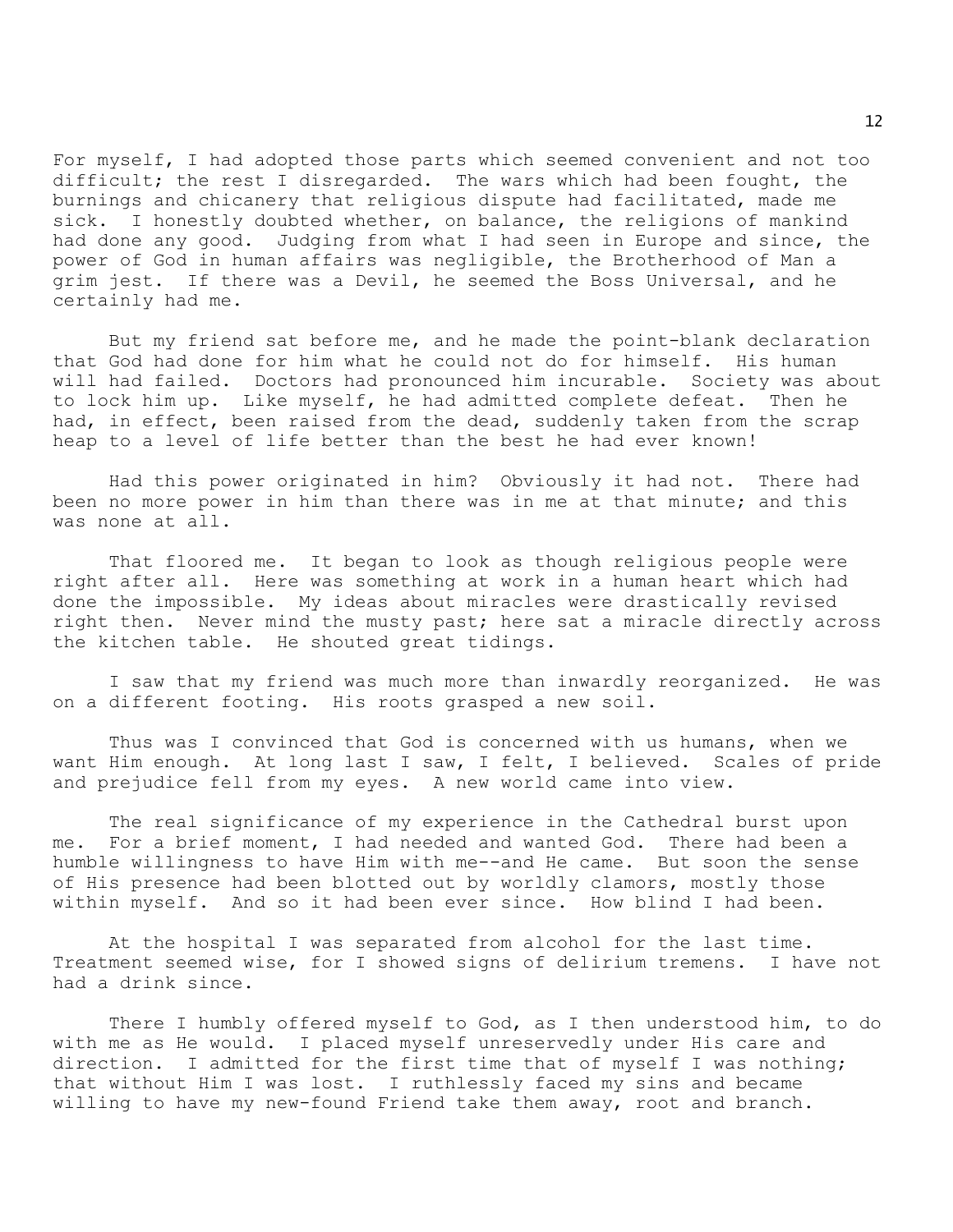My school mate visited me, and I fully acquainted him with my problems and deficiencies. We made a list of people I had hurt or toward whom I felt resentment. I expressed my entire willingness to approach these individuals, admitting my wrong. Never was I to be critical of them. I was to right all such matters to the utmost of my ability.

 I was to test my thinking by the new God-consciousness within. Common sense would thus become uncommon sense. I was to sit quietly when in doubt, asking only for direction and strength to meet my problems as He would have me. Never was I to pray for myself, except as my requests bore on my usefulness to others. Then only might I expect to receive. But that would be in great measure.

 My friend promised when these things were don I would enter upon a new relationship with my Creator; that I would have the elements of a way of life which answered all my problems. Belief in the power of God, plus enough willingness, honesty and humility to establish and maintain the new order of things, were the essential requirements.

 Simple, but not easy; a price had to be paid. It meant destruction of self-centeredness. I must turn in all things to the Father of Light who presides over us all.

 These were revolutionary and drastic proposals, but the moment I fully accepted them, the effect was electric. There was a sense of victory, followed by such a peace and serenity as I had never known. There was utter confidence. I felt lifted up,; as though the great clean wind of a mountain top blew through and through. God comes to most men gradually, but His impact on me was sudden and profound.

 For a moment I was alarmed, and called my friend, the doctor, to ask if I were still sane. He listened in wonder as I talked.

 Finally he shook his head saying, "Something has happened to you I don't understand. But you had better hang on to it. Anything is better than the way you were." The good doctor now sees many men who have such experiences. He knows they are real.

While I lay in the hospital the thought came that there were thousands of hopeless alcoholics who might be glad to have what had been so freely given me. Perhaps I could help some of them. They in turn might work with others.

 My friend had emphasized the absolute necessity of my demonstrating these principles in all my affairs. Particularly was it imperative to work with others, as he had worked with me. Fait without works was dead, he said. And how appallingly true for the alcoholic! For if an alcoholic failed to perfect and enlarge his spiritual life through work and self sacrifice for others, he could not survive the certain trials and low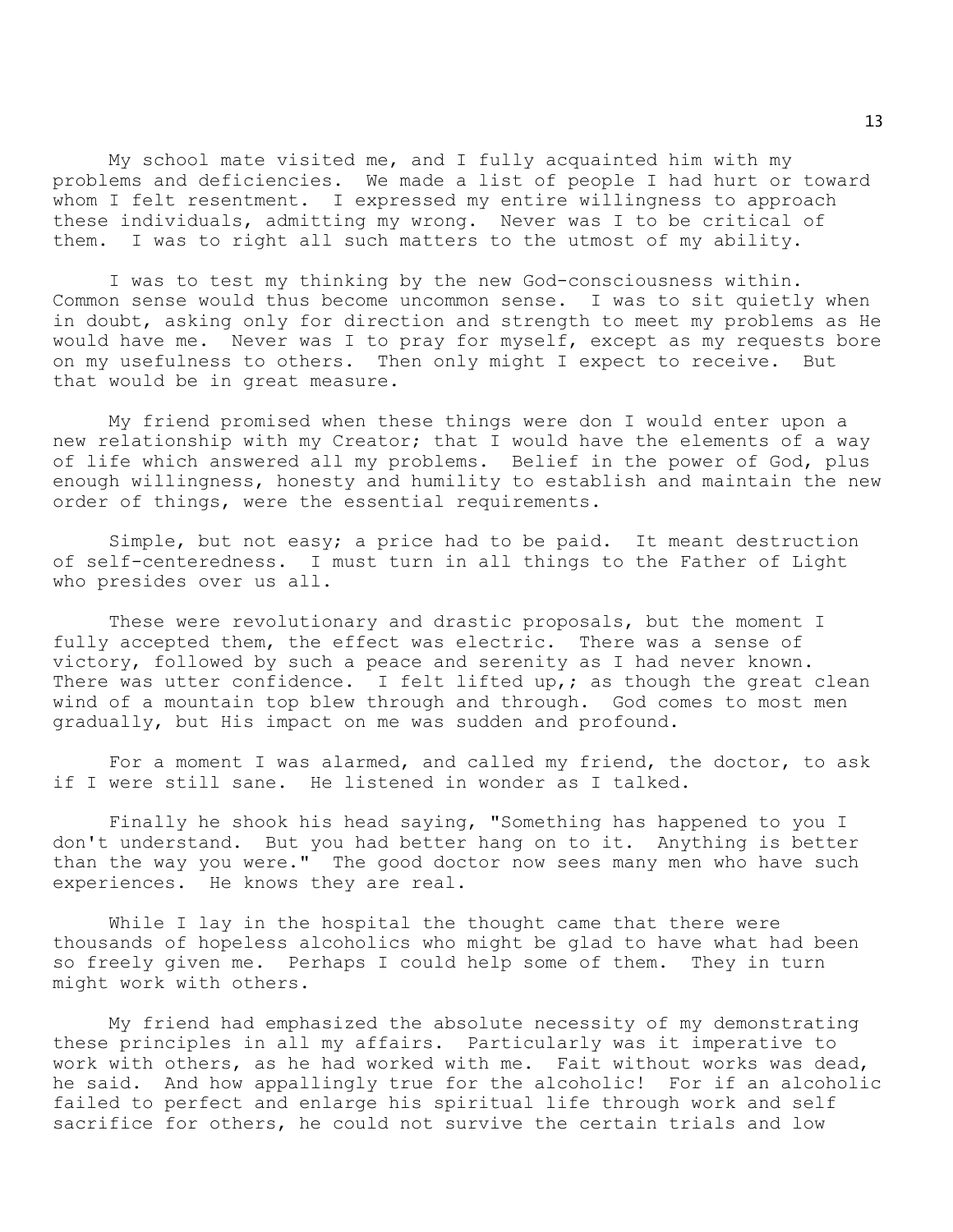spots ahead. He would surely die. Then faith would be dead indeed. With us it is just like that.

 My wife and I abandoned ourselves with enthusiasm to the idea of helping other alcoholics to a solution of their problems. It was fortunate, for my old business associates remained skeptical for a year and a half, during which I found little work. I was not too well at the time, and was plagued by waves of self-pity and resentment. This sometimes nearly drove me back to drink. I soon found that when all other measures failed, work with another alcoholic would save the day. Many times I have gone to my old hospital in despair. On talking to a man there, I would be amazingly lifted up and set on my feet. It was a design for living that works in rough going.

 We commenced to make many fast friends and a fellowship has grown up among us of which it is a wonderful thing to feel a part. The joy of living we really have, even under pressure and difficulty. I have seen one hundred families set their feet in the path that really goes somewhere; have seen the most impossible domestic situations righted; feuds and bitterness of all sorts wiped out. I have seen men come out of asylums and resume a vital place in the lives of their families and communities. Business and professional men have regained their standing. There is scarcely any form of trouble and misery which has not been overcome among us. In one Western city and its environs there are eighty of us and our families. We meet frequently at our different homes, so that newcomers may find the fellowship they seek. At these informal gatherings one may often see from 40 to 80 persons. We are growing in numbers and power.

 An alcoholic in his cups is an unlovely creature. Our struggles with them are variously strenuous, comic, and tragic. One poor chap committed suicide in my home. He could not, or would not, see our way of life.

There is, however, a vast amount of fun about it all. I suppose some would be shocked at our seeming worldliness and levity. But just underneath there is deadly earnestness. God has to work twenty-four hours a day in and through us, or we perish.

 Most of us feel we need look no further for Utopia, nor even for Heaven. We have it with us right here and now. Each day that simple talk in my kitchen multiplies itself in a widening circle of peace on earth and good will to men.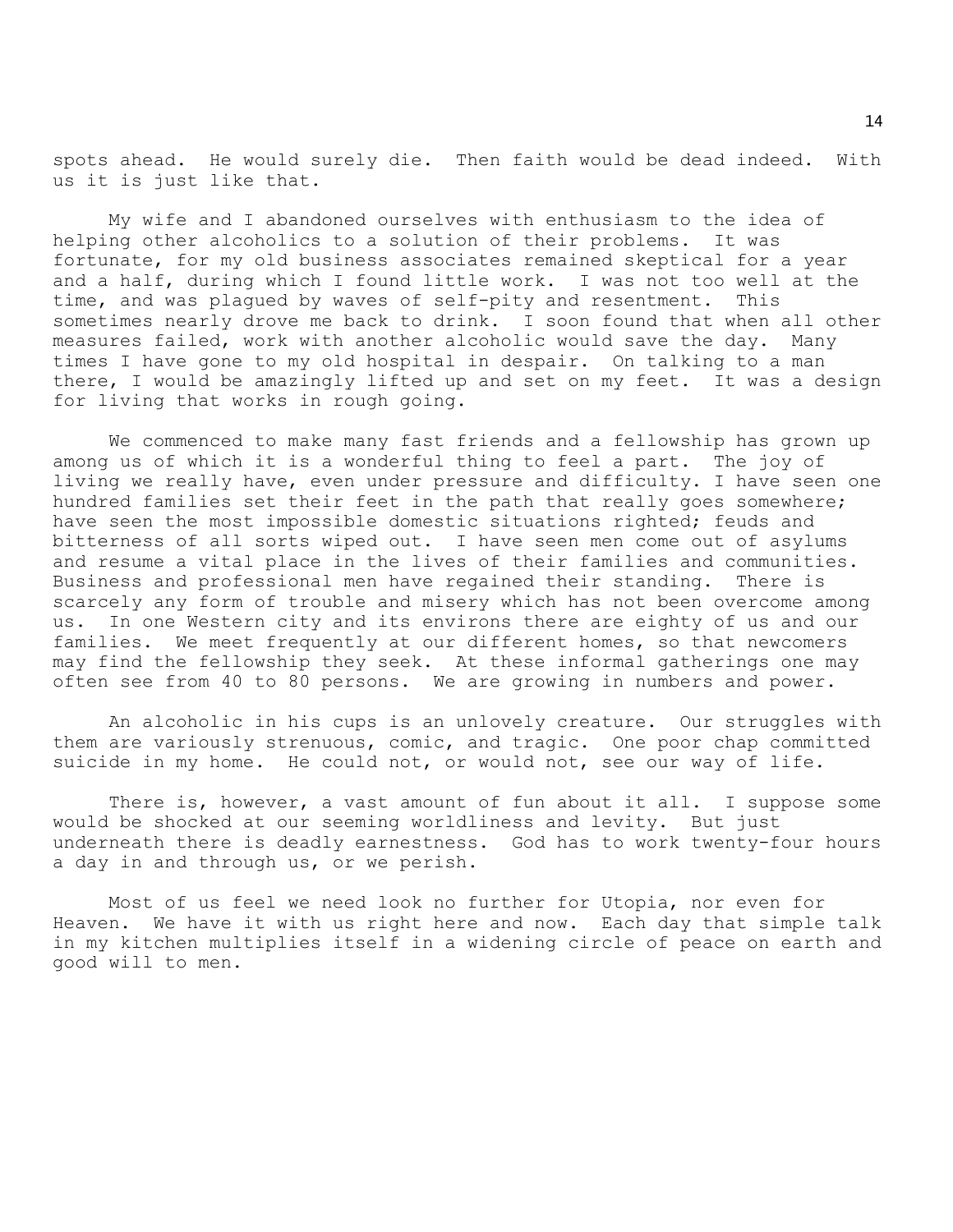Chapter Two

There Is A Solution

 We of ALCOHOLICS ANONYMOUS, know one hundred men who were once just as hopeless as Bill. All have recovered. They have solved the drink problem.

 We are ordinary Americans. All sections of this country and many of its occupations are represented, as well as many political, economic, social and religious backgrounds. We are people who normally would not mix. But there exists among us a fellowship, a friendliness, and an understanding which is indescribably wonderful. We are like the passengers of a great liner the moment after rescue from shipwreck, when camaraderie, joyousness and democracy pervade the vessel from steerage to Captain's table. Unlike the feelings of the ship's passengers, however, our joy in escape from disaster does not subside as we go our individual ways. The feeling of having shared in a common peril is one element in the powerful cement which binds us. But that in itself would never have held us together as we are now joined.

 The tremendous fact for every one of us that we have discovered a common solution. We have a way out on which we can absolutely agree, and upon which we can join in brotherly and harmonious action. This is the great news this book carries to those who suffer alcoholism.

 An illness of this sort--and we have come to believe it an illness--involves those about us in a way no other human sickness can. If a person has cancer all are sorry for him and no one is angry or hurt. But not so with the alcoholic illness, for with it there goes annihilation of all the things worth while in life. It engulfs all whose lives touch the sufferer's. It brings misunderstanding, fierce resentment, financial insecurity, disgusted friends and employers, warped lives of blameless children, sad wives and parents--anyone can increase the list.

 This volume will inform, instruct and comfort those who are, or who may be affected. They are many.

 Highly competent psychiatrists who have dealt with us (often fruitlessly, we are afraid) find it almost impossible to persuade an alcoholic to discuss his situation without reserve. Strangely enough, wives, parents and intimate friends usually find us even more unapproachable than to the psychiatrist and the doctor.

 But the ex-alcoholic who has found this solution, who is properly armed with certain medical information, can generally win the entire confidence of another alcoholic in a few hours. Until such an understanding is reached, little or nothing can be accomplished.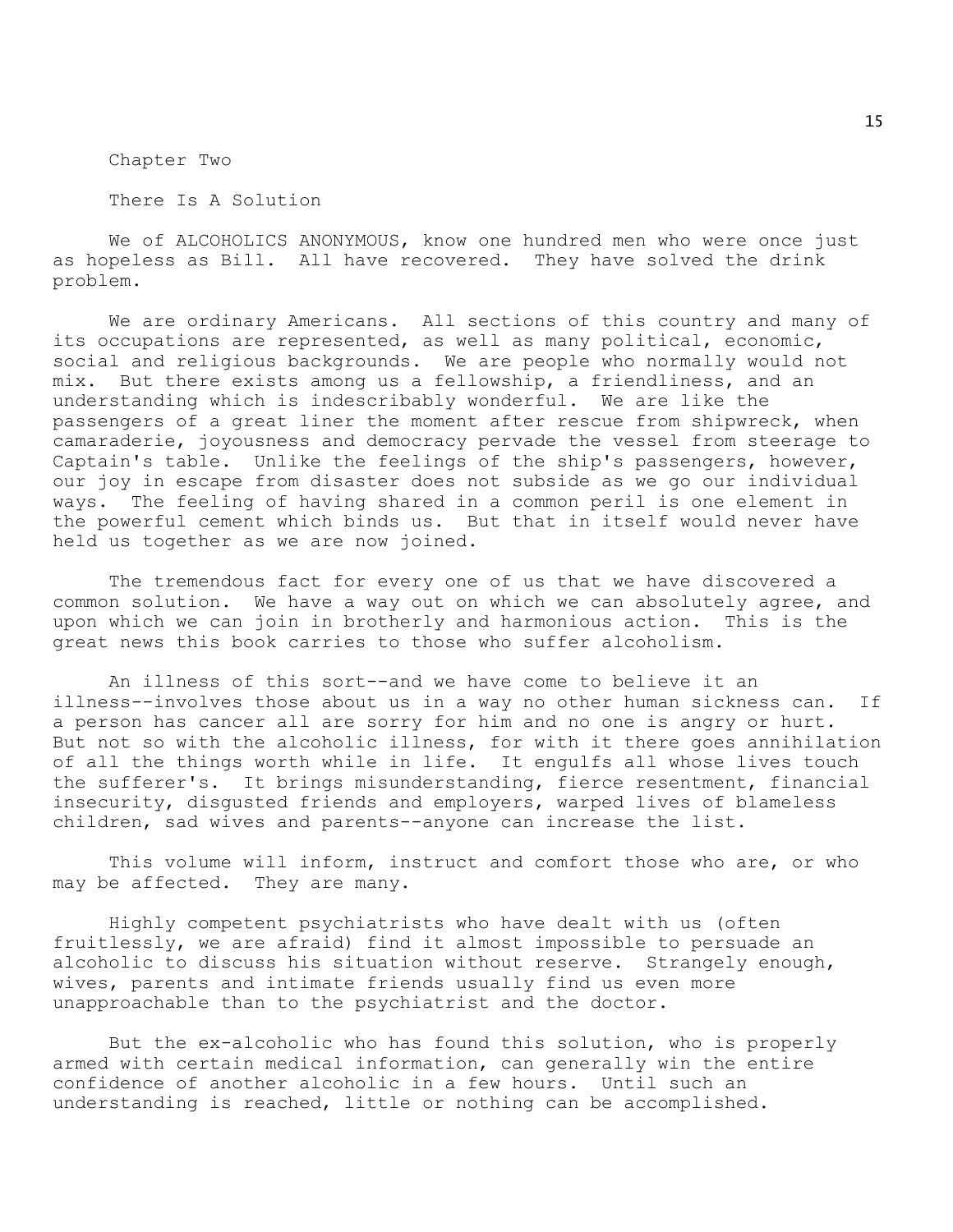That the man who is making the approach has had the same difficulty, that he obviously knows what he is talking about, that his whole deportment shouts at the new prospect that he is a man with a real answer, that he has no attitude of holier than thou, nothing whatever except the sincere desire to be helpful; that there are no fees to pay, no axes to grind, no people to please, no lectures to be endured--these are the conditions we have found necessary. After such an approach many take up their beds and walk again.

 None of us makes a vocation of this work, nor do we think its effectiveness would be increased if we did. We feel that elimination of the liquor problem is but a beginning. A much more important demonstration of our principles lies before us in our respective homes, occupations, and affairs. All of us spend much of our spare time in the sort of effort which we are going to describe. A few are fortunate enough to be so situated that they can give nearly all of their time to the work.

 If we keep on the way we are going there is little doubt that much good will result, but the surface of the problem would hardly be scratched. Those of us who live in large cities are overcome by the reflection that close by hundreds are dropping into oblivion every day. Many could recover if they had the opportunity we have enjoyed. How then shall we present that which has been so freely given us?

 We have concluded to publish an anonymous volume setting forth the problem as we see it. We shall bring to the task our combined experience and knowledge. This ought to suggest a useful program for anyone concerned with a drinking problem.

 Of necessity there will have to be discussion of matters medical, psychiatric, social, and religious. We are aware that these matters are, from their very nature, controversial. Nothing would please us so much as to write a book which would contain no basis for contention or argument. We shall do our utmost to achieve that ideal. Most of us sense that real tolerance of other people's shortcomings and viewpoints and a respect for their opinions are attitudes which make us more useful to others. Our very lives, a ex-alcoholics, depend upon our constant thought of others and how we may help meet their needs.

 You may already have asked yourself why it is that all of us became so very ill from drinking. Doubtless you are curious to discover how and why, in the face of expert opinion to the contrary, we have recovered from a hopeless condition of mind and body. If you are an alcoholic who wants to get over it, you may already be asking--"What do I have to do?"

It is the purpose of this book to answer such questions specifically. We shall tell you what we have done. Before going into a detailed discussion, it may be well to summarize some points as we see them.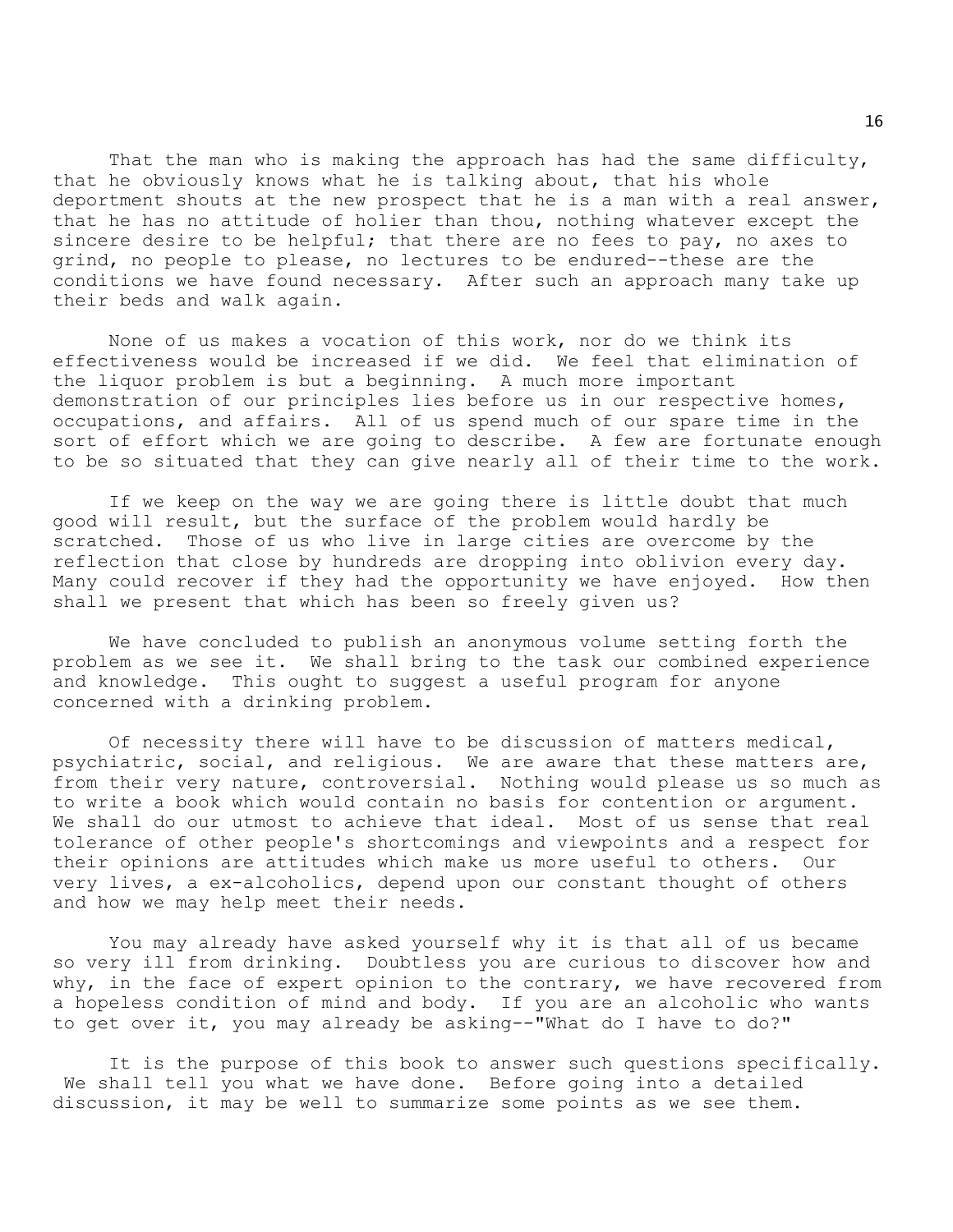How many times people have said to us: "I can take it or leave it alone. Why can't he?" "Why don't you drink like a gentleman or quit?" "That fellow can't handle his liquor." "Why don't you try beer and wine?" "Lay of the hard stuff." "His will power must be weak." "He could stop if he wanted to." "She's such a sweet girl, I should think he'd stop for her." "The doctor told him that if he ever drank again it would kill him, but there he is all lit up again."

 Now, these are commonplace observations on drinkers which we hear all the time. Back of them is a world of ignorance and misunderstanding. We see that these expressions refer to people whose reactions are very different from ours.

 Moderate drinkers have little trouble in giving up liquor entirely if they have good reason for it. They can take it or leave it alone.

Then we have a certain type of hard drinker. He may have the habit bad enough to gradually impair him physically and mentally. It may cause him to die a few years before his time. If a sufficiently strong reason--ill health, falling in love, change of environment, or the warning of a doctor--becomes operative, this man can also stop or moderate, although he may find it difficult and troublesome and may even need medical attention.

 But what about the real alcoholic? He may start off as a moderate drinker; he may or may not become a continuous hard drinker; but at some stage of his drinking career he begins to lose all control of his liquor consumption, once he starts to drink.

 Here is the fellow who has been puzzling you, especially in his lack of control. He does absurd, incredible, tragic things while drinking. He is a real Dr. Jekyll and Mr. Hyde. He is seldom mildly intoxicated. He is always more or less insanely drunk. His disposition while drinking resembles his normal nature but little. He may be one of the finest fellows in the world. Yet let him drink for a day, and he frequently becomes disgustingly, and even dangerously antisocial. He has a positive genius for getting tight at exactly the wrong moment, particularly when some important decision must be made or engagement kept. He is often perfectly sensible and well balanced concerning everything except liquor, but in that respect is incredibly dishonest and selfish. He often possesses special abilities, skills, and aptitudes, and has a promising career ahead of him. He uses his gifts to build up a bright outlook for his family and himself, then pulls the structure down on his head by a senseless series of sprees. He is the fellow who goes to bed so intoxicated he ought to sleep the clock around. Yet early next morning he searches madly for the bottle he misplaced the night before. If he can afford it, he may have liquor concealed all over his house to be certain no one gets his entire supply away from him to throw down the wastepipe. As matters grow worse, he begins to use a combination of high-powered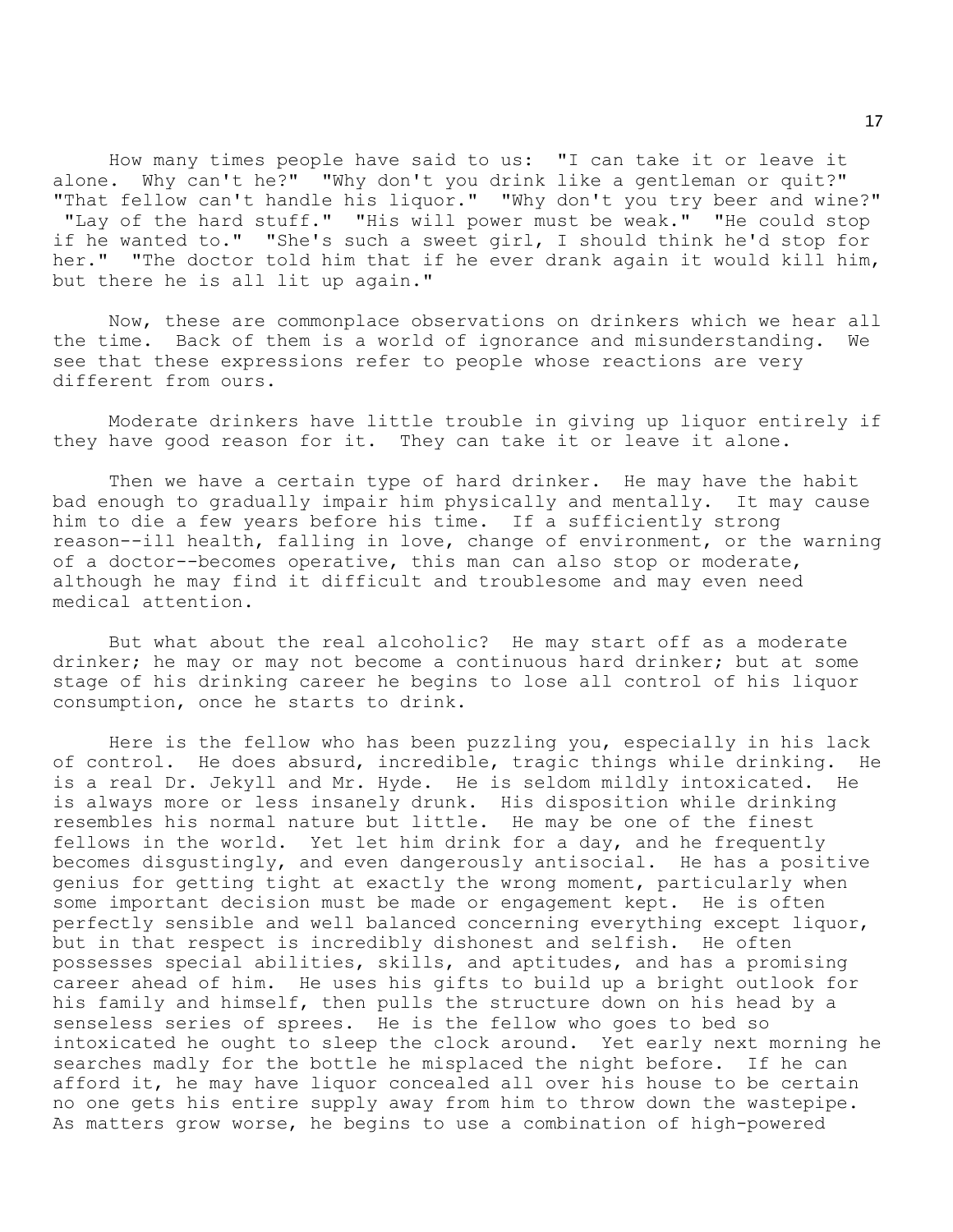sedative and liquor to quiet his nerves so he can go to work. Then comes the days when he simply cannot make it and gets drunk all over again. Perhaps he goes to a doctor who gives him a dose of morphine or some high-voltage sedative with which to taper off. Then he begins to appear at hospitals and sanitariums.

 This is by no means a comprehensive picture of the true alcoholic, as our behavior patterns vary. But this description should identify him roughly.

 Why does he behave like this? If hundreds of experiences have shown him that one drink means another debacle with all its attendant suffering and humiliation, why is it he takes that one drink? Why can't he stay on the water wagon? What has become of the common sense and will power that he still sometimes displays with respect to other matters?

 Perhaps there never will be a full answer to these questions. Psychiatrists and medical men vary considerably in their opinion as to why the alcoholic reacts differently from normal people. No one is sure why, once a certain point is reached, nothing can be done for him. We cannot answer the riddle.

 We know that while the alcoholic keeps away from drink as he may do for months or years, he reacts much like other men. We are equally positive that once he takes any alcohol whatever into his system, something happens, both in the bodily and mental sense, which makes it virtually impossible for him to stop. The experience of any alcoholic will abundantly confirm that.

 These observations would be academic and pointless if our friend never took the first drink thereby setting the terrible cycle in motion. Therefore, the real problem of the alcoholic centers in his mind, rather that in his body. If you ask him why he started on that last bender, the chances are he will offer you any one of a hundred alibis. Sometimes these excuses have a certain plausibility, but none of them really make sense in the light of the havoc an alcoholic's drinking bout creates. They sound to you like the philosophy of the man who, having a headache, beat himself on the head with a hammer so that he couldn't feel the ache. If you draw this fallacious reasoning to the attention of an alcoholic, he will laugh it off, or become irritated and refuse to talk.

 Once in a while he may tell you the truth. And the truth, strange to say, is usually that he has no more idea why he took that first drink than you have. Some drinkers have excuses with which they are satisfied part of the time. But in their hearts they really do not know why they do it.

 Once this malady has a real hold, they are a baffled lot. There is the obsession that somehow, some day, they will beat the game. But they often suspect they are down for the count.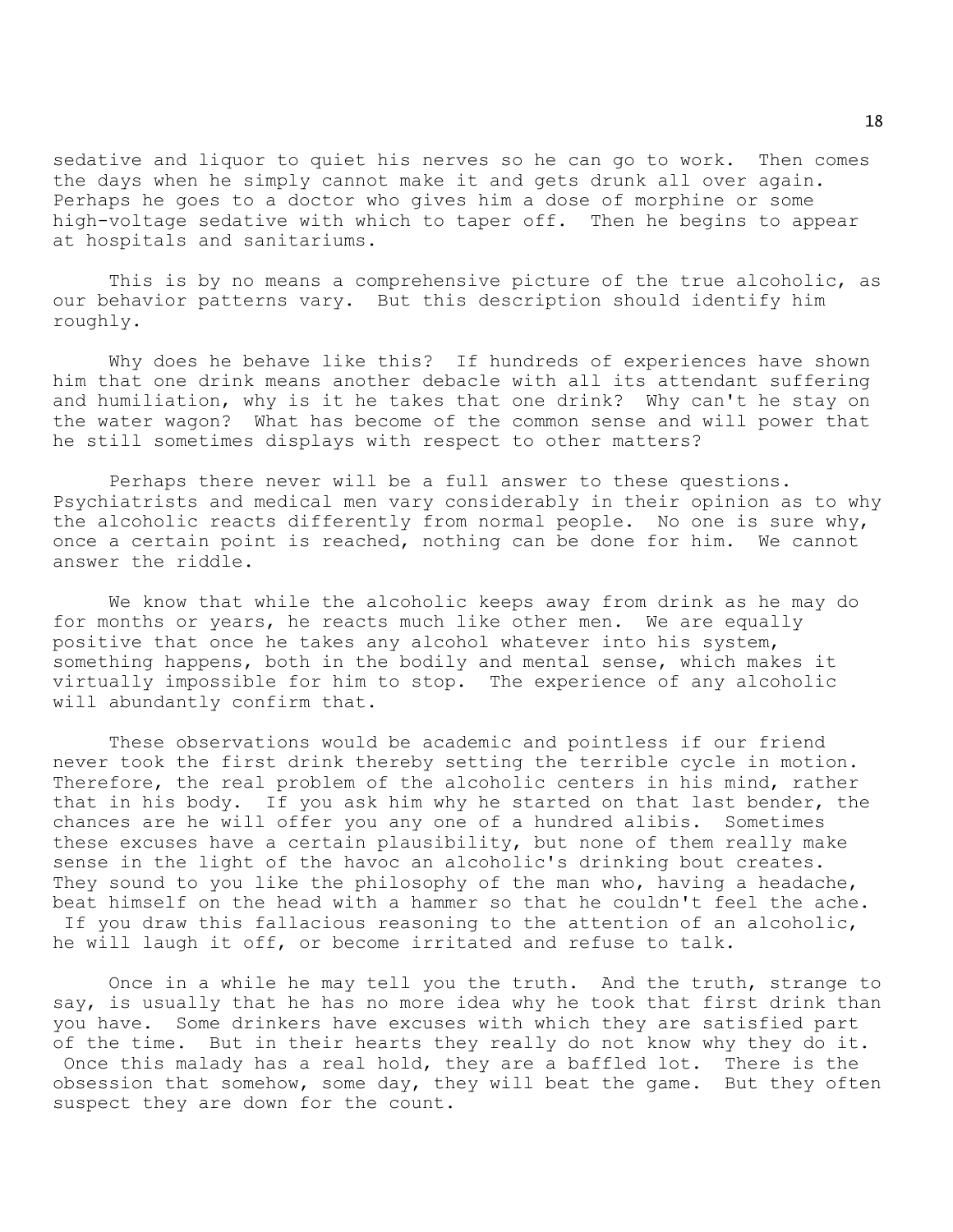How true this is, few realize. In a vague way their families and friends sense that these drinkers are abnormal, but everybody hopefully waits the day when the sufferer will rouse himself form his lethargy and assert his power of will.

The tragic truth is that if the man be a real alcoholic, the happy day will seldom arrive. He has lost control. At a certain point in the drinking of every alcoholic, he passes into a state where the most powerful desire to stop drinking is of absolutely no avail. This tragic situation has already arrived in practically every case long before it is suspected.

The fact is that most alcoholics, for reasons yet obscure, have lost the power of choice in drink. Our so-called will power becomes practically non-existent. We are unable at certain times, no matter how well we understand ourselves, to bring into our consciousness with sufficient force the memory of the suffering and humiliation of even a week or a month ago. We are without defense against the first drink.

 The almost certain consequences that follow taking even a glass of beer do not crowd into the mind to deter us. If these thoughts occur, they are hazy, and readily supplanted with the old threadbare idea that this time we shall handle ourselves like other people. There is a complete failure of the kind of defense that keeps one from putting his hand on a hot stove.

The alcoholic may say to himself in the most casual way, "It won't burn me this time, so here's how!" Or perhaps he doesn't think at all. How often have some of us begun to drink in this nonchalant way, and after the third or fourth, pounded on the bar and said to ourselves, "For God's sake, how did I ever get started again?" Only to have that thought supplanted by "Well, I'll stop with the sixth drink". Or "What's the use anyhow?"

 When this sort of thinking is fully established in an individual with alcoholic tendencies, he has probably placed himself beyond all human aid, and unless locked up, is certain to die, or go permanently insane. These stark and ugly facts have been confirmed by legions of alcoholics throughout history. But the grace of God, there would have been one hundred more convincing demonstrations. So many want to stop, but cannot.

 There is a solution. Almost none of us liked the self-searching, the leveling of our pride, the confession of shortcomings which the process requires for its successful consummation. But we saw that it really worked in others, and we had come to believe in the hopelessness and futility of life as we had been living it. When, therefore, we were approached by those in whom the problem had been solved, there was nothing left for us but to pick up the simple kit of spiritual tools laid at our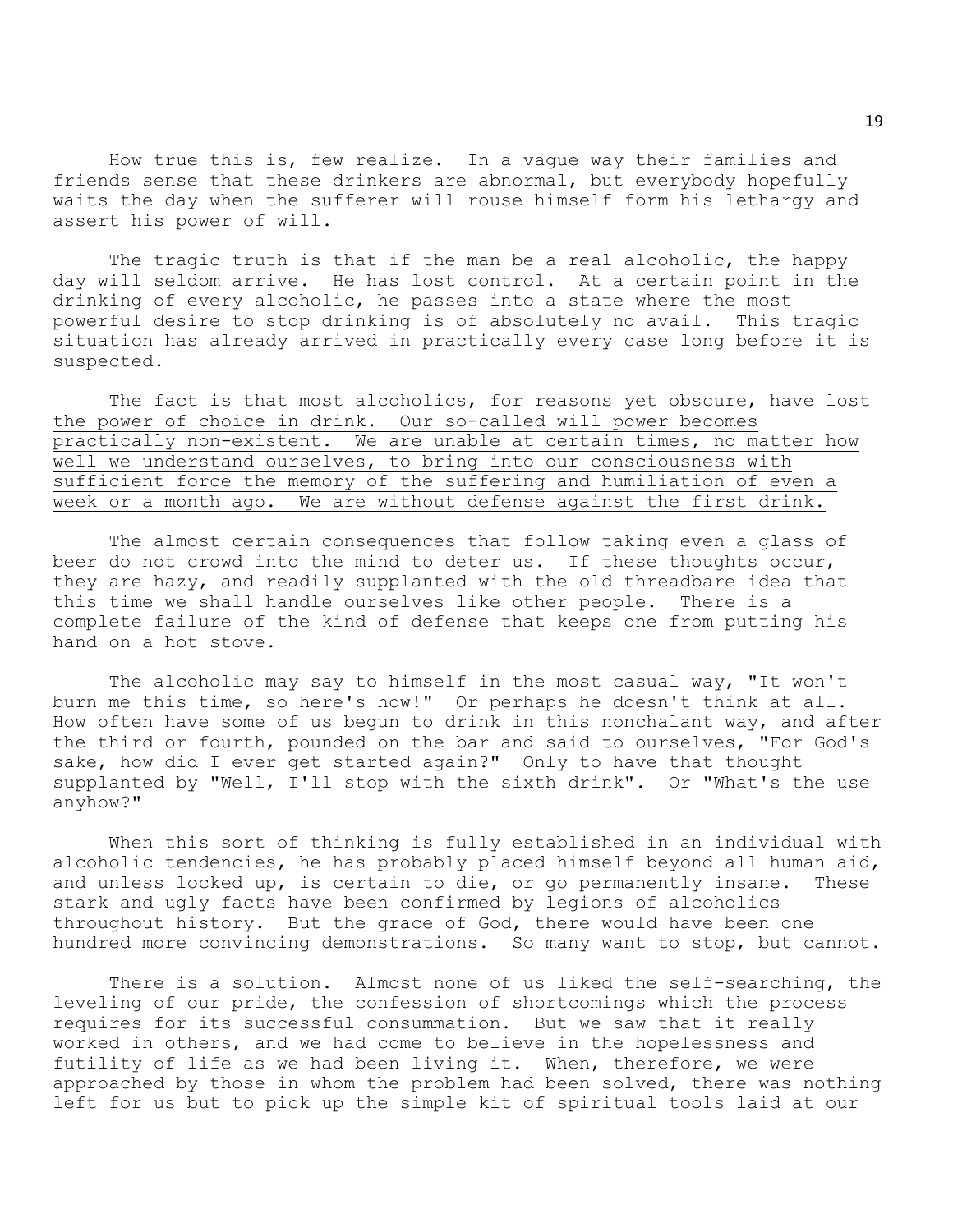feet. We have found much of heaven and we have been rocketed into a fourth dimension of existence, of which we had not even dreamed.

The great fact is just this, and nothing less: that we have had deep and effective spiritual experiences, which have revolutionized our whole attitude toward life, toward our fellows, and toward God's universe. The central fact of our lives today is the absolute certainty that our Creator has entered into our hearts and lives in a way which is indeed miraculous. He has commenced to accomplish these things for us which we could never do by ourselves.

 If you are seriously alcoholic, we believe you have no middle-of-the-road solution. You are in a position where life is becoming impossible, and if you have passed into the region from which there is no return through human aid, you have but two alternatives: one is to go on to the bitter end, blotting out the consciousness of your intolerable situation as best you can; and the other, to find what we have found. This you can do if you honestly want to, and are willing to make the effort.

 A certain American business man had ability, good sense, and high character. For years he had floundered form one sanitarium to another. He had consulted the best known American psychiatrists. Then he had gone to Europe, placing himself in the care of a celebrated physician who prescribed for him. Though bitter experience had made him skeptical, he finished his treatment with unusual confidence. His physical and mental condition were unusually good. Above all, he believed he had acquired such a profound knowledge of the inner workings of his mind and its hidden springs, that relapse was unthinkable. Nevertheless, he was drunk in a short time. More baffling still, he could give himself no satisfactory explanation for his fall.

 So he returned to this doctor, who he admired, and asked him point-blank why he could not recover. He wished above all things to regain self-control. He seemed quite rational and well-balanced with respect to other problems. Yet he had no control whatever over alcohol. Why was this?

 He begged the doctor to tell him the whole truth, and he got it. In the doctor's judgment he was utterly hopeless; he could never regain his position in society and he would have to place himself under lock and key, or hire a bodyguard if he expected to live long. That was a great physician's opinion.

 But this man still lives, and is a free man. He does not need a bodyguard, nor is he confined. He can go anywhere on this earth where other free men go without disaster, provided he remains willing to maintain a certain simple attitude.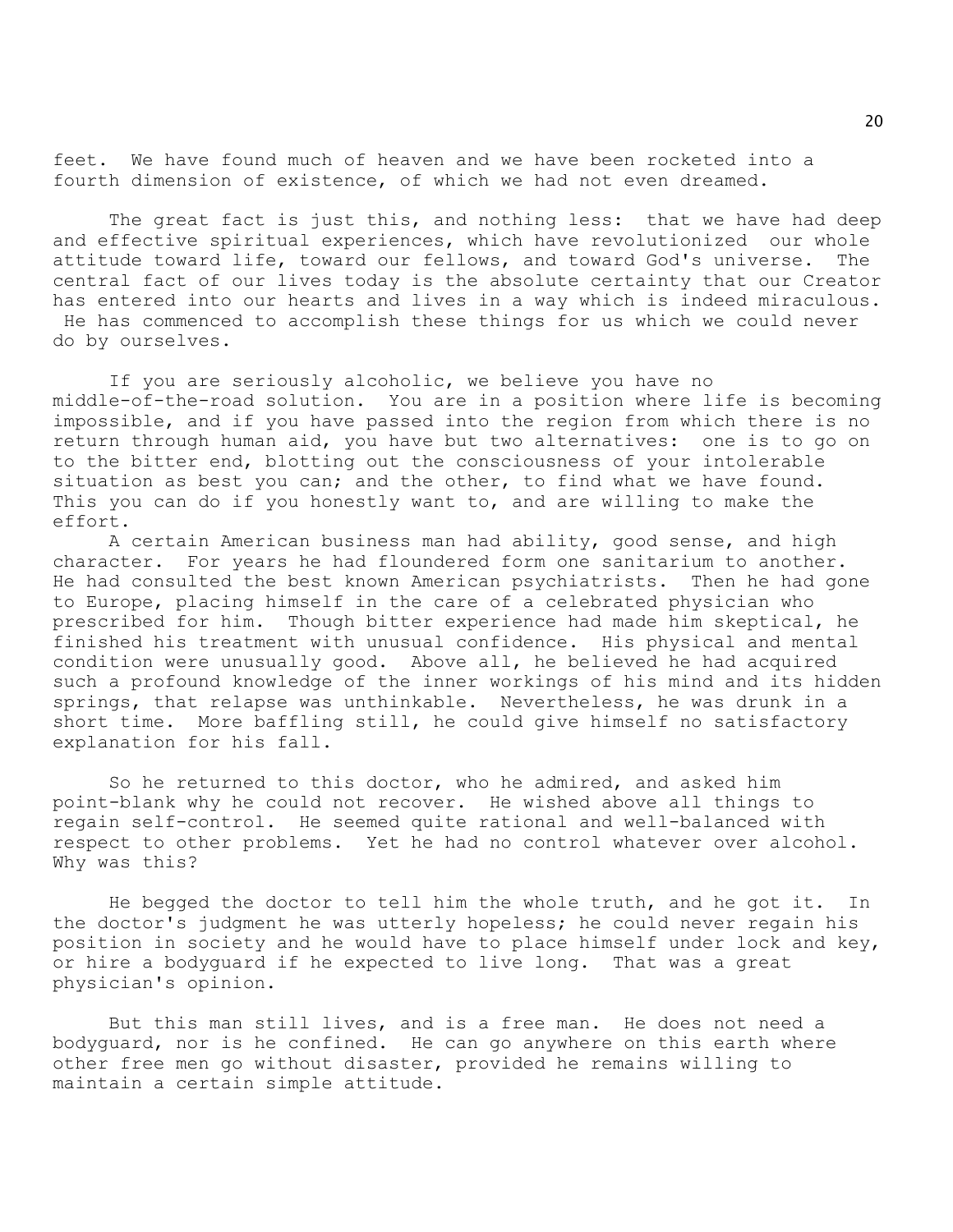Some of our alcoholic readers may think they can do without spiritual help. Let us tell you the rest of the conversation our friend had with his doctor.

The doctor said: "You have the mind of a chronic alcoholic. I have never seen one single case recover, where that state of mind existed to the extent that it does in you." Our friend felt as though the gates of hell had closed on him with a clang.

He said to the doctor, "Is there no exception?"

"Yes," replied the doctor, "there is". Exceptions to cases such as yours have been occurring since early times. Here and there, once in a while, alcoholics have had what are called vital spiritual experiences. To me these occurrences are phenomenal. They appear to be in the nature of huge emotional displacements and rearrangements. Ideas, emotions, and attitudes which were once the guiding forces of the lives of these men are suddenly cast to one side, and a completely new set of conceptions and motives begin to dominate them. In fact, I have been trying to produce some such emotional rearrangement within you. With many individuals the methods which I employed are successful, but I have never been successful with an alcoholic of your description."

 Upon hearing this, our friend was somewhat relieved, for he reflected that, after all, he was a good church member. This hope was destroyed by the doctor's telling him that his religious convictions were very good, but that in his case they did not spell the necessary vital spiritual experience.

 Here was the terrible dilemma in which our friend found himself when he had the extraordinary experience, which as we have already told you, made him a free man.

We, in our turn, sought the same escape, will all the desperation of drowning men. What seemed at first a flimsy reed, has proved to be the loving and powerful hand of God. A new life has been given us or, if you prefer, "a design for living that really works.

 The distinguished American psychologist, William James, in his book "Varieties of Religious Experience," indicates a multitude of ways in which men have found God. As a group, we have no desire to convince anyone that here is only one way by which God can be discovered. If what we have learned, and felt, and seen, means anything at all, it means that all of us, whatever our race, creed or color, are the children of a living Creator with whom we may form a relationship upon simple and understandable terms as soon as we are willing and honest enough to try. Those having religious affiliations will find here nothing disturbing to their beliefs or ceremonies. There is no friction among us over such matters.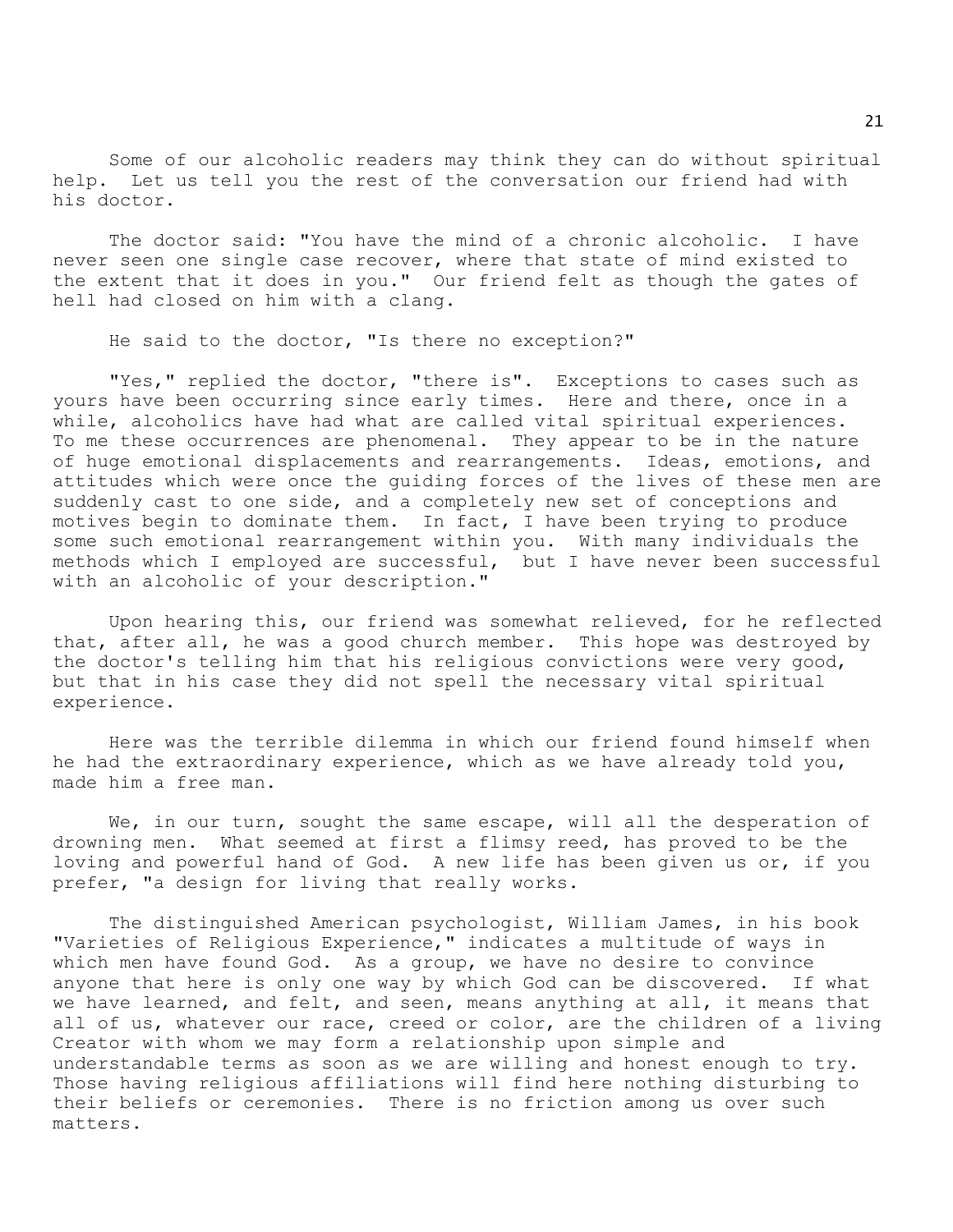We think it no concern of ours, as a group, what religious bodies our members identify themselves with as individuals. This should be an entirely personal affair which each one decides for himself in the light of past association, or his present choice. Not all of us have joined religious bodies, but most of us favor such memberships.

In the following chapter, there appears an explanation of alcoholism as we understand it, then a chapter addressed to the agnostic. Many who once were in this class are now among our members; surprisingly enough, we find such convictions no great obstacle to a spiritual experience.

 There is group of personal narratives. Then clear-out directions are given showing how an alcoholic may recover. These are followed by more than a score of personal experiences.

 Each individual, in the personal stories, describes in his own language, and from his own point of view the way he found or rediscovered God. These give a fair cross section of our membership and a clear-cut idea of what has actually happened in their lives.

 We hope no one will consider these self-revealing accounts in bad taste. Our hope is that many alcoholic men and women, desperately in need, will see these pages, and we believe that it is only by fully disclosing ourselves and our problems that they will be persuaded to say, "Yes, I am one of them too; I must have this thing."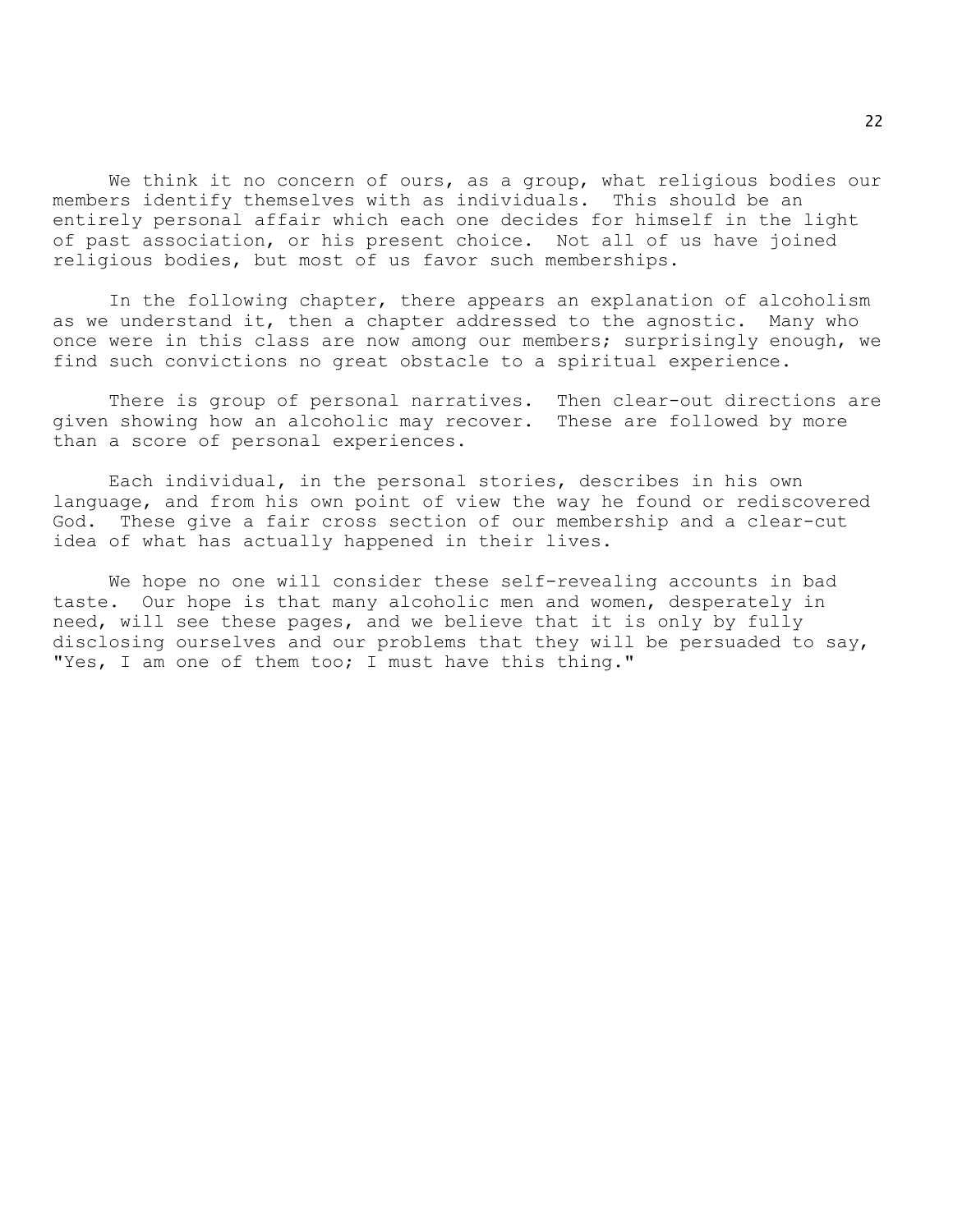Chapter Three

More About Alcoholism

 Most of us have been unwilling to admit we were real alcoholics. No person likes to think he is bodily and mentally different from his fellows. Therefore, it is not surprising that our drinking careers have been characterized by countless vain attempts to prove we could drink like other people. The idea that somehow, someday he will control and enjoy his liquor drinking is the great obsession of every abnormal drinker. The persistence of this illusion is astonishing. Many pursue it into the gates of insanity or death.

 We learned that we have to fully concede to our innermost selves that we were alcoholics. This is the first step in recovery. The delusion that we are like other people, or presently may be, had to be smashed.

 We alcoholics are men and women who had lost the ability to control our drinking. We know that no real alcoholic ever recovered this control. All of us felt at times that we were regaining control, but such intervals--usually brief--were inevitably followed by still less control, which led in time to pitiful and incomprehensible demoralization. We are convinced to a man that alcoholics of our type are in the grip of a progressive illness. Over any considerable period we get worse, never better.

We are like men who have lost their legs; they never grow new ones. Neither does there appear to be any kind of treatment which will make alcoholics of our kind like other men. We have tried every imaginable remedy. In some instances there has been brief recovery, followed always by still worse relapse. Physicians who are familiar with alcoholism agree there is no such thing as making a normal drinker out of an alcoholic. Science may one day accomplish this, but it evidently hasn't done so yet.

 Despite all we can say, many who are real alcoholics are not going to believe they are in that class. By every form of self-deception and experimentation, they will try to prove themselves exceptions to the rule, therefore non-alcoholic. If anyone, who is showing inability to control his drinking, can do the right-about-face and drink like a gentleman, our hats are off to him. Heaven knows, we have tried hard enough and long enough to drink like other people.

Here are some of the methods we have tried: drinking beer only, limiting the number of drinks, never drinking alone, never drinking in the morning, drinking only at home, never having it in the house, never drinking during business hours, drinking only at parties, switching from scotch to brandy, drinking only natural wines, agreeing to resign if ever drunk on the job, taking a trip, not taking a trip, swearing off forever (with and without a solemn oath), taking more physical exercise, reading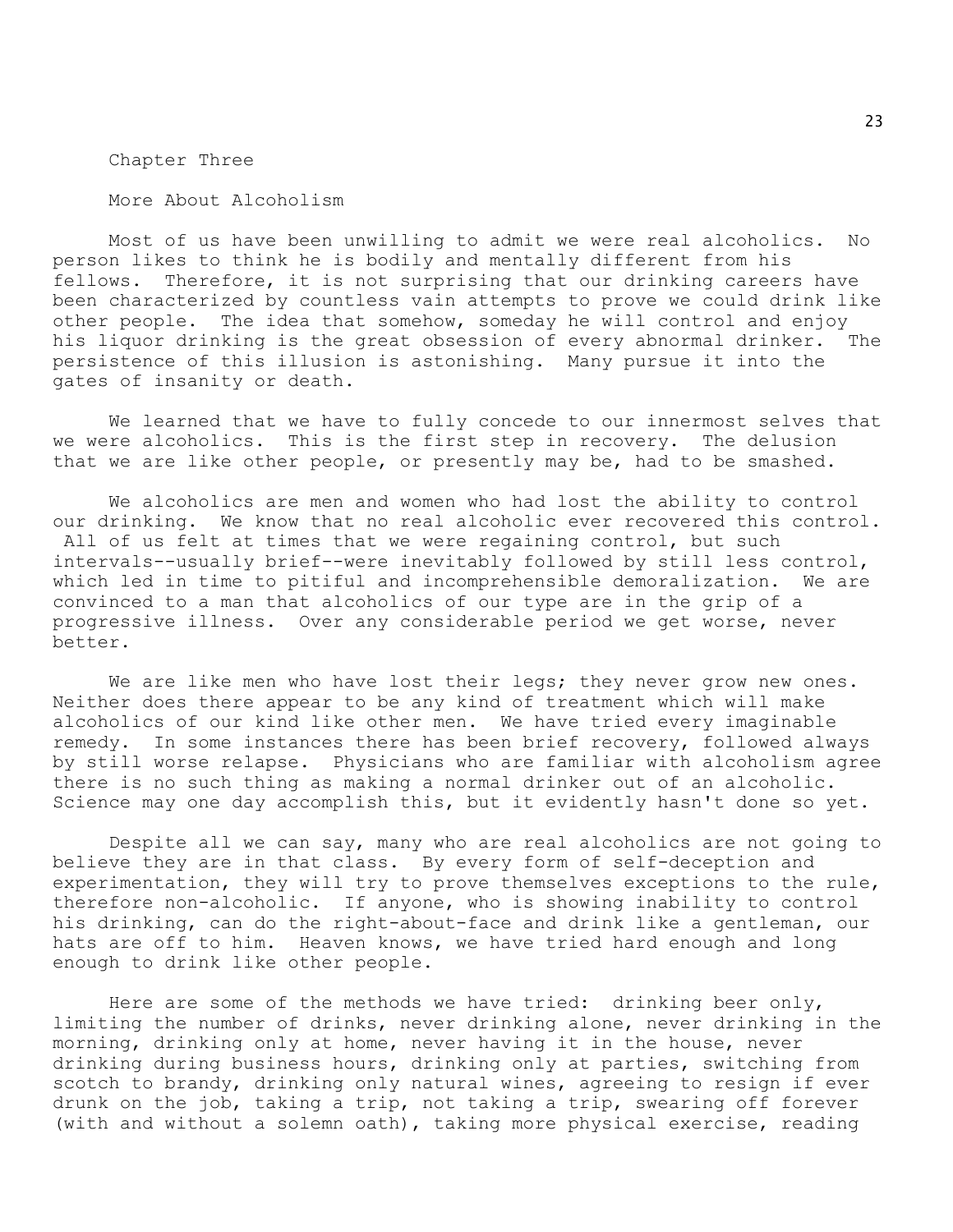inspirational books, consulting psychologists, going to health farms and sanitariums, accepting voluntary commitment to asylums--we could increase the list ad infinitum.

 We do not like to brand any individual as an alcoholic, but you can quickly diagnose yourself. Step over to the nearest bar-room and try some controlled drinking. Try to drink and stop abruptly. Try it more than once. It will not take long for you to decide, if you are honest with yourself about it. It will be worth a bad case of jitters if you get thoroughly sold on the idea that you are a candidate for Alcoholics Anonymous!

Though there is no way of proving it, we believe that early in our drinking careers most of us could have stopped drinking. But the difficulty is that few alcoholics have enough desire to stop while there is yet time. We have heard of a few instances where people, who showed definite signs of alcoholism, were able to stop because of an overpowering desire to do so. Here is one.

 A man of thirty was doing a great deal of spree drinking. He was very nervous in the morning after these bouts and quieted himself with more liquor. He was ambitious to succeed in business, but saw that he would get nowhere if he drank at all. Once he started, he had no control whatever. He made up his mind that until he had been successful in business and had retired, he would not touch another drop. An exceptional man, he remained bone dry for twenty-five years and retired at the age of fifty-five, after a successful and happy business career. Then he fell victim to a belief which practically every alcoholic has--that his long period of sobriety and self-discipline had qualified him to drink as other men. Out came his carpet slippers and a bottle. In two months he was in a hospital, puzzled and humiliated. He tried to regulate his drinking for a while, making several trips to the hospital meantime. Then, gathering all his forces, he attempted to stop, and found he could not. Every means of solving his problem which money could buy was at his disposal. Every attempt failed. Though a robust man t retirement, he went to pieces quickly, and was dead within four years.

 This case contains a powerful lesson. Most of us have believed that if we remained sober for a long stretch, we could thereafter drink normally. But here is a man who at fifty-five years found he was just where he had left off at thirty. We have seen the truth demonstrated again and again; "once and alcoholic, always an alcoholic." Commencing to drink after a period of sobriety, we are in a short time as bad as ever. If you are planning to stop drinking, there must be no reservations of any kind, nor any lurking notion that someday you be immune to alcohol.

 Young people may be encouraged by this man's experience to think that they can stop, as he did, on their own will power. We doubt if many of them can do it, because none will really want to stop, and hardly one of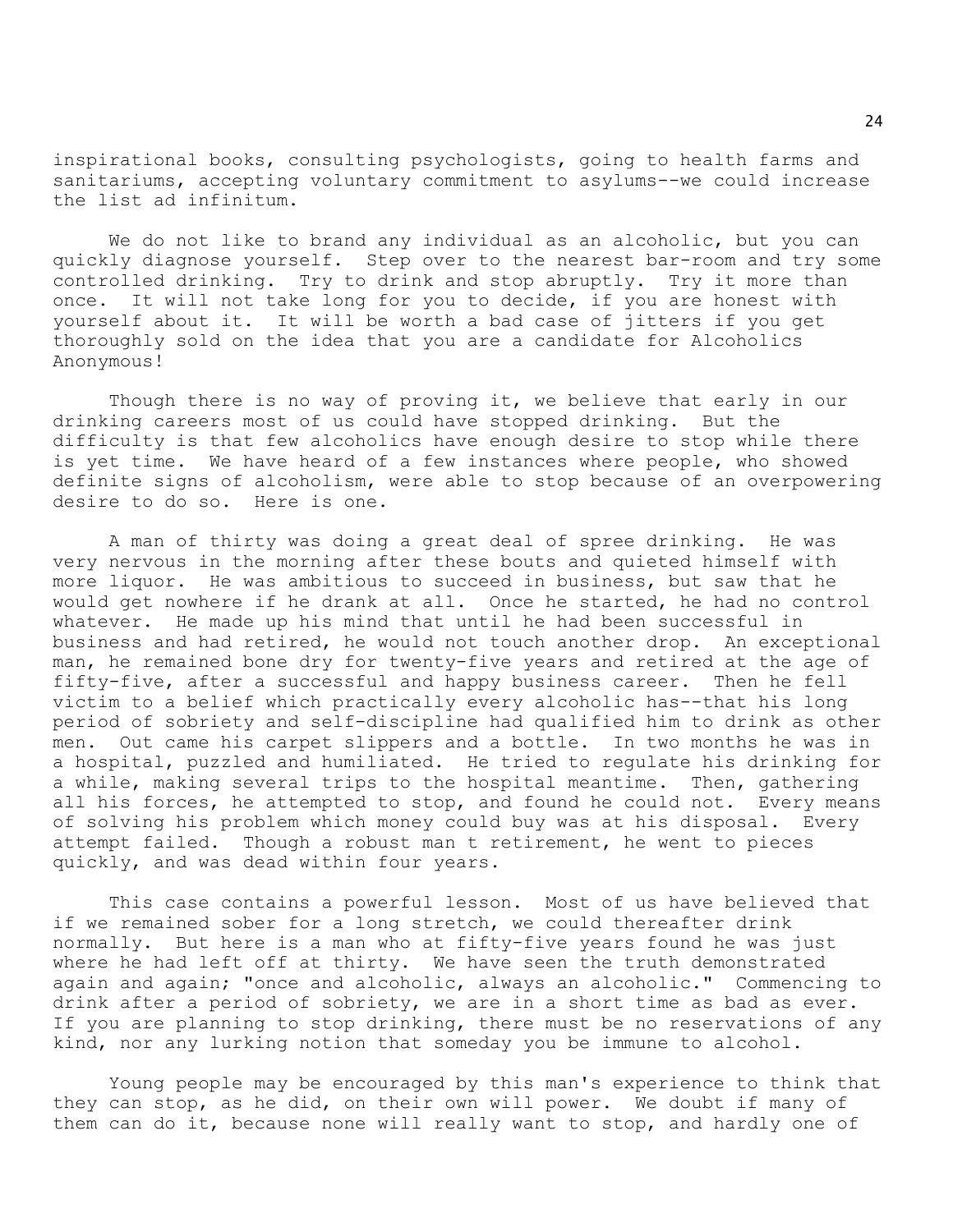them, because of the peculiar mental twist already acquired, will find he can win out. Several of our crowd, men of thirty-five or less, had been drinking but a few years, but they found themselves as helpless as those who had been drinking twenty years.

 To be gravely affected, one does not necessarily have to drink a long time, nor take the quantities some of us have. This is particularly true of women. Potential feminine alcoholics often turn into the real thing and are gone beyond recall in a few years. Certain drinkers, who would be greatly insulted if called alcoholic, are astonished at their inability to stop. We, who are familiar with the symptoms, see large numbers of potential alcoholics among young people everywhere. But try and get them to see it!

 As we look back, we feel we had gone on drinking many years beyond the point where we could quit on our will power. If anyone questions whether he has entered this dangerous area, let him try leaving liquor alone for one year. If he is a real alcoholic and very far advanced, there is scant chance of success. In the early days of our drinking we occasionally remained sober for a year or more, becoming serious drinkers again later. Though you may be able to stop for a considerable period, you may yet be a potential alcoholic. We think few, to whom this book will appeal, can stay dry anything like a year. Some will be drunk the day after making their resolutions; most of them within a few weeks.

 For those who are unable to drink moderately the question is how to stop altogether. We are assuming, of course, that the reader desires to stop. Whether such a person can quit upon a non-spiritual basis depends somewhat upon the strength of his character, and how much he really wants to be done with it. But even more will it depend upon the extent to which he has already lost the power to choose whether he will drink or not. Many of us felt that we have plenty of character. There was a tremendous urge to cease forever. Yet we found it impossible. This is the baffling feature of alcoholism as we know it--this utter inability to leave it alone, no matter how great the necessity or the wish.

 How then shall we help our readers determine, to their own satisfaction, whether they are one of us? The experiment of quitting for a period of time will be helpful, but we think we can render an even greater service to alcoholic sufferers, and perhaps to the medical fraternity. So we shall describe some of the mental states that precede a relapse into drinking, for obviously this is the crux of the problem.

 What sort of thinking dominates an alcoholic who repeats time after time the desperate experiment of the first drink? Friends, who have reasoned with him after a spree which has brought him to the point of divorce or bankruptcy, are mystified when he walks directly into a saloon. Why does he? Of what is he thinking?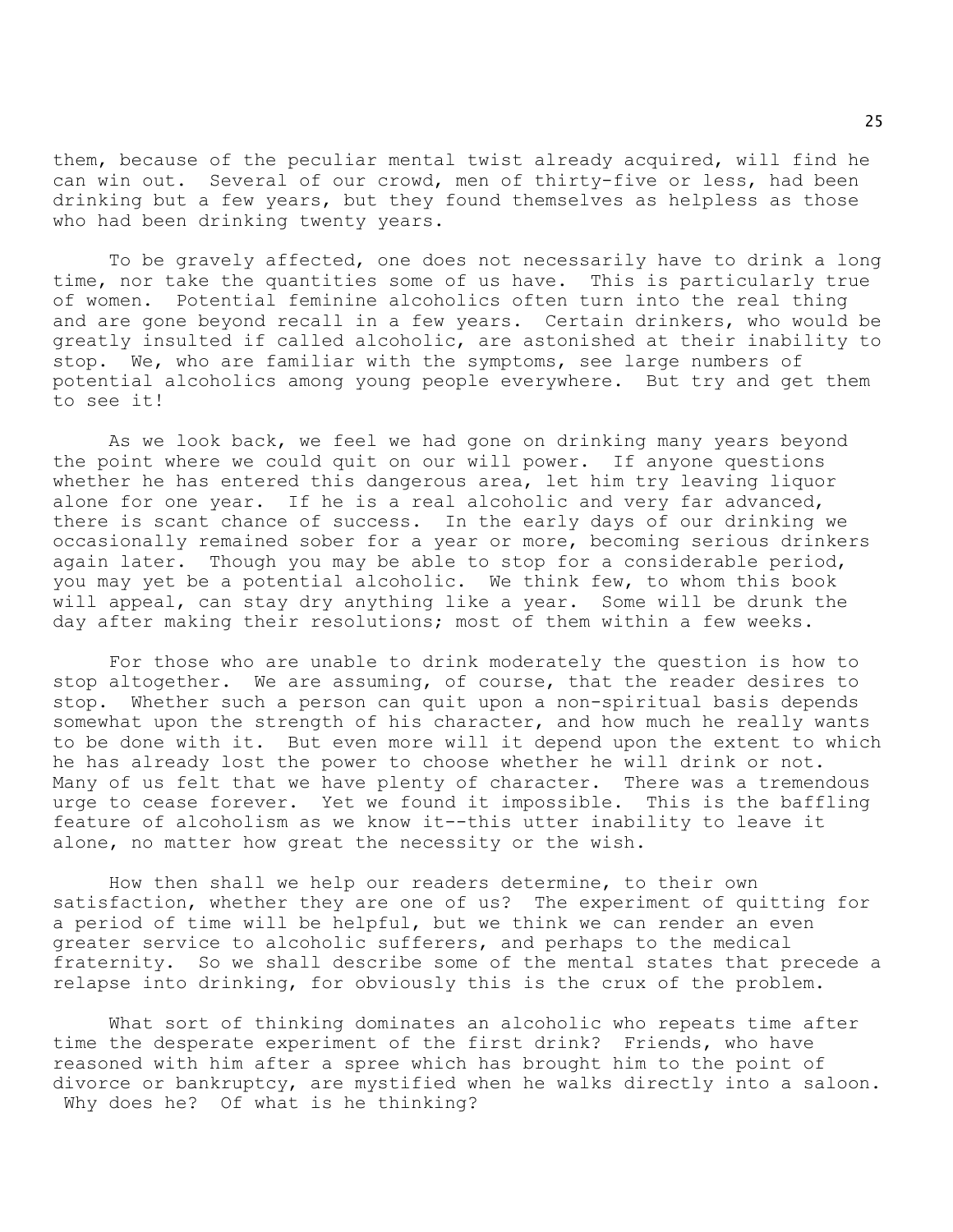Our first example is a friend we shall call Jim. This man has a charming wife and family. He inherited a lucrative automobile agency. He had a commendable world war record. He is a good salesman. Everybody likes him. He is an intelligent man, normal so far as we can see, except for a nervous disposition. He did no drinking until he was thirty-five. In a few years he became so violent when intoxicated that he had to be committed. On leaving the asylum, he came into contact with us.

We told him what we know of alcoholism and the answer we found. He made a beginning. His family was re-assembled, and he began to work as a salesman for the business he had lost through drinking. All went well for a time, but he failed to enlarge his spiritual life. To his consternation, he found himself drunk half a dozen times in rapid succession. On each of these occasions we worked with him, reviewing carefully what had happened. he agreed he was a real alcoholic and in serious condition. He knew he faced another trip to the asylum if he kept on. Moreover, he would lose his family, for whom he had deep affection.

 Yet he got drunk again. We asked him to tell us exactly how it happened. This is his story: "I came to work on Tuesday morning . I remembered I felt irritated that I had to be a salesman for a concern I once owned. I had a few words with the boss, but nothing serious. Then I decided to drive into the country and see one of my prospects for a car. On the way I felt hungry so I stopped at a roadside place where they have a bar. I had no intention of drinking. I just thought I would get a sandwich. I also had the notion that I might find a customer for a car at this place, which was familiar, for I had been going to it for years. I had eaten there many times during the months I was sober. I sat down at a table and ordered a sandwich and a glass of milk. Still no thought of drinking. I ordered another sandwich and decided to have another glass of milk.

"Suddenly the thought crossed my mind that if I were to put an ounce of whiskey in my milk, it couldn't hurt me on a full stomach. I ordered a whiskey and poured it into the milk. I vaguely sensed I was not being any too smart, but felt reassured, as I was taking the whiskey on a full stomach. The experiment went so well that I ordered another whiskey and poured it into more milk. That didn't seem to bother me so I tried another."

 Thus started one more journey to the asylum for Jim. Here was the threat of commitment, the loss of family and position, to say nothing of that intense mental and physical suffering which drinking always caused him. He had much knowledge about himself as an alcoholic. Yet all reasons for not drinking were easily pushed aside in favor of the foolish idea he could take whiskey if only he mixed it with milk!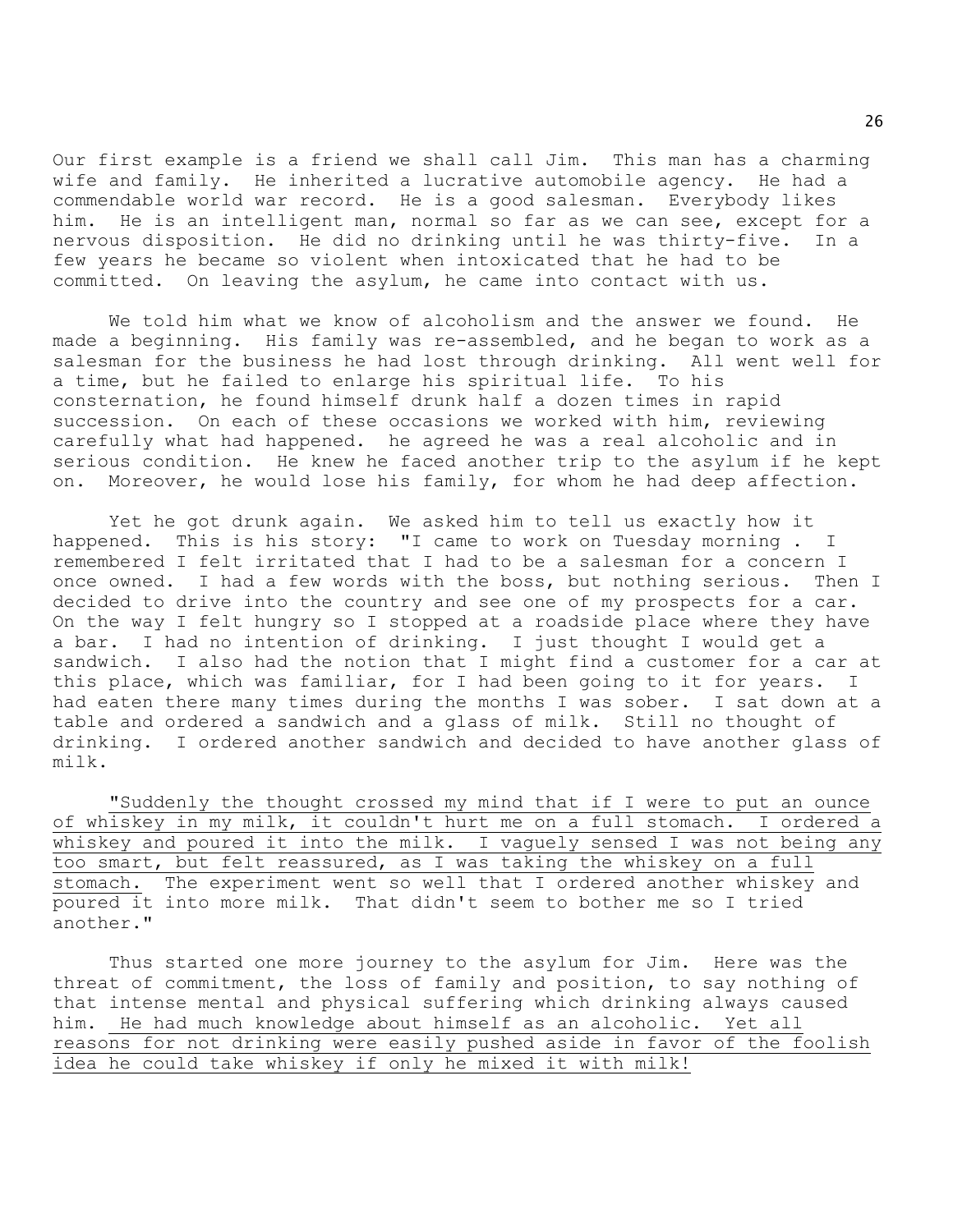Whatever the precise medical definition of the word may be, we call this plain insanity. How can such a lack of proportion, of the ability to think straight, be called anything else?

 You may think this an extreme case. To us it is not-far fetched, for this kind of thinking has been characteristics of every single one of our group. Some of us have sometimes reflected more than Jim did, upon the consequences. But there was always the curious mental phenomenon, that parallel with our sound reasoning there inevitably ran some insanely trivial excuse for taking the first drink. Our sound reasoning failed to hold us in check. The insane idea won out. Next day we should ask ourselves, in all earnestness and sincerity, how it could have happened.

 In some circumstances we have gone out deliberately to get drunk, feeling ourselves justified by nervousness, anger, worry, depression, jealousy or the like. But even in this type of beginning we are obliged to admit that our justification for a spree was insanely insufficient in the light of what always happened. We now see that when we began to drink deliberately, instead of casually, there was little serious or effective thought during the period of premeditation, of what the terrific consequences might be.

 Our behavior is as absurd and incomprehensible with respect to the first drink as that of an individual with a passion, say, for jay-walking. He gets a thrill out of skipping in front of fast-moving vehicles. He enjoys himself a few years in spite of friendly warnings. Up to this point you would label him as a foolish chap, having queer ideas of fun. Luck then deserts him and he is slightly injured several times in succession. You would expect him, if he were normal, to cut it out. Presently he is hit again and this time has a fractured skull. Within a week after leaving the hospital, a fast-moving trolley car breaks his arm. He tells you he has decided to stop jay-walking for good, but a few weeks he breaks both legs.

 On through the years this conduct continues, accompanied by his continual promises to be careful or to keep off the streets altogether. Finally, he can no longer, his wife gets a divorce, he is held up to ridicule. He tries every known means to get the jay-walking idea out of his head. He shuts himself up in an asylum, hoping to mend his ways. But the day he comes out he races in front of a fire engine, which breaks his back. Such a man would be crazy, wouldn't he?

 You may think our illustration is too ridiculous. But is it? We, who have been through the wringer, have to admit if we substituted alcoholism for jay-walking, the illustration would fit us exactly. However intelligent we may have been in other respects, where alcohol has been involved, we have been strangely insane. It's strong language--but isn't it true?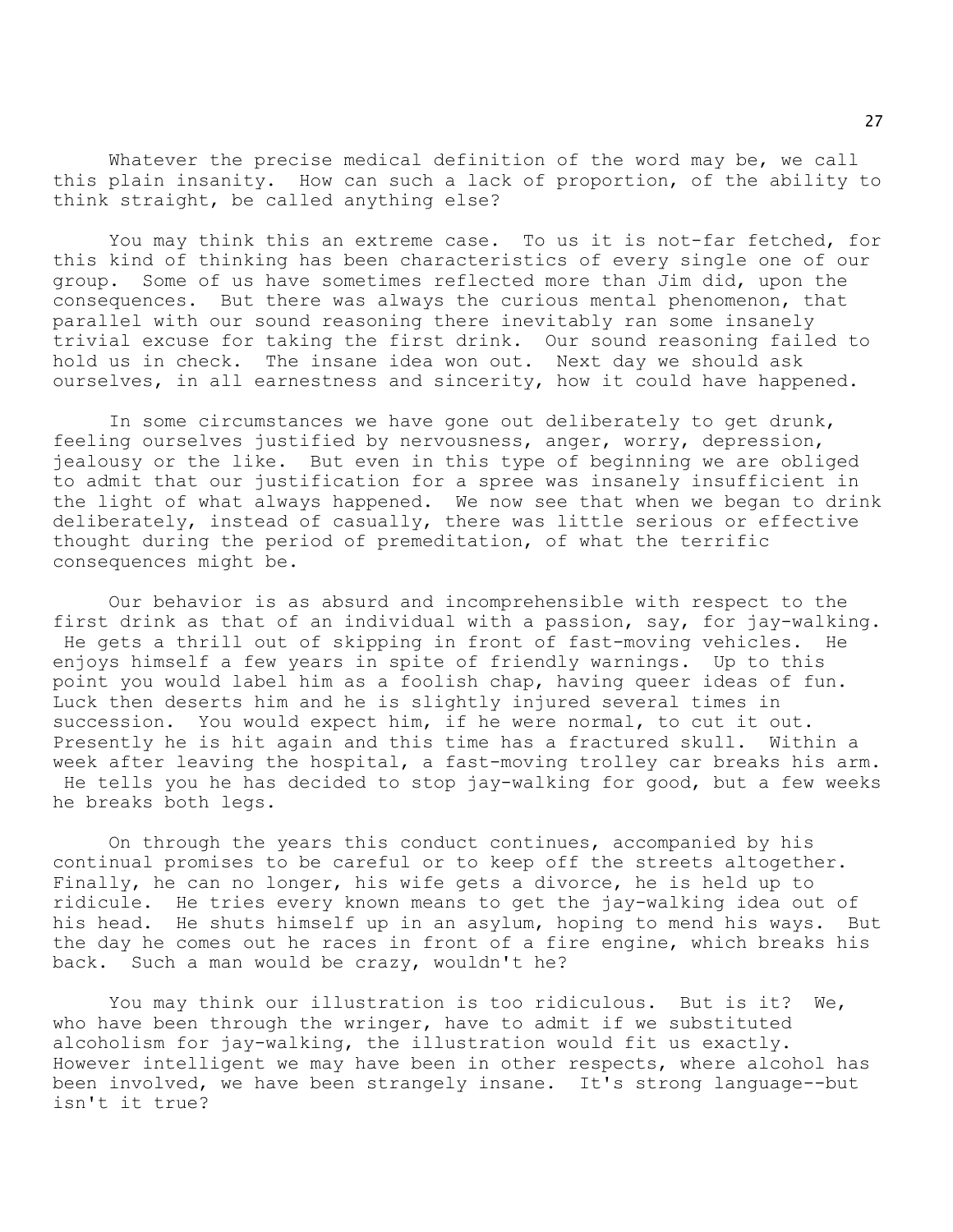Some of you are thinking: "Yes, what you tell us is true, but it doesn't fully apply. We admit we have some of these symptoms, but we have not gone to the extremes you fellows did, nor are we likely to, for we understand ourselves so well after what you have told us that such things cannot happen again. We have not lost everything in life through drinking and we certainly do not intend to. Thanks for the information."

That may be true of certain non-alcoholic people who, though drinking foolishly and heavily at the present time, are able to stop or moderate, because their brains and bodies have not been warped and degenerated as ours were. But the actual or potential alcoholic, with hardly an exception, will be absolutely unable to stop drinking on the basis of self-knowledge. This is a point we wish to emphasize and reemphasize, to smash home upon our alcoholic readers as it has been revealed to us out of bitter experiences. Let us take another illustration.

 Fred is partner in a well known accounting firm. His income is good, he has a fine home, is happily married and the father of promising children of college age. He is so attractive a personality that he makes friends with every one. If ever there was a successful business man, it is Fred. To all appearances he is a stable, well balanced individual. Yet, he is alcoholic. We first saw Fred about a year ago in a hospital where he had gone to recover from a bad case of jitters. It was his first experience of this kind, and he was much ashamed of it. Far from admitting he was an alcoholic, he told himself he came to the hospital to rest his nerves. The doctor intimated strongly that he might be worse than he realized. For a few days he was depressed about his condition. He made up his mind to quit drinking altogether. It never occurred to him that perhaps he could not do so, in spite of his character and standing. Fred would not believe himself an alcoholic, much less accept a spiritual remedy for his problem. We told him about alcoholism. He was interested and conceded that he had some of the symptoms, but he was a long way from admitting that he could do nothing about it himself. He was positive that this humiliating experience, plus the knowledge he had acquired, would keep him sober the rest of his life. Self-knowledge would fix it.

 We heard no more of Fred for a while. One day we were told that he was back in the hospital. This time he was quite shaky. He soon indicated he was anxious to see us. The story he told is most instructive for here was a chap absolutely convinced he had to stop drinking, who had no excuse for drinking, who exhibited splendid judgment and determination in all his other concerns, yet was flat on his back nevertheless.

 Let him tell you about it: "I was much impressed with what you fellows said about alcoholism, but I frankly did not believe it would be possible for me to drink again. I somewhat appreciated your ideas about the subtle insanity which precedes the first drink, but I was confident it could not happen to me after what I had learned. I reasoned I was not so far advanced as most of you fellows, that had been usually successful in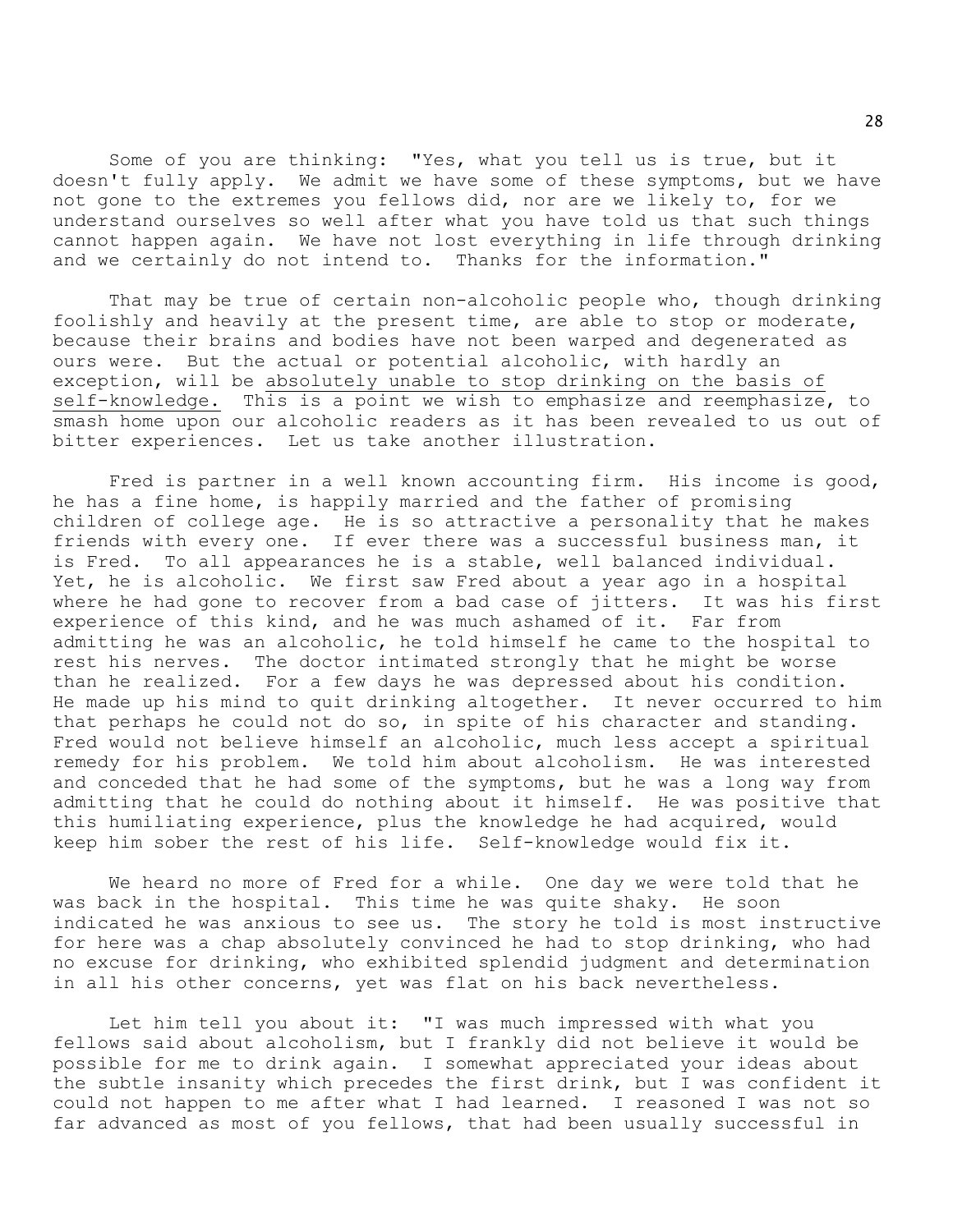licking my other personal and problems, that I would therefore be successful where you men failed. I felt I had every right to be self-confident, that it would be only a matter of exercising my will power and keeping on guard.

 "In this frame of mind, I went about my business and for a time all was well. I had no trouble refusing drinks, and began to wonder if I had not been making too hard work of a simple matter. One day I went to Washington to present some accounting evidence to a government bureau. I had been out of town before during this particular dry spell, so there was nothing new about that. Physically, I felt fine. Neither did I have any pressing problems or worries. My business came off well, I was pleased and knew my partners would be too. It was the end of a perfect day, not a cloud on the horizon.

 "I went to my hotel and leisurely dressed for dinner. As I crossed the threshold of the dining room, the thought came to mind it would be nice to have a couple of cocktails with dinner. That was all. Nothing more. I ordered a cocktail and my meal. Then I ordered another cocktail. After dinner I decided to take a walk. When I returned to the hotel it struck me a highball would be fine before going to bed, so I stepped into the bar and had one. I remember having several more that night and plenty next morning. I have a shadowy recollection of being in an airplane bound for New York, of finding a friendly taxicab driver at the landing field instead of my wife. The driver escorted me about for several days. I knew little of where I went, or what I said and did. Then came the hospital with its unbearable mental and physical suffering.

 "As soon as I regained my ability to think, I went carefully over that evening in Washington. Not only had I been off guard, I had made no fight whatever against that first drink. This time I had not thought of the consequences at all. I had commenced to drink as though the cocktails were ginger ale. I now remembered what my alcoholic friends had told me, how they prophesied that if I had an alcoholic mind, the time and place would come--I would drink again. They had said that though I did raise a defense, it would one day give way before some trivial reason for having a drink. Well, just that did happen and more, for what I had learned of alcoholism did not occur to me at all. I knew from that moment that I had an alcoholic mind. I saw that will power and self-knowledge would not help in those strange mental blank spots. I had never been able to understand people who said that a problem had them hopelessly defeated. I knew then. It was a crushing blow.

 "Two of the members of Alcoholics Anonymous came to see me. They grinned, which I didn't like so much, and then asked me if I thought myself alcoholic and if I were really licked this time. I had to concede both propositions. They piled on me heaps of medical evidence to the effect that an alcoholic mentality, such as I had exhibited in Washington, was a hopeless condition. They cited cases out of their own experience by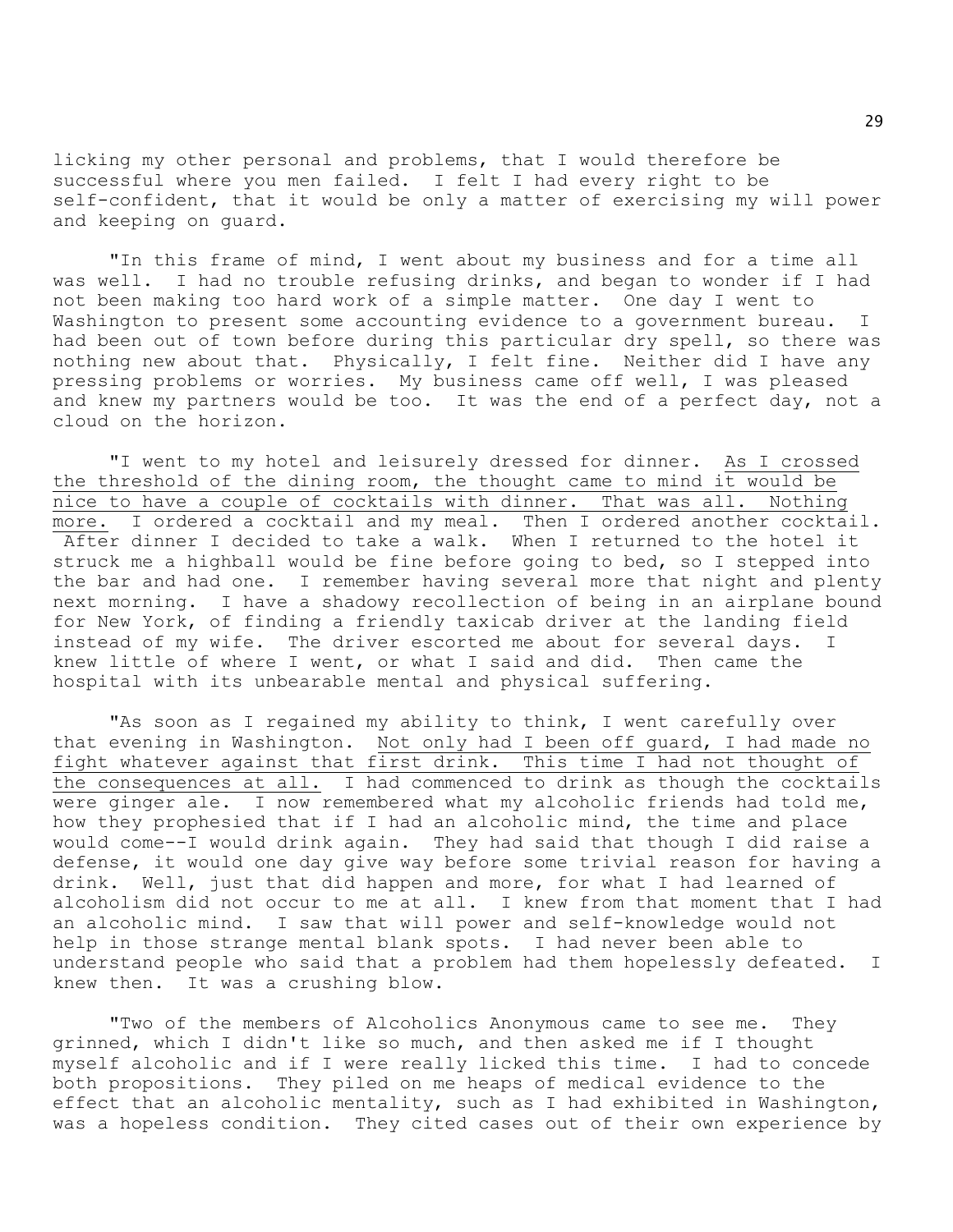the dozen. This process snuffed out the last flicker of conviction that I could do the job myself.

 "Then they outlined the spiritual answer and program of action which a hundred of them had followed successfully. Though I had been only a nominal churchman, their proposals were not, intellectually, hard to swallow. But the program of action, though entirely sensible, was pretty drastic. It meant I would have to throw several lifelong conceptions out of the window. That was not easy. But the moment I made up my mind to go through with the process, I had the curious feeling that my alcoholic condition was relieved, as in fact it proved to be.

 "Quite as important was the discovery that spiritual principles would solve all my problems. I have since been brought into a way of living infinitely more satisfying and, I hope, more useful than the life I lived before. My old manner of life was by no means a bad one, but I would not exchange its best moments for the worst I have now. I would not go back to it even if I could."

 Fred's story speaks for itself. We hope it strikes home to thousands like him. He had felt only the first nip of the wringer. Most alcoholics have to be pretty badly mangled before they really commence to solve their problems.

 Most doctors and psychiatrists agree with our conclusions. One of these men, staff member of a world-renowned hospital, recently made this statement to some of us: "What you say about the general hopelessness of the average alcoholic's plight is, in my opinion, correct. As to two of you men, whose stories I have heard, there is no doubt in my mind that you were 100% hopeless, apart from Divine help. Had you offered yourselves as patients at this hospital, I would not have taken you, if I had been able to avoid it. People like you are too heartbreaking. Though not a religious person, I have profound respect for the spiritual approach in such cases as yours. For most cases, there is virtually no other solution."

 Once more: the alcoholic at certain times has no effective mental defense against the first drink. Except in a few rare cases, neither he nor any other human being can provide such a defense. His defense must come from a Higher Power.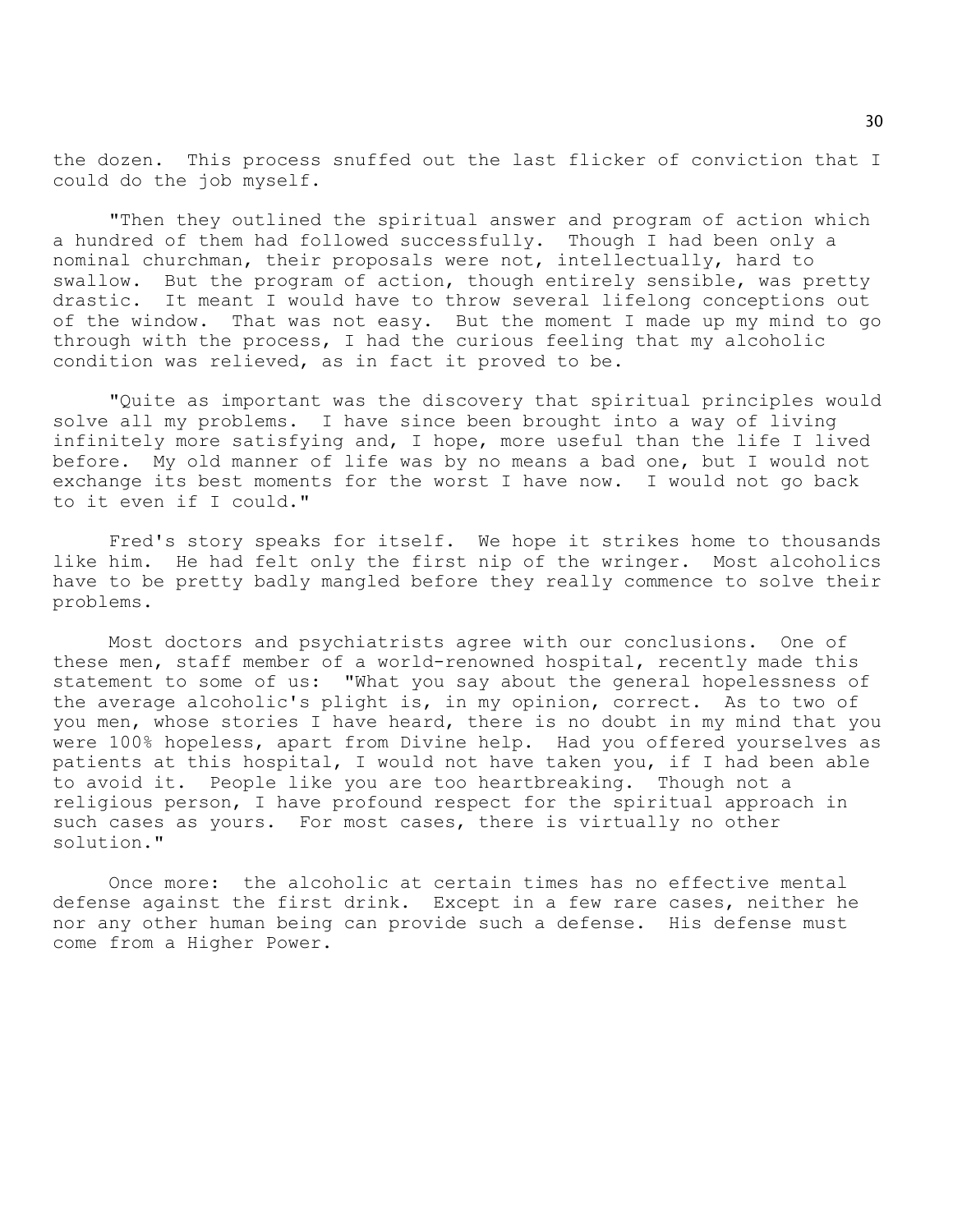Chapter Four

We Agnostics

 In the preceding chapters, you have learned something of alcoholism. We hope we have made clear the distinction between the alcoholic and the non-alcoholic. If, when you honestly want to, you find you cannot quit entirely, or if, when drinking, you have little control over the amount you take, you are probably alcoholic. If that be the case, you may be suffering from an illness which only a spiritual experience will conquer.

 To one who feels he is an atheist or agnostic such an experience seems impossible, but to continue as he is means disaster especially if he is an alcoholic of the hopeless variety. To be doomed to an alcoholic hell or be "saved"--not easy alternatives to face.

 But it isn't so difficult. About half our fellowship were of exactly that type. At first some of us tried to avoid the issue, hoping against hope we were not true alcoholics. But after a while we had to face the fact that we must find a spiritual basis of life--or else. Perhaps it is going to be that way with you. But cheer up something like fifty of us thought we were atheists or agnostics. Our experience sows that you need not be disconcerted.

 If a mere code of morals, or a better philosophy of life were sufficient to overcome alcoholism, many of us would have recovered long ago. But we found that such codes and philosophies did not save us, no matter how much we tried. We could wish to be moral, we could wish to be philosophically comforted, in fact, we could will these things with all our might, but the needed power wasn't there. Our human resources, as marshaled by the will, were not sufficient; they failed utterly.

 Lack of power, that was our dilemma. We had to find a power by which we could live, and it had to be A Power Greater Than Ourselves. Obviously. But where and how were we to find this Power?

 Well, that's exactly what this book is about. Its main object is to enable you to find a Power greater than yourself, which will solve your problem. That means we have written a book which we believe to be spiritual as well as moral. And it means, of course, that we are going to talk about God. Here difficulty arises with agnostics. Many times we talk to a new man and watch his hope rise as we discuss his alcoholic problems and explain our fellowship. But his face falls when we speak of spiritual matters, especially when we mention God, for we have re-opened a subject which our man thought he had neatly evaded or entirely ignored.

We know how he feels. We have shared his honest doubt and prejudice. Some of us have been violently anti-religious. To others, the word "God" brought up a particular idea of Him with which someone had tried to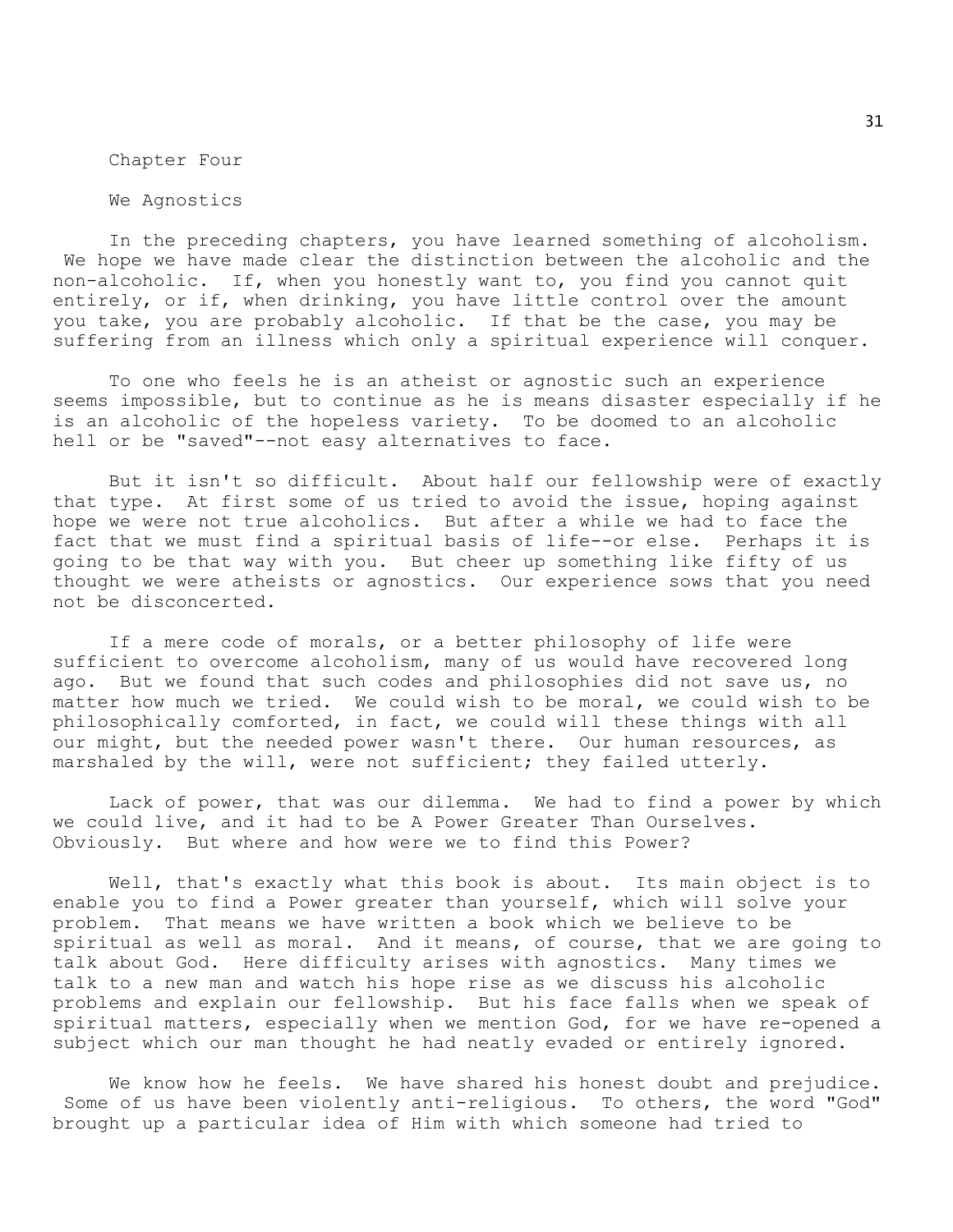impress us during childhood. Perhaps we rejected this particular conception because it seemed inadequate. With that rejection we imagined we had abandoned the God idea entirely. We were bothered with the thought that faith and dependence upon a Power beyond ourselves was somewhat weak even cowardly. We looked upon this world of warring individuals, warring theological systems, inexplicable calamity, with deep skepticism. We looked askance at many individuals who claimed to be godly. How could a Supreme Being have any thing to do with it all? And who could comprehend a Supreme Being anyhow? Yet, in other moments, we found ourselves thinking, when enchanted by the starlit night, "Who, then, made all this?" There was a feeling of awe and wonder, but it was fleeting and soon lost.

Yes, we of agnostic temperament have had these thought and experiences. Let us make haste to reassure you. We found that as soon as we were able to lay aside prejudice and express even a willingness to believe in a Power greater than ourselves, we commenced to get results, even though it was impossible for any of us to fully define or comprehend that Power, which is God.

 Much to our relief, we discovered we did not need to consider another's conception of God. Our own conception, however inadequate, was sufficient to make the approach and to effect a contact with Him. As soon as we admitted the possible existence of a Creative Intelligence, A Spirit of the Universe underlying the totality of things, we began to be possessed of a new sense of power and direction, provided we took other simple steps. We found that God does not make hard terms with those who seek Him. To us, the Realm of Spirit is broad, roomy, all inclusive; never exclusive or forbidding. It is open, we believe, to all men.

When, therefore, we speak to you of God, we mean your own conception of God. This applies, too, to other spiritual expressions which you find in this book. Do not let any prejudice you may have against spiritual terms deter you from honestly asking yourself what they mean to you. At the start, this is all you will need to commence spiritual growth, to effect your first conscious relation with God, as you understand Him. Afterward, you will find yourself accepting many things which now seem entirely out of reach. That is growth, but if you are going to grow, you have to begin somewhere. So use your own conception, however limited it may be.

You need ask yourself but one short question. "Do I now believe, or am I even willing to believe, that there is a Power greater than myself?" As soon as a man can say that he does believe, or is willing to believe, we emphatically assure him that he is on his way. It has been repeatedly proven among us that upon this simple cornerstone a wonderfully effective spiritual structure can be built.

 That was great news to us, for we had assumed we could not make use of spiritual principles unless we accepted many things on faith which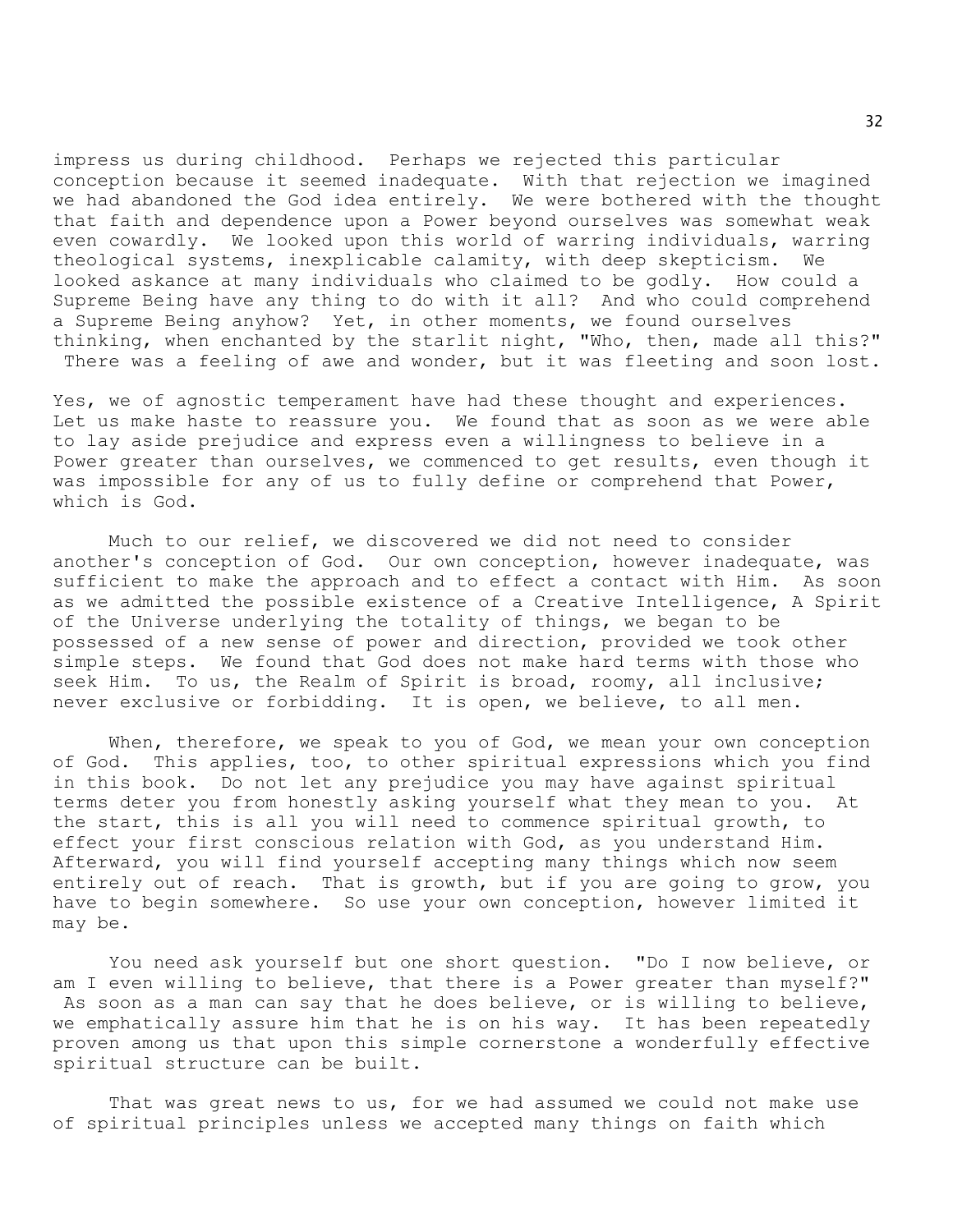seemed difficult to believe. When people presented us with spiritual approaches, how frequently did we say: "I wish I had what that man has. I'm sure it would work if I could only believe as he believes. But I cannot accept as surely true the many articles of faith which are so plain to him." So it was comforting to learn that we could commence at a simpler level.

 Besides a seeming inability to accept much on faith, we often found ourselves handicapped by obstinacy, sensitiveness, and unreasoning prejudice. Many of us have been so touchy that even casual reference to spiritual things made us bristle with antagonism. This sort of thinking had to be abandoned. Though some of us resisted, we found no great difficulty in casting aside such feelings. Faced with alcoholic destruction, we soon became as open minded on spiritual matters as we had tried to be on other questions. In this respect alcohol was a great persuader. It finally beat us into a state of reasonableness. Sometimes this was a tedious process; we hope no one will be prejudiced as long as some of us were.

 The reader may still ask why he should believe in a Power greater than himself. We think there are good reasons. Let us have a look at some of them.

 The practical individual of today is a stickler for facts and results. Nevertheless, the twentieth century readily accepts theories of all kinds, provided they are firmly grounded in fact. We have numerous theories, for example, about electricity. Everybody believes them without a murmur of doubt. Why this ready acceptance? Simply because it is impossible to explain what we see, feel, direct, and use, without a reasonable assumption as a starting point.

 Everybody nowadays, believes in scores of assumptions for which there is good evidence, but no perfect visual proof. And does not science demonstrate that visual proof is the weakest proof? It is being constantly revealed, as mankind studies the material world, that outward appearances are not inward reality at all. To illustrate:

 The prosaic steel girder is a mass of electrons whirling around each other at incredible speed. These tiny bodies are governed by precise laws, and these laws hold true throughout the material world. Science tells us so. We have no reason to doubt it. When, however, the perfectly logical assumption is suggested that underneath the material world, and life as we see it, there is an All Powerful, Guiding, Creative Intelligence, right there our perverse streak comes to the surface and we laboriously set out to convince ourselves it isn't so. We read wordy books and indulge in windy arguments, thinking we believe this universe needs no God to explain it. Were our contentions true, it would follow that life originated out of nothing, means nothing, and proceeds nowhere.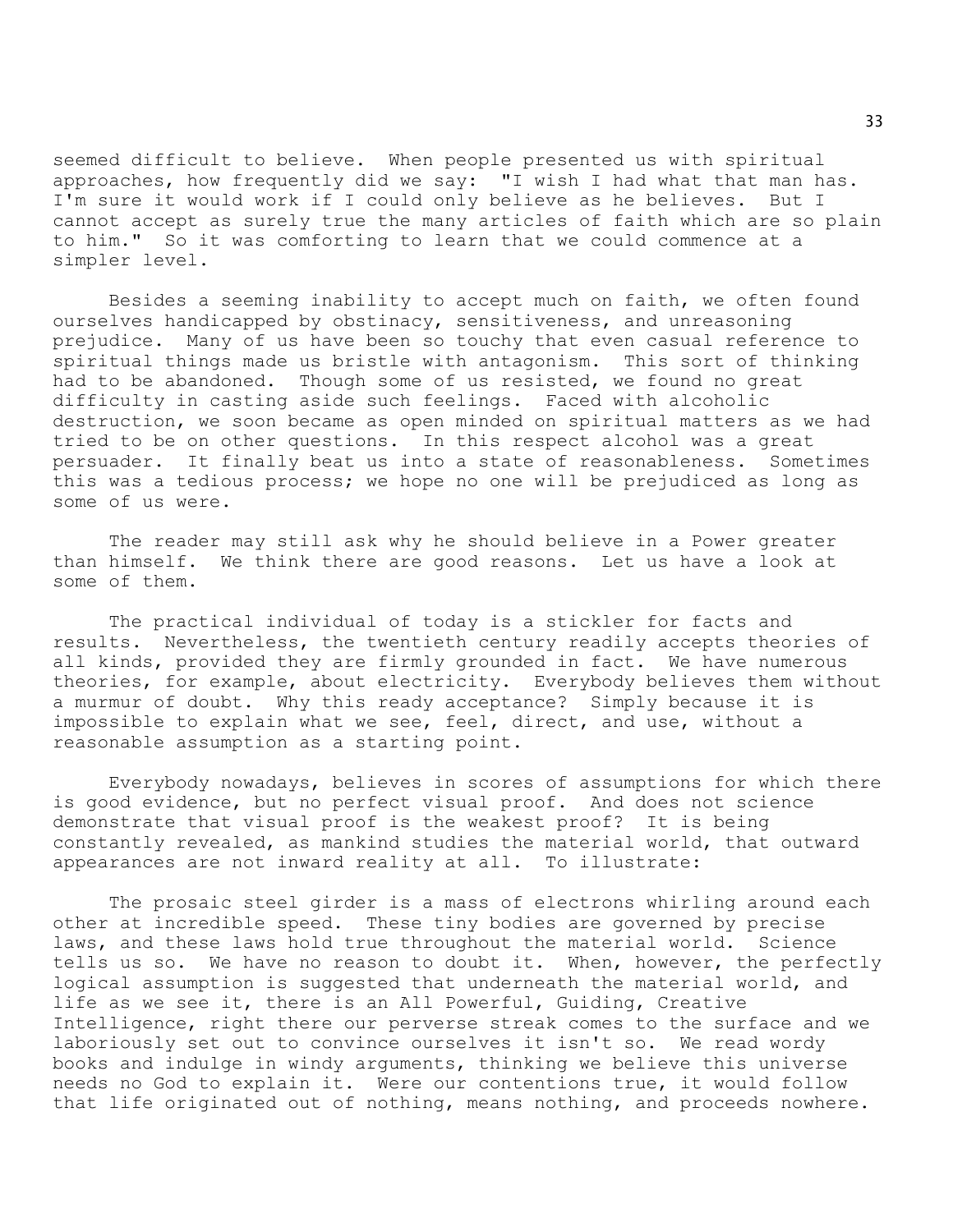Instead of regarding ourselves as intelligent agents, spearheads of God's ever advancing Creation, we agnostics and atheists chose to believe that our human intelligence was the last word, the alpha and the omega, the beginning and end of all. Rather vain of us, wasn't it?

We, who have traveled this dubious path, beg you to lay aside prejudice, even against organized religion. We have learned that whatever the human frailties of various faiths may be, those faiths have given purpose and direction to millions. People of faith have a logical idea of what life is all about. Actually, we used to have no reasonable conception whatever. We used to amuse ourselves as we cynically dissected spiritual beliefs and practices; we might have observed that many spiritually-minded persons of all races, colors, and creeds were demonstrating a degree of stability, happiness and usefulness which we should have sought ourselves.

 Instead, we looked at the human defects of these people, and sometimes used their shortcomings as a basis of wholesale condemnation. We talked of intolerance, while we were intolerant ourselves. We missed the reality and the beauty of the forest because we were diverted by the ugliness of some of its trees. We never gave the spiritual side of life a fair hearing.

 In the stories which follow you will find wide variation in the way each teller approaches and conceives of the Power which is greater than himself. Whether you agree with a particular approach or conception seems to make little difference. Experience has taught that these are matters about which, for our purpose, we need not be worried. They are questions for each individual to settle for himself.

 On one proposition, however, these men and women are strikingly agreed. Everyone of them has gained access to, and believes in a Power greater than himself. This Power has in each case accomplished the miraculous, the humanly impossible. As a celebrated American statesman puts it, "Let's look at the record."

 Here are one hundred men and women, worldly and sophisticated indeed. They flatly declare to you that since they have come to believe in a Power greater than themselves, to take a certain attitude toward that Power, and to do certain simple things, there has been a revolutionary change in their way of living and thinking. They tell you that in the face of collapse and despair, in the face of the total failure of their human resources, that a new Power, peace, happiness, and sense of direction has flowed into them. This happened soon after they whole-heartedly met a few simple requirements. Once confused and baffled by the seeming futility of existence, they will show you the underlying reasons why then were making heavy going of life. Leaving aside the drink question, they tell why living was so unsatisfactory. They will show you how the change came over them. When one hundred people, much like you,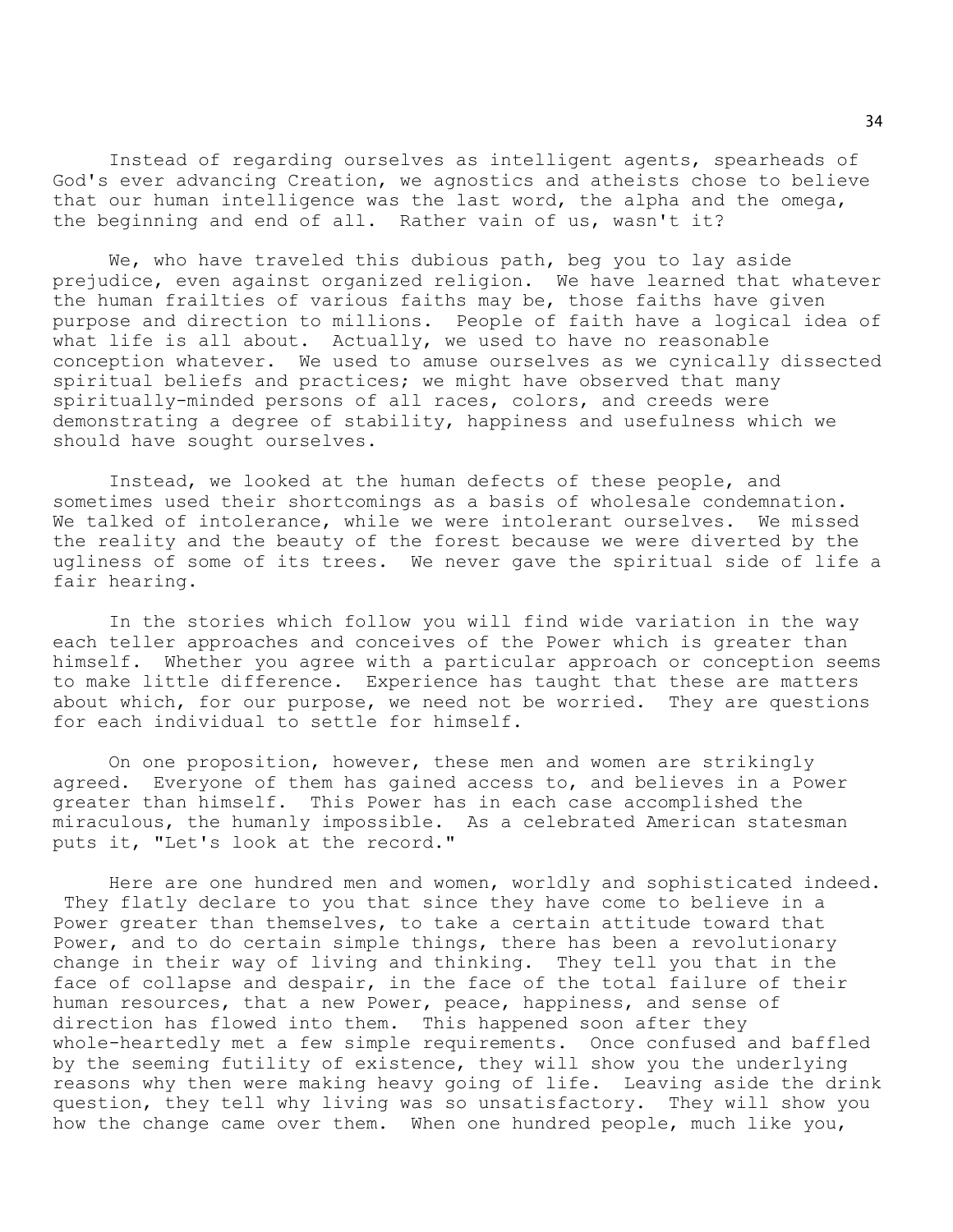are able to say that consciousness of the Presence of God is today the most important fact of their lives, they present a powerful reason why you too should have faith.

 This world of our has made more material progress in the last century than in all the millenniums which went before. Almost everyone knows the reason. Students of ancient history tell us that the intellect of man in those days was equal to the best of today. Yet in ancient times material progress was painfully slow. The spirit of modern scientific inquiry, research and invention was almost unknown. In the realm of the material, men's minds were fettered by superstition, tradition, and all sorts of fixed ideas. The contemporaries of Columbus thought a round earth preposterous. Others like them came near putting Galilee to death for his astronomical heresies.

 But ask yourself this: are not some of us just as biased and unreasonable about the realm of the spirit as were the ancients about the realm of the material? Even in the present century, American newspapers were afraid to print an account of the Wright Brothers first successful flight at Kittyhawk. Had not all efforts at light failed before? Did not Professor Langley's absurd flying machine go to the bottom of the Potomac river? Was it not true that the best mathematical minds had proved man could never fly? Had not people said God had reserved this privilege to the birds? Only thirty years later the conquest of the air was almost an old story and airplane travel was in full swing.

 But in most fields our generation has witnessed complete liberation of our thinking. Show any longshoreman a Sunday supplement describing a proposal to explore the moon by means of a rocket and he will say, "I bet they do it--maybe not so long either." Is not our age characterized by the ease with which we discard old ideas for new, by the complete readiness with which we throw away the theory or gadget which does not work for something new which does?

 We had to ask ourselves why we shouldn't apply to our human problems this same readiness to change the point of view. We were having trouble with personal relationships, we couldn't control our emotional natures, we were a prey to misery and depressions, we couldn't make a living, we had a feeling of uselessness, we were full of fear, we were unhappy, we couldn't seem to be of real help to other people--was not a basic solution of this bedevilment more important than whether we should see newsreels of lunar flight? Of course it was.

 When we saw others solve their problems by simple reliance upon the Spirit of this universe, we had to stop doubting the power of God. Our ideas did not work. But the God idea did.

 The Wright Brothers' almost childish faith that they could build a machine which would fly was the mainspring of their accomplishment.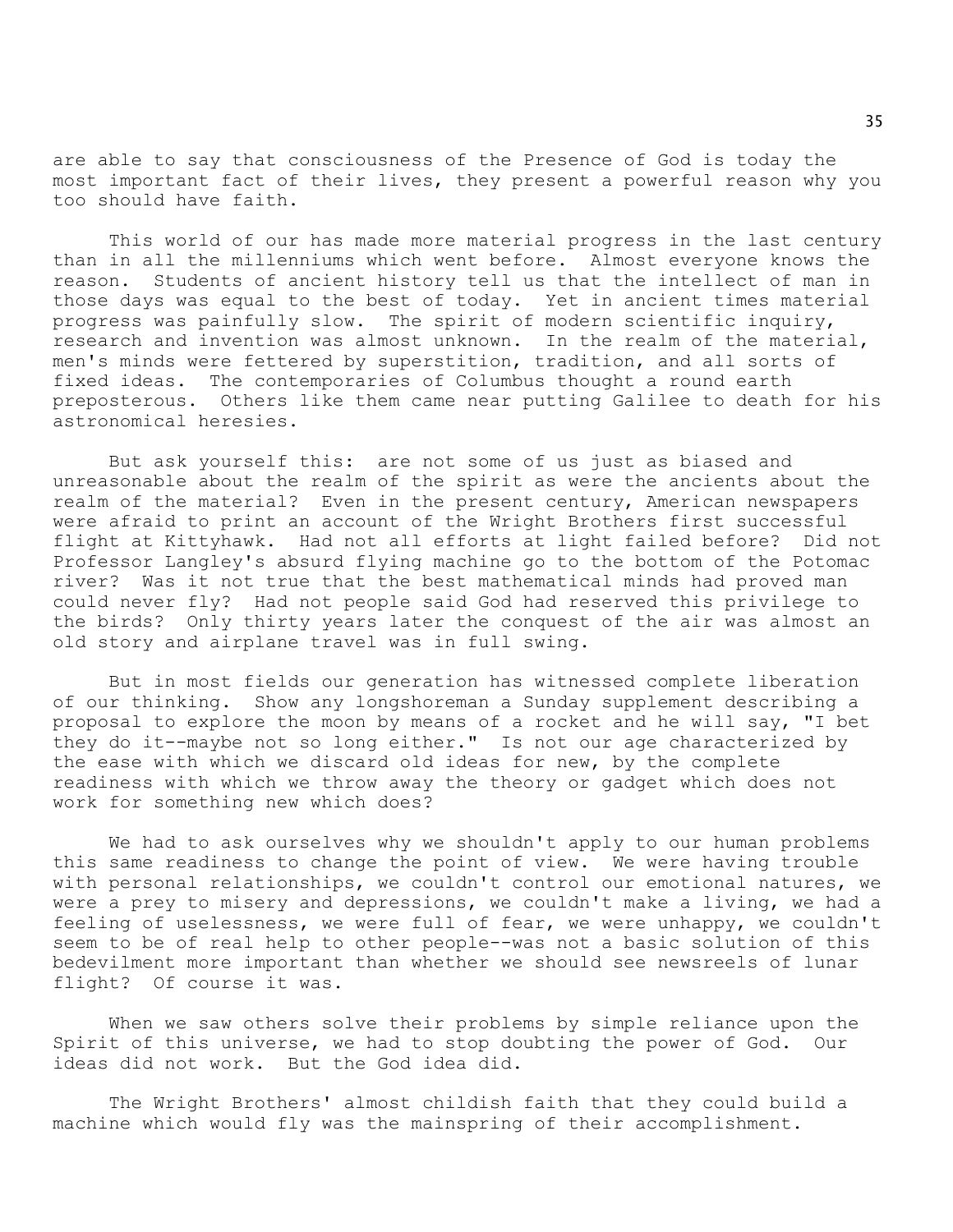Without that, nothing could have happened. We agnostics and atheists were sticking to the idea that self-sufficiency would solve our problems. When others showed us that "God-sufficiency" worked with them, we began to feel like those who had insisted the Wrights would never fly.

 Logic is great stuff. We liked it. We still like it. It is not by chance we were given the power to reason, to examine the evidence of our senses, and to draw conclusions. That is one of man's magnificent attributes. We agnostically inclined would not feel satisfied with a proposal which does not lend itself to reasonable approach and interpretation. Hence we are at pains to tell why we think our present faith is reasonable, why we think it more sane and think logical to believe than not to believe, why we say our former thinking was soft and mushy when we threw up our hands in doubt and said "We don't know."

When be became alcoholics, crushed by a self-imposed crisis we could not postpone or evade, we had to fearlessly face the proposition that either God is everything or else He is nothing. God either is, or He isn't. What was our choice to be?

 Arrived at this point, we were squarely confronted with the question of faith. We couldn't duck the issue. Some of us had already walked far over the Bridge of Reason toward the desired shore of faith. The outlines and the promise of the New Land had brought lustre to tired eyes and fresh courage to flagging spirits. Friendly hands had stretched out in welcome. We were grateful that Reason had brought us so far. But somehow, we couldn't quite step ashore. Perhaps we had been leaning too heavily on Reason that last mile and we did not like to lose our support.

 That was natural, but let us think a little more closely. Without knowing it, had we not been brought to where we stood by a certain kind of faith? For did we not believe in our own reasoning? Did we not have confidence in our ability to think? What was that but a sort of faith? Yes, we had been faithful, abjectly faithful to the God of Reason. So, in one way or another, we discovered that faith had been involved all the time!

We found too, that we had been worshippers. What a sate of mental goose-flesh that used to bring on! Had we not variously worshipped people, sentiment, things, money; and ourselves? And then, with a better motive, had we not worshipfully beheld the sunset, the sea, or a flower? Who of us had no loved something or somebody? How much did these feelings, these loves, these worships have to do with pure reason? Little or nothing, we saw at last. Were not these things the tissue out of which our lives were constructed? Did not these feelings, after all, determine the course of our existence? It was impossible to say we had no capacity for faith, or love, or worship. In one form or another we had been living by faith and little else.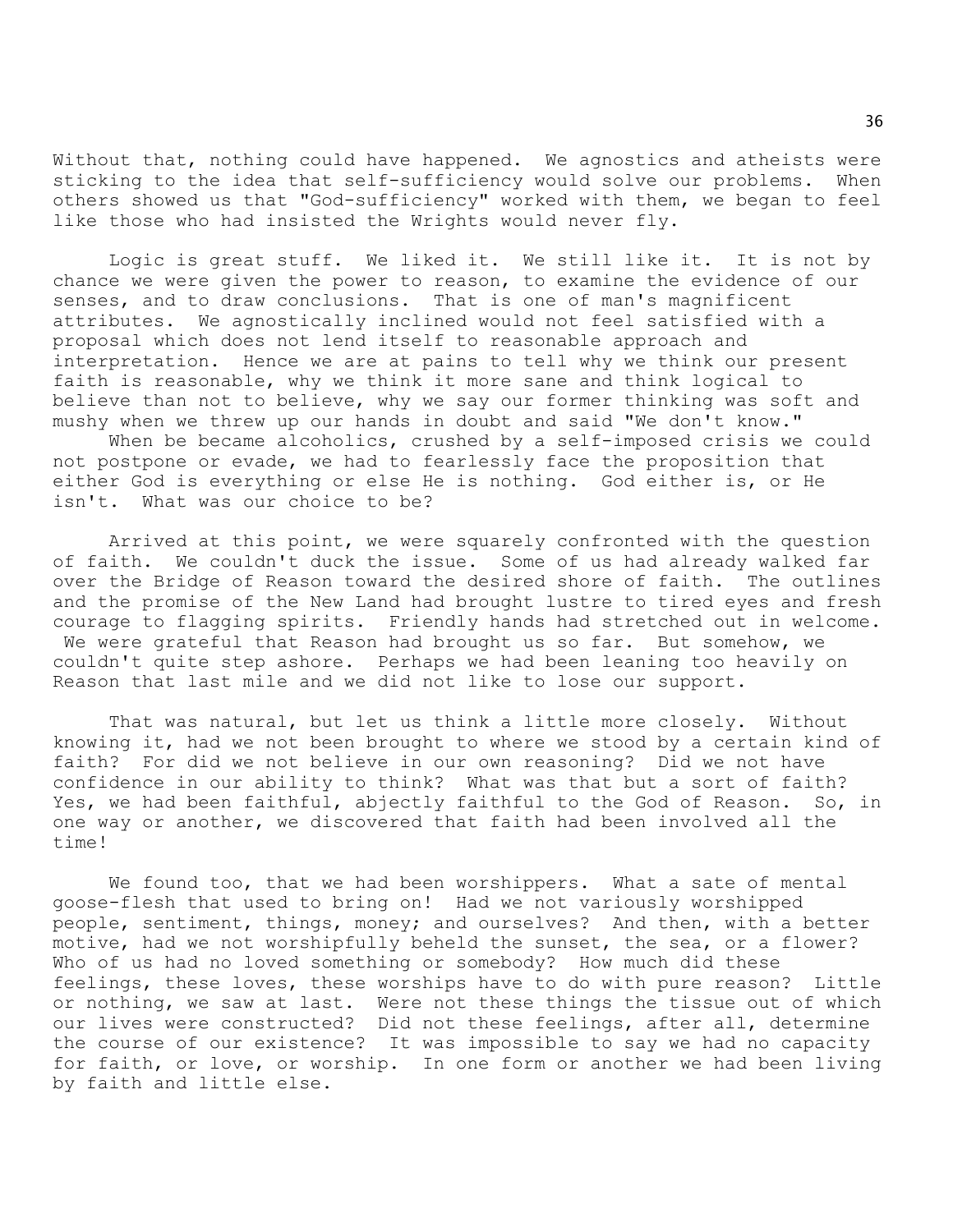Imagine life without faith! Were nothing left but pure reason, it wouldn't be life. But we believed in life--of course we did. We could not prove life in the sense that you can prove a straight line is the shortest distance between two points: yet, there it was. Could we still say the whole thing was nothing but a mass of electrons, created out of nothing, meaning nothing, whirling on to a destiny of nothingness? Of course we couldn't. The electrons themselves seemed more intelligent than that. At least, so the chemist said.

 Hence, we saw that reason isn't everything. Neither is reason, as most of us used it, entirely dependable, though it emanate from our best minds. What about people who proved that man could never fly?

 Yet we have been seeing another kind of flight, a spiritual liberation from this world, people who rose above their problems. They said God made these things possible, and we only smiled. We had seen spiritual release, but liked to tell ourselves it wasn't true.

 Actually we were fooling ourselves, for deep down in every man, woman, and child, is the fundamental idea of God. It may be obscured by calamity, by pomp, by worship of other things, but in some form or other it is there. For faith in a Power greater than ourselves, and miraculous demonstrations of that power in human lives, are facts as old as man himself.

 We finally saw that faith in some kind of God was a part of our make-up, just as much as the feeling we have for a friend. Sometimes we had to search fearlessly, but He was there. He was as much a fact as we were. And we are sure you will find the Great Reality deep down within you. In the last analysis it is only there that He may be found. It was so with us; why not with you?

 We can only clear the ground a bit for you. If your testimony helps sweep away Prejudice, enables you to think honestly, encourages you to search diligently within Yourself, then you will have joined us on the Broad Highway. With this attitude you cannot fail. The consciousness that you do believe is sure to come to you.

 In this book you will read the experience of a man who thought he was an atheist. His story is so interesting that some of it should be told now. His change of heart was dramatic, convincing, and moving.

 Our friend was a minister's son. He attended church school, where he become rebellious at what he thought an overdose of religious education. For years thereafter he was dogged by trouble and frustration. Business failure, insanity, fatal illness, suicide these calamities in his immediate family embittered and depressed him. Post-war disillusionment, ever more serious alcoholism, impending mental and physical collapse, brought him to the point of self-destruction.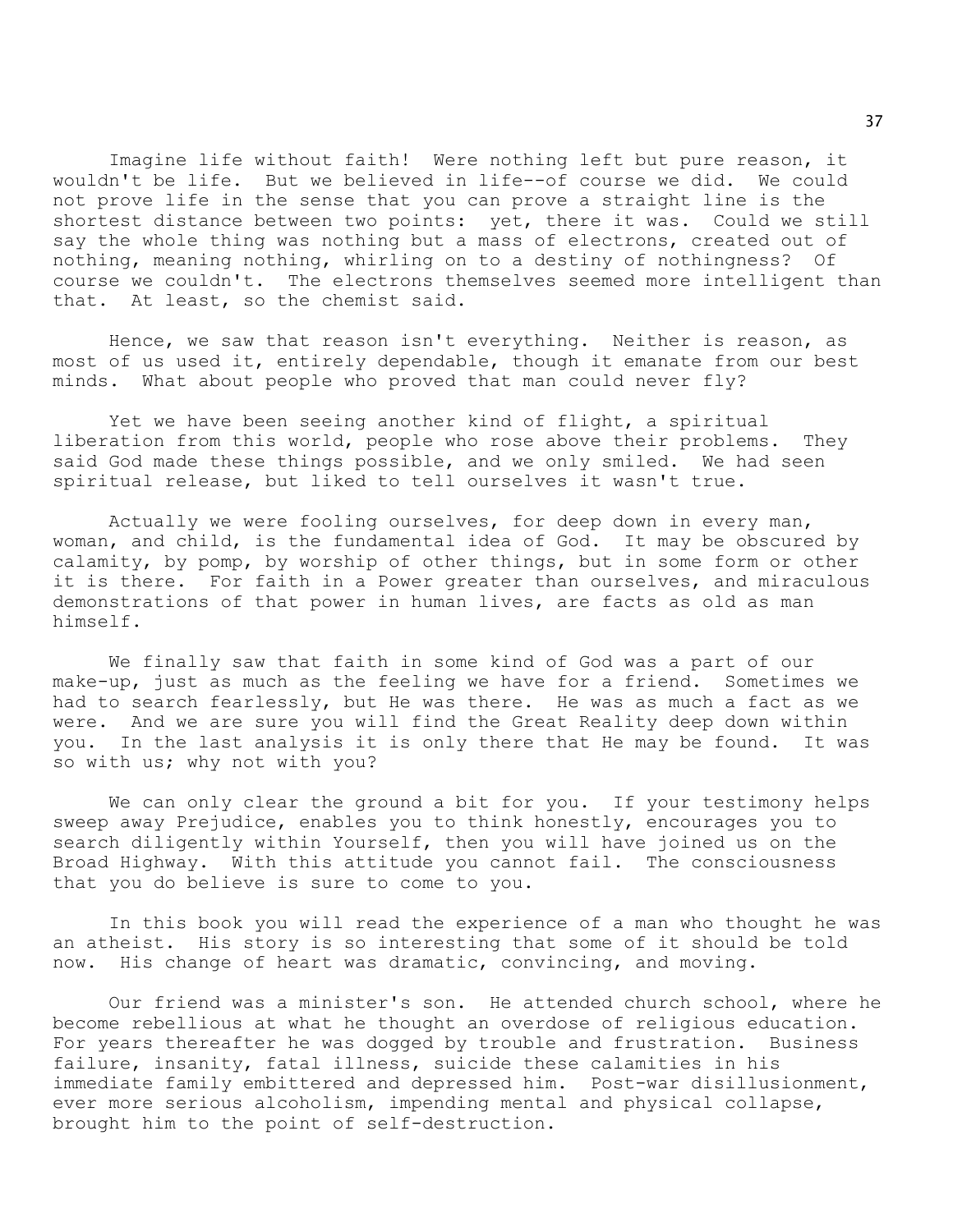One night when confined in a hospital, he was approached by an alcoholic who had known a spiritual experience. Our friend's gorge rose as he bitterly cried out: "If there is a God, He certainly hasn't done anything for me." But later, alone in his room, he asked himself this question: "Is it possible that all the religious people I have known are wrong?" While pondering the answer, he felt as though he lived in hell. Then, like a thunderbolt, a great thought came. It crowded out all else:

## "WHO ARE YOU TO SAY THERE IS NO GOD?"

 This man recounts that he tumbled out of bed to his knees. In a few seconds he was overwhelmed by a conviction of the Presence of God. It poured over and through him with certainty and majesty of a great tide at flood. The barrier he had built through the years were swept away. He stood in the Presence of Infinite Power and Love. He had stepped from bridge to shore. For the first time, he live in conscious companionship with his Creator.

 Thus was our friend's cornerstone fixed in place. No later vicissitude has shaken it. His alcoholic problem was taken away. That very night three years ago it disappeared. Save for a few brief moments of temptation, the thought of drink has never returned; and at such times a great revulsion has risen up in him. Seemingly he could not even if he would. God had restored his sanity.

 What is this but a miracle of healing? Yet its elements are simple. Circumstances made him willing to believe. He humbly offered himself to his Maker--then he knew.

 Even so has God restored us all to our right minds. To this man, the Revelation was sudden. Some of us grow into it more slowly. But He has come to all who have honestly sought Him.

Draw near to Him and He will disclose Himself to you!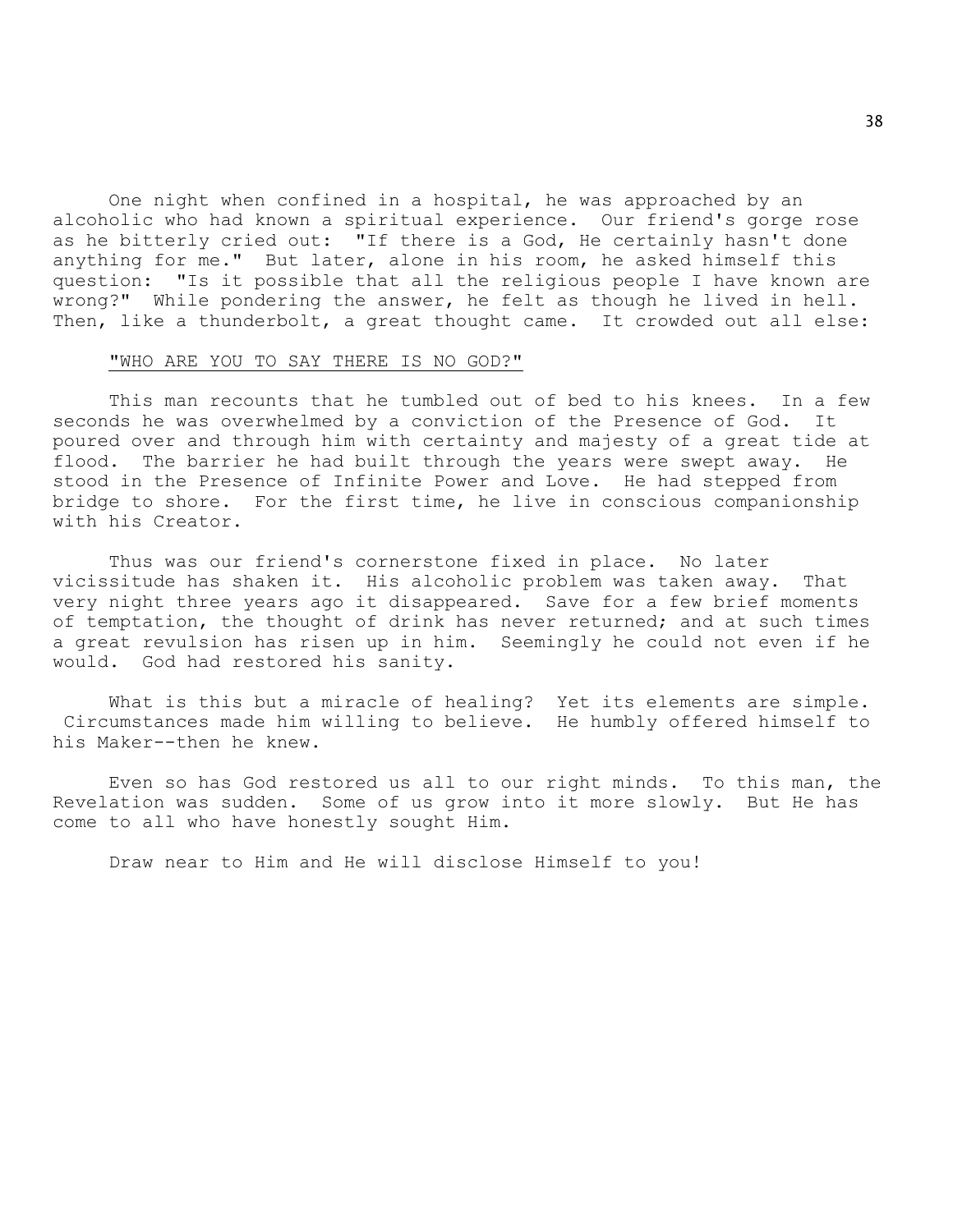Chapter Five

How It Works

 Rarely have we seen a person fail who has thoroughly followed our directions. Those who do not recover are people who cannot or will not completely give themselves to this simple program, usually men and women who are constitutionally incapable of being honest with themselves. There are such unfortunates. They are not at fault; they seem to have been born that way. They are naturally incapable of grasping and developing a way of life which demands rigorous honesty. Their chances are less than average. There are those, too, who suffer from grave emotional and mental disorders, but many of them do recover if they have the capacity to be honest.

 Our stories disclose in a general way what we used to be like, what happened, and what we are like now. If you have decided you want what we have and are willing to go to any length to get it--then you are ready to follow directions.

 At some of these you may balk. You may think you can find an easier, softer way. We doubt if you can. With all the earnestness at our command, we beg of you to be fearless and thorough from the very start. Some of us have tried to hold on to our old ideas and the result was nil until we let go absolutely.

 Remember that you are dealing with alcohol--cunning, baffling, powerful! Without help it is too much for you. But there is One who has all power--That One is God. You must find Him now!

 Half measures will avail you nothing. You stand at the turning point. Throw yourself under His protection and care with complete abandon.

 Now we think you can take it! Here are the steps we took, which are suggested as your Program of Recovery:

1. Admitted we were powerless over alcohol--that our lives had become unmanageable.

2. Came to believe that a Power greater than ourselves could restore us to sanity.

3. Made a decision to turn our will and our lives over to the care and direction of God as we understood Him.

4. Made a searching and fearless moral inventory of ourselves.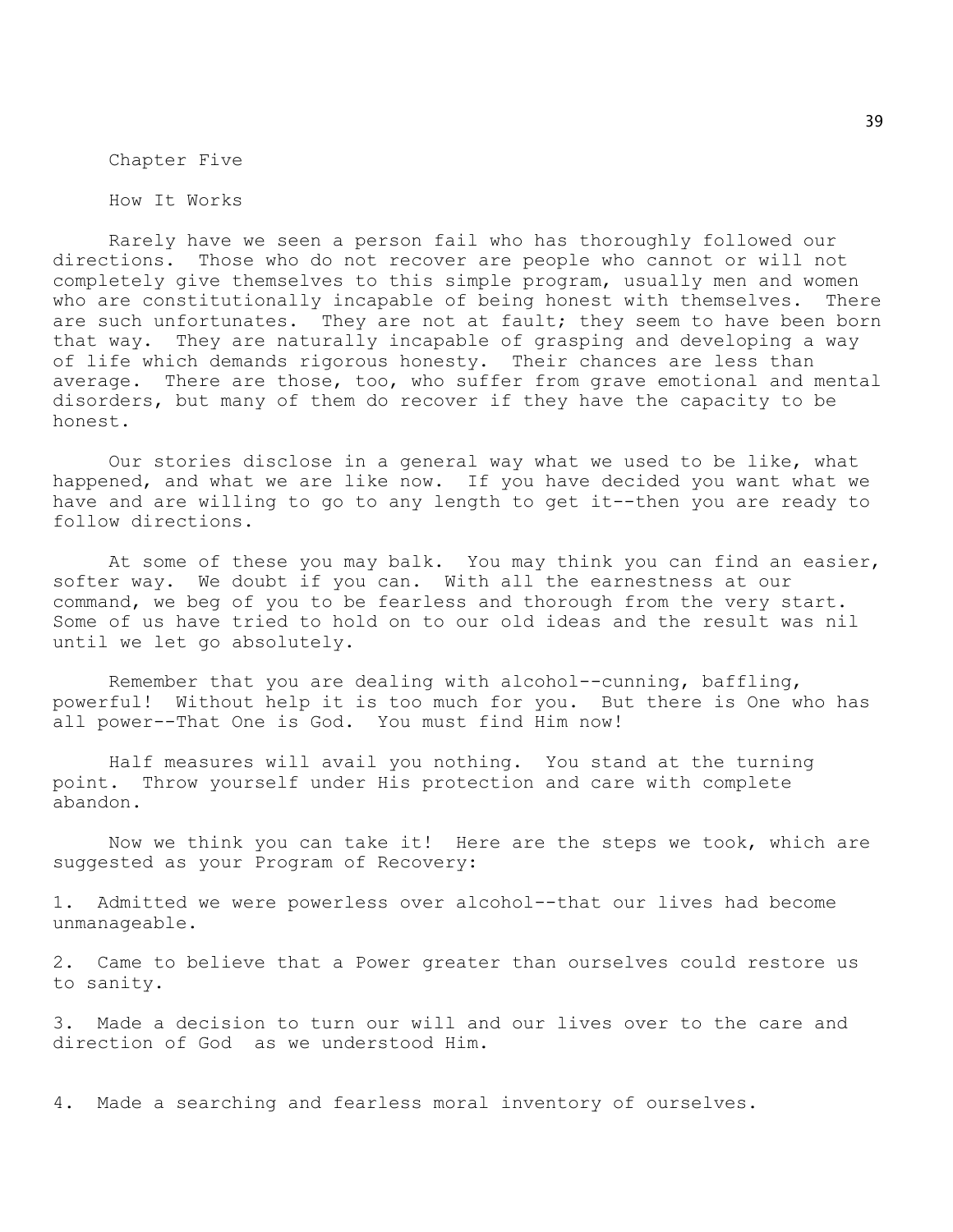5. Admitted to God, to ourselves, and to another human being the exact nature of our wrongs.

6. Were entirely willing that God remove all these defects of character.

7. Humbly, on our knees, asked Him to remove our shortcomings--holding nothing back.

8. Made a list of all persons we had harmed, and became willing to make complete amends to them all.

9. Made direct amends to such people wherever possible, except when to do so would injure them or others.

10. Continued to take personal inventory and when we were wrong promptly admitted it.

11. Sought through prayer and meditation to improve our contact with God, praying only for knowledge of His will for us and the power to carry that out.

12. Having had a spiritual experience as a result of this course of action, we tried to carry this message to others, especially alcoholics, and to practice these principles in all our affairs.

 You may exclaim, "What an order. I can't go through with it." Do not be discouraged. No one among us has been able to maintain anything like perfect adherence to these principles. We are not saints. The point is, that we are willing to grow along spiritual lines. The principles we have set down are guides to progress. We claim spiritual progress rather than spiritual perfection.

 Our description of the alcoholic, the chapter to the agnostic, and our personal adventures before and after, have been designed to sell you three pertinent ideas:

- (a) That you are alcoholic and cannot manage your own life.
- (b) That probably no human power can relieve your alcoholism.
- (c) That God can and will.

 If you are not convinced on these vital issues, you ought to re-read the book to this point or else throw it away?

 If you are convinced, you are now at step three, which is that you make a decision to turn your will and your life over to God as you understand Him. Just what do we mean by that, and just what do we do?

 The first requirement is that you see that any life run on self-will can hardly be a success. On that basis we are almost always in collision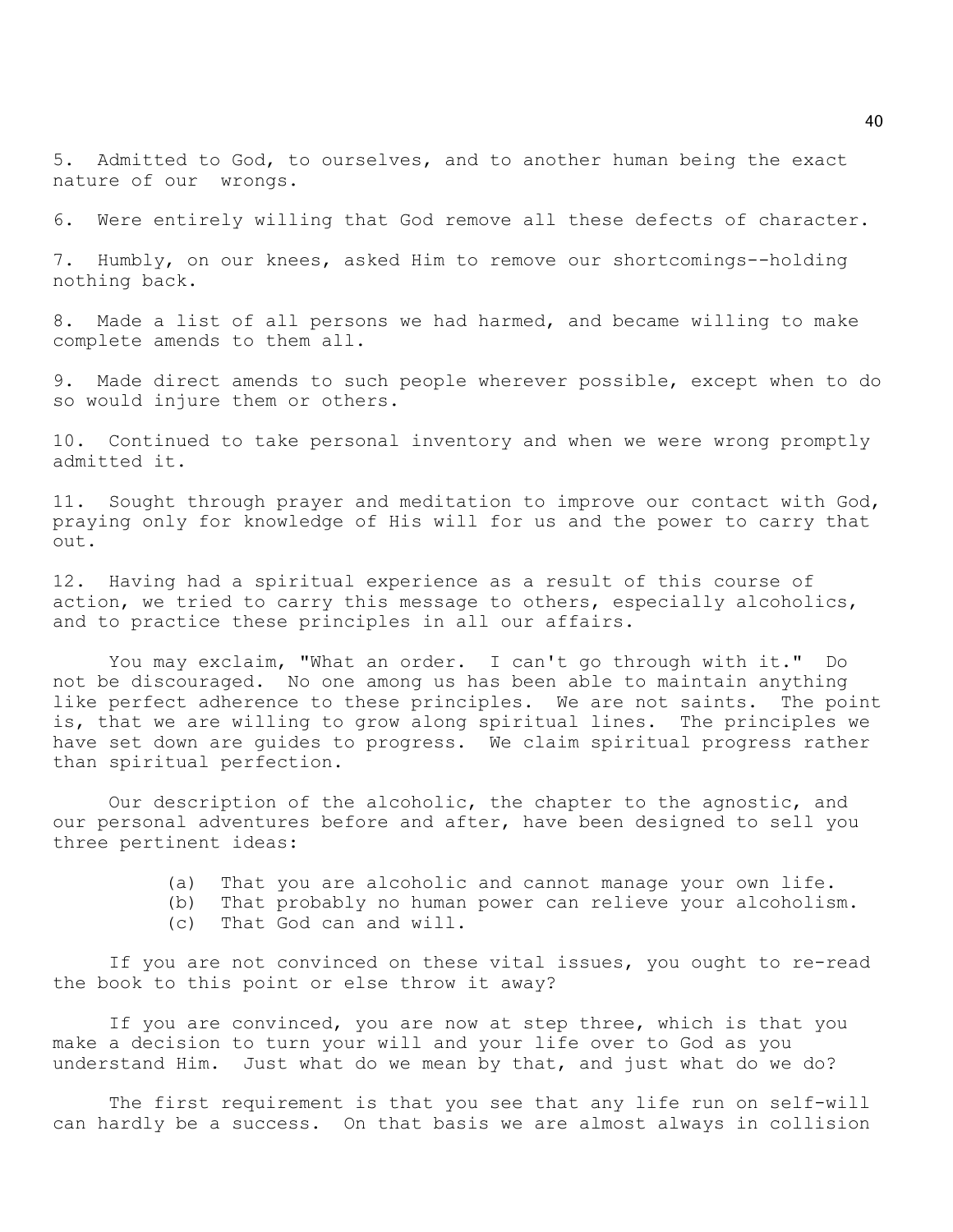with something or somebody, even though our motives may be good. Most people try to live by self-propulsion. Each person is like an actor who wants to run the whole show: he is forever trying to arrange the lights, the ballet, the scenery and the rest of the players in his own way. If his arrangements would only stay put, if only people would do as he wishes, the show would be great. Everybody, including himself, would be pleased. Life would be wonderful. In trying to make these arrangements our actor may sometimes be quite virtuous. He may be kind, considerate, patient, generous; even modest and self-sacrificing. On the other hand, he may be mean, egotistical, selfish and dishonest. But , as with most humans, he is more likely to have varied traits.

What usually happens? The show doesn't come off very well. He begins to think life doesn't treat him right. He decides to exert himself some more. He becomes, on the next occasion, still more demanding or gracious, as the case may be. Still the play does not suit him. Admitting he may be somewhat at fault, he is sure that other people are more to blame. He becomes angry, indignant, self-pitying. What is the basic trouble? Is he not really a self-seeker even when trying to be kind? Is he not a victim of the delusion that he can wrest satisfaction and happiness out of this world if he only manages well? Is it not evident to all the rest of the players that these are the things he wants? And do not his actions make each of them wish to retaliate, snatching all they can get out of the show? Is he not, even in his best moments, a producer of confusion rather than harmony.

Our actor is self-centered-- ego-centric, as people like to call it nowadays. He is like the retired business man who lolls in the Florida sunshine in the winter complaining of the sad state of the nation; the preacher who sighs over the sins of the twentieth century; politicians and reformers who are sure all would be Utopia if the rest of the world would only behave; the outlaw safe cracker who thinks society has wronged him; and the alcoholic who has lot all and is locked up. Whatever their protestations, are not these people mostly concerned with themselves, their resentments, or their self-pity?

Selfishness--self-centeredness! That, we think, is the roof of our troubles. Driven by a hundred forms of fear, self-delusion, self-seeking, and self-pity, we step on the tows of our fellows and they retaliate. Sometimes they hurt us, seemingly without provocation, but we invariably find that at some time in the past we have made decisions based on self which later placed us in a position to be hurt.

So our troubles, we think, are basically of our own making. They arise out of ourselves, and the alcoholic is almost the most extreme example that could be found of self-will run riot, though he usually doesn't think so. Above everything, we alcoholics must be rid of this selfishness. We must, or it kills us! God makes that possible. And there is no way of entirely getting rid of self without Him. You may have moral and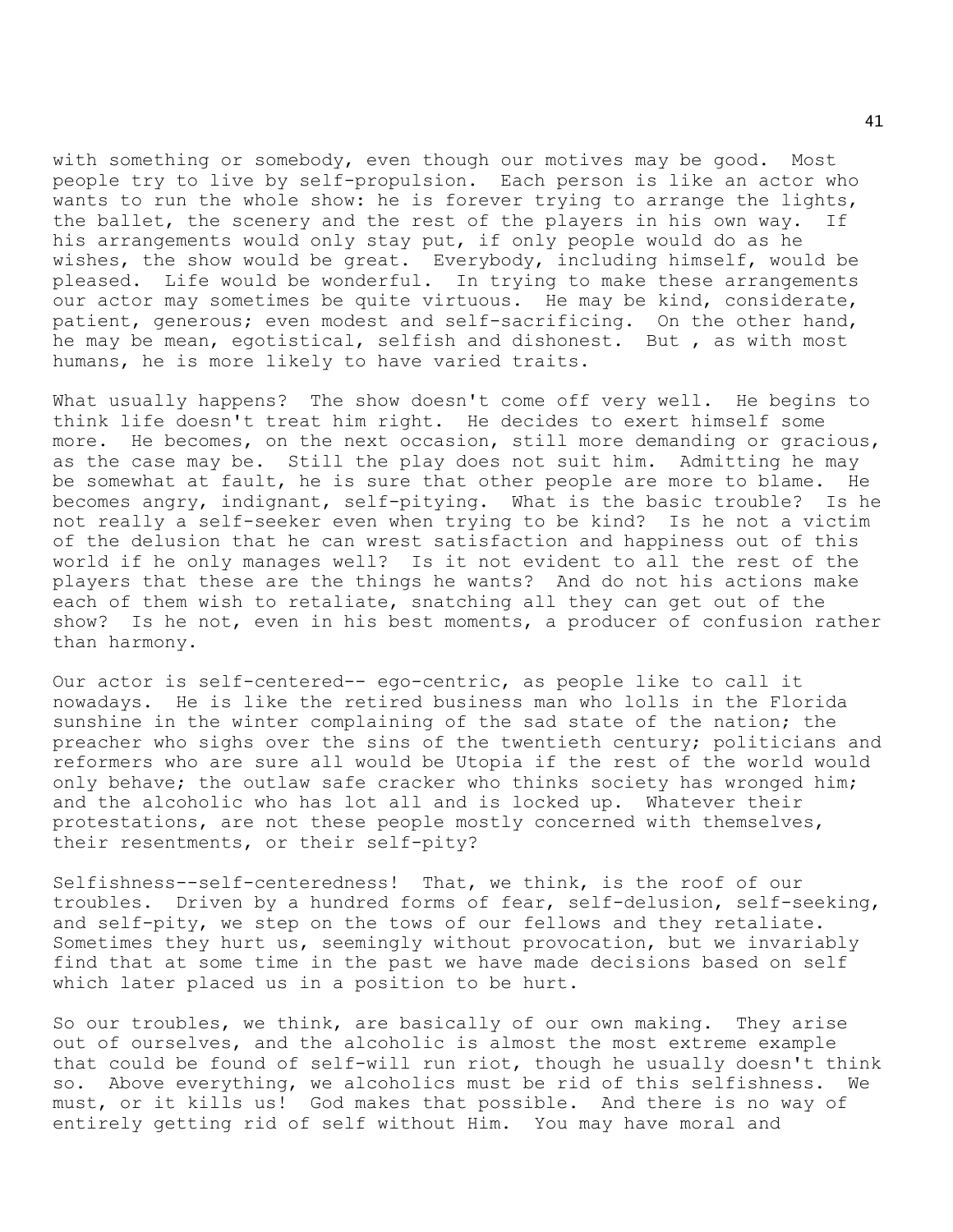philosophical convictions galore, but you can't live up to them even though you would like to. Neither can you reduce your self-centeredness much by wishing or trying on your own power. You must have God's help.

This is the how and why of it. First of all, quit playing God yourself. It doesn't work. Next, decide that hereafter in this drama of life, God is going to be your Director. He is the Principal; you are to be His agent. He is the Father, and you are His child. Get that simple relationship straight. Most good ideas are simple, and this concept is to be the keystone of the new and triumphant arch through which you will pass to freedom

 When you sincerely take such a position, all sorts of remarkable things follow. You have a new Employer. Being all powerful, He must necessarily provide what you need, if you keep close to Him and perform His work well. Established on such a footing you become less and less interested in yourself, your little plans and designs. More and more you become interested in seeing what you can contribute to life. As you feel new power flow in, as you enjoy peace of mind, as you discover you can face life successfully, as you become conscious of His presence, you begin to lose your fear of today, tomorrow, or the hereafter. You will have been reborn.

 Get down upon your knees and say to your Maker, as you understand Him: "God, I offer myself to Thee--to build with me and to do with me as thou wilt. Relieve me of the bondage of self, that I may better to Thy will. Take away my difficulties, that victory over them may bear witness to those I would help of Thy Power, Thy Love, and Thy Way of life. May I do Thy will always!" Think well before taking this step. Be sure you are ready; that you can at last abandon yourself utterly to Him.

 It is very desirable that you make your decision with an understanding person. It may be your wife, your best friend, your spiritual adviser, but remember it is better to meet God alone than with one who might misunderstand. You must decide this for yourself. The wording of your decision is, of course, quite optional so long as you express the idea, voicing it without reservation. This decision is only a beginning, though if honestly and humbly made, an effect, sometimes a very great one, will be felt at once.

 Next we launch out on a course of vigorous action, the first step of which is a personal housecleaning, which you have never in all probability attempted. Though your decision is a vital and crucial step, it can have little permanent effect unless at once followed by a strenuous effort to face, and to be rid of, the things in yourself which have been blocking you. Your liquor is but a symptom. Let's now get down to basic causes and conditions.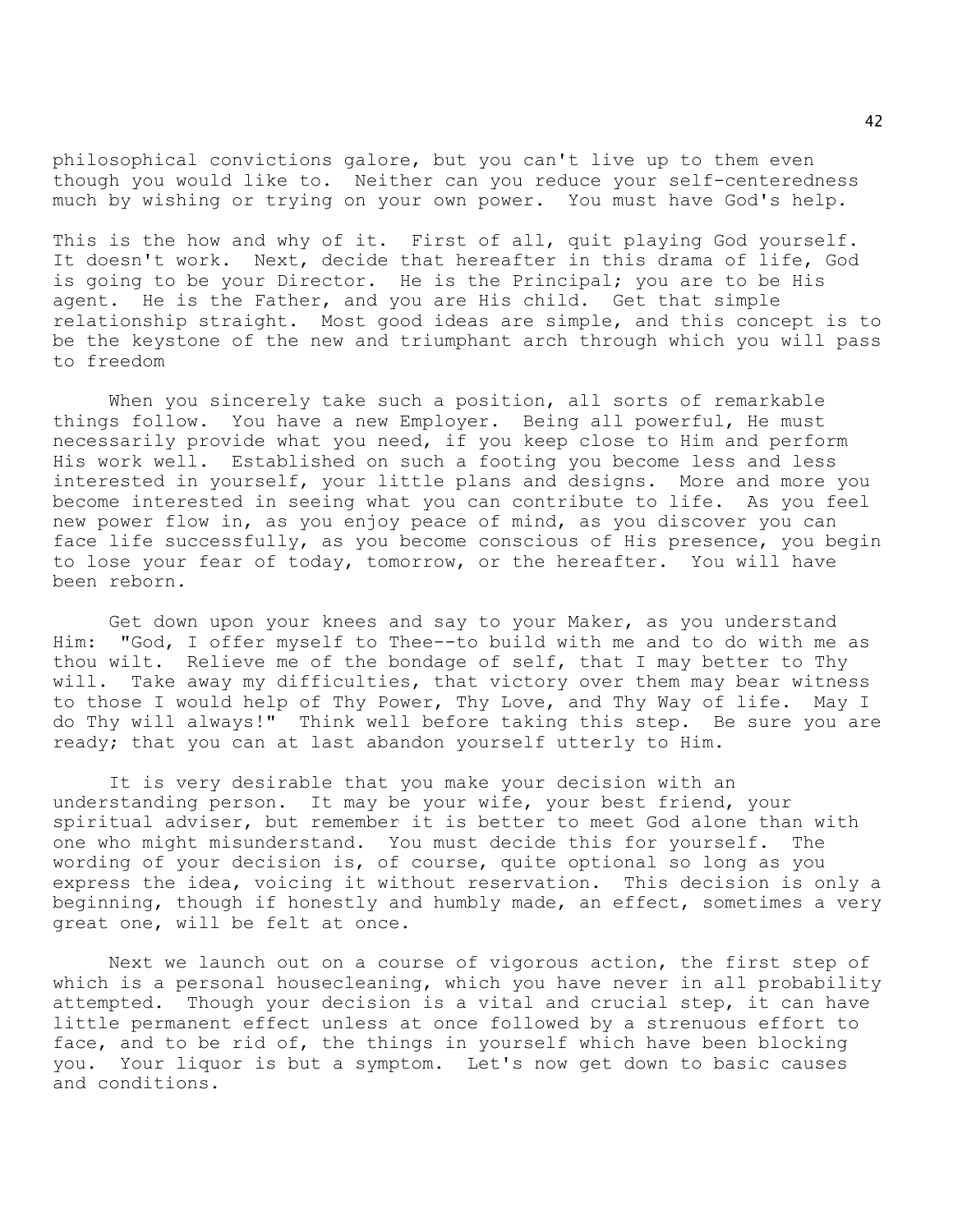Therefore, you start upon a personal inventory. This is step four. A business which takes no regular inventory usually goes broke. Taking a commercial inventory is a fact-finding and a fact-facing process. It is an effort to discover the truth about the stock-in-trade. Its object is to disclose damaged or unsalable goods, to get rid of them promptly and without regret. If the owner of the business is to be successful, he cannot fool himself about values.

 We do exactly the same thing with our lives. We take stock honestly. First, we search out the flaws in our make-up which have caused our failure. Being convinced that self, manifested in various ways, is what has defeated us, we consider its common manifestations.

 Resentment is the "number one" offender. It destroys more alcoholics then anything else. From it stem all forms of spiritual disease, for we have been not only mentally and physically ill, we have been spiritually sick. When the spiritual malady is overcome, we straighten out mentally and physically. In dealing with resentments, we set them on paper. List people, institutions or principles with whom you are angry. Ask yourself why you are angry. In most cases it will be found that your self-esteem, your pocketbook, your ambitions, your personal relationships, (including sex) are hurt or threatened. So you are sore. You are "burned up."

 On your grudge list set opposite each name your inquiries. Is it your self-esteem, your security, your ambitions, your personal, or your sex relations, which have been interfered with?

Be as definite as this example:

| I'm resentful at: The Cause  |                                                                                             | Affects my: |                                         |  |
|------------------------------|---------------------------------------------------------------------------------------------|-------------|-----------------------------------------|--|
| Mr. Brown                    | His attention to my wife.                                                                   |             | Sex relations.<br>Self-esteem (fear)    |  |
| Told my wife of my mistress. |                                                                                             |             | Sex relations.<br>Self-esteem (fear)    |  |
|                              | Brown may get my job at the<br>Office                                                       |             | Security.<br>Self-esteem (fear)         |  |
| Mrs. Jones                   | She's a nut--she snubbed me.<br>She committed her husband for                               |             | Personal relation-<br>ship. Self-esteem |  |
|                              | drinking. He's my friend.<br>She's a gossip.                                                |             | (fear)                                  |  |
| My employer                  | Unreasonable--Unjust--Over-<br>bearing--Threatens to fire me<br>for drinking and padding my |             | Self-esteem (fear)<br>Security          |  |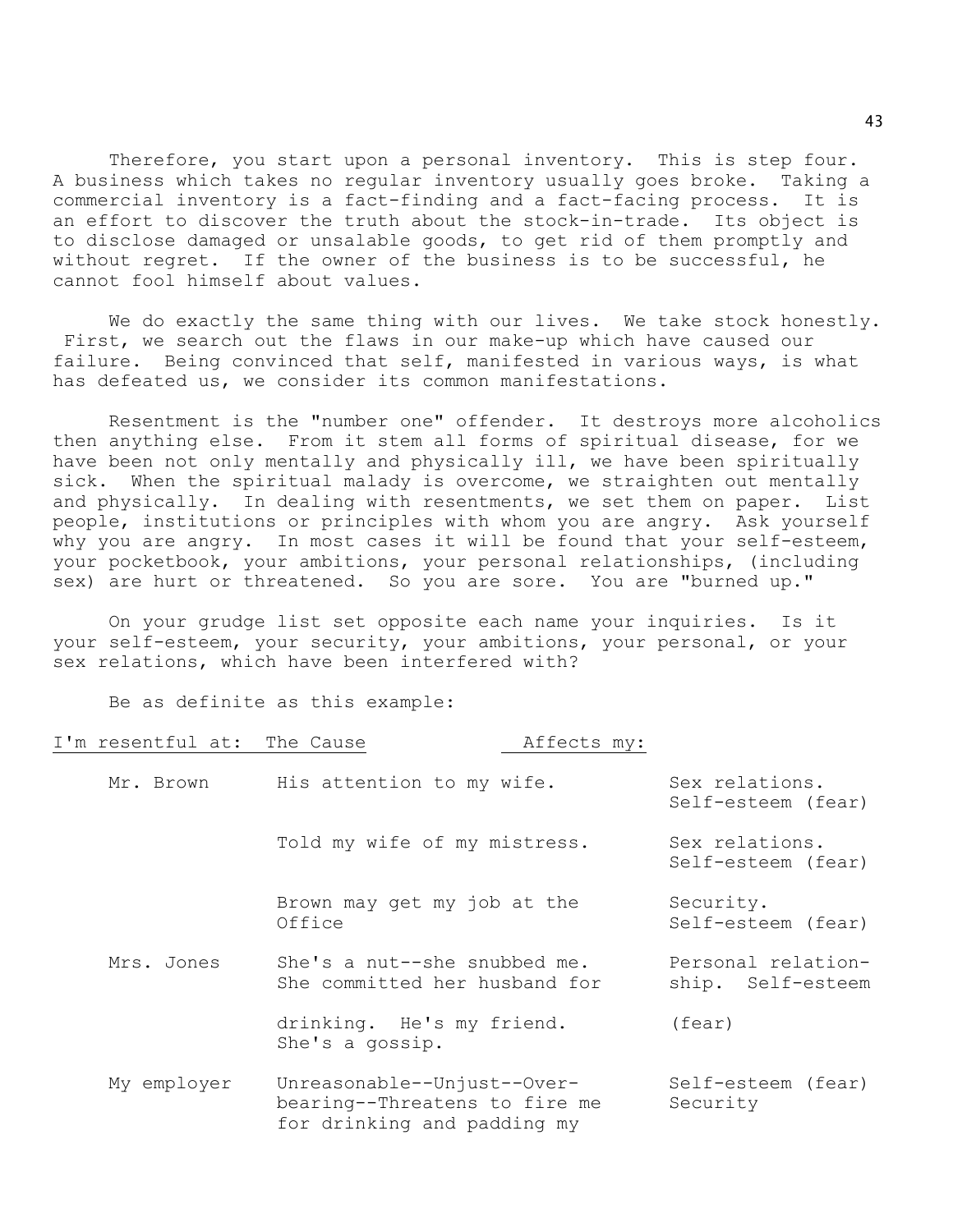## expense account.

 My wife Misunderstands and nags. Likes Pride--Personal Brown. Wants house in her name and sex relations. Security (fear)

 Go on through the list back through your lifetime. Nothing counts but thoroughness and honesty. When you are finished consider it carefully. The first think apparent to you is that this world and its people are often quite wrong. To conclude that others are wrong is as far as most of us ever get. The usual outcome is that people continue to wrong you and you stay sore. Sometimes it is remorse and then you are sore at yourself. But the more you fight and try to have your way, the worse matters get. Isn't that so? As in war, victors only seem to win. Your moments of triumph are short-lived.

 It is plain that a way of life which includes deep resentment leads only to futility and unhappiness. To the precise extent that we permit these, do we squander the hours that might have been worth while. But with the alcoholic whose only hope is the maintenance and growth of a spiritual experience, this business of resentment is infinitely grave. We find that it is fatal. For when harboring such feelings we shut ourselves off from the sunlight of the Spirit. The insanity of alcohol returns and we drink again. And with us, to drink is to die.

If we are to live, we must be free of anger. The grouch and the brainstorm are not for us. They may be the dubious luxury of normal men, but for alcoholics these things are poison.

 Turn back to your list, for it holds the key to your future. You must be prepared to look at it from an entirely different angle. You will begin to see that the world and its people really dominate you. In your present state, the wrong-doing of others, fancied or real, has power to actually kill you. How shall you escape? You see that these resentments must be mastered, but how? You cannot wish them away any more than alcohol.

 This is our course: realize at once that the people who wrong you are spiritually sick. Though you don't like their symptoms and the way these disturb you, they, like yourself, are sick, too. Ask God to help you show them the same tolerance, pity, and patience that you would cheerfully grant a friend who has cancer. When a person next offends, say to yourself "This is a sick man. How can I be helpful to him? God save me from being angry. Thy will be done."

 Never argue. Never retaliate. You wouldn't treat sick people that way. If you do, you destroy your chance of being helpful. You cannot be helpful to all people, but at least God will show you how to take a kindly and tolerant view of each and every one.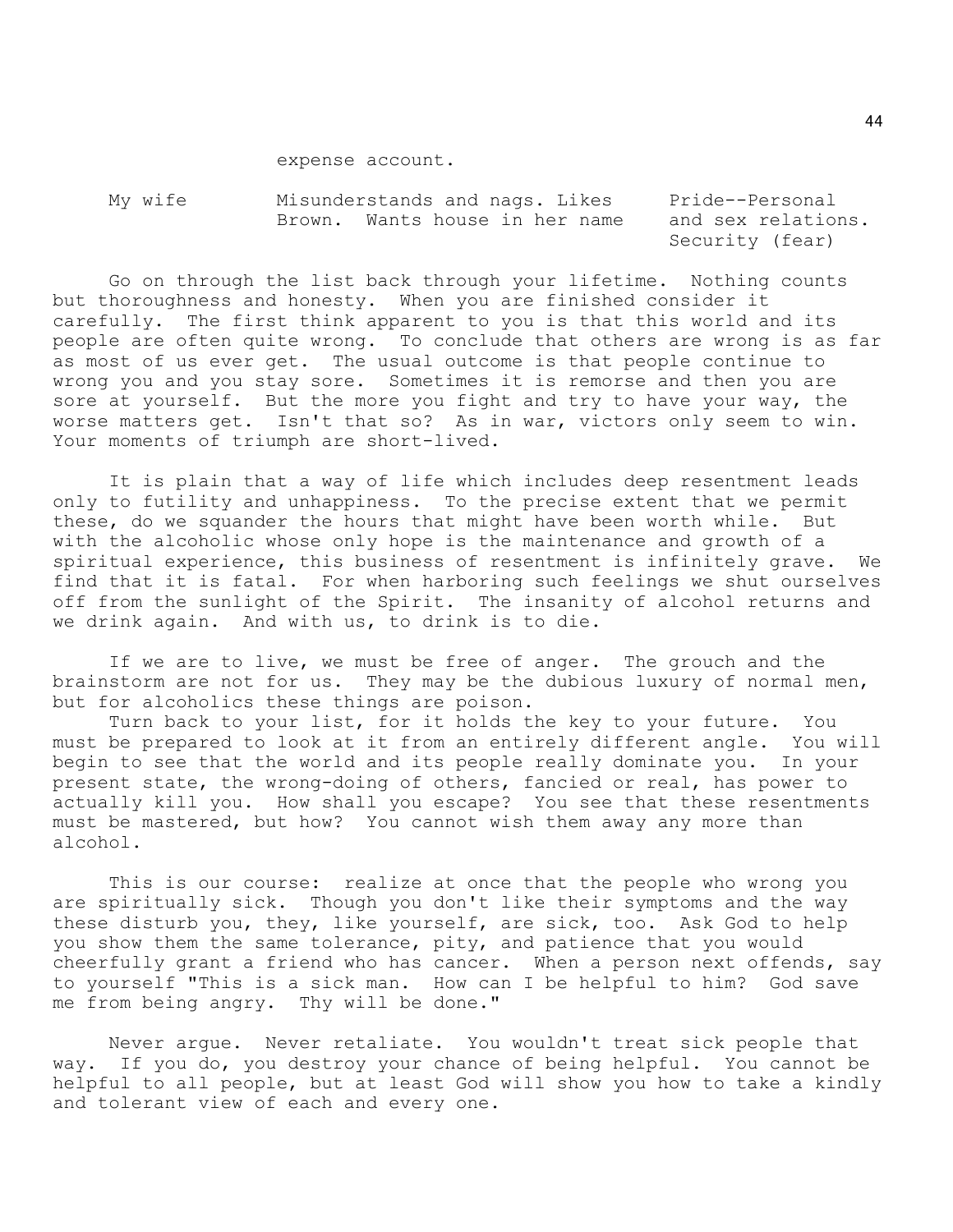Take up your list again. Putting out of your mind the wrongs others have done, resolutely look for your own mistakes. Where have you been selfish, dishonest, self-seeking and frightened? Though a situation may not be entirely your fault, disregard the other person involved entirely. See where you have been to blame. This is your inventory, not the other man's. When you see your fault write it down on the list. See it before you in black and white. Admit your wrongs honestly and be willing to set these matters straight.

 You will notice that the word fear is bracketed alongside the difficulties with Mr. Brown, Mrs. Jones, your employer, and your wife. This short word somehow touches about every aspect of our lives. It is an evil and corroding thread; the fabric of our existence is shot through with it. It sets in motion trains of circumstances which bring us misfortune we feel we don't deserve. But did not we, ourselves, set the ball rolling? Sometimes we think fear ought to be classed with stealing as a sin. It seems to cause more trouble.

 Review your fears thoroughly. Put them on paper, even though you have no resentment in connection with them. Ask yourself why you have them. Isn't it because self-reliance has failed you? Self-reliance was good as far as it went, but it didn't go far enough. Some of us once had great self-confidence, but it didn't fully solve the fear problem, or any other. When it made us cocky, it was worse.

 Perhaps there is a better way--we think so. For you are now to go on a different basis; the basis of trusting and relying upon God. You are to trust an infinite God rather than your finite self. You are in the world to play the role he assigns. Just to the extent that you do as you think He would have you, and humbly rely on Him, does He enable you to match calamity with serenity.

 You must never apologize to anyone for depending upon your Creator. You can laugh at those who think spirituality the way of weakness. Paradoxically, it is the way of strength. The verdict of the ages is that faith means courage. All men of faith have courage. They trust their God. Never apologize for God. Instead let Him demonstrate, through you, what He can do. Ask Him to remove your fear and direct your attention to what He would have you be. At once, you will commence to outgrow fear.

 Now about sex. You can probably stand an overhauling there. We needed it. But above all, let's be sensible on this question. It's so easy to get way off the track. Here we find human opinions running to extremes--absurd extremes, perhaps. One set of voices cry that sex is a lust of our lower nature, a base necessity of procreation. Then we have the voices who cry for sex and more sex; who bewail the institution of marriage; who think that most of the troubles of the race are traceable to sex causes. They think we do not have enough of it, or that it isn't the right kind. They see its significance everywhere. One school would allow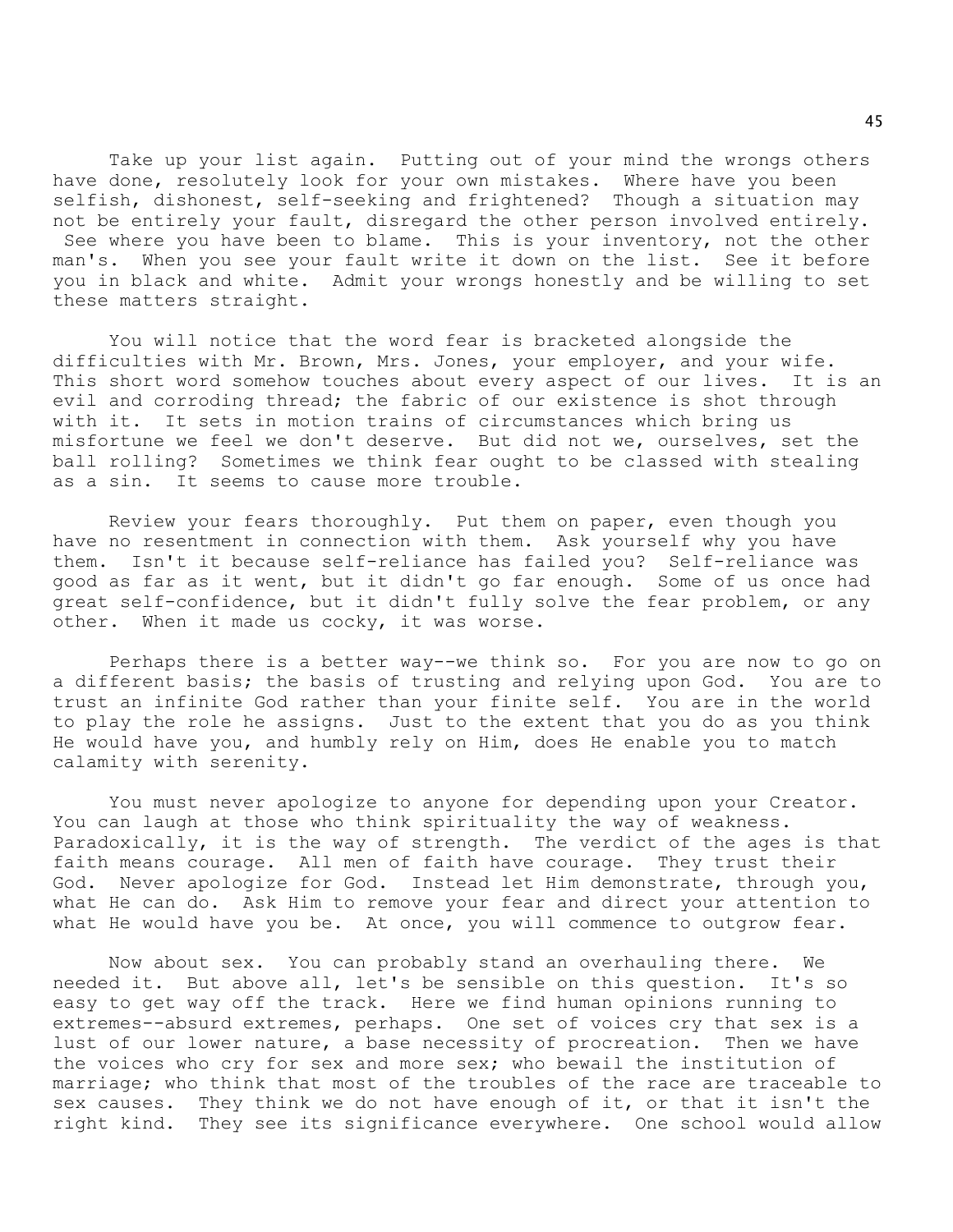man no flavor for his fare and the other would have us all on a straight pepper diet. We want to stay our of this controversy. We do not want to<br>be the arbiter of anyone's sex conduct. We all have sex problems. We'd be the arbiter of anyone's sex conduct. We all have sex problems. hardly be human if we didn't. What can we do about them?

 Review your own conduct over the years past. Where have you been selfish, dishonest, or inconsiderate? Whom did you hurt? Did you unjustifiably arouse jealousy, suspicion or bitterness? Where you were at fault, what should you have done instead? Get this all down on paper and look at it.

 In this way you can shape a sane and sound ideal for your future sex life. Subject each relation to this test--is it selfish or not? Ask God to mold your ideals and help you to live up to them. Remember always that your sex powers are God-given, and therefore good, neither to used lightly or selfishly nor to be despised and loathed.

 Whatever your ideal may be, you must be willing to grow toward it. You must be willing to make amends where you have done harm, provided that you will not bring about still more harm in so doing. In other words, treat sex as you would any other problem. In meditation, ask God what you should do about each specific matter. The right answer will come, if you want it.

 God alone can judge your sex situation. Counsel with persons is often desirable, but let God be the final judge. Remember that some people are as fanatical about sex as others are loose. Avoid hysterical thinking or advice.

 Suppose you fall short of the chosen ideal and stumble. Does this mean you are going to get drunk? Some people will tell you so. If they do, it will be only a half-truth. It depends on you and your motive. If you are sorry for what you have done, and have the honest desire to let God take you to better things, you will be forgiven, and will have learned your lesson. If are not sorry, and your conduct continues to harm others, you are quite sure to drink. We are not theorizing. These are facts out of our experience.

 To sum up about sex: earnestly pray for the right ideal, for guidance in each questionable situation, for sanity, and for the strength to do the right thing. If sex is very troublesome, throw yourself the harder into helping others. Think of their needs and work for them. This will take you out of yourself. It will quiet the imperious urge, when to yield would mean heartache.

 If you have been thorough about your personal inventory, you have written down a lot by this time. You have listed and analyzed your resentments. You have begun to comprehend their futility and their fatality. You have commenced to see their terrible destructiveness. You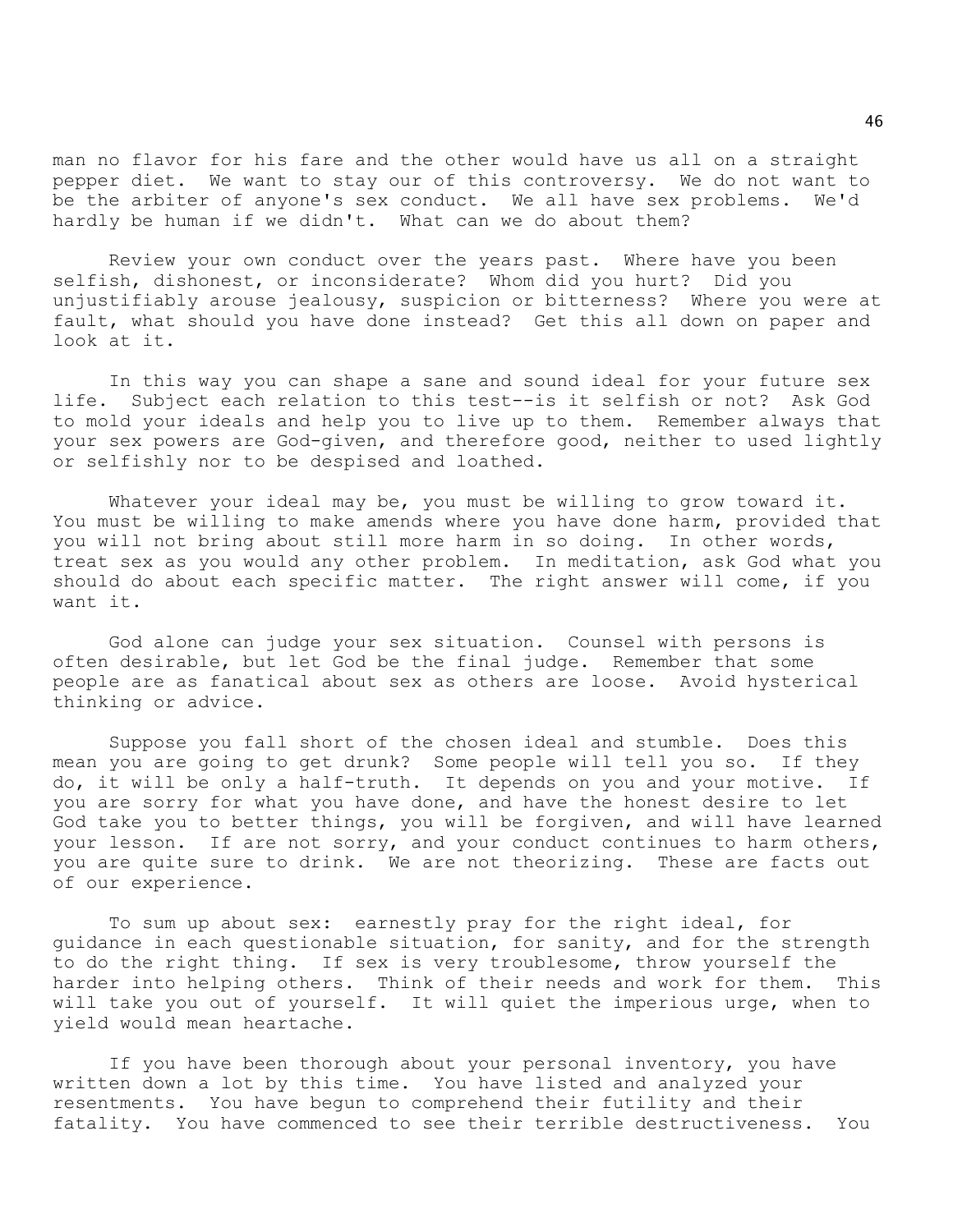have begun to learn tolerance, patience and good will toward all men, even your enemies, for you know them to be sick people. You have listed the people you have hurt by your conduct, and you are willing to straighten out the past if you can.

 In this book you read again and again that God did for us what we could not do for ourselves. We hope you are convinced now that he can remove the self-will that has blocked you off from Him. You have made your decision. You have made an inventory of the grosser handicaps you have. You have made a good beginning, for you have swallowed and digested some big chunks of truth about yourself. Are you willing to go on?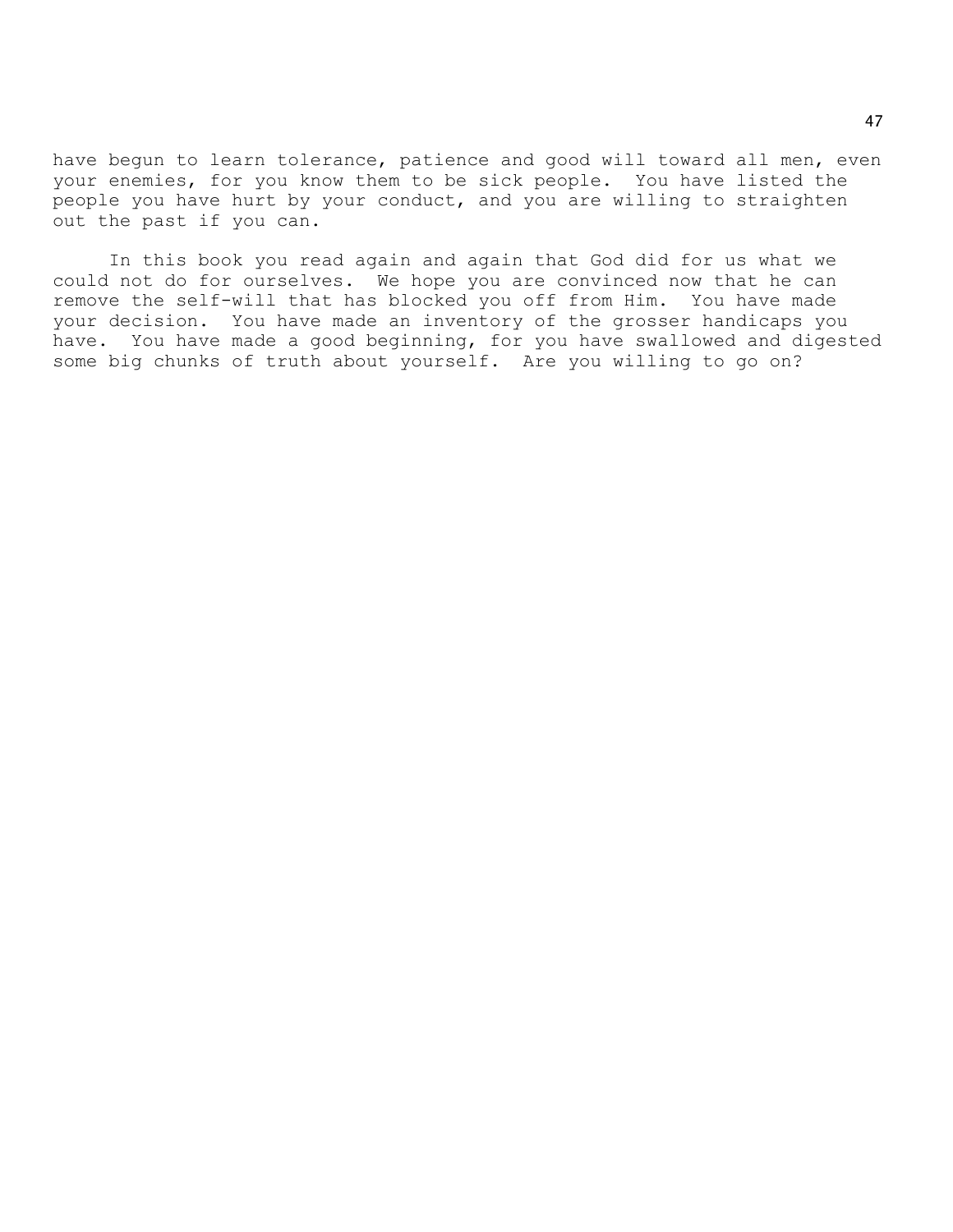Chapter Six

Into Action

 Having made your personal inventory, what shall you do about it? You have been trying to get a new attitude, a new relationship with your Creator, and to discover the obstacles in your path. You have admitted certain defects; you have ascertained in a rough way what the trouble is; you have put your finger on the weak items in your personal inventory. Now these are about to cast out. This requires action on your part, which, when completed, will mean that you have admitted to God, to yourself, and to another human being, the exact nature of your defects. This brings us to the fifth step in the Program of Recovery mentioned in the preceding chapter.

 This is perhaps difficult--especially discussing your defects with another person. You think you have done well enough in admitting these things to yourself, perhaps. We doubt that. In actual practice, we usually find a solitary self-appraisal insufficient. We strenuously urge you to go much further. But you will be more reconciled to discussing yourself with another person if we offer good reasons why you should do so. The best reason first: if you skip this vital step, you may not overcome drinking. Time after time newcomers have tried to keep to themselves certain facts about their lives. Trying to avoid this humbling experience, they have turned to easier methods. Almost invariably they got drunk. Having persevered with the rest of the program, they wondered why they fell. The answer is that they never completed their housecleaning. They took inventory all right, but hung on to some of the worst items in stock. They only thought they had lost their egoism and fear; they only thought they had humbled themselves. But they had not learned enough of humility, fearlessness and honesty, in the sense we find it necessary, until they told someone else all their life story.

 More than most people, the alcoholic leads a double life. He is very much the actor. To the outer world he presents his stage character. This is the one he likes his fellows to see. He wants to enjoy a certain reputation, but knows in his heart he doesn't deserve it.

 In inconsistency is made worse by the things he does on his sprees. Coming to his senses, he is revolted at certain episodes he vaguely remembers. These memories are a nightmare. He trembles to think someone might have observed him. As fast as he can, he pushes these memories far inside himself. He hopes they will never see the light of day. He is under constant fear and tension--that makes for more drinking.

 Psychologists agree with us. Members of our group have spent thousands of dollars for examinations by psychologists and psychiatrists. We know but few instances where we have given these doctors a fair break. We have seldom told them the whole truth. Unwilling to be honest with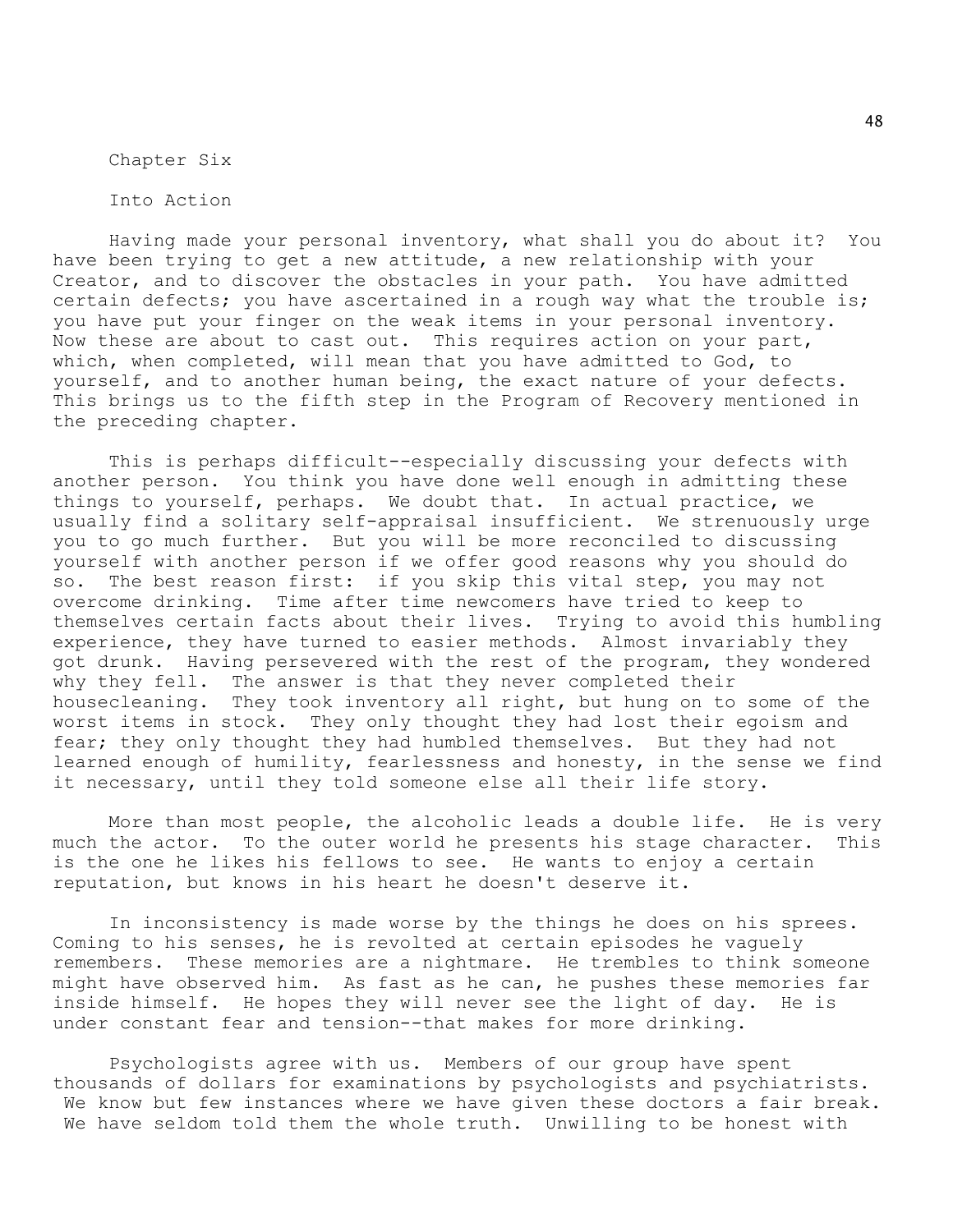these sympathetic men, we were honest with no one else. Small wonder the medical profession has a low opinion of alcoholics and their chance for recovery!

 You must be entirely honest with somebody if you expect to live long or happily in this world. Rightly and naturally, you are going to think well before you choose the person or persons with whom to take this intimate and confidential step. If you belong to a religious denomination which requires confession, you must, and of course, will want to go to the properly appointed authority whose duty it is to receive it. Though you have no religious connection, you may still do well to talk with someone ordained by an established religion. You will often find such a person quick to see and understand your problem. Of course, we sometimes encounter ministers who do not understand alcoholics.

 If you cannot, or would rather not do this, search your acquaintance for a close-mouthed, understanding friend. Perhaps your doctor or your psychologist will be the person. It may be one of your own family, but you should not disclose anything to your wife or your parents which will hurt them and make them unhappy. You have no right to save your own skin at another person's expense. Such parts of your story you should tell to someone who will understand, yet be unaffected. The rule is you must be hard on yourself, but always considerate to others.

 Notwithstanding the great necessity for discussing yourself with someone, it may be that you are so situated that there is no suitable person available. If that is so, you may postpone this step, only, however, if you hold yourself in complete readiness to go through with it at the first opportunity. We say this because we are very anxious that you talk to the right person. It is important that he be able to keep a confidence; that he fully understand and approve what you are driving at; that he will not try to change your plan. But don't use this as a mere excuse to postpone.

When you decide who is to hear your story, waste no time. Have a written inventory. Be prepared for a long talk. Explain to your partner what you are about to do, and why you have to do it. He should realize that you are engaged upon a life-and-death errand. Most people approached in this way will be glad to help; they will be honored by your confidence.

Pocket your pride and go to it! Illumine every twist of character, every dark cranny of the past. Once you have taken this step, withholding nothing, you will be delighted. You can look the world in the eye. You can be alone at perfect peace and ease. Your fears will fall from you. You will begin to feel the nearness of your Creator. You may have had certain spiritual beliefs, but now you will begin to have a spiritual experience. The feeling that the drink problem has disappeared will come strongly. You will know you are on the Broad Highway, walking hand in hand with the Spirit of the Universe.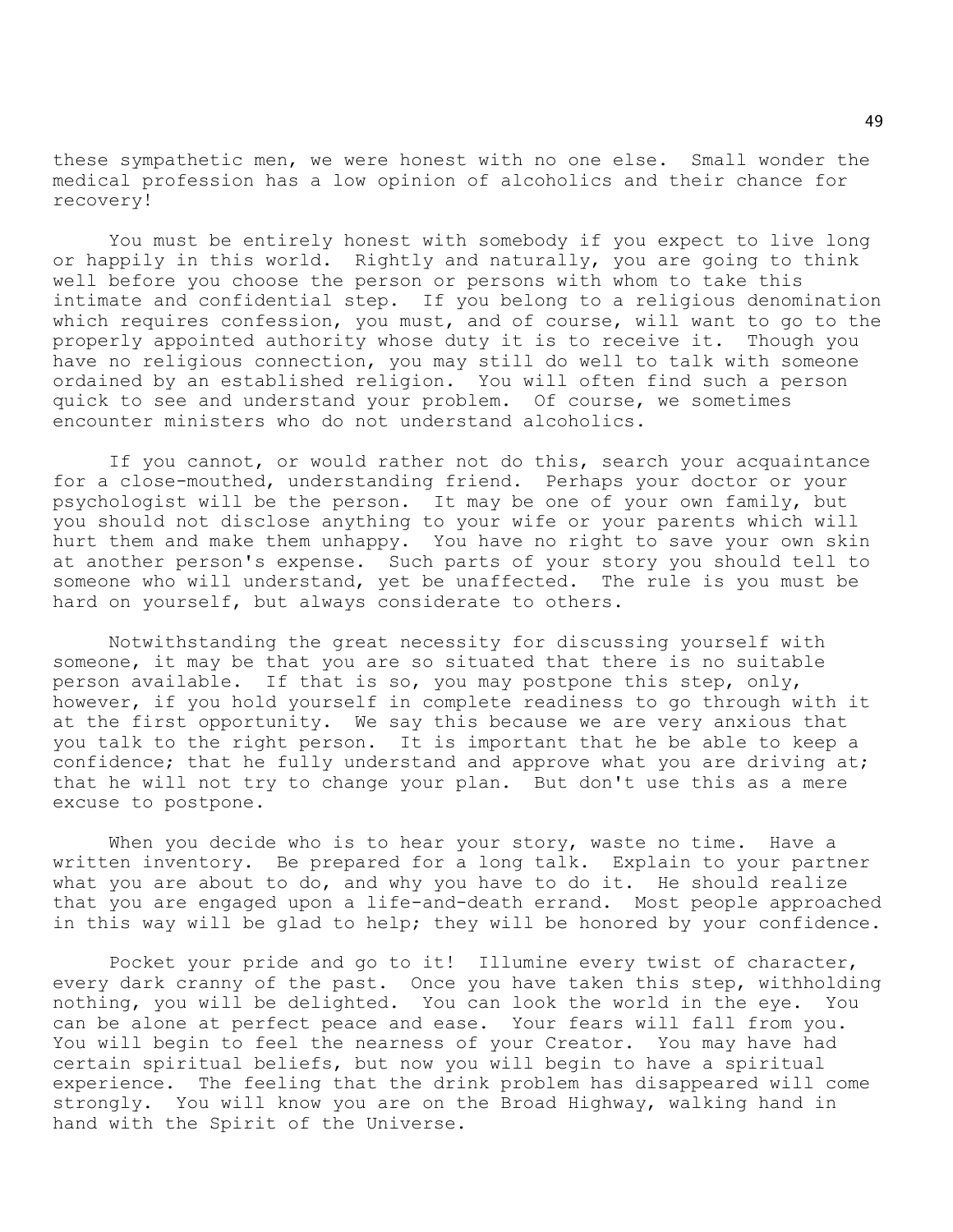Return home and find a place where you can be quiet for an hour. Carefully review what you done. Thank God from the bottom of your heart that you know Him better. Take this book down from your shelf and turn to the page which contains the twelve steps. Carefully read the first five proposals and ask if you have omitted anything, for you are building an arch through which you will walk a free man at last. Is your part of the work solid so far? Are the stones properly in place? Have you skimped on the cement you have put into the foundation? Have you tried to make mortar without sand?

 If you can answer to your satisfaction, look at step six. We have emphasized willingness as being indispensable. Are you now perfectly willing to let God remove from you all the things which you have admitted are objectionable? Can He now take them all--every one? If you yet cling to something you will not let go, ask God to help you be willing.

When you are ready, say something like this: "My Creator, I am now willing that you should have all of me, good and bad. I pray that you now remove from me every single defect of character which stands in the way of my usefulness to you and my fellows. Grant me strength, as I go out from here, to do your bidding. Amen. You have then completed step seven.

 Now you need more action without which you will find that "Faith without works is dead." Look at steps eight and nine. You have a list of all persons you have harmed and to whom you are willing to make complete amends. You made it when you took inventory. You subjected yourself to a drastic self-appraisal. Now you are to go out to your fellows and repair the damage you did in the past. You are to sweep away the debris which has accumulated out of your effort to live on self-will and run the show yourself. If you haven't the will to do this, ask until it comes. Remember you agreed at the beginning you would go to any lengths for victory over alcohol.

 You probably still have some misgivings. We can help you dispel them. As you look over the list of business acquaintances and friends you have hurt, you will feel diffident about going to some of them on a spiritual basis. Let us reassure you. To some people you need not, and probably should not emphasize the spiritual feature on your first approach. You might prejudice them. At the moment you are trying to put your own life in order. But this is not an end in itself. Your real purpose is to fit yourself to be of maximum service to God and the people about you. It is seldom wise to approach an individual, who still smarts from your injustice to him, and announce that you have given your life to God. In the prize ring, this would be called leading with the chin. Why lay yourself open to being branded a fanatic or a religious bore? You may kill a future opportunity to carry a beneficial message. But he is sure to be impressed with a sincere desire to set right the wrong. He is going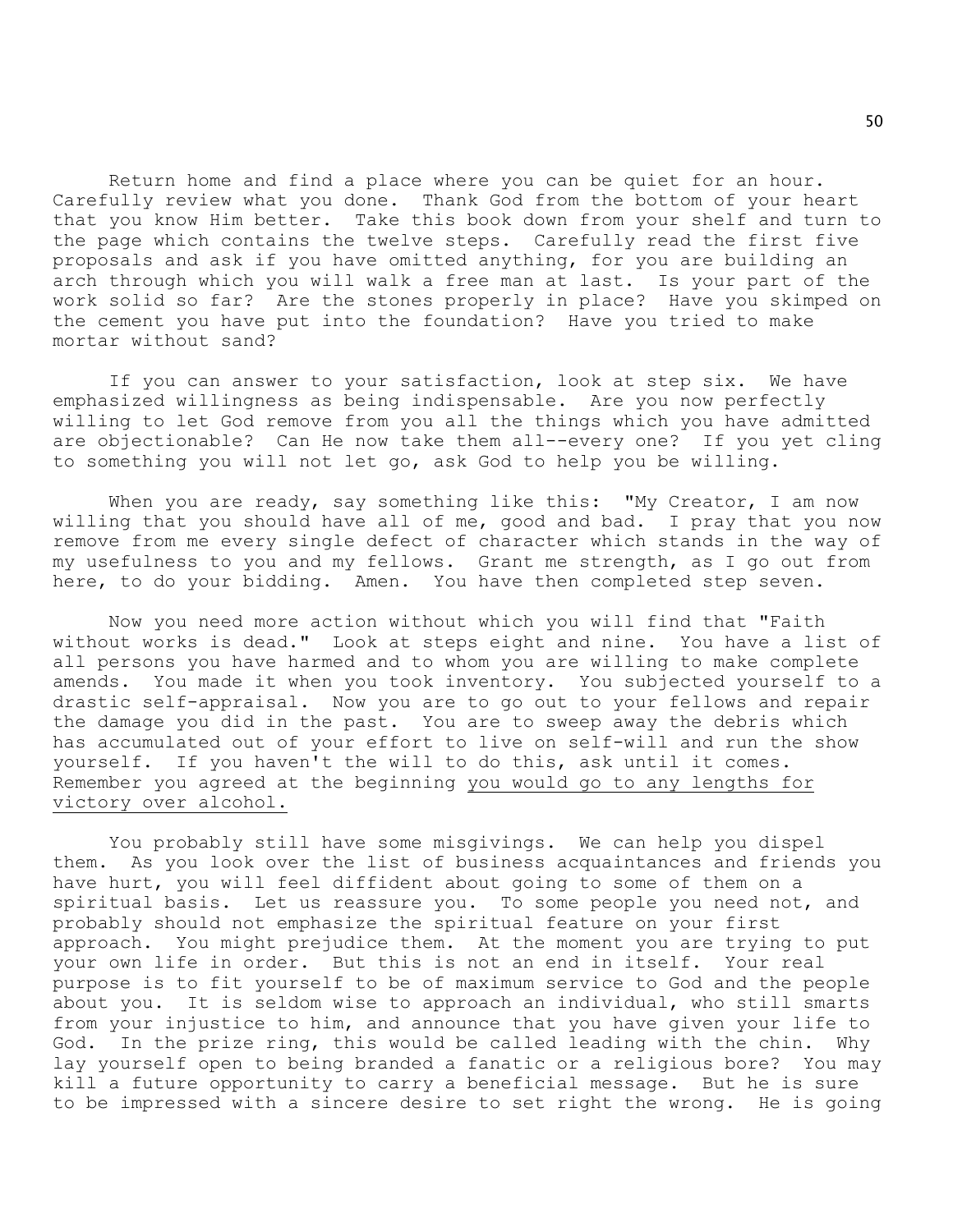to be more interested in your demonstration of good will than in your talk of spiritual discoveries.

 Don't use this advice as an excuse for shying away from the subject of God. When it will serve any good purpose, you should be willing to announce your convictions with tact and common sense. The question of how to approach the man you have hated will arise. It may be he has done you more harm than you have done him and, though you may have acquired a better attitude toward him, you are still not too keen about admitting your faults. Nevertheless, with a person you dislike, we advise you to take the bit in your teeth. He is an ideal subject upon which to practice your new principles. Remember that he, like yourself, is sick spiritually. Go to him in a helpful and forgiving spirit. Be sure to confess your former ill feeling and express your regret of it.

 Under no condition should you criticize such a person or be drawn into an argument with him. Simply tell him that you realize you will never get over drinking until you have done your utmost to straighten out the past. You are there to sweep off your side of the street, realizing that nothing worth while can be accomplished until you do so. Never try to tell him what he should do. Don't discuss his faults. Stick to your own. If your manner is calm, frank, and open, you will be gratified with the result.

 In nine cases out of ten the unexpected happens. Sometimes the man you are calling upon admits his own fault; so feuds of years' standing melt away in an hour. Rarely will you fail to make satisfactory progress. Your former enemies will sometimes praise what you are doing and wish you well. Occasionally, they will cancel a debt, or otherwise offer assistance. If should not matter, however, if someone does throw you out of his office. You have made your demonstration, done your part. It's water over the dam.

 Most alcoholics owe money. Do not dodge your creditors. Tell them what you are trying to do. Make no bones about your drinking; they usually know it anyway, whether you think so or not. Never be afraid of disclosing your alcoholism on the theory it may cause you financial harm. Approached in this way, the most ruthless creditor will sometimes surprise you. Arrange the best deal you can and let these people know you are sorry your drinking has made you slow to pay. You must lose your fear of creditors no matter how far you have to go, for you are liable to drink if you are afraid to face them.

 Perhaps you have committed a criminal offense which might land you in jail if known to the authorities. You may be short in your accounts and can't make good. You have already admitted this in confidence to another person, but you are sure you would be imprisoned or lose your job if it were known. Maybe it's only a petty offense such as padding your expense account. Most of us have done that sort of thing. Maybe you have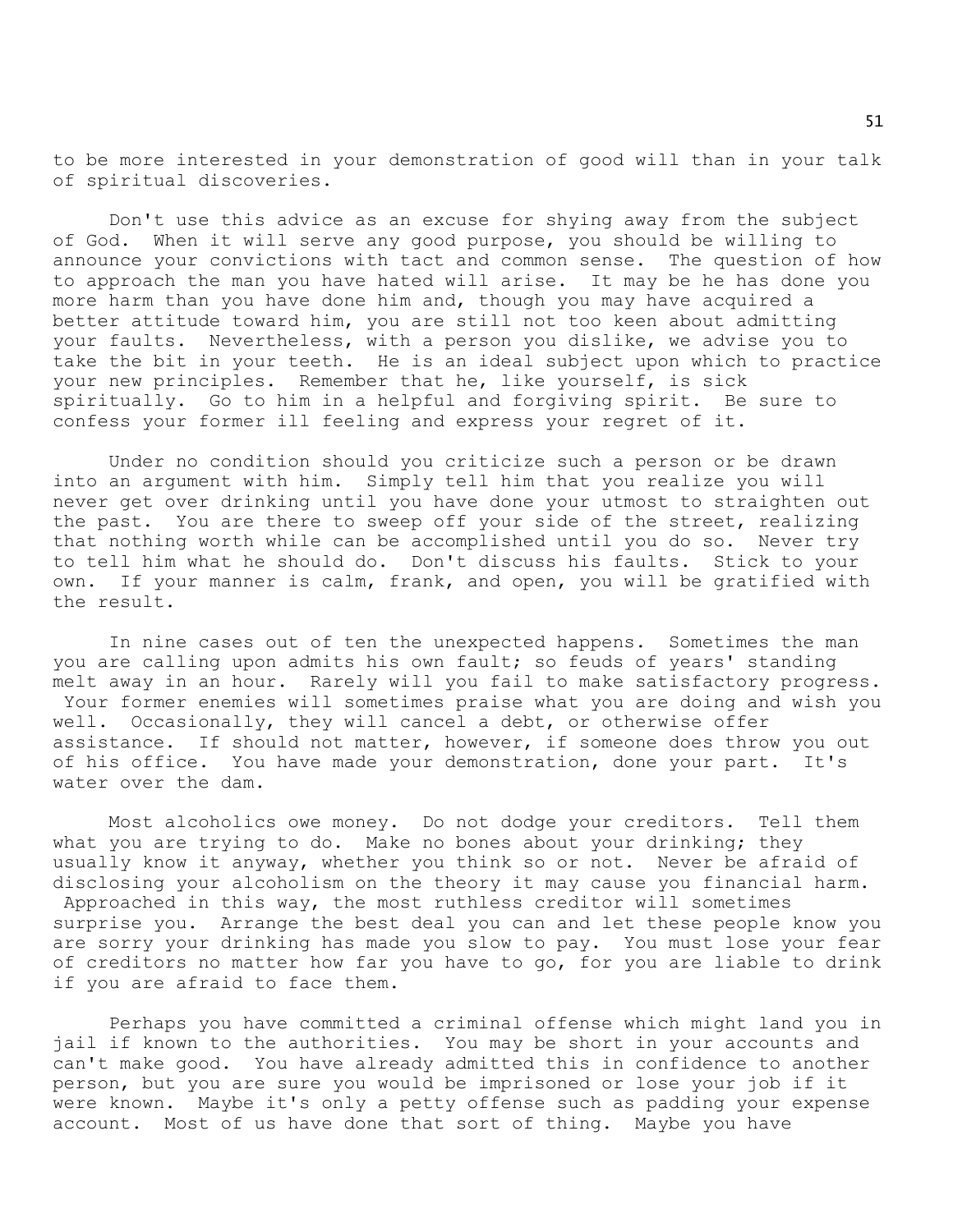divorced your wife. You have remarried but haven't kept up the alimony to number one. She is indignant about it, and has a warrant out for your arrest. That's a common form of trouble too.

 Although these reparations take innumerable forms, there are some general principles which we find guiding. Remind yourself that you have decided to go to any lengths to find a spiritual experience. Ask that you be given the strength and direction to do the right thing, no matter what the personal consequence to you. You may lose your position or reputation, or face jail, but you are willing. You have to be. You must not shrink at anything.

 Usually, however, other people are involved. Therefore, you are not to be the hasty and foolish martyr who would needlessly sacrifice others to save himself from the alcoholic pit. A man we know had remarried. Because of resentment and drinking, he had not paid alimony to his first wife. She was furious. She went to court and got an order for his arrest. He had commenced our way of life, had secured a position, and was getting his head above water. It would have been impressive heroics if he had walked up to the Judge and said, "Here I am."

 We thought he ought to be willing to do that if necessary, but if he were in jail, he could provide nothing for either family. We suggested he write his first wife admitting his faults and asking forgiveness. He did, and also sent a small amount of money. He told her that he would try to do in the future. He said he was perfectly willing to go to jail if she insisted. Of course she did not, and the whole situation has long since been adjusted.

 If taking drastic action is going to implicate other people, they should be consulted. Use every means to avoid wide-spread damage. You cannot shrink, however, from the final step if that is clearly indicated. If, after seeking advice, consulting others involved, and asking God to guide you, there appears no other just and honorable solution than the most drastic one, you must take your medicine. Trust that the eventual outcome will be right.

 This brings to mind a story about one of our friends. While drinking, he accepted a sum of money from a bitterly-hated business rival, giving him no receipt for it. He subsequently denied having taken the money and used the incident as a basis for discrediting the man. He thus used his own wrong-doing as a means of destroying the reputation of another. In fact, his rival was ruined.

 He felt he had done a wrong he could not possibly make right. If he opened that old affair, he was sure it would destroy the reputation of his partner, disgrace his family and take away his own means of livelihood. What right had he to involve those dependent upon him? How could he possibly make a public statement exonerating his rival?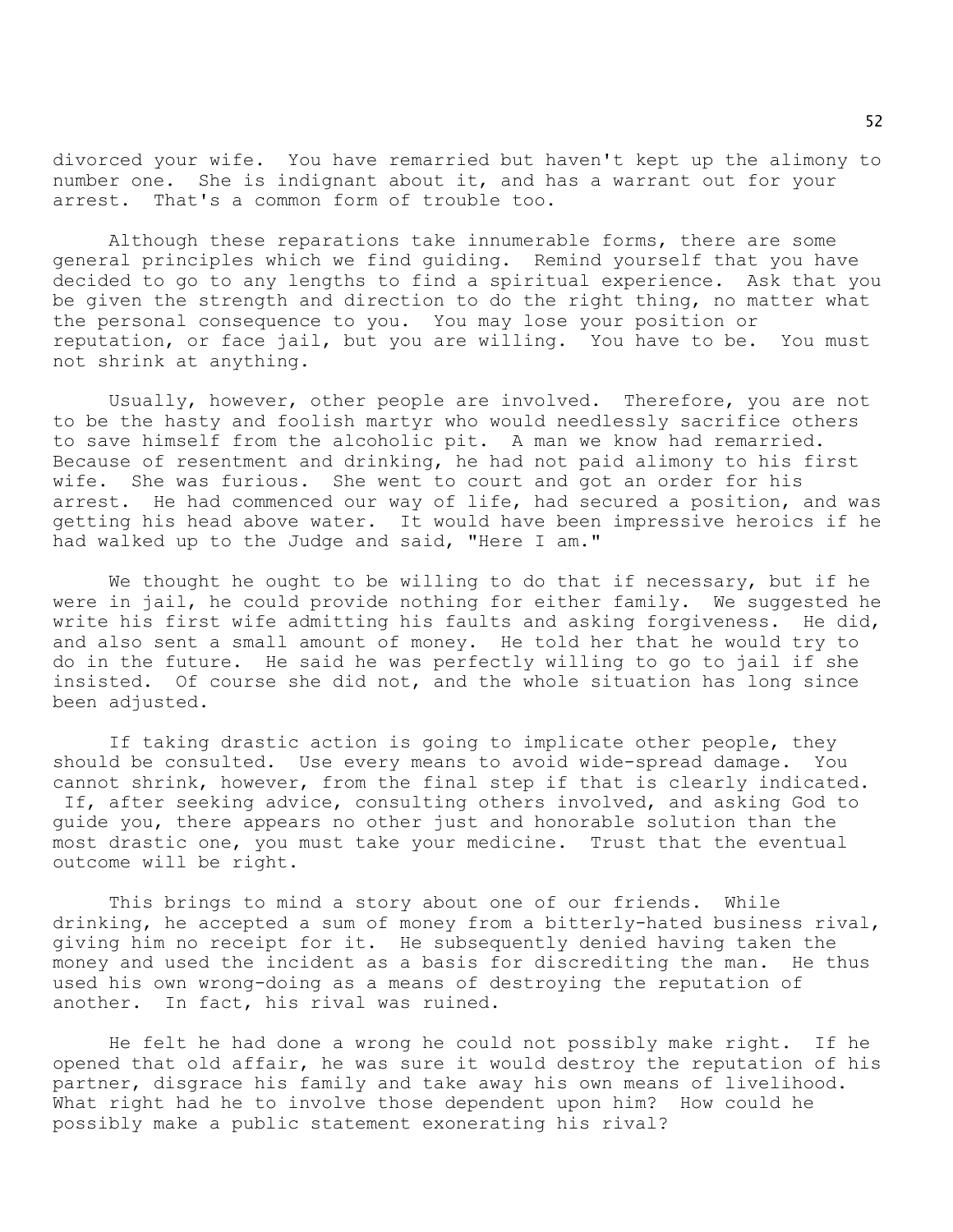He finally came to the conclusion that it was better to take those risks than to stand before his Creator guilty of such ruinous slander. He saw that he had to place the outcome in God's hands or he would soon start drinking again, and all would be lost anyhow. He attended church for the first time in many years. After the sermon, he quietly got up and made an explanation. His action met widespread approval, and today he is one of the most trusted citizens of his town. This all happened three years ago.

 The chances are that you have serious domestic troubles. We are perhaps mixed up with women in a fashion you wouldn't care to have advertised.. We doubt if, in this respect, alcoholics are fundamentally much worse than other people. But drinking does complicate sex relations in the home. After a few years with an alcoholic, a wife gets worn out, resentful, and uncommunicative. How could she be anything else? The husband begins to feel lonely, sorry for himself. He commences to look around in the night clubs, or their equivalent, for something besides liquor. You may be having a secret and exciting affair with "the girl who understands me." In fairness we must say that she may understand, but what are you going to do about a thing like that? A man so involved often feels very remorseful at times, especially if he is married to a loyal and courageous girl who has literally gone through hell for him.

 Whatever the situation, you usually have to do something about it. If you are sure your wife does not know, should you tell her? Not always, we think. If she knows in a general way that you have been wild, should you tell her in detail? Undoubtedly you should admit your fault. Your wife may insist on knowing all the particulars. She will want to know who the woman is and where she is. We feel you ought to say to her that you have no right to involve another person. You are sorry for what you have done, and God willing, it shall not be repeated. More than that you cannot do; you have no right to go further. Though there may be justifiable exceptions, and though we wish to lay down no rule of any sort, we have often found this the best course to take.

 Our design for living is not a one-way street. It is as good for the wife as for the husband. If you can forget, so can she. It is better, however, that you do not needless name a person upon whom she can vent her natural jealousy.

There are some cases where the utmost frankness is demanded. Perhaps yours is one of them. No outsider can appraise such an intimate situation. It may be you will both decide that the way of good sense and loving kindness is to let by-gones be by-gones. Each of you might pray about it, having the other one's happiness uppermost in mind. Keep it always in sight that you deal with that most terrible human emotion--jealousy. Good generalship may decide that you and your wife attack the problem on the flank, rather than risk face-to-face combat. You have to decide about that alone with your Creator.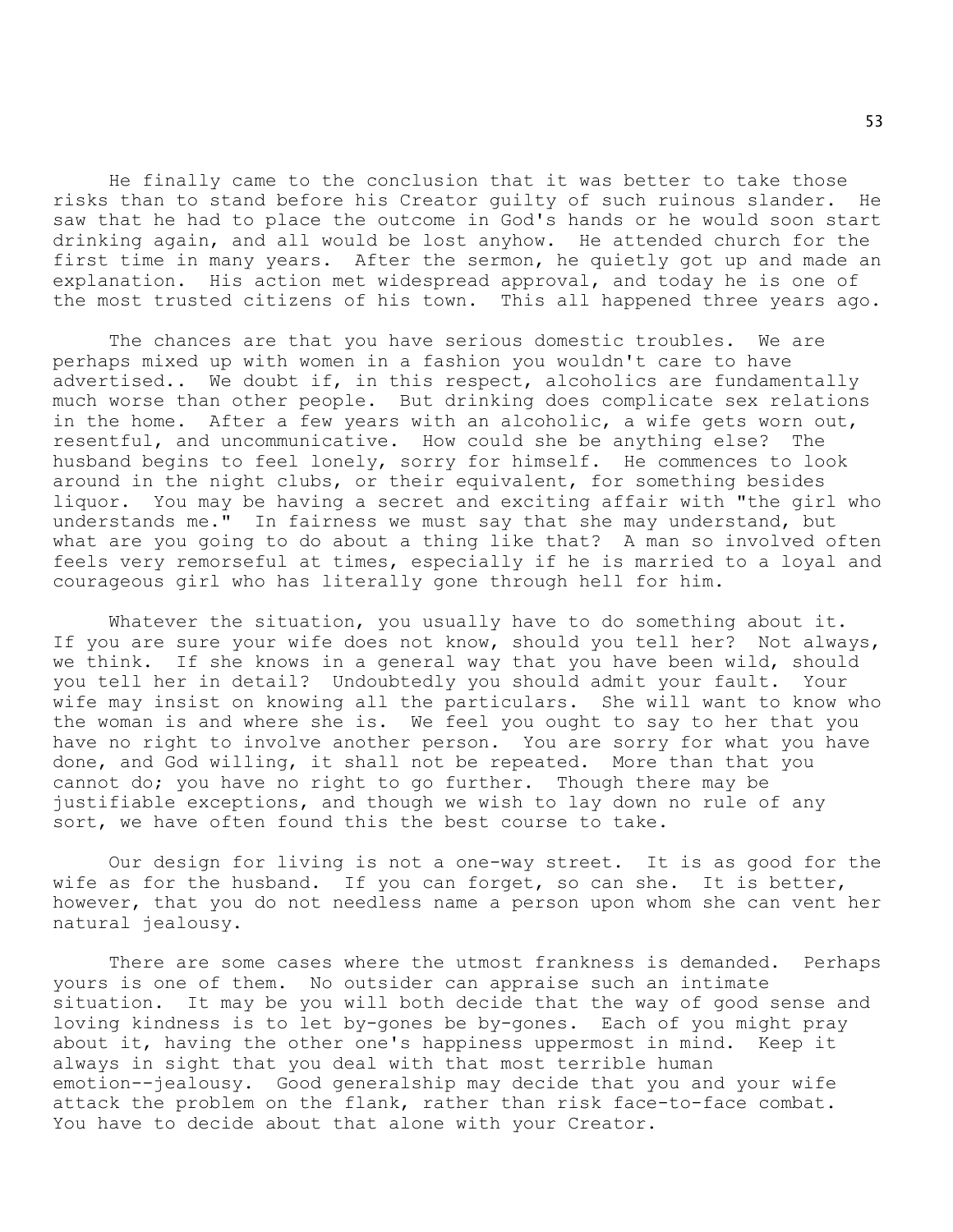Should you have no such complication, there is still plenty you should do at home. Sometimes we hear an alcoholic say that the only thing he needs to do is to keep sober. Certainly he needs to keep sober, for there will be no home if he doesn't. But he is yet a long way from making good to the wife or parents whom for years he has so shockingly treated. Passing all understanding is the patience mothers and wives have had with alcoholics. Had this not been so, many of us would have no homes today, would perhaps be dead.

 The alcoholic is like a tornado roaring his way through the lives of others. Hearts are broken. Sweet relationships are dead. Affections have been uprooted. Selfish and inconsiderate habits have kept the home in turmoil. We feel a man is unthinking when he says that sobriety is enough. He is like the farmer who came up out of his cyclone cellar to find his home ruined. To his wife, he remarked, "Don't see anything the matter here, Ma. Ain't it grand the wind stopped blowin'".

 Yes, there is a long period of reconstruction ahead. You must take the lead. A remorseful mumbling that you are sorry won't fill the bill at all. You ought to sit down with your family and frankly analyze your past as you now see it, being very careful not to criticize them. Never mind their defects. They may be glaring, but the chances are that your own actions are partly responsible. So clean house with the family, asking each morning in meditation that your Creator show you the way of patience, tolerance, kindliness and love.

 The spiritual life is not a theory. You have live it. Unless your family expresses a desire to live upon spiritual principles, however, we think you ought to leave them alone. You should not talk incessantly about spiritual matters to them. They will change in time. Your practice will convince them more than your words. Remember, that ten or twenty years of drunkenness would make a skeptic out of anyone.

There may be some wrongs you can never fully right. Don't worry about them if you can honestly say to yourself that you would right them if you could. Some people you cannot see--send them an honest letter. And there may be a valid reason for postponement in some cases. But don't delay if it can be avoided. Be sensible, tactful, and considerate. Be humble without being servile or scraping. As one of God's people you are to stand on your feet; don't crawl on your belly before anyone.

 If you are painstaking about this phase of your development, you will be amazed before you are half through. You are going to know a new freedom and happiness. You will not regret the past nor wish to shut the door on it. You will comprehend the word serenity and know peace. No matter how far down the scale you have gone, you will see how your experience can benefit others. That feeling of uselessness and self-pity will disappear. You will lose interest in selfish things and gain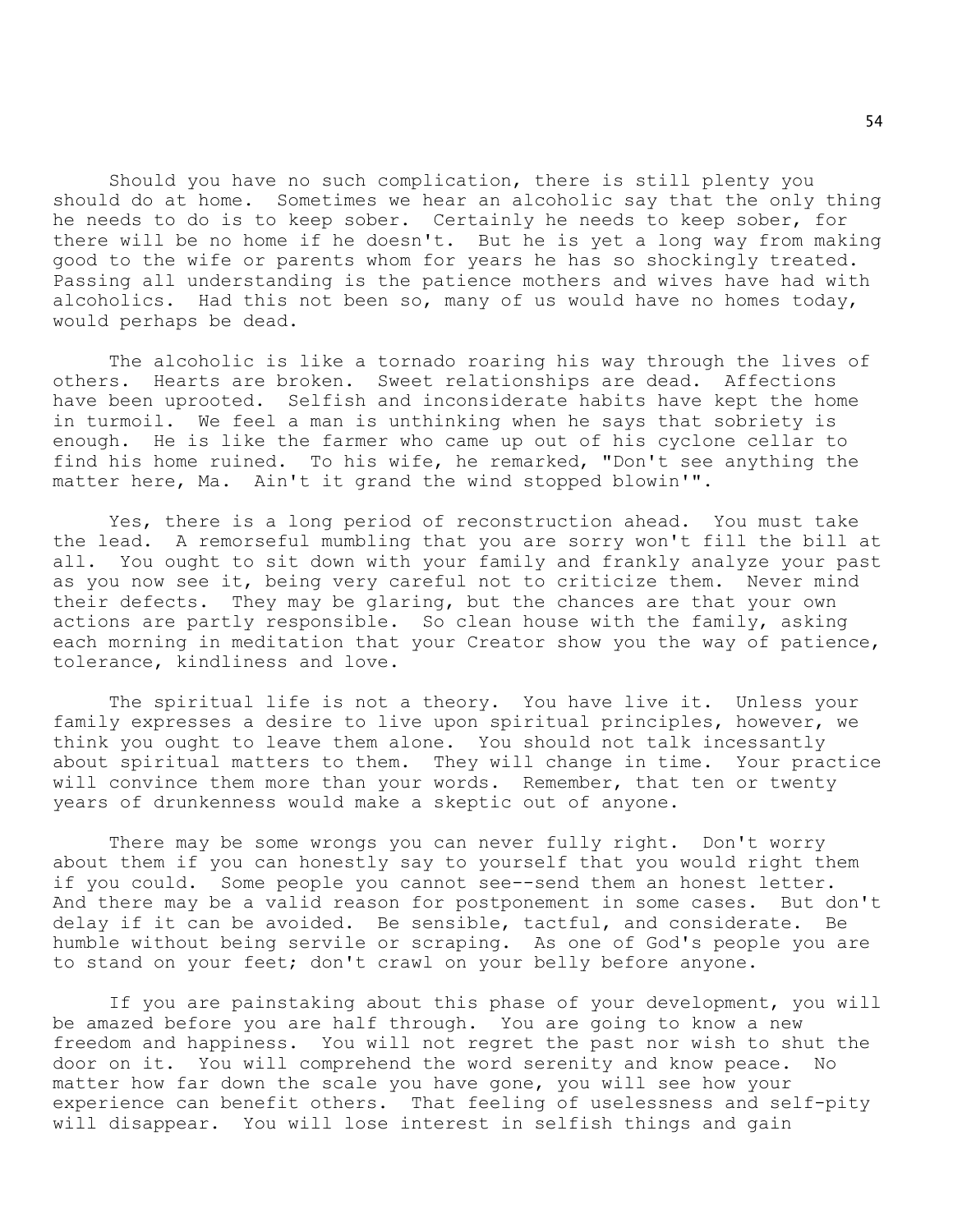interest in your fellows. Self-seeking will slip away. Your whole attitude and outlook upon life will change. Fear of people and of economic insecurity will leave you. You will intuitively know how to handle situations which used to baffle you. You will suddenly realize that God is doing for you what you could not do for yourself.

 You say these are extravagant promises. They are not. They are being fulfilled among us--sometimes quickly, sometimes slowly. They will materialize in you if you work for them.

 This thought brings us to step ten, which suggests you continue to take personal inventory and continue to set any new mistakes right as you go along. You vigorously commenced this way of life as you cleaned up your past. You have entered the world of Spirit. Your next function is to grow in understanding and effectiveness. This is not an overnight matter. It should continue for your life time. Continue to watch yourself for selfishness, dishonesty, resentment, and fear. When these crop up, ask God at once to remove them. Discuss them with someone immediately. Make amends quickly if you have harmed anyone. Then resolutely turn your thoughts to someone you can help. Love and tolerance of others is your code.

 And you have ceased fighting anything or anyone--even alcohol. For by this time your sanity will have returned. You will seldom be interested in liquor. If tempted, you will recoil from it as you would from a hot flame. You will react sanely and normally. You will find this has happened automatically. You will see that your new attitude toward liquor has been given you without any thought or effort on your part. It just comes! That is the miracle of it. You are not fighting it, neither are you avoiding temptation. You feel as though you had been placed in a position of neutrality. You feel safe and protected. You have not even sworn off. Instead, the problem has been removed. It does not exist for you. You are neither cocky, nor are you afraid. That is our experience. That is how we react so long as we keep in fit spiritual condition.

 It is easy for you to let up on the spiritual program of action and rest on your laurels. You are headed for trouble if you do, for alcohol is a subtle foe. We are not cured of alcoholism. What we really have is a daily reprieve. Every day is a day when you have to carry the vision of God's will into all of your activities. "How can I best serve Thee--Thy will (not mine) be done." These are thoughts which must go with you constantly. You can exercise your will power along this line all you wish. It is the proper use of the will.

 Much has already been said about receiving strength, inspiration, and direction from Him who has all knowledge and power. If you have carefully followed directions, you have begun to sense the flow of His Spirit into you. To some extent you have become God-conscious. You have begun to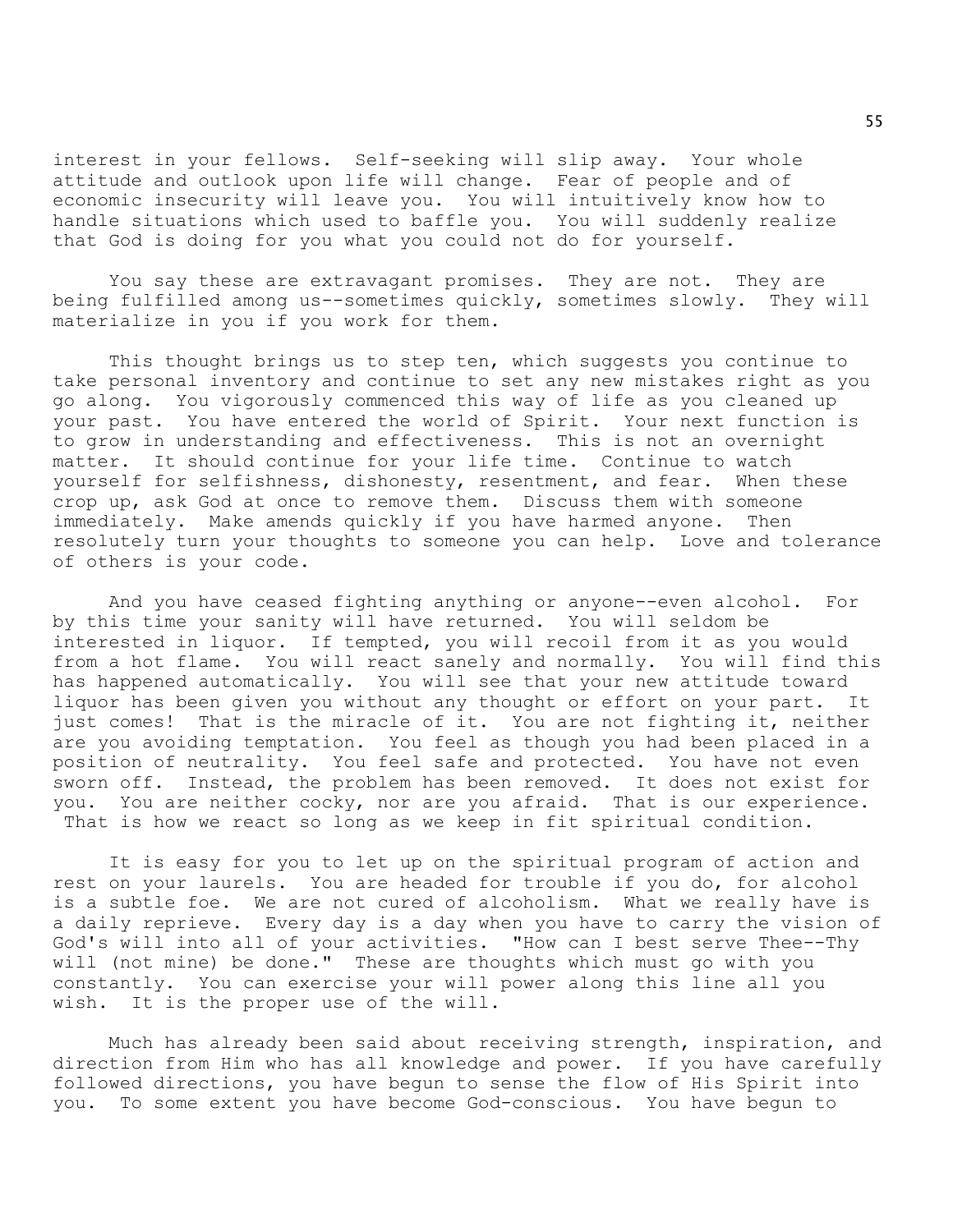develop this vital sixth sense. But you must go further and that means more action.

 Step eleven suggests prayer and meditation. Don't be shy on this matter of prayer. Better men than you are using it constantly. It works, if you have the proper attitude and work at it. It would be easy to be vague about this matter. Yet, we believe we can give you some definite and valuable suggestions.

When you awake tomorrow morning, look back over the day before. Were you resentful, selfish, dishonest, or afraid? Do you own an apology? Have you kept something to yourself which should be discussed with another person at once? Were you kind and loving toward all? What could you have done better? Were you thinking of yourself most of the time? Or were you thinking of what you could do for others, of what you could pack into the stream of life? After you have faced yesterday, ask God's forgiveness for any wrong. Ask to be shown what to do. Thus you keep clean as you live each day.

 Next, think about the twenty-four hours ahead. Consider your plan for the day. Before you begin, ask God to guide your thinking. Especially ask that it be divorced from self-pity, dishonest or self-seeking motives. Then go ahead and use your common sense. There is nothing hard or mysterious about this. God gave you brains to use. Clear your thinking of wrong motives. Your thought life will be placed on a much higher plane.

 In thinking through your day you may face indecision. You may not be able to determine which course to take. Here you ask God for inspiration, an intuitive thought or a decision. Relax and take it easy. Don't struggle. Ask God's help. You will be surprised how the right answers come after you have practiced a few days. What used to be the hunch or the occasional inspiration becomes a working part of your mind. Being still inexperienced and just making your contact with God, it is not probable that you are going to be divinely inspired all the time. That would be a large piece of conceit, for which you might pay in all sorts of absurd actions and ideas. Nevertheless you will find that your thinking will, as time passes, be more and more on the plane of inspiration and guidance. You will come to rely upon it. This is not weird or silly. Most psychologists pronounce these methods sound.

 You might conclude the period of meditation with a prayer that you be shown all through the day what your next step is to be, that He give you whatever you need to take care of every situation. Ask especially for freedom from self-will. Be careful to make no request for yourself only. You may ask for yourself, however, if others will be helped. Never pray for your own selfish ends. People waste a lot of time doing that, and it doesn't work. You can easily see why.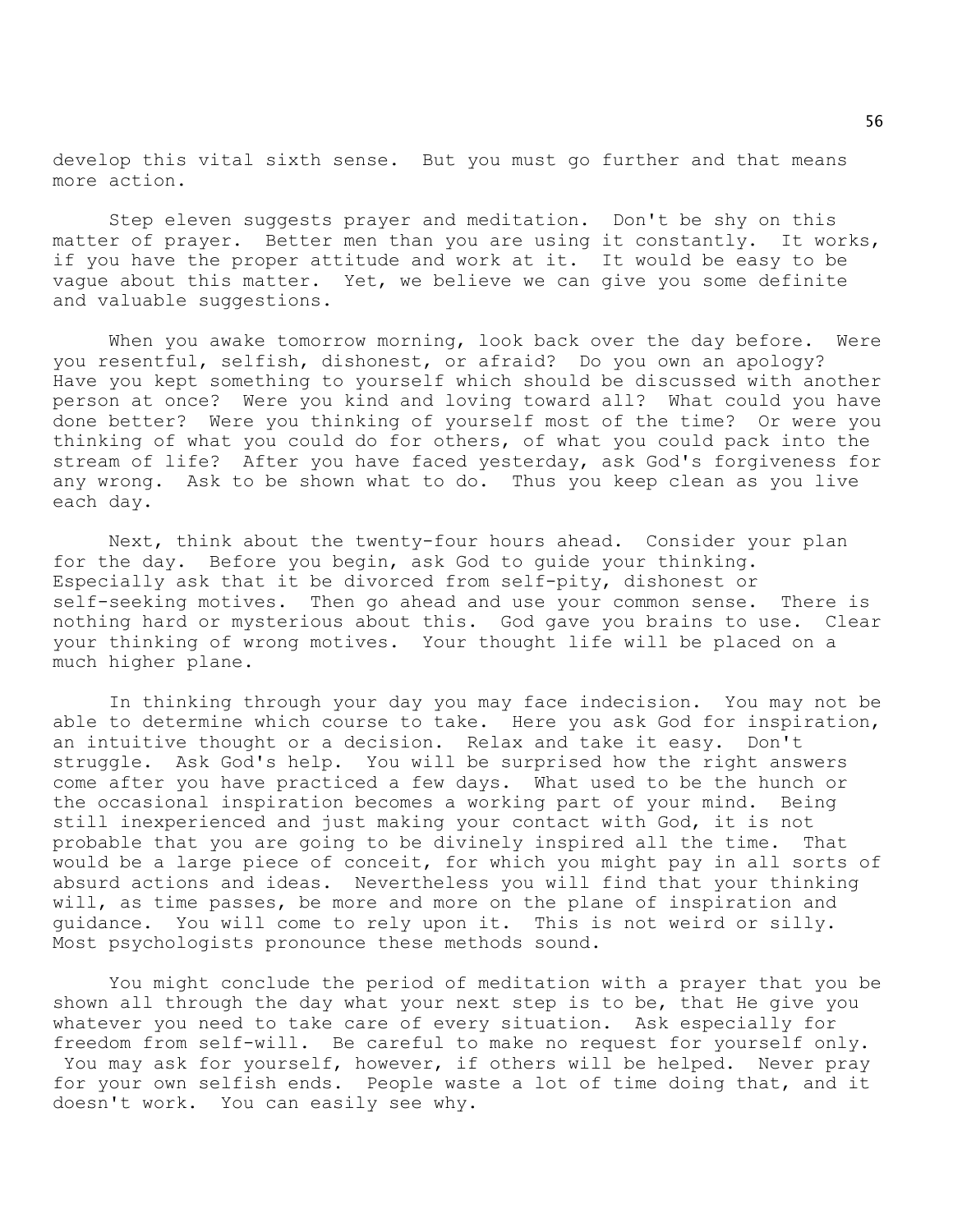If circumstances warrant, ask your wife or a friend to join you in morning meditation. If you belong to a religious denomination which requires a definite morning devotion, be sure to attend to that also. If you are not a member of a religious body, you might select and memorize a few set prayers which emphasize the principles we have been discussing. There are many helpful books also. If you do not know any, ask your priest, minister, or rabbi, for suggestions. Be quick to see where religious people are right. Make use of what they offer.

 As you go through the day, pause when agitated or doubtful. Be still and ask for the right thought or action. It will come. Remind yourself you are no longer running the show. Humbly say to yourself many times each day "Thy will be done." You will be in much less danger of excitement, fear, anger, worry, self-pity, or foolish decisions. You will become much more efficient. You will not tire easily for you will not be burning up energy foolishly as you did when trying to arrange life to suit yourself.

It works-- it really does. Try it.

 We alcoholics are undisciplined. So let God discipline you in the simple way we have just outlined.

 But this is not all. There is action and more action. Faith without works is dead. What works? We shall treat them in the next chapter which is entirely devoted to step twelve.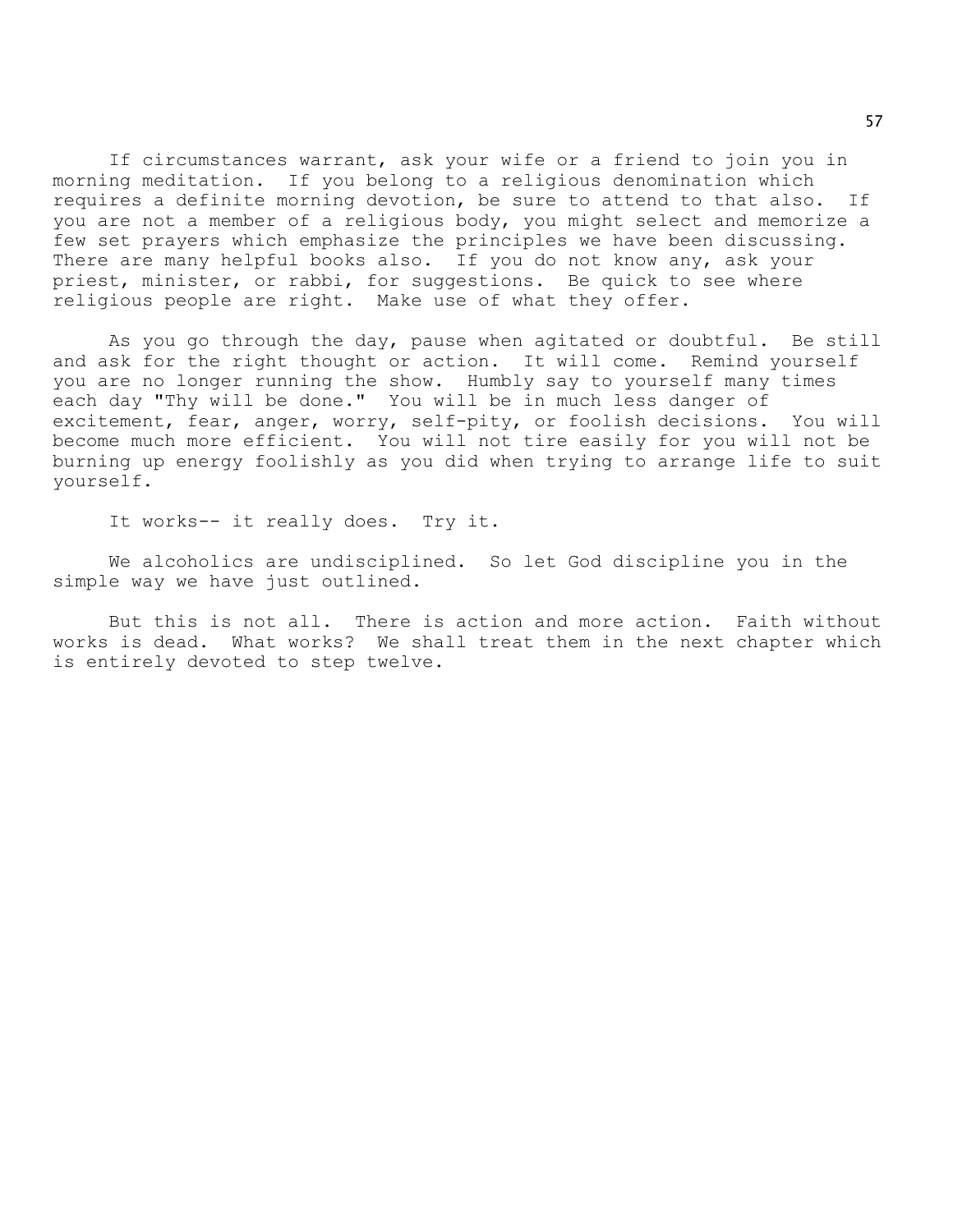Chapter Seven

Working With Others

 Practical experience shows that nothing will so much insure your own immunity from drinking as intensive work with other alcoholics. It works when other spiritual activities fail. This is our twelfth suggestion: Carry this message to other alcoholics! You can help when no one else can. You can secure their confidence when others fail. Remember they are fatally ill.

 The kick you will get is tremendous. To watch people come back to life, to see them help others, to watch loneliness vanish, to see a fellowship grow up about you, to have a host of friends -this is an experience you must not miss. We know you will not want to miss it. Frequent contact with newcomers and with each other is the bright spot of our lives.

 Perhaps you are not acquainted with any drinkers who want to recover. You can easily find some by asking a few doctors, ministers, priests and hospitals. They will be only too glad to have your help. Don't start out on an evangelist or reformer. Unfortunately a lot of prejudice exists. You will be handicapped if you arouse it. Preachers and doctors don't like to be told they don't know their business. They are usually competent and you can learn much from them if you wish, but it happens that because of your own drinking experience you can be uniquely useful to other alcoholics. So cooperate; never criticize. To be helpful should be your only aim.

 When you discover a prospect for Alcoholics Anonymous, find out all you can about him. If he does not want to stop drinking, don't waste time trying to persuade him. You may spoil a later opportunity. This advice is given for his family also. They must be patient, realizing they are dealing with a sick person.

 If there is any indication that he wants to stop, have a good talk with the person most interested in him--usually his wife. Get an idea of his behavior, his problems, his background, the seriousness of his condition, and his religious leanings. You need this information to put yourself in his place, to see how you would like him to approach you if the tables were turned.

 Usually it is wise to wait till he goes on a binge. The family may object to this, but unless he is in a dangerous physical condition, it is better to risk it. Don't deal with him when he is very drunk, unless he is ugly and the family needs your help. Wait for the end of the spree, or at least for a lucid interval. Then let his family or a friend ask him if he wants to quit for good and if he would go to any extreme to do so. If he says yes, then his attention should be drawn to you as a person who has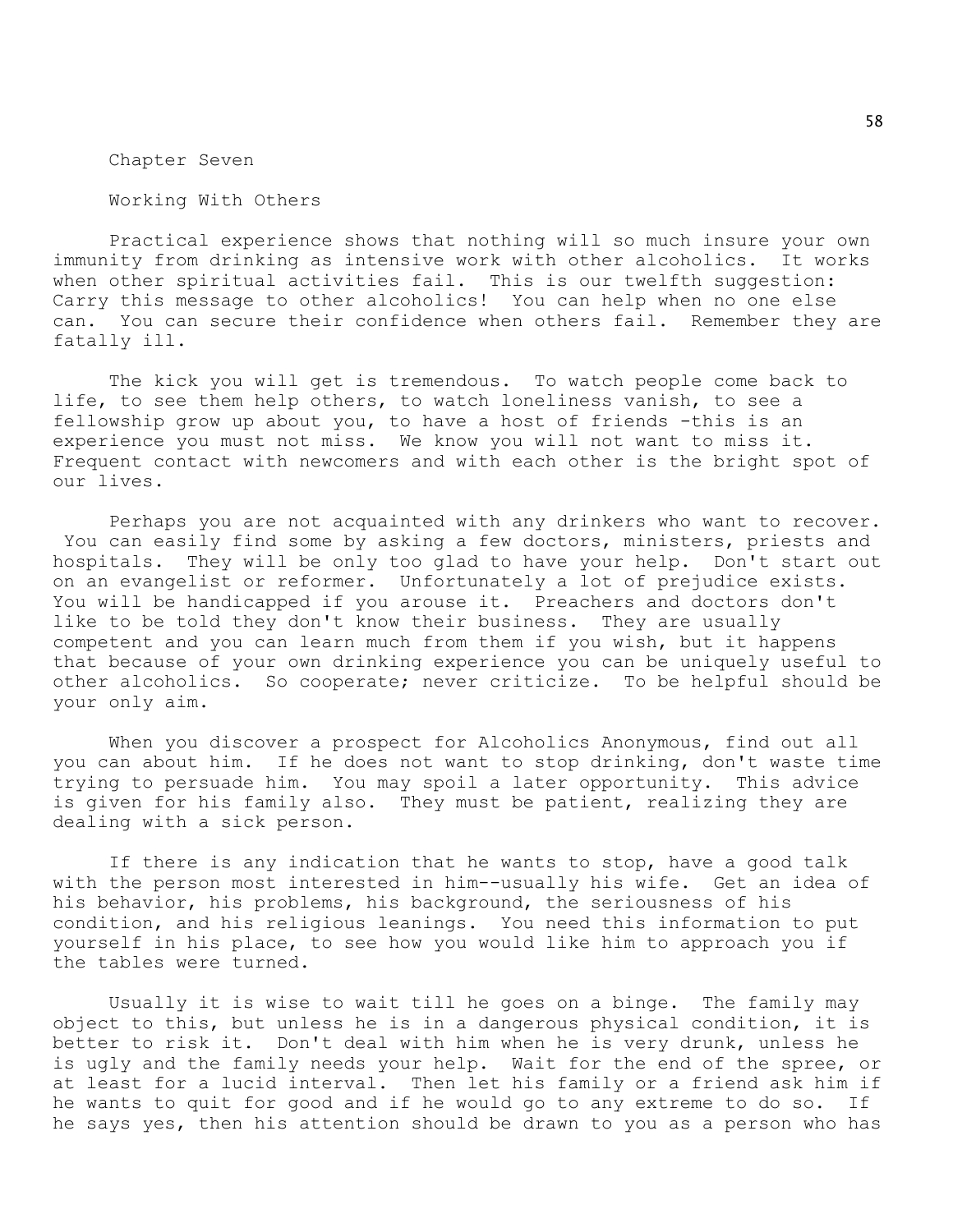recovered. You should be described to him as one of a fellowship who, as a part of their own recovery, try to help others, and who will be glad to talk to him if he cares to see you.

 If he does not want to see you, never force yourself upon him. Neither should the family hysterically plead with him to do anything, nor should they tell him much about you. They should wait for the end of this next drinking bout. You might place this book where he can see it in the interval. Here no specific rule can be given. The family must decide these things. But urge them not to be over-anxious, for that might spoil matters.

The family should not try to represent you! When possible, avoid meeting a man through his family. Approach through a doctor or an institution is a better bet. If your man needs hospitalization, he should have it, but to forcibly, unless he is violent. Let the doctor tell him he has something new in the way of a solution.

When your man is better, let the doctor suggest a visit from you. Though you have talked with the family, leave them out of the first discussion. Under these conditions your prospect will see he is under no pressure. He will feel he can deal with you without being nagged by his family. Call on him while he is still jittery. He will be more receptive when depressed.

 See your man alone, if possible. At first engage in general conversation. After a while, turn the talk to some phases of drinking. Say enough about your drinking habits, symptoms, and experiences to encourage him to speak of himself. If he wishes to talk, let him do so. You will thus get a better idea of how you ought to proceed. If he is not communicative, give him a sketch of your drinking career up to the time you quit. But say nothing, for the moment, of how that was accomplished. If he is in a serious mood, dwell on the troubles liquor has caused you, being careful not to moralize or preach. If his mood is light, tell him humorous stories of your escapades. Get him to tell some of his.

When he sees you know all about the drinking game, commence to describe yourself as an alcoholic. Tell him how baffled you were, how you finally learned that you were sick as well as weak. Give him an account of the struggles you made to stop. Show him the mental twist which leads to the first drink of a spree. Do this as we have done in the chapter on alcoholism. If he is alcoholic, he will understand you at once. He will match your mental inconsistencies with some of his own.

 If you are satisfied that he is a real alcoholic, you may begin to dwell on the hopeless feature of the malady. Show hi, from your own experience, how the queer mental condition surrounding that first drink prevents normal functioning of the will power. Don't at this stage refer to this book, unless he has seen it and wishes to discuss it. And be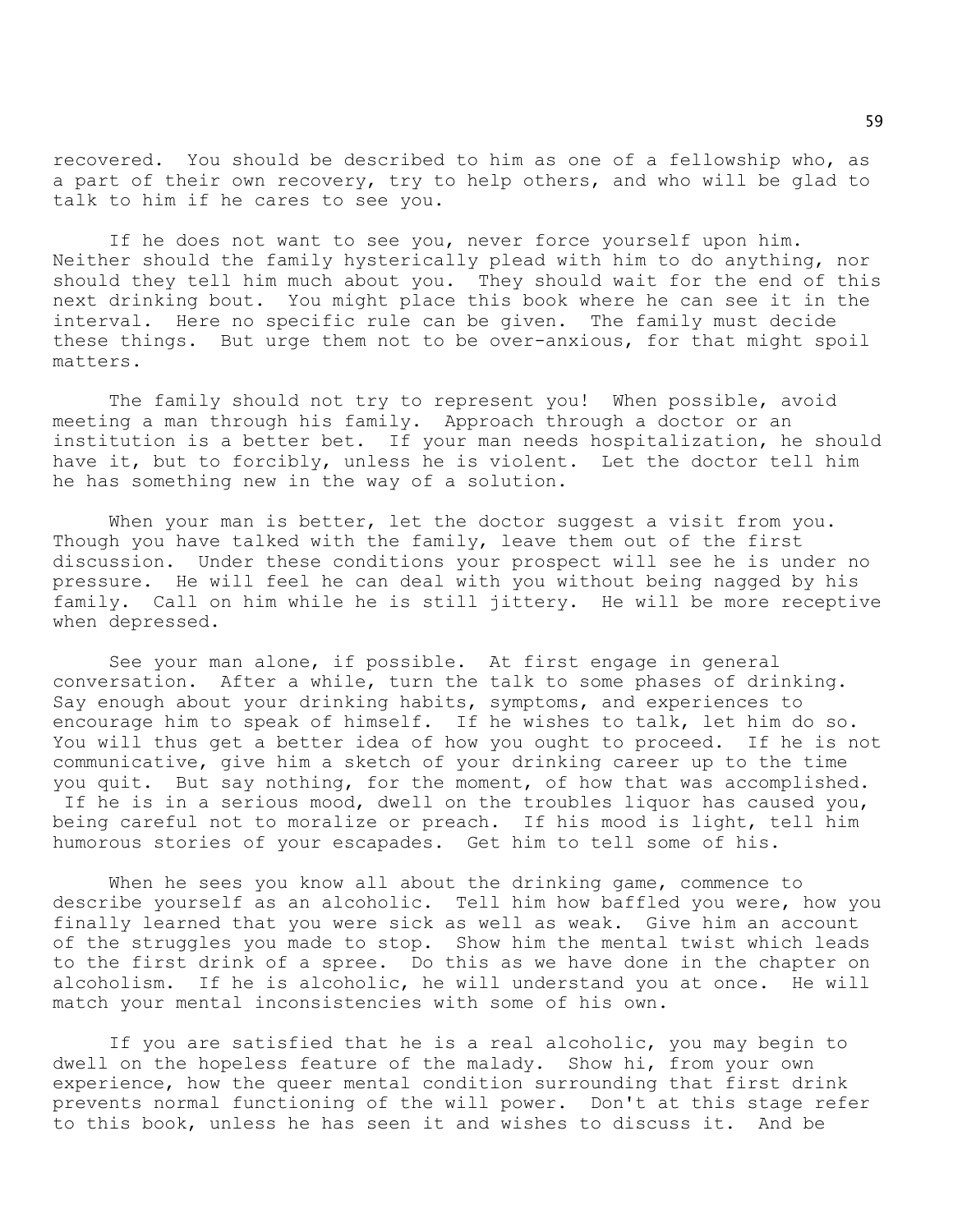careful not to brand him an alcoholic. Let him draw his own conclusion. If he sticks to the idea that he can still control his drinking, tell him that possibly he can--if he is not too alcoholic. But insist that if he is severely afflicted, there is little chance he can recover by himself.

 Continue to speak of alcoholism as a sickness, a fatal malady. Talk about the conditions of body and mind which accompany it. Keep his attention focused mainly on your personal experience. If doctors or psychiatrists have pronounced you incurable, be sure and let him know about it. Explain that many are doomed who never realize their predicament. Doctors who know the truth are rightly loath to tell alcoholic patients the whole story unless it will serve some good purpose, but you may talk to him about the hopelessness of alcoholism, because you offer a solution. You will soon have your friend admitting he has many, if not all, of the traits of the alcoholic. If his own doctor is willing to tell him that he is alcoholic, so much the better. Even though your protege may not have entirely admitted his condition, he has become very curious to know how you got well. Let him ask you that question, if he will. If he does not ask, proceed with the rest of your story. Tell him exactly what happened to you. Stress the spiritual feature freely. If the man be agnostic or atheist, make it empathic that he does not have to agree with your conception of God. He can choose any conception he likes, provided it makes sense to him. The main thing is that he be willing to believe in a Power greater than himself and that he live by spiritual principles.

When dealing with such a person, you had better use everyday language to describe spiritual principles. There is no use arousing any prejudice he may have against certain theological terms and conceptions, about which he may already be confused. Don't raise issues, no matter what your own convictions are.

 Your prospect may belong to a religious denomination. His religious education and training may be far superior to yours. In that case he is going to wonder how you can add anything to what he already knows. But he will be curious to learn why his own religious convictions have not worked, and yours have given you victory. He may be an example of the truth that faith alone is insufficient. To be vital, faith must be accompanied by self-sacrifice and unselfish, constructive action. Let him see that you are not there to instruct him in religion. Admit that he probably knows more about it than you do, but call to his attention the fact that however deep his faith and knowledge, there must be something wrong, or he would not drink. Say that perhaps you can help him see where he fails to apply to himself the very precepts he knows so well. For our purpose you represent no particular faith or denomination. You are dealing only with general principles common to most denominations.

 Outline our program of action, telling how you made a self-appraisal, how you straightened out your past, and why you are now endeavoring to be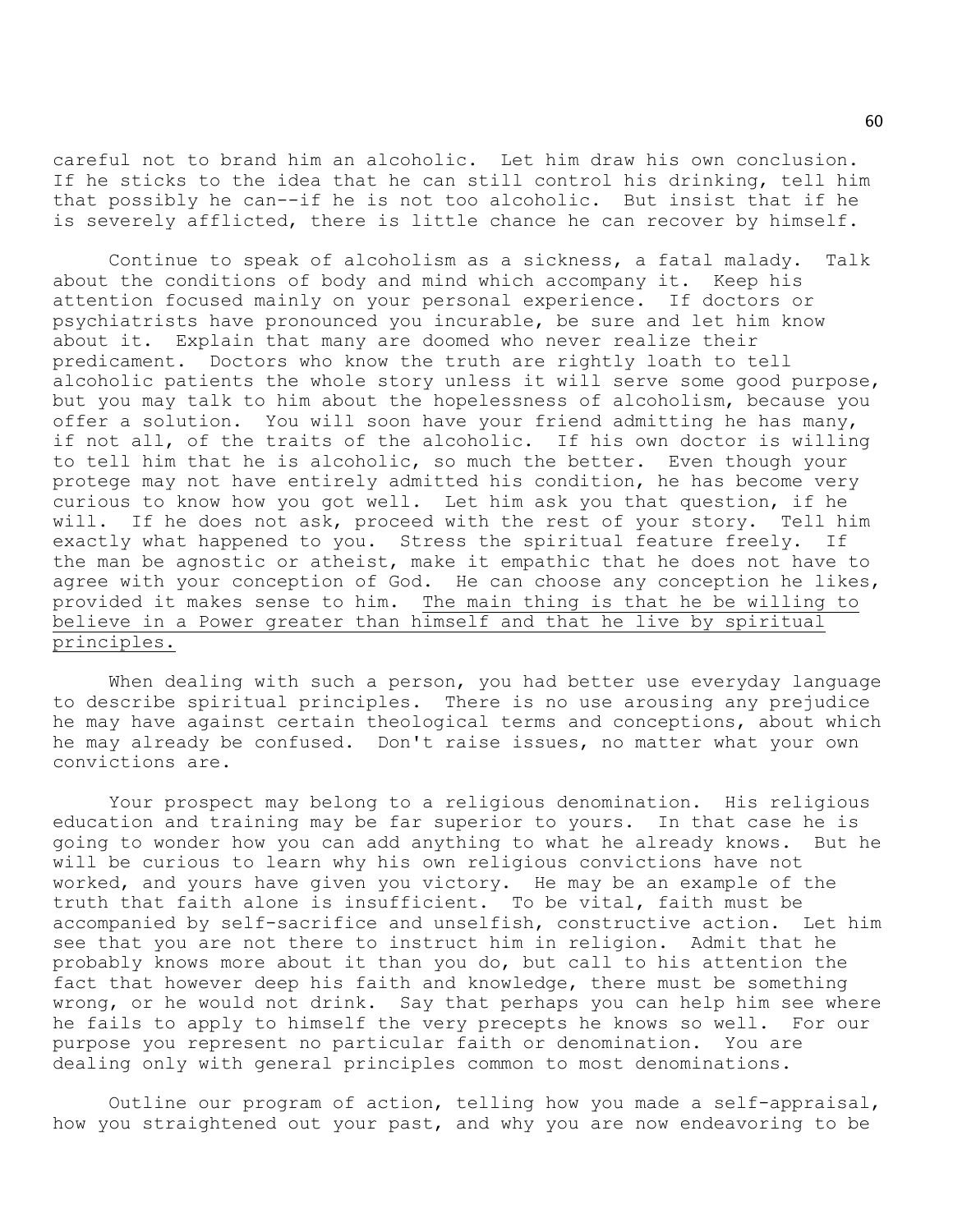helpful to him. Make it plain he is under no obligation to you, that you hope only that he will try to help other alcoholics when he escapes his own difficulties. Show how important it is that he place the welfare of other people ahead of his own. Make it clear that he is not under pressure, that he needn't see you again, if he doesn't want to. You should not be offended if he wants to call it off, for he has helped you more than you have helped him. If your talk has been sane, quiet and full of human understanding, you have probably made a friend. Maybe you have disturbed him about the question of alcoholism. This is all to the good. The more hopeless he feels, the better. He will be more likely to follow your suggestions.

 Your candidate may give reasons why he need not follow all of your program. He will rebel at the thought of a drastic housecleaning which requires discussion with other people. Do not contradict such views. Tell him you once felt as he does, but you doubt if you would have made much progress had you not taken action. On your first visit tell him about the fellowship of Alcoholics Anonymous. If he show interest, lend him your copy of this book.

 Unless your friend wants to talk further about himself, do not wear out your welcome. Give him a chance to think it over. If you do stay, let him steer the conversation in any direction he likes. Sometimes a new man is anxious to make a decision and discuss his affairs at once, and you may be tempted to let him proceed. This is almost always a mistake. If he has trouble later, he is likely to say you rushed him. You will be most successful with alcoholics if you do not exhibit any passion for crusade or reform. Never talk down to an alcoholic from any moral or spiritual hilltop, simply lay out your kit of spiritual tools for his inspection. Show him how they worked with you. Offer him friendship and fellowship. Tell him that if he wants to get well you will do anything to help.

 If he is not interested in your solution, if he expects you to act only as a banker for his financial difficulties or a nurse for his sprees, drop him until he changes his mind. This he may do after he gets hurt again.

 If he is sincerely interested and wants to see you again, ask him to be sure to read this book in the interval. After doing that, he is to decide for himself whether he wants to go on. He is not to be pushed or prodded by you, his wife, or his friends. If he is to find God, the desire must come from within.

 If he thinks he can do the job in some other way, or prefers some other spiritual approach, encourage him to follow his own conscience. You have no monopoly on God, you merely have an approach that worked with you. But point out that we alcoholics have much in common and that you would like, in any case, to be friendly. Let it go at that.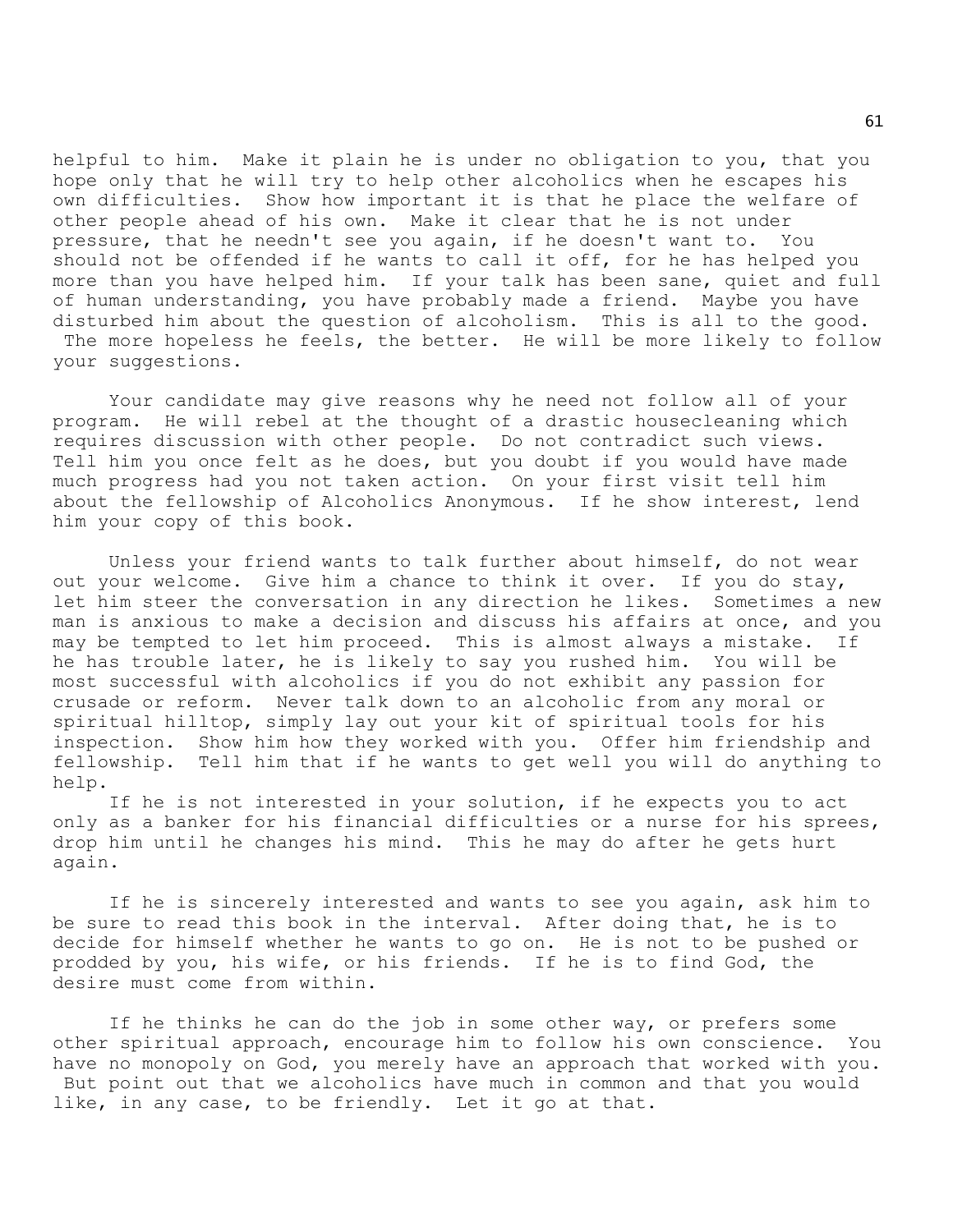Do not be discouraged if your prospect does not respond at once. Search out another alcoholic and try again. You are sure to find someone desperate enough to accept with eagerness what you offer. It's a waste of time and poor strategy to keep chasing a man who cannot or will not work with you. If you leave such a person alone, in all likelihood he will begin to run after you, for he will soon become convinced that he cannot recover alone. To spend too much time on any one situation is to deny some other alcoholic an opportunity to live and be happy. One of our fellowship failed entirely with his first half dozen prospects. He often says that if he had continued to work on them he might have deprived many others, who have since recovered, of their chance.

 Suppose now you are making your second visit to a man. He has read this volume and says he is prepared to go through with the twelve steps of The Program of Recovery. Having had the experience yourself, you can give him much practical advice. Suggest he make his decision with you and tell you his story, but do not insist upon it if he prefers to consult someone else.

 He may be broke and homeless. If he is, try to help him about getting a job. Give him a little financial assistance, unless it would deprive your family or creditors of money they should have. Perhaps you will want to take the man into your home for a few days. But be sure you use discretion. Be certain he will be welcomed by your family, and that he is not trying to impose upon you for money, connections, or shelter. Permit that and you only harm him. You will be making it possible for him to be insincere. You will be aiding in his destruction rather than his recovery.

Never avoid these responsibilities, but be sure you are doing the right thing if you assume them. Self-sacrifice for others is the foundation stone of your recovery. A kindly act once in a while isn't enough. You have to act the Good Samaritan every day, if need be. It may mean the loss of many nights' sleep, great interference with your pleasures, interruptions to your business. It may mean sharing your money and your home, counseling frantic wives and relatives, innumerable trips to police courts, sanitariums, hospitals, jails and asylums. Your telephone may jangle at any time of the day or night. Your wife will sometimes say she is neglected. A drunk may smash the furniture in your home, or burn a mattress. You may have to fight with him if he is violent. Sometimes you will have to call a doctor and administer sedatives under his direction. Another time you may have to send for the police or an ambulance.

This sort of thing goes on constantly, but we seldom allow an alcoholic to live in our homes for long at a time. It is not good for him, and it sometimes creates serious complications in a family.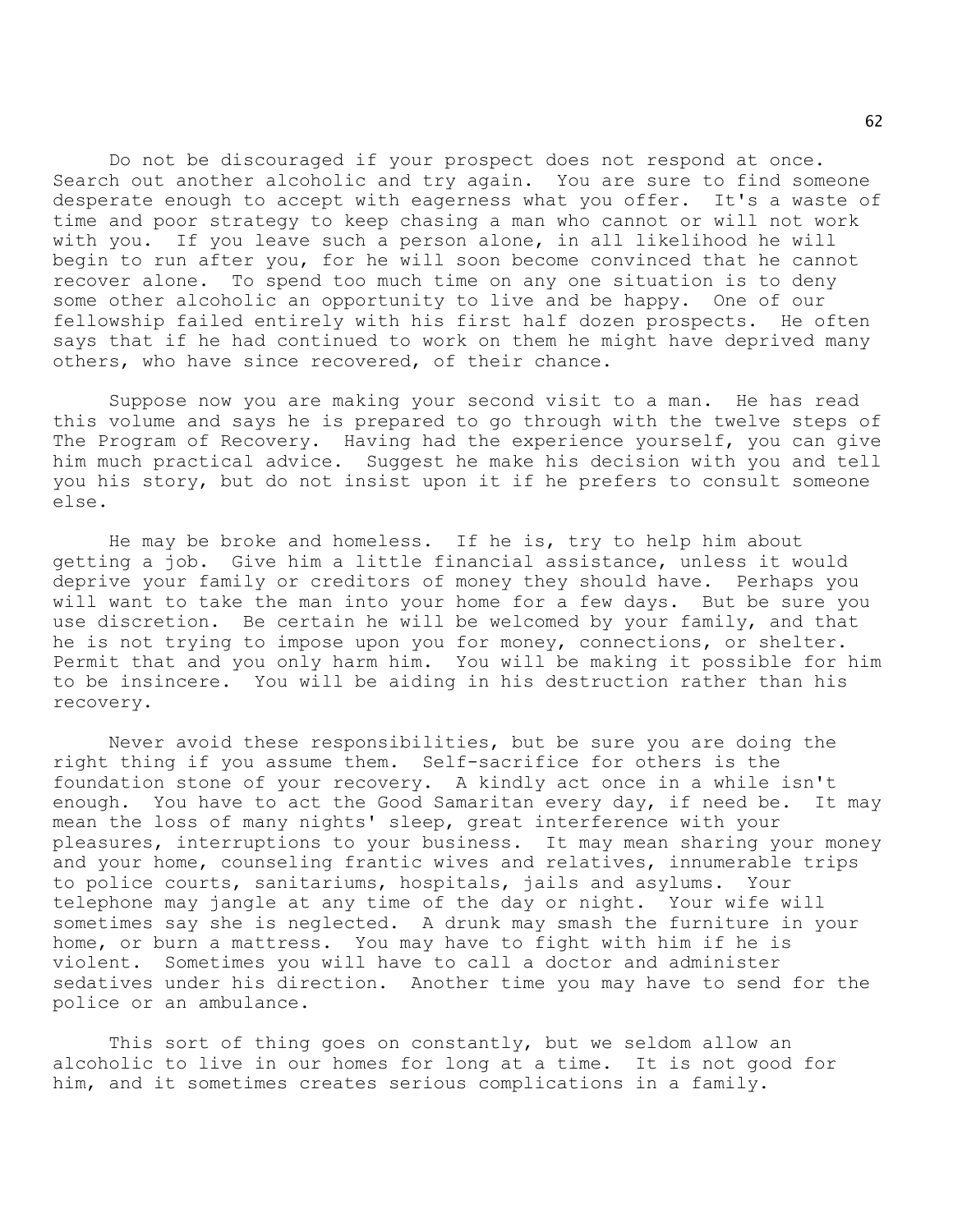Though an alcoholic does not respond, there is no reason why you should neglect his family. You should continue to be friendly to them in every way. The family should be offered your way of life. Should they accept, and practice spiritual principles, there is a much better chance the head of the family will recover. And even though he continues to drink, the family will find life more bearable.

 For the type of alcoholic who is able and willing to get well, little charity, in the ordinary sense of the word, is needed or wanted. The men who cry for money and shelter before conquering alcohol, are on the wrong track. Yet we do go to great extremes to provide each other with these very things, when such action is warranted. This may seem inconsistent, but it is not.

It is not the matter of giving that is in question, but when and how to give. That makes the difference between failure and success. The minute we put our work on a special service plane, the alcoholic commences to rely upon our assistance rather than upon God. He clamors for this or that, claiming he cannot master alcohol until his material needs are cared for. Nonsense. Some of us have taken very hard knocks to learn this truth: job or no job--wife or no wife--we simply do not stop drinking alcohol so long as we place dependence upon other people ahead of dependence on God.

 Burn the idea into the consciousness of every man that he can get well regardless of anyone. No person on this earth can stop his recovery from alcohol, or prevent his being supplied with whatever is good for him. The only condition is that he trust in God and clean house.

 Now the domestic problem: There may be divorce, separation, or just strained relations. When your prospect has made such restitution as he can do his family, and has thoroughly explained to them the new principles by which he is living, he should proceed to put those principles into action at home. That is, if he is lucky enough to have a home. Though his family be at fault in many respects, he should not be concerned about that. He should concentrate on his own spiritual demonstration. Argument and fault-finding are to be avoided like leprosy. In many homes this is a difficult thing to do, but is must be done if any results are to be expected. If persisted in for a few months, the effect on a man's family is sure to be great. The most incompatible people discover they have a basis upon which they can meet. Little by little the family will see their own defects and admit them. These can then be discussed in an atmosphere of helpfulness and friendliness.

 After they have seen tangible results, the family will perhaps want to join in the better way of life. These things will come to pass naturally and in good time, provided, however, the alcoholic continues to demonstrate that he can be sober, considerate, and helpful, regardless of what anyone says or does. Of course, we all fall much below this standard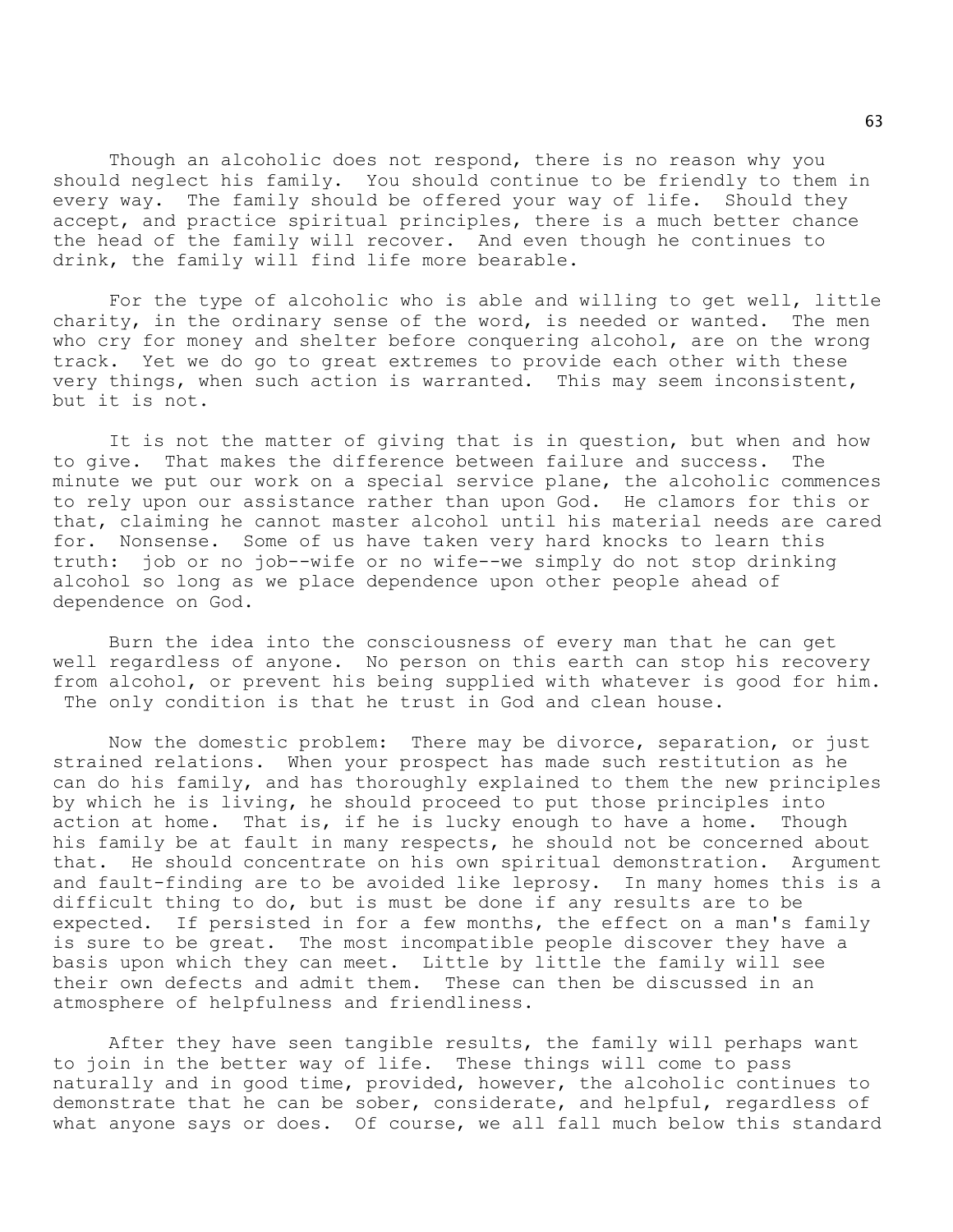many times. But we must try to repair the damage immediately lest we pay the penalty by a spree.

 If there be divorce or separation, there should be no undue haste for the couple to get together. The man should be sure of his ground. The wife should fully understand his new way of life. If their old relationship is to be resumed, it must be on a better basis since the old one did not work. This means a new attitude and spirit all around. Sometimes it is the best interest of all concerned that a couple remain apart. Obviously, no rule can be laid down. Let the alcoholic continue his new way of life day by day. When the time for living together has come, it will be apparent to both parties.

 Let no alcoholic say he cannot recover unless he has his family back. This just isn't so. In some cases the wife will never come back for one reason or another. Remind your prospect that his recovery is not dependent upon people. It is dependent upon his relationship with God. We have seen men get well whose families have not returned at all. We have seen others slip when the family came back too soon.

 Both you and the new prospect must day by day walk in the path of spiritual progress. If you persist, remarkable things will happen to you. When we look back, we realize that the things which came to us when we put ourselves in God's hands were better for us than anything we could have planned. Follow the dictates of a Higher Power and you will presently live in a new and wonderful world, no matter what your present circumstances!

 When working with a man and his family, you must take care not to participate in their quarrels. You may spoil your chance of being helpful if you do. But you may urge upon a man's family that he has been a very sick person and should be treated accordingly. You should warn them against arousing resentment or jealousy. You should point out that his defects of character are not going to disappear over-night. Show them that he has entered upon a period of growth. Ask them to remember, when they are impatient, the blessed fact of his sobriety.

 If you have been successful in solving your own domestic problems, tell the newcomer's family how that was accomplished. In this way you can set them on the right track without becoming critical of them. The story of how you and your wife settled your difficulties is worth any amount of preaching or criticism.

 Assuming we are spiritually fit, we can do all sorts of things alcoholics are not supposed to do. People have said we must not go where liquor is served, we must not have it in our homes; we must shun friends who drink; we must avoid moving pictures which show drinking scenes; we mustn't go into bars; our friends must hide their bottles if we go to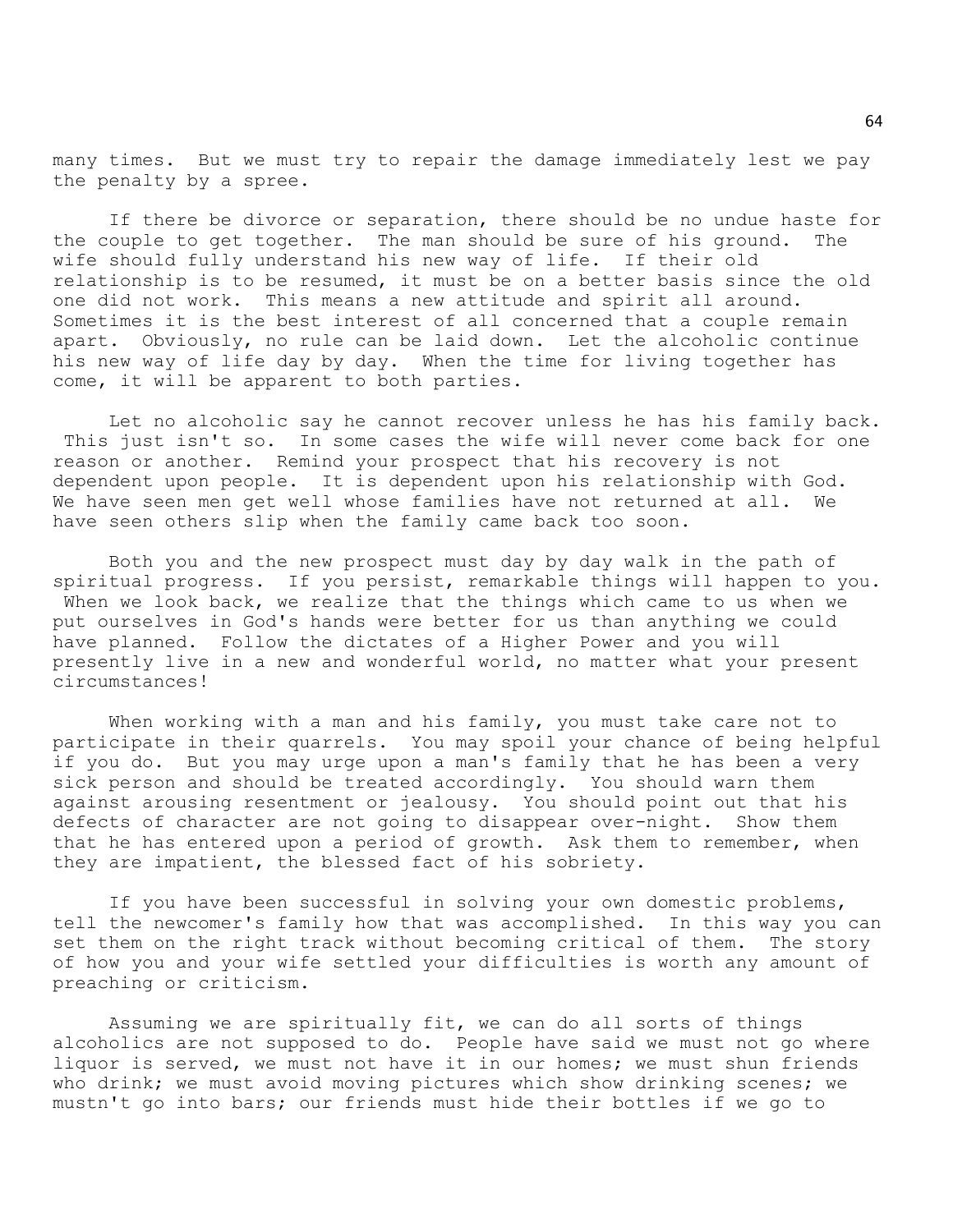their houses; me mustn't think or be reminded about alcohol at all. Experience proves this is nonsense.

 We meet these conditions every day. An alcoholic who cannot meet them, still has an alcoholic mind: There is something the matter with his spiritual status. His only chance for sobriety would be some place like the Greenland Ice Cap, and even there an Eskimo might turn up with a bottle of scotch and ruin everything! Ask any woman who has sent her husband to distant places on the theory he would escape the alcohol problem.

 Any scheme of combating alcoholism which proposes to shield the sick man from temptation is doomed to failure. If the alcoholic tries to shield himself, he may succeed for a time, but will wind up with a bigger explosion than ever. Our wives and we have tried these methods. These foolish attempts to do the impossible have always failed.

 So our rule is not to avoid a place where there is drinking, if we have a legitimate reason for being there. That includes bards, nightclubs, dances, receptions, weddings, even plain ordinary whoopee parties. To a person who has had experience with an alcoholic, this may seem like tempting Providence, but it isn't.

 You will note that we made an important qualification. Therefore, ask yourself on each occasion, "Have I any legitimate social business, or personal reason for going to this place? Am I going to be helpful to anyone there? Could I be more useful or helpful by being somewhere else?" If you answer thee questions satisfactorily, you need have no apprehension. You may go or stay away, whatever seems best. But be sure you are on solid spiritual ground before you start and that your motive in going is thoroughly good. Do not think of what you will get out of the occasion. Think of what you can bring to it. But if you are spiritually shaky, you had better work with another alcoholic instead!

 You are not to sit with a long face in places where there is drinking, sighing about the good old days. If it is a happy occasion, try to increase the pleasure of those there; if a business occasion, go and attend to your business enthusiastically. If you are with a person who wants to eat in a bar, by all means go along. Let your friends know they are not to change their habits on your account. At a proper time and place explain to all your friends why alcohol disagrees with you. If you do this thoroughly, no decent person will ask you to drink. While you were drinking, you were withdrawing from life little by little. Now you are getting back into the life of this world. Don't start to withdraw from life again just because your friends drink liquor.

 Your job now is to be at the place where you may be of maximum helpfulness to others, so never hesitate to go where there is drinking, if you can be helpful. You should not hesitate to visit the most sordid spot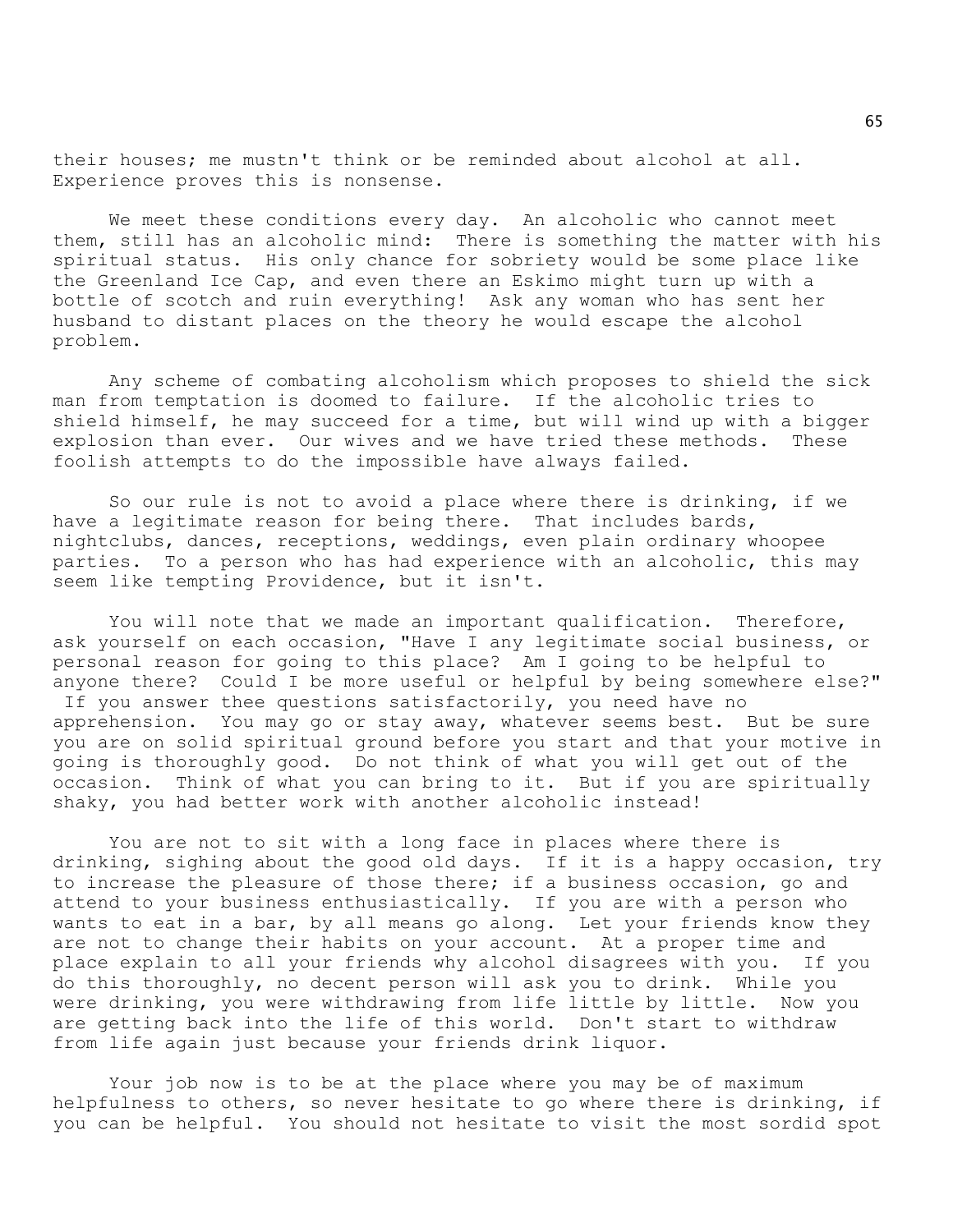on earth on such a mission. Keep on the firing line of life with these motives, and God will keep you unharmed.

 Many of us keep liquor in our homes. We often need it to carry green recruits through a severe hangover. Some of us still serve it to our friends in moderation, provided they are people who do not abuse drinking. But some of us think we should not serve liquor to anyone. We never argue this question. We feel that each family, in the light of their own circumstances, ought to decide for themselves.

 We are careful never to show intolerance or hatred of drinking as an institution. Experience shows that such an attitude is not helpful to anyone. Every new alcoholic looks for this spirit among us and is immensely relieved when he finds we are not witch-burners. A spirit of intolerance might repel alcoholics whose lives would have been saved, had it not been for our stupidity. We would not even do the cause of temperate drinking any good, for not one drinker in a thousand is willing to be told anything about alcohol by one who hates it.

 Someday we hope that Alcoholics Anonymous will help the public to a better realization of the gravity of the liquor problem. We shall be of little use if our attitude is one of bitterness or hostility. Drinkers will not stand for it.

 After all, our troubles were of our own making. Bottles were only a symbol. Besides, we have stopped fighting anybody or anything. We have to!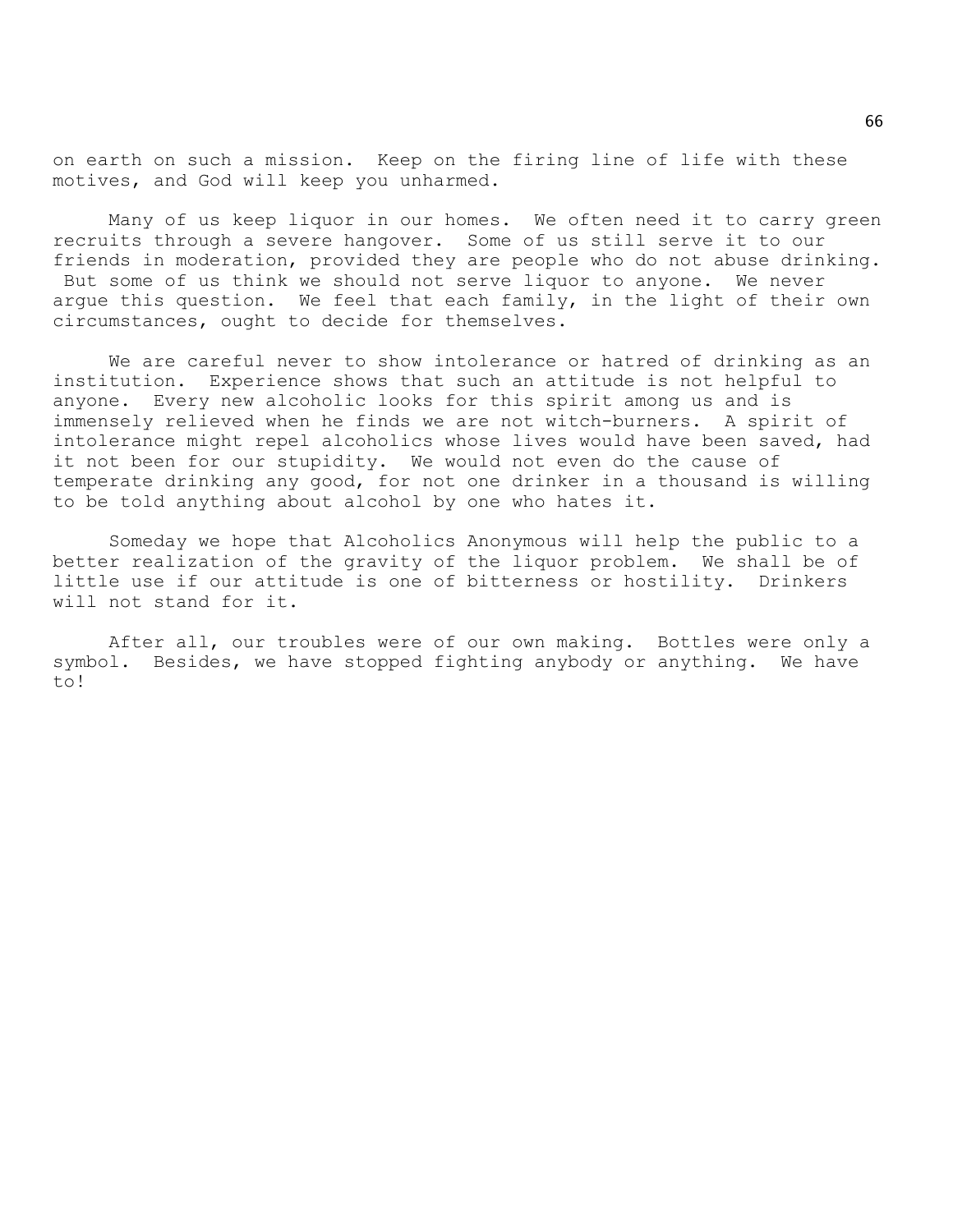Chapter Eight

To Wives

 With few exceptions, our book thus far has spoken of men. But what we said applies quite as much to women. Our activities in behalf of women who drink are on the increase. There is every evidence that women regain their health as rapidly as men if they follow our suggestions.

 But for every man who drinks others are involved--the wife who trembles in fear of the next debauch; the mother and father who see their son wasting away.

 Among us are wives, relatives, and friends whose problem has been solved, as well as some who have not yet found a happy solution. We shall let the wives of Alcoholics Anonymous address the wives of men who drink too much. What they say will apply to nearly everyone bound by ties of blood or affection to an alcoholic.

- - - - - - -

 As wives of Alcoholics Anonymous, we want you to sense that we understand you as perhaps few can. We want to analyze mistakes we have made and help you to avoid them. We want to leave you with the feeling that no situation is too difficult and no unhappiness to great to be overcome.

We have traveled a rocky road; there is no mistake about that. We have had long rendezvous with hurt pride, frustration, self-pity, misunderstanding, and fear. These are not pleasant companions. We have been driven to maudlin sympathy, to bitter resentment. We have veered from extreme to extreme, ever hoping that one day our loved ones would be themselves once more.

 Our loyalty, and the desire that our husbands hold up their heads and be like other men have begotten all sorts of predicaments. We have been unselfish and self-sacrificing. We have told innumerable lies to protect our pride and our husbands' reputations. We have prayed, we have begged, we have been patient. We have struck out viciously. We have run away. We have been hysterical. We have been terror stricken. We have sought sympathy. We have had retaliatory love affairs with other men.

 Our homes have been battle-grounds many an evening. In the morning we have kissed and made up. Our friends have counseled chucking the man and we have done so with finality, only to be back in a little while, hoping, always hoping. Our men have sworn great solemn oaths they were through drinking forever. We have believed them when no one else could, or would. Then, in days, weeks, or months, a fresh outburst.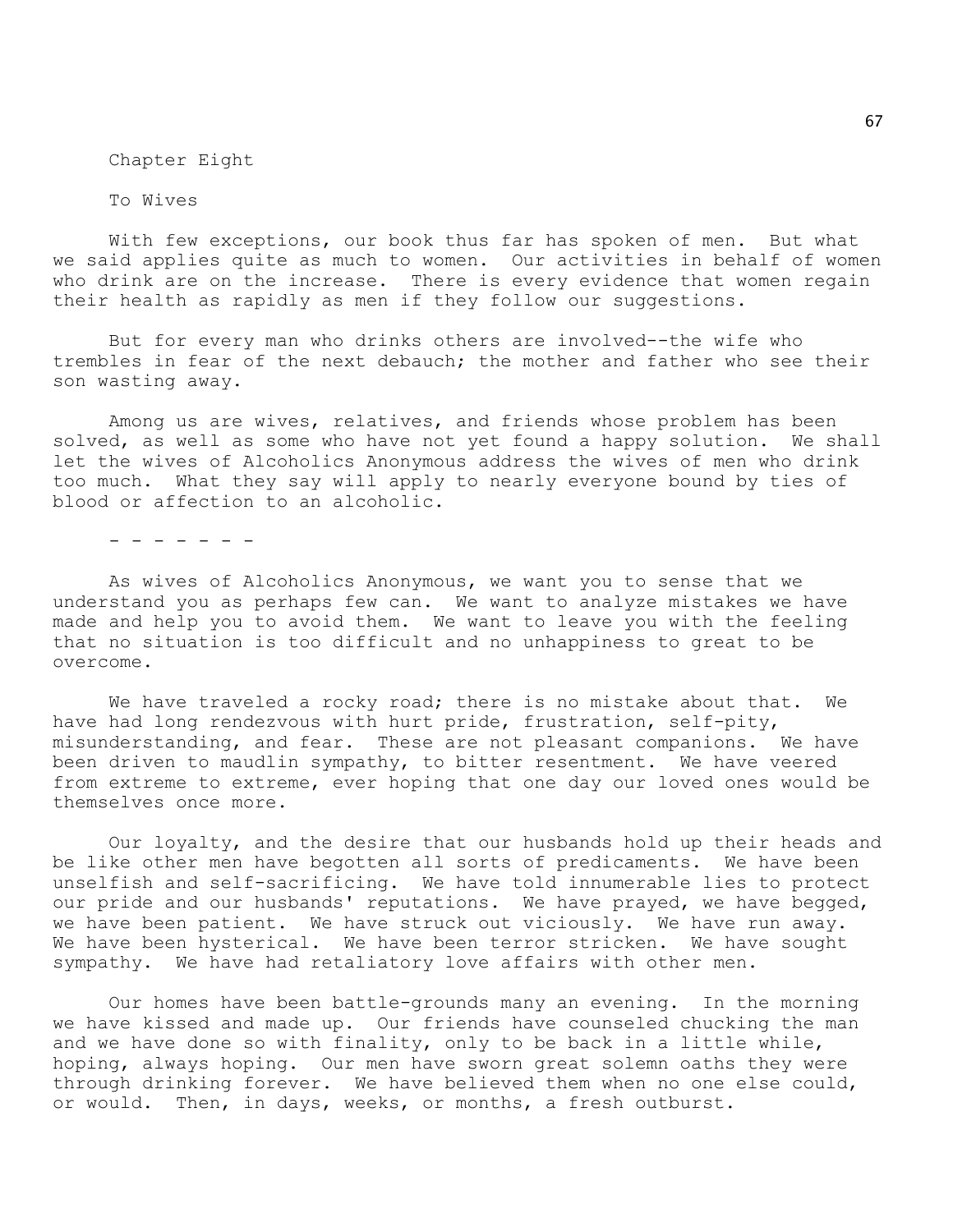We seldom had friends at our homes, never knowing how or when the men of the house would appear. We could make few social engagements. e came to live almost alone, unwanted by anyone. When we were invited out, our husbands always sneaked so many drinks that they spoiled the occasion. If, on the other hand, they took nothing, their self-pity made them killjoys.

 There was never financial security. Positions were always in jeopardy or gone. An armored car could not have brought the pay envelopes home. The checking account melted like snow in June.

There were other women. How heart breaking was this discovery; how cruel to be told they understood our men as we did not!

The bill collectors; the sheriffs; the angry taxi drivers; the policemen; the bums; the pals; and even the ladies he brought home -our husbands thought we were so inhospitable. "Joykiller, nag, wet blanket"--that's what they said. Next day they would be themselves again and we would forgive and try to forget.

 We have tried to hold the love of our children for their father. We have told small tots that father was sick, which was much nearer the truth than we realized. They struck the children, kicked out door panels, smashed treasured crockery, and ripped the keys out of pianos. In the midst of such pandemonium they may have rushed out threatening to live with the other woman forever. In desperation, we have even got tight ourselves--the drunk to end all drunks. The unexpected result was that our husbands seemed to like it.

 Perhaps at this point we got a divorce and took the children home to father and mother. Then we were severely criticized by our husband's parents for desertion. Usually we did not leave. We stayed on and on. We finally sought employment ourselves as destitution faced us and our families.

 We began to ask medical advice as the sprees got closer together. The alarming physical and mental symptoms, the deepening pall of remorse, depression, and inferiority that settled down on our loved ones--these things terrified and distracted us. As animals on a treadmill, we have patiently and wearily climbed, falling back in exhaustion after each futile effort to reach solid ground. Most of us have entered the final stage with its commitment to health resorts, sanitariums, hospitals, and jails. Sometimes there were screaming delirium and insanity. Death was often near.

 Under these conditions we naturally made mistakes. Some of them rose out of ignorance of alcoholism. Sometimes we sensed dimly that we were dealing with sick men. Had we fully understood the nature of the alcoholic illness, we might have behaved differently.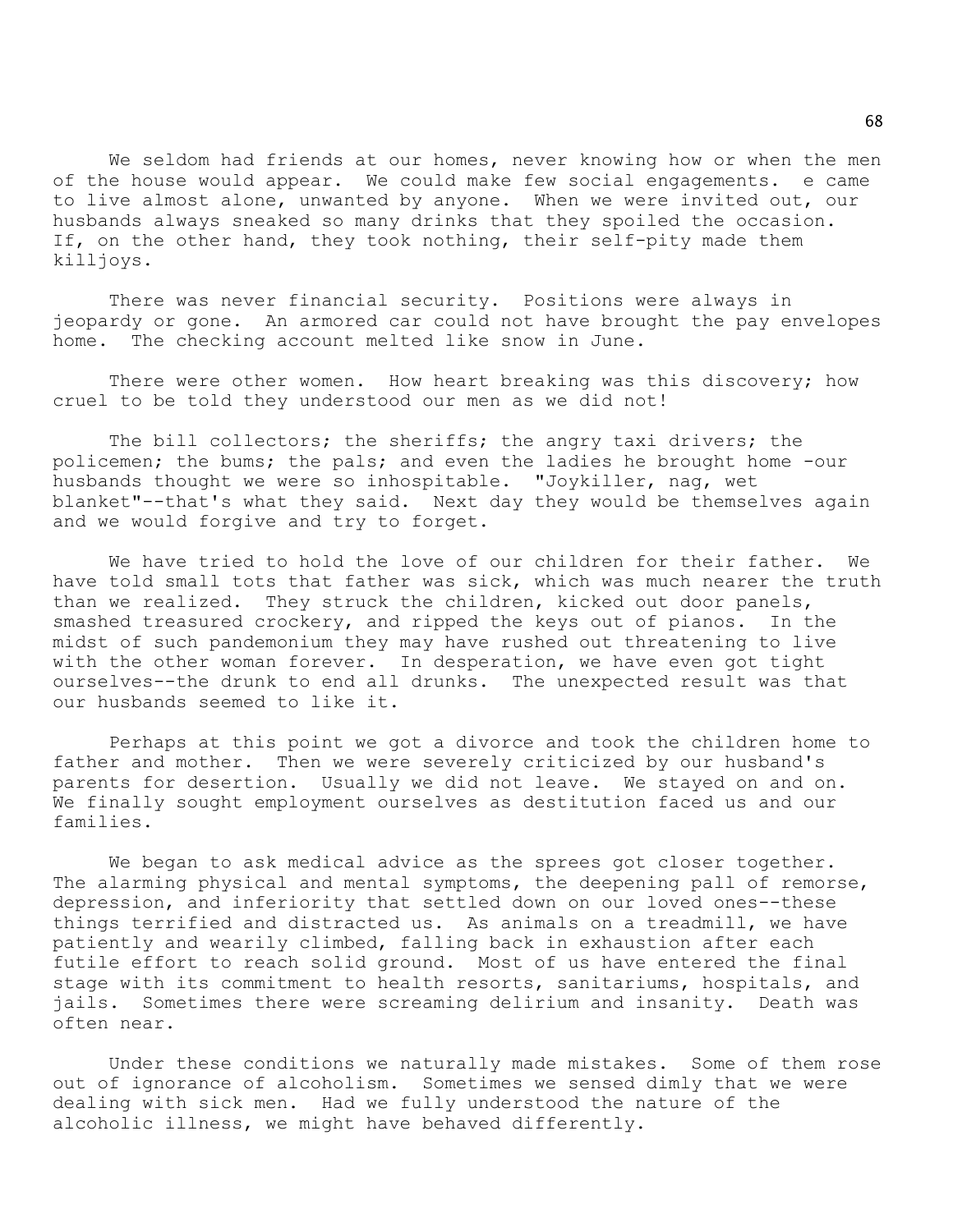How could men who lived with their wives and children be so unthinking, so callous, so cruel? There could be no love in such persons, we thought. And just as we were being convinced of their heartlessness, they would surprise us with fresh resolves and new attentions. For a while they would be their old sweet selves, only to dash the new structure of affection to pieces once more. Asked why they commenced to drink again, they would reply with some silly excuse, or none. It was so baffling, so heartbreaking. Could we have been so mistaken in the men we married? When drinking, they were strangers. Sometimes they were so inaccessible that it seemed as though a great wall had been built around them.

 And even if they did not love their families, how could they be so blind about themselves? What had become of their judgment, their common sense, their will-power? Why could then not see that drink meant ruin to them? Why was it, when we pointed out these dangers, that they agreed and then got drunk again immediately?

 These are some of the questions which race through the mind of every girl who has an alcoholic husband. We hope our book has answered some of them. But now you will have seen that perhaps your husband has been living in that strange world of alcoholism where everything is distorted and exaggerated. You can see that he really does love you with his better self. Of course, there is such a thing as incompatibility, but in nearly every instance the alcoholic only seems to be unloving and inconsiderate; it is usually because he is warped and sickened that he says and does these appalling things. Today most of our men are better husbands and fathers then ever before.

 Don't condemn your alcoholic husband no matter what he says or does. He is just another very sick, unreasonable person. Treat him, when you can, as though he had pneumonia. When he angers you, remember that he is very ill.

 There is an important exception to the foregoing. We realize some men are thoroughly bad-intentioned, that no amount of patience will make any difference. An alcoholic of this temperament will be quick to use this chapter as a club over you head. Don't let him get away with it. If you are positive he is one of this type you may feel you had better leave. It is not right to let him ruin your life and the lives of your children, especially when he has before him a way to stop his drinking and abuse if he really wants to pay the price.

 The problem with which you struggle usually falls within one of four categories:

 One: Your husband may be only a heavy drinker. His drinking may be constant or it may be heavy only on certain occasions. He spends too much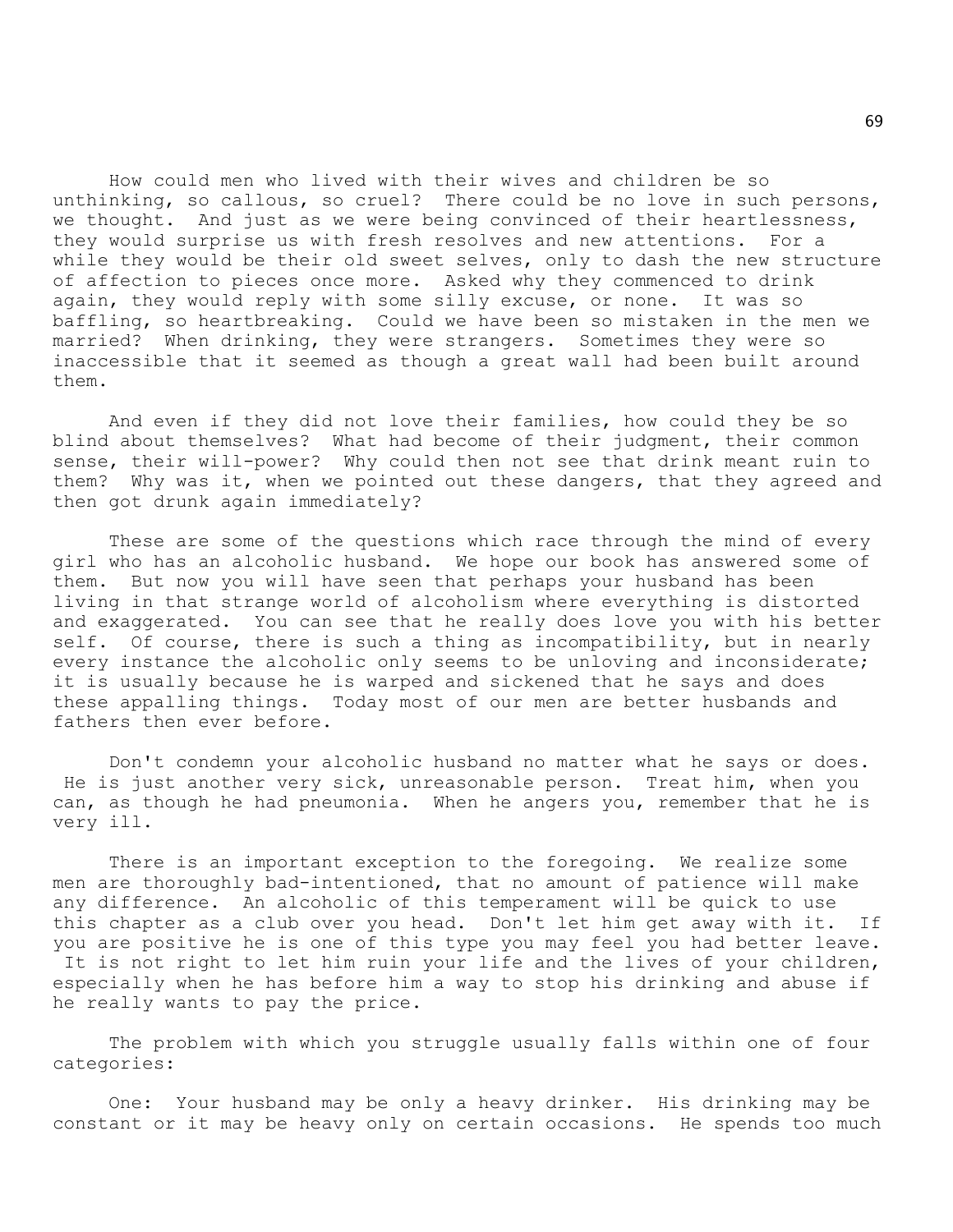money for liquor. It slow him up mentally and physically, but he does not see it. Sometimes he is a source of embarrassment to you and his friends. He is positive he can handle his liquor, that it does him no harm, that drinking is necessary in his business. He would be insulted if called an alcoholic. This world is full of people like him. Some will moderate or stop altogether, and some will not. Of those who keep on, a good number will become true alcoholics after a while.

 Two: Your husband is showing lack of control. He is unable to stay on the water wagon, even when he wants to. He often gets entirely out of hand when drinking. He admits this is true, but is obsessed with the idea that he will do better. He has begun to try, with or without your cooperation, various means of moderating or staying dry. He is beginning to lose his friends. His business may suffer somewhat. He is worried at times, and is becoming aware that he cannot drink like other people. He sometimes drinks in the morning, and through the day also, to hold his nervousness in check. He is remorseful after serious drinking bouts and tells you he wants to stop. But when he gets over the spree, he begins to think once more how he can drink moderately next time. This person is in danger. He has the earmarks of a real alcoholic. Perhaps he can still tend to business fairly well. He has by no means ruined everything. As we say among ourselves. "He wants to want to stop."

 Three: This husband has gone much further than husband number two. Though once like number two, he became worse. His friends have slipped away, his home is a near-wreck, and he cannot hold a position. Maybe the doctor has been called in, and the weary round of sanitariums and hospitals has begun. He admits he cannot drink like other people, but does not see why. He clings to the notice that he will yet find a way to do so. He may have come to the point where he desperately wants to stop but cannot. His case presents additional questions which we shall try to answer for you. You can be quite hopeful of a situation like this.

 Four: You may have a husband of whom you completely despair. He has been placed in one institution after another. He is violent, or definitely insane, when drunk. Sometimes he drinks on the way home from the hospital. Perhaps he has had delirium tremens. Doctors shake their heads and advise you to have him committed. Maybe you have already been obliged to put him away. This picture may not be as dark as it looks. Many of our husbands were just as far gone. Yet they got well.

 Let's now go back to husband number one. Oddly enough, he is often difficult to deal with. He enjoys drinking. It stirs his imagination. His friends feel closer over a highball. Perhaps you enjoy drinking with him yourself when he doesn't go too far. You have passed happy evenings together chatting and drinking before your fire. Perhaps you both like parties which would be dull without liquor. We have enjoyed such evenings ourselves; we had a good time. We know all about liquor as a social lubricant. Some, but not all of us, think it has its advantages when reasonably used.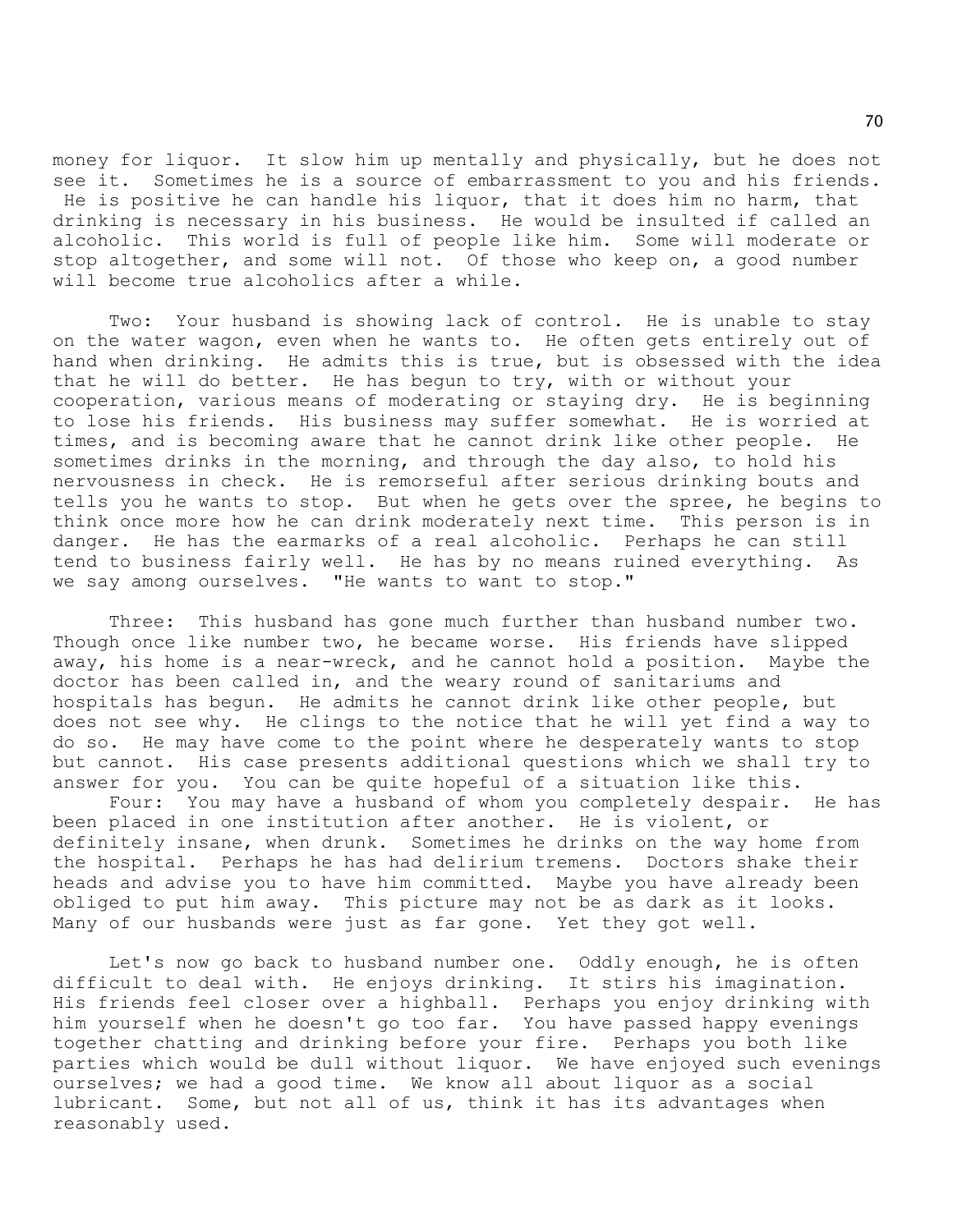Your husband has begun to abuse alcohol. The first principle of success is that you should never be angry. Even though your husband becomes unbearable, and you have to leave him temporarily, you should, if you can, go without rancor. Patience and good temper are vitally necessary.

 The next rule is that you should never tell him what to do about his drinking. If he gets the idea that you are a nag or a killjoy, your chance of accomplishing anything useful will be zero. He will use that as an excuse to drink some more. He will tell you he is misunderstood. This may lead to lonely evenings for you. He may seek someone to console him--not always another man.

 Be determined that your husband's drinking is not going to spoil your relation with your children or your friends. They need your companionship and your help. It is possible to have a full and useful life though your husband continues to drink. We know women who are unafraid, even happy, under these conditions. Do not set your heart on reforming your husband. You may be unable to do so, no matter how hard you try.

We know these suggestions are not impossible to follow, but you will save many a heartbreak if you can succeed in observing them. Your husband will come to appreciate your reasonableness and patience. This will lay the groundwork for a frank and friendly talk about his liquor problem. Try to have him bring up the subject himself. Be sure you are not critical during such a discussion. Attempt instead, to put yourself in his place. Let him see that you want to be helpful rather than critical.

When a discussion does arise, you might suggest he read this book, or at least the chapter on alcoholism. Tell him you have been worked, though perhaps needlessly. You think he know the subject better, as everyone should have a clear understanding of the risk he takes if he drinks much. Show him you have confidence in his power to stop or moderate. Say you do not want to be a wet blanket; that you only want him to take care of his health. Thus you may succeed in interesting him in alcoholism.

 He probably has several alcoholics among his own acquaintances. You might suggest that you both take an interest in them. Drinkers like to help other drinkers. Your husband may be willing to talk to one of them, perhaps over a highball.

If this kind of approach does not catch your husband's interest, it may be best to drop the subject for a time, but after a friendly talk your husband will usually revive the topic himself. This may take patient waiting, but it will be worth it. Meanwhile you might try to help the wife of another serious drinker. If you act upon these principles, your husband may stop or moderate after a while.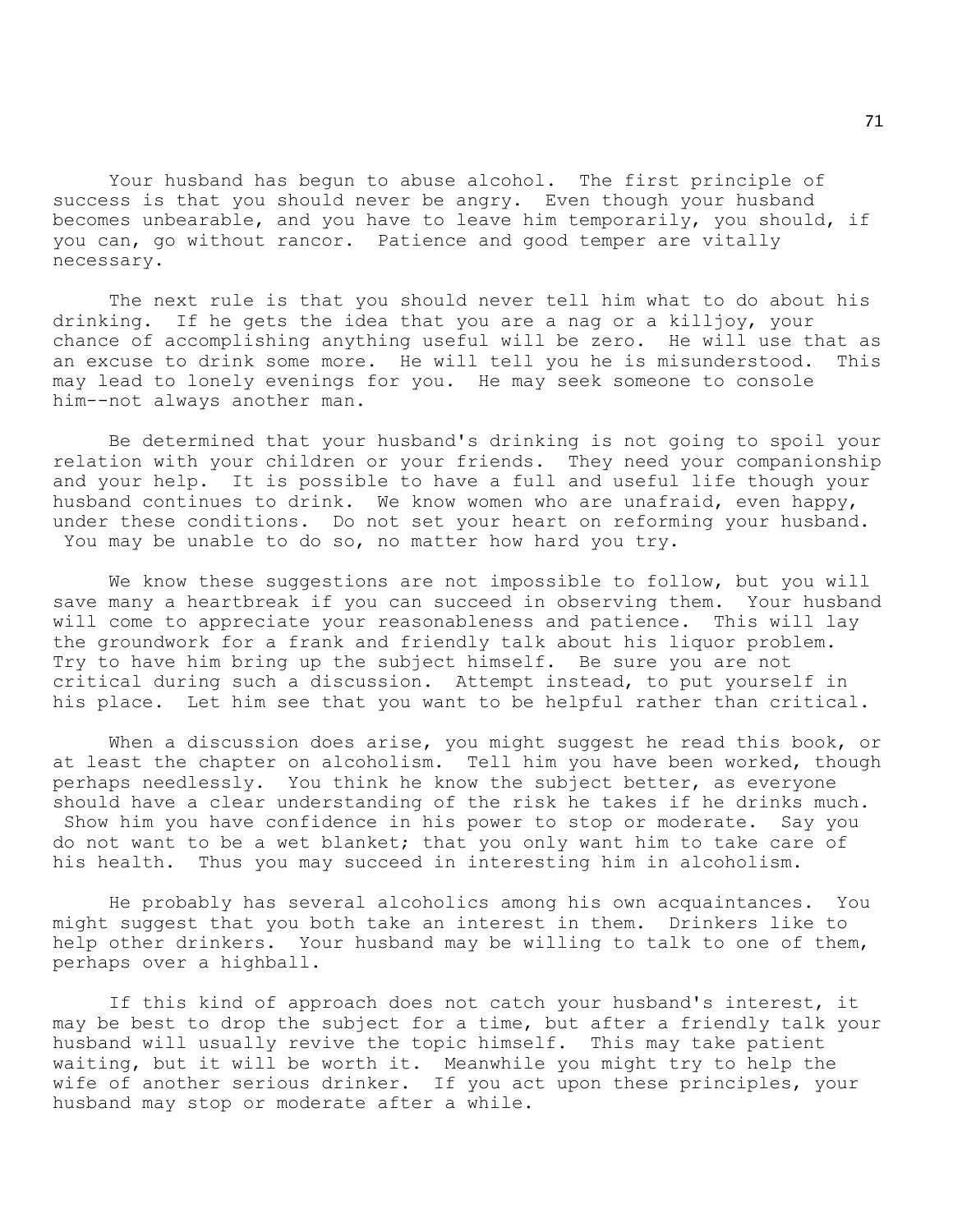Suppose, however, that your husband fits the description of number two. The same principles which apply to husband number one should be practiced. But after his next binge, ask him if he would really like to get over drinking for good. Do not ask that he do it for you or anyone else. Just would he like to?

 The chances are he would. Show him your copy of this book and tell him what you have found out about alcoholism. Show him that the writers of the book understand, as only alcoholics can. Tell him some of the interesting stories you have read. If you think he will be shy of our spiritual remedy, ask him to look at the chapter on alcoholism. Then perhaps he will be interested enough to continue.

 If he is enthusiastic, cooperate with him, though you, yourself, may not yet agree with all we say. If he is lukewarm, or thinks he is not an alcoholic, leave him alone. Never urge him to follow our program. The seed has been planted in his mind. He knows that over a hundred men, much like himself, have recovered. But don't remind him of this after he has been drinking, for he will be angry. Sooner or later, you are likely to find him reading the book once more. Wait until repeated stumbling convinces him he must act, for the more you hurry him, the longer his recovery may be delayed.

 If you have a number three husband, you may be in luck. Being certain he wants to stop, you can go to him with this volume as joyfully as though you had struck oil. He may not share your enthusiasm, but he is practically sure to read the book, and he may go for the program at once. If he does not, you will probably not have long to wait. Again, you must not crowd him. Let him decide for himself. Cheerfully see him through more sprees. Talk about his condition or this book only when he raises the issue. In some cases it may be better to let the family doctor present the book. The doctor can urge action without arousing hostility. If your husband is otherwise a normal individual, your chances are good at this stage.

 You would suppose that men in the fourth classification would be quite hopeless, but that is not so. Many of Alcoholics Anonymous were like that. Everybody had given them up. Defeat seemed certain. Yet often such men have spectacular and powerful recoveries.

 There are exceptions. Some men have been so impaired by alcohol that they can not stop. Sometimes there are cases where alcoholism is complicated by other disorders. A good doctor or psychiatrist can tell you whether these complications are serious. In any event, see that your husband gets this book. His reaction may be one of enthusiasm. If he is already committed to an institution but can convince you and your doctor that he means business, you should give him a chance to try our method, unless the doctor thinks his mental condition abnormal or dangerous. We make this recommendation with some confidence. About a year ago a certain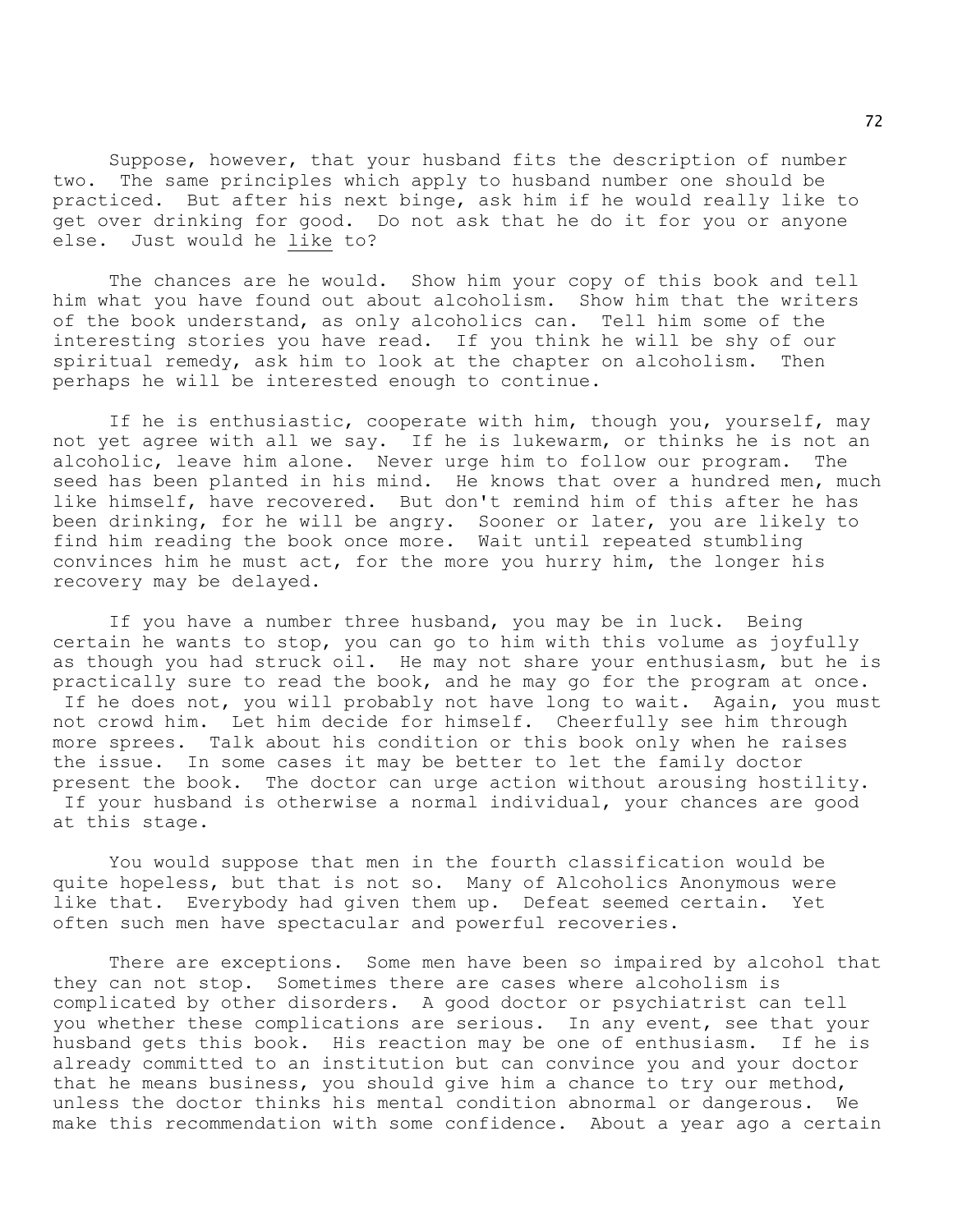state institution released six chronic alcoholics. It was fully expected they would all be back in a few weeks. Only one of them has returned. The others had no relapse at all. The power of God goes deep!

 You may have the reverse situation on your hands. Perhaps you have a husband who is at large, but who should be committed. Some men cannot, or will not get over alcoholism. When they become too dangerous, we think the kind thing is to lock them up. The wives and children of such men suffer horribly, but not less than the men themselves.

 As a rule, an institution is a dismal place, and sometimes it is not conducive to recovery. It is a pity that chronic alcoholics must often mingle with the insane. Some day we hope our group will be instrumental in changing this condition. Many of our husbands spent weary years in institutions. Though more reluctant than most people to place our men there, we sometimes suggest that it be done. Of course a good doctor should always be consulted.

 But sometimes you must start life anew. We know women who have done it. If such women adopt our way of life, their road will be smoother.

 If your husband is a drinker, you worry over what other people are thinking. You hate to meet your friends. You draw more and more into yourself. You think everyone is talking about conditions at your home. You avoid the subject of drinking, even with your own parents. You do not know what to tell the children. When your husband is bad, you become a trembling recluse, wishing the telephone had never been invented.

 We find that most of this embarrassment is unnecessary. While you need not discuss your husband, you can quietly let your friends know what the trouble is. Sometimes it is wise to talk with his employer. But you must be on guard not to embarrass or harm your husband.

 When you have carefully explained to such people that he is a sick person, little more to blame than other men who drink but manage their liquor better, you will have created a new atmosphere. Barriers which have sprung up between you and your friends will disappear with the growth of sympathetic understanding. You will no longer be self-conscious, nor feel that you must apologize as though your husband were a week character. He may be anything but that. Your new courage, good nature, and lack of self-consciousness will do wonders for your social status.

The same principle applies in dealing with the children. Unless they actually need protection from their father, it is best not to take sides in any argument he has with them while drinking. Use your energies to promote a better understanding all around. Then that terrible tension which grips the home of every problem drinker will be lessened.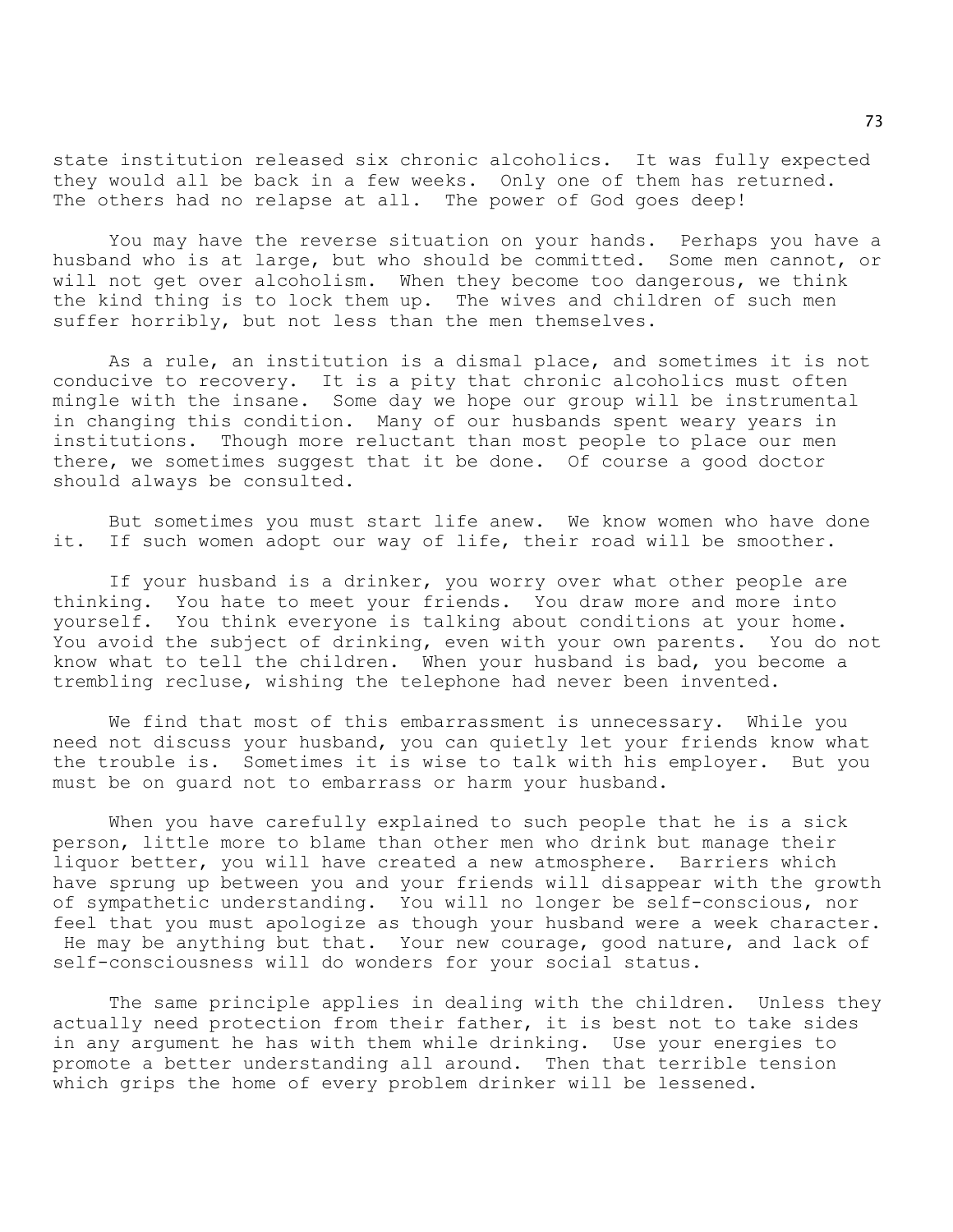Frequently you have felt obliged to tell your husband's employer and his friends that he was sick, when as a matter of fact he was tight. Avoid answering these inquiries as much as you can. Whenever possible, let your husband explain. Your desire to protect him should not cause you to lie to people, when they have a right to know where he is and what he is doing. Discuss this with him when he is sober and in good spirits. Ask him to promise that he will not place you in such a position again. But be careful not to be resentful about the last time he did so.

 There is another paralyzing fear. You are afraid your husband will lose his position; you are thinking of the disgrace and hard times which will befall you and the children. This experience may come to you. Or you may already have had it several times. Should it happen again, regard it in a different light. Maybe it will prove a blessing! It may convince your husband he wants to stop drinking forever. And now you know that he can stop if he will! Time after time, this apparent calamity has been a boon to us, for it opened up a path which led to the discovery of God.

 We have elsewhere remarked how much better life is when lived on a spiritual plane. If God can solve the age-old riddle of alcoholism, he can solve your problems too. We wives found that, like everybody else, we were afflicted with pride, self-pity, vanity, and all the things which go to make up the self-centered person; and we were not above selfishness or dishonesty. As our husbands began to apply spiritual principles in their lives, we began to see the desirability of doing so too.

 At first, some of us did not believe that we needed this help. We thought, on the whole, we were pretty good women, capable of being nicer if our husbands stopped drinking. But it was a silly idea that we were too good to need God. Now we try to put spiritual principles to work in every department of our lives. When we do that, we find it solves our problems too: the ensuing lack of fear, worry and hurt feelings is a wonderful thing. We urge you to try our program, for nothing will be so helpful to your husband as the radically changed attitude toward him which God will show you how to have. Go along with your husband if you possibly can.

 If you and your husband find a solution for the pressing problem of drink, you are, of course, going to be very happy. But all problems will not be solved at once. Seed has started to sprout in a new soil, but growth has only begun. In spite of your new-found happiness, there will be ups and downs. Many of the old problems will still be with you. This is as it should be.

 The faith and sincerity of both you and your husband will be put to the test. You must regard these work-outs as part of your education, for thus you will be learning to live as your were intended to live. You will make mistakes, but if you are in earnest, they will not drag you down.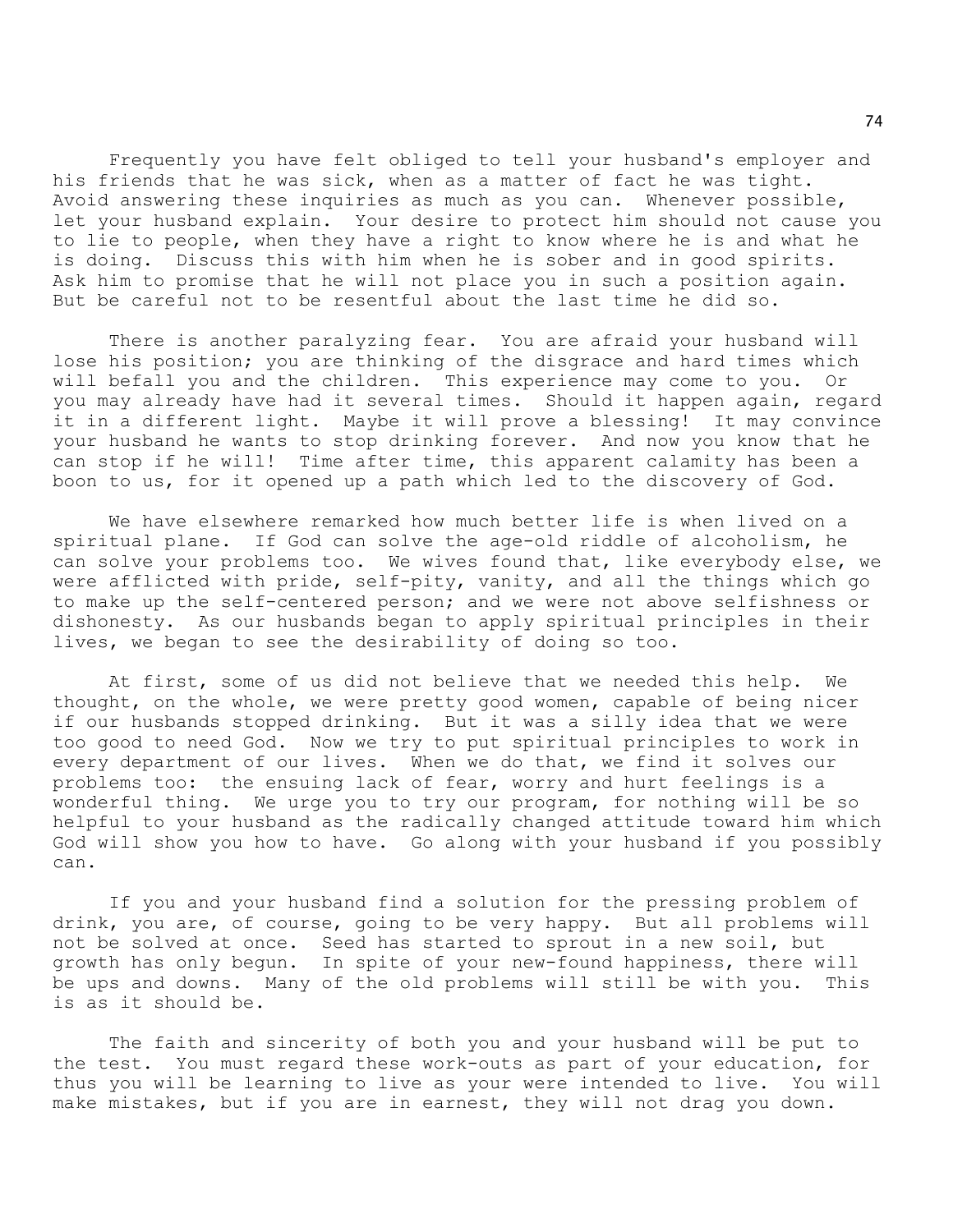Instead, you will capitalize them. A better way of life will emerge when they are overcome.

 Some of the snags you will encounter are irritation, hurt-feelings, resentments. Your husband will sometimes be unreasonable, and you will want to criticize. Starting from a speck on the domestic horizon, great thunderclouds of dispute may gather. These family dissensions are very dangerous, especially to your husband. Often you must carry the burden of avoiding them or keeping them under control. Never forget that resentment is a deadly hazard to an alcoholic. We do not mean that you have to agree with your husband whenever there is an honest difference of opinion. Just be careful not to disagree in a resentful or critical spirit.

 You and your husband will find that you can dispose of serious problems easier than you can the trivial ones. Next time you and he have a heated discussion, no matter what the subject, it should be the privilege of either to smile and say "This is getting serious. I'm sorry I got disturbed. Let's talk about it later." If your husband is trying to live on a spiritual basis, he will also be doing everything in his power to avoid disagreement or contention.

 Your husband knows he owes you more than sobriety. He wants to make good. Yet you must not expect too much. His ways of thinking and doing are the habits of years. Patience, tolerance, understanding, and love are your watchwords. Show him these things in yourself and they will be reflected back to you from him. Live and let live is the rule. If you both show a willingness to remedy your own defects, there will be little need to criticize each other.

We women carry with us a picture of the ideal man, the sort of chap we would like our husbands to be. It is the most natural thing in the world, once his liquor problem is solved, to feel that he will now measure up to that cherished vision. The chances are he will not, for like yourself, he is just beginning his development. Be patient!

 Another feeling we are very likely to entertain is one of resentment that love and loyalty could not cure our husbands of alcoholism. We do not like the thought that the contents of a book, or the work of another alcoholic, has accomplished in a few weeks the end for which we struggled for years. At such moments we forget that alcoholism is an illness over which we could not possibly have had any power. Your husband will be the first to say it was your devotion and care which brought him to the point where he could have a spiritual experience. Without you he would have gone to pieces long ago. When resentful thoughts come, pause and count your blessings. After all, your family is reunited, alcohol is no longer a problem, and you and your husband are working together toward an undreamed-of future.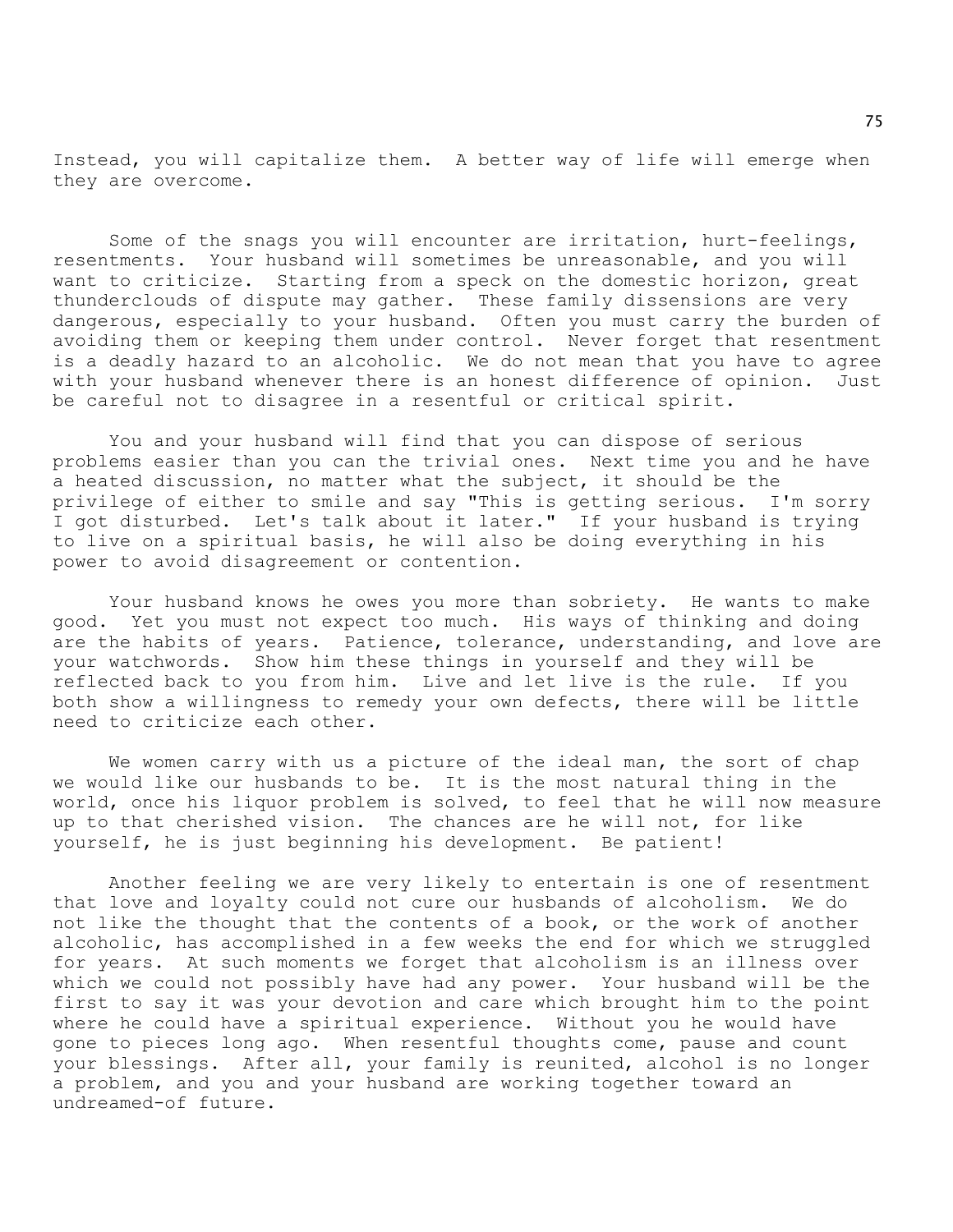Still another difficulty is that you may become jealous of the attention he bestows on other people, especially alcoholics. You have been starving for his companionship, yet he spends long hours helping other men and their families. You feel he should now be yours. The fact is that he must work with other people to maintain his own sobriety. Sometimes he will be so interested that he becomes really neglectful. Your house is filled with strangers. You may not like some of them. He gets stirred up about their troubles, but not at all about yours. It will do no good if you point that out and urge more attention for yourself. It is a real mistake if you dampen his enthusiasm for alcoholic work. should join in his efforts as much as you possibly can. Direct some of your thought to the wives of his new alcoholic friends. They need the counsel and love of a woman who has gone through what you have.

 It is probably true that you and your husband have been living too much alone, for drinking almost isolated many of us. Therefore, you need fresh interests and a great cause to live for as much as your husband. If you cooperate, rather than complain, you will find that his excess enthusiasm will tone down. Both of you will awaken to a new sense of responsibility for others. You, as well as your husband, must think of what you can put into life, instead of how much you can take out. Inevitably your lives will be fuller for doing so. You will lose the old life to find one much better.

Perhaps your husband will make a fair start on the new basis, but just as things are going beautifully, he dismays you be coming home drunk. If you are satisfied he really wants to get over drinking, you need not be alarmed. Though it is infinitely better he have no relapse at all, as has been true with many of our men, it is by no means a bad thing in some cases. your husband will see at once that he must redouble his spiritual activities if he expects to survive. If he adopts this view, the slip will help him. You need not remind him of his spiritual deficiency--he will know of it. Cheer him up and ask him how you can be still more helpful.

Even your hatred must go. The slightest sign of fear of intolerance will lessen your husband's chance of recovery. In a weak moment he may take your dislike of his high-stepping friends as one of those insanely trivial excuses to drink.

 Never, never try to arrange his life, so as to shield him from temptation. The slightest disposition on your part to guide his appointments or his affairs so he will not be tempted will be noticed. Make him feel absolutely free to come and go as he likes. This is important. If he gets drunk, don't blame yourself. God has either removed your husband's liquor problem, or He has not. if not, it had better be found out right away. Then you and your husband can get right down to fundamentals. If a repetition is to be prevented, place the problem, along with everything else, in God's hands.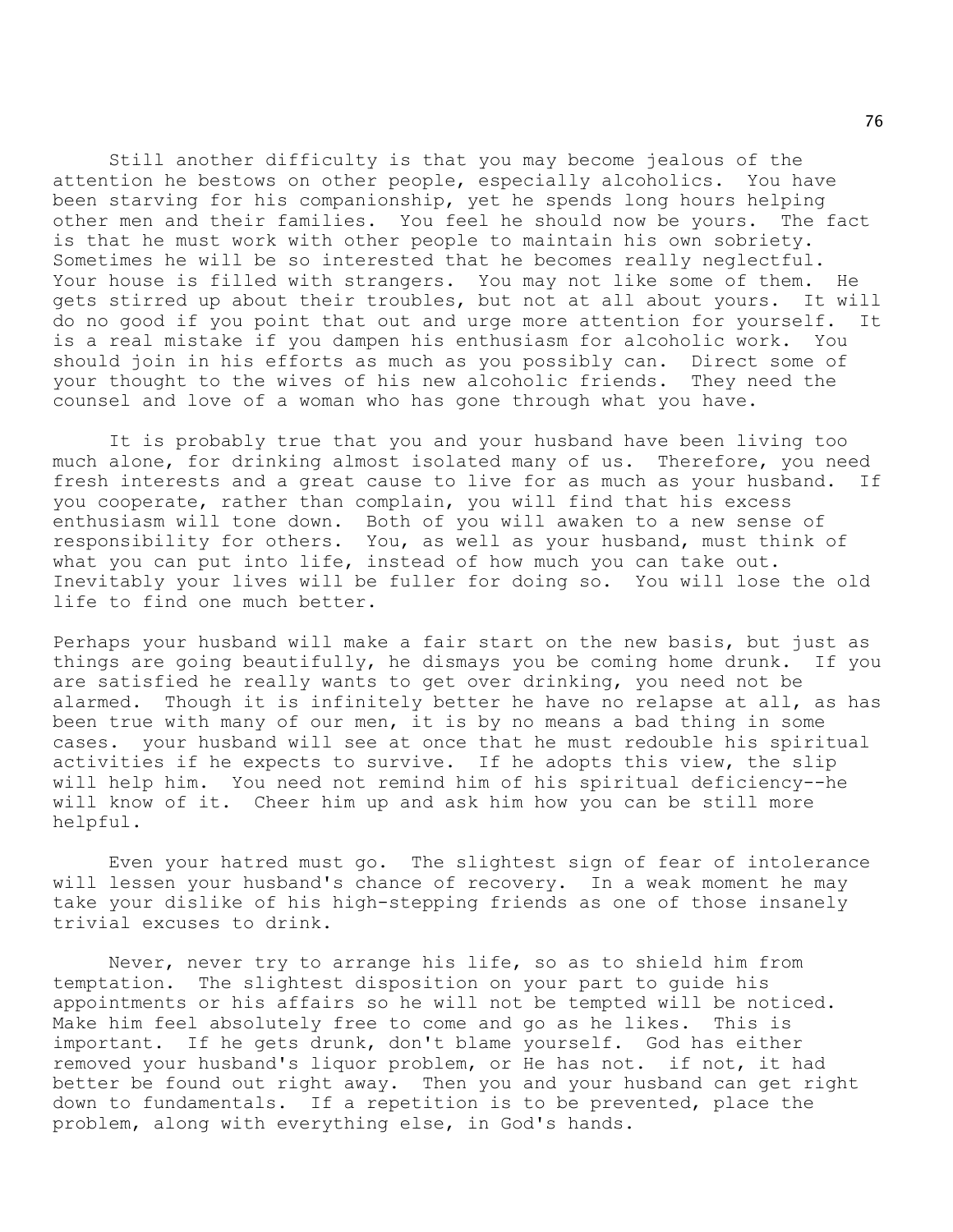We realize we have been giving you much direction and advice. We may have seemed "preachy". If that is so, we are sorry, for we ourselves, don't care for people who preach. But what we have related is based upon experience, some of it painful. We had to learn these things the hard way. That is why we are anxious that you understand, that you avoid these unnecessary difficulties.

 So to you out there--who may soon be with us--we say "Good luck and God bless you!"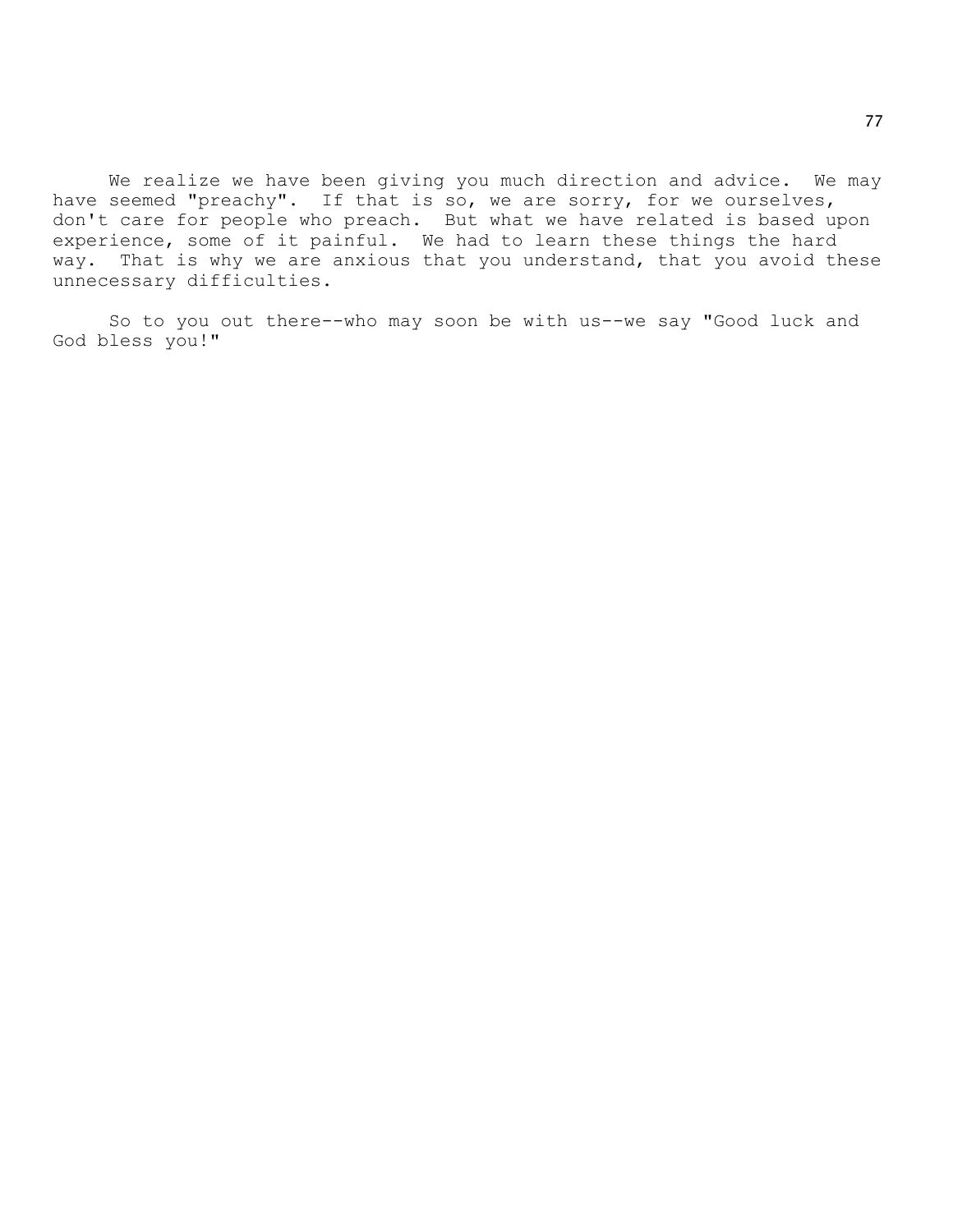Chapter Nine

The Family Afterward

 Our women folk have suggested certain attitudes a wife may take with the husband who is recovering. Perhaps they created the impression that he is to be wrapped in cotton wool and placed on a pedestal. Successful readjustment means the opposite. All members of the family must meet upon the common ground of tolerance, understanding, and love. This involves a process of deflation. The alcoholic, his wife, his children, his "in-laws, each one is likely to have fixed ideas about the family's attitude towards himself or herself. Each is interested in having his or her wishes respected. The more one member of a family demands that the other concede to him, the more resentful they become. This makes for discord and unhappiness.

 Any why? It is not because each wants to play the lead? Is not each trying to arrange the family show to his liking? Is he not unconsciously trying to see what he can take from the family life, rather than give?

 Cessation of drinking is but the first step away from a highly strained, abnormal condition. A doctor said the other day, "Years of living with an alcoholic is almost sure to make any wife or child neurotic. The entire family is, to some extent, ill." Let families realize, as they start their journey that all will not be fair weather. Each in his turn will be footsore and will straggle. There will be alluring shortcuts and by-paths down which they may wander and lose their way.

 Suppose we tell you some of the obstacles a family will meet; suppose we suggest how they may be avoided--even converted to good use for others. The family of an alcoholic longs for the return of happiness and security. They remember when father was romantic, thoughtful, and successful. Today's life is measured against that of other years and, when it falls short, the family may be unhappy.

 Family confidence in dad is rising high. The good old days will soon be back, they think. Sometimes they demand that dad bring them back instantly! God, they believe, almost owes this recompense on a long overdue account. But the head of the house has spent years in pulling down the structures of business, romance, friendship, health--these things are not ruined or damaged. It will take time to clear away the wreck. Though old buildings will eventually be replaced by finer ones, the new structures will take years to complete.

Father knows he is to blame; it may take him many seasons of heard work to be restored financially, but he shouldn't be reproached. Perhaps he will never have much money again. But the wise family will admire him for what he is trying to be, rather than for what he is trying to get.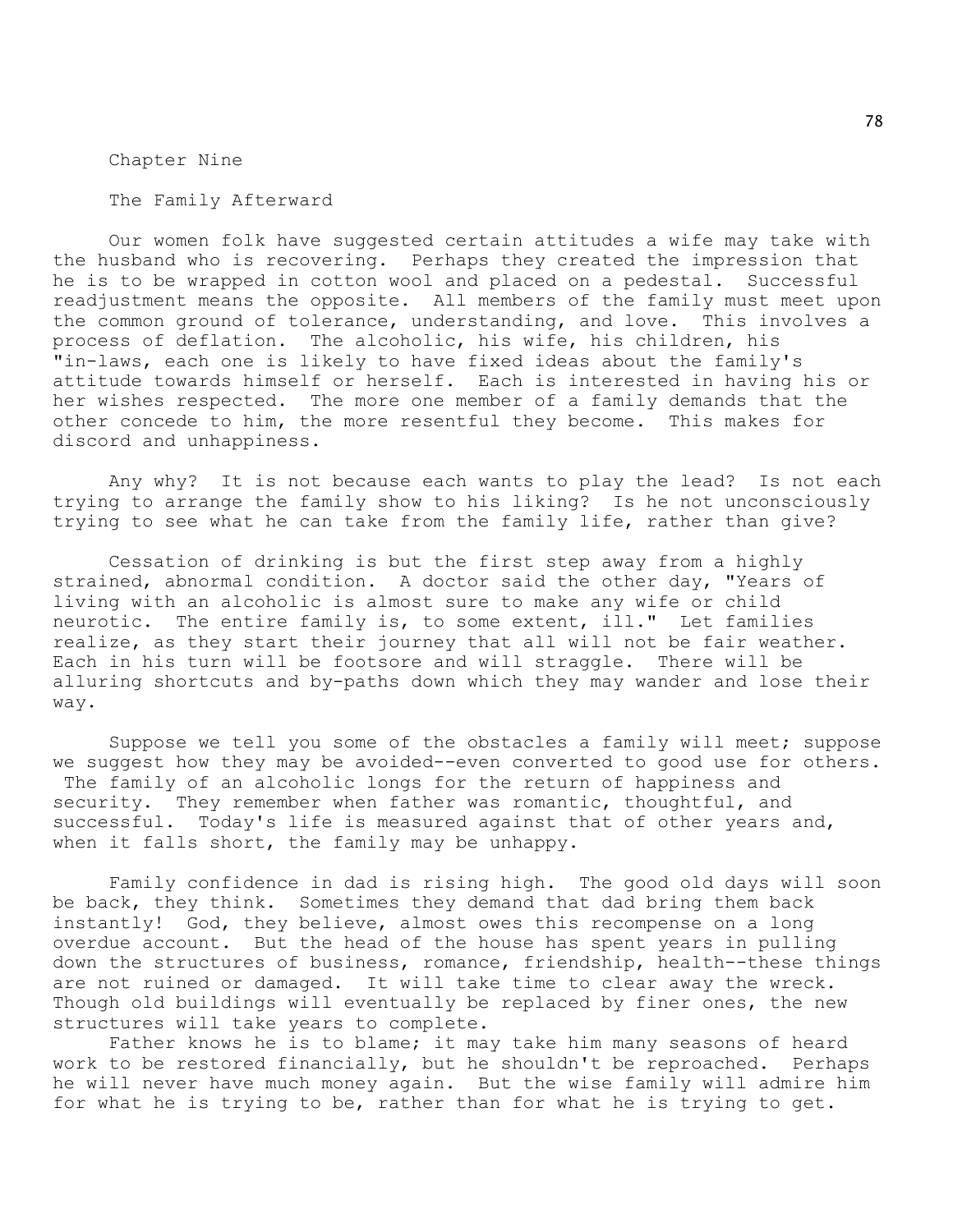Now and then the family will be plagued by specters form the past, for the drinking career of almost every alcoholic has been marked by escapades, funny, humiliating, shameful, or tragic. The first impulse will be to bury these skeletons in a dark closet and padlock the door. The family may be obsesses with the idea that future happiness can be based only upon forgetfulness of the past. Such a view is quite self-centered an din direct conflict with the new way of life.

 Henry Ford once made a wise remark to the effect that experience is the thing of supreme value in life. That is true only if one is willing to turn the past to good account. We grow by our willingness to face and rectify errors and convert them into assets. The alcoholic's past thus becomes the principal asset to the family and frequently it is the only one!

 This painful past may be of infinite value to other families still struggling with their problem. We think each family which has been relieved owes something to those which have not, and when the occasion requires, each member of it who has found God, should be only too willing to bring former mistakes, no matter how grievous, out of their hiding places. Showing others who suffer how we were given victory, is the very thing which makes life seem so worth while to us now. Cling to the thought that, in God's hands, the dark past is the greatest possession you have--the key to life and happiness for others. With it you can avert death and misery for them.

 It is possible to dig up past misdeeds so they become a blight, a veritable plague. For example, we know of situations in which the alcoholic or his wife have had love affairs. In the first flush of spiritual experience they forgave each other and drew closer together. The miracle of reconciliation was at hand. Then, under one provocation or another, the aggrieved one would unearth the old affair and angrily cast its ashes about. A few of us have had these growing pains and they hurt a great deal. Husbands and wives have sometimes been obliged to separate for a time until new perspective, new victory over hurt pride, could be re-won. In most cases, the alcoholic survived this ordeal without relapse, but not always. So our rule is that unless some good and useful purpose is to be served, past occurrences are not discussed.

 We families of Alcoholics Anonymous have few secrets. Everyone knows all about everyone else. This is a condition which, in ordinary life, would produce untold grief. There would be scandalous gossip, laughter at the expense of other people, and a tendency to take advantage of intimate information. Among us, these are rare occurrences.

We do talk about each other a great deal but almost invariably temper such talk by a spirit of love and tolerance. We discuss another's shortcomings in the hope that some new idea of helpfulness may come out of the conversation. The cynic might say we are good because we have to be.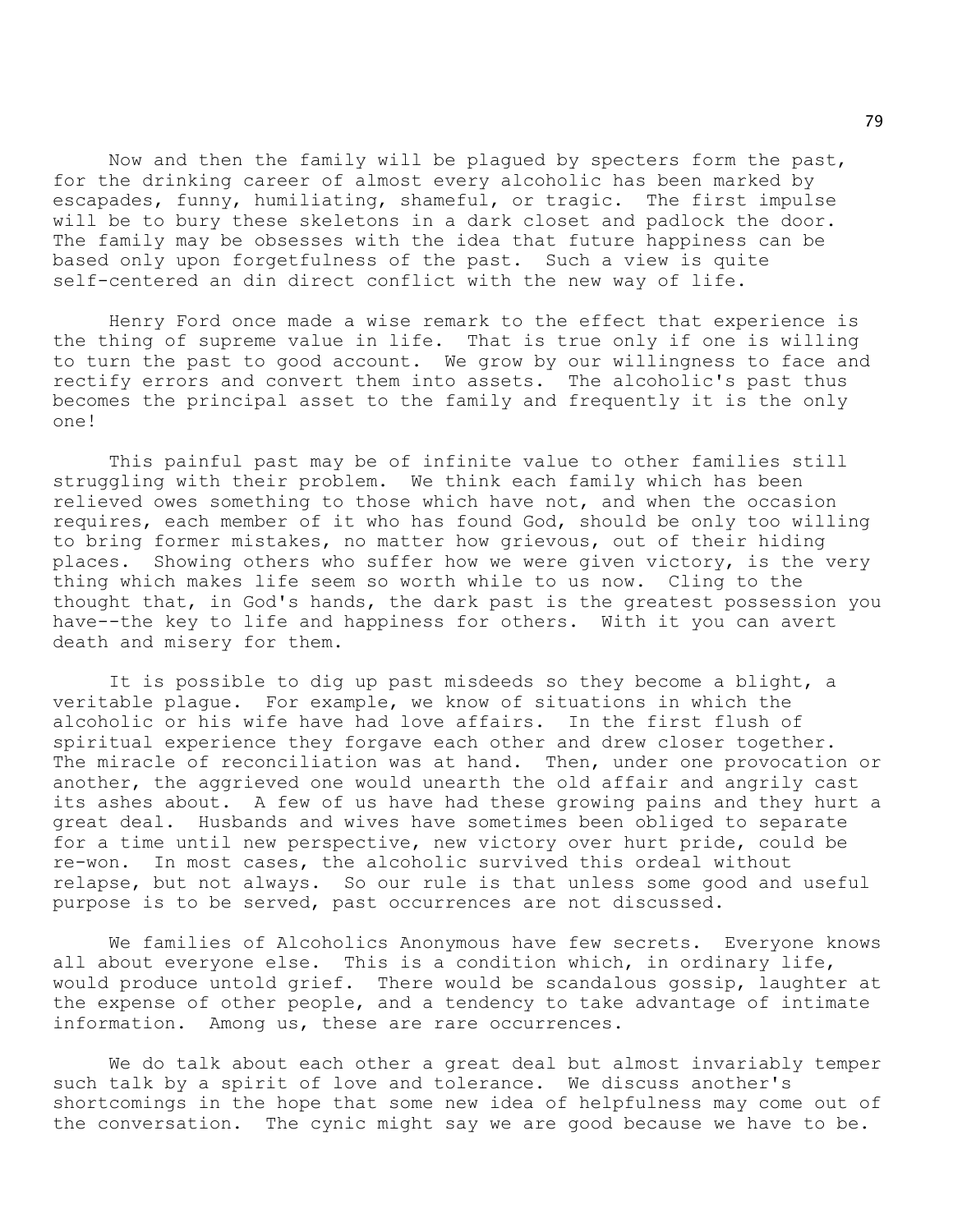Another rule we observe carefully is that we do not relate intimate experience of another person unless we are sure he would approve. We find it better when possible, to stick to our own stories. A man may criticize or laugh at himself and it will affect others favorably; but criticism or ridicule of him coming from another often produces the contrary effect. Members of a family should watch such matters carefully, for one careless, inconsiderate remark has been known to raise the very devil. We alcoholics are sensitive people. It takes some of us a long time to outgrow that serious handicap.

 Most alcoholics are enthusiasts. They run to extremes. At the beginning of recovery a man will take, as a rule, one of two directions. He may either plunge into a frantic attempt to get on his feet in business, or he may be so enthralled by his new life that he talks or thinks of little else. In either case certain family problems will arise. With these we have experience galore.

 We pointed out the danger he runs if he rushes headlong at his economic problem. The family will be affected also, pleasantly at first, as they feel their money troubles are to be solved, then not so pleasantly as they find themselves neglected. Dad may be tired at night and pre-occupied by day. He may take small interest in the children and may show irritation when reproved for his delinquencies. If not irritable, he may seem dull and boring, not gay and affectionate, as the family would like him to be. Mother may complain of inattention. They are all disappointed, and soon let him feel it. Beginning with such complaints, a barrier arises. He is straining every nerve to make up for lost time. He is striving to recover fortune and reputation and thinks he is doing very well.

 Mother and children don't think so. Having been wantonly neglected and misused in the past, they think father owes them more than they are getting. They want him to make a fuss over them. They expect him to give then the nice times they used to have before he drank, and to show his contrition for what they suffered. But dad doesn't give freely of himself. Resentment grows. He becomes still less communicative. Sometimes he explodes over a trifle. The family is mystified. They criticize, pointing out how he is falling down on his spiritual program.

This sort of thing must be stopped. Both father and the family are wrong, though each side may have some justification. It is of little use to argue and only makes the impasse worse. The family must realize that dad, though marvelously improved, is still a sick man. They should thank God he is sober and able to be of this world once more. Let them praise his progress. Let them remember that his drinking wrought all kinds of damage that may take long to repair. If they sense these things, they will not take so seriously his periods of crankiness, depression, or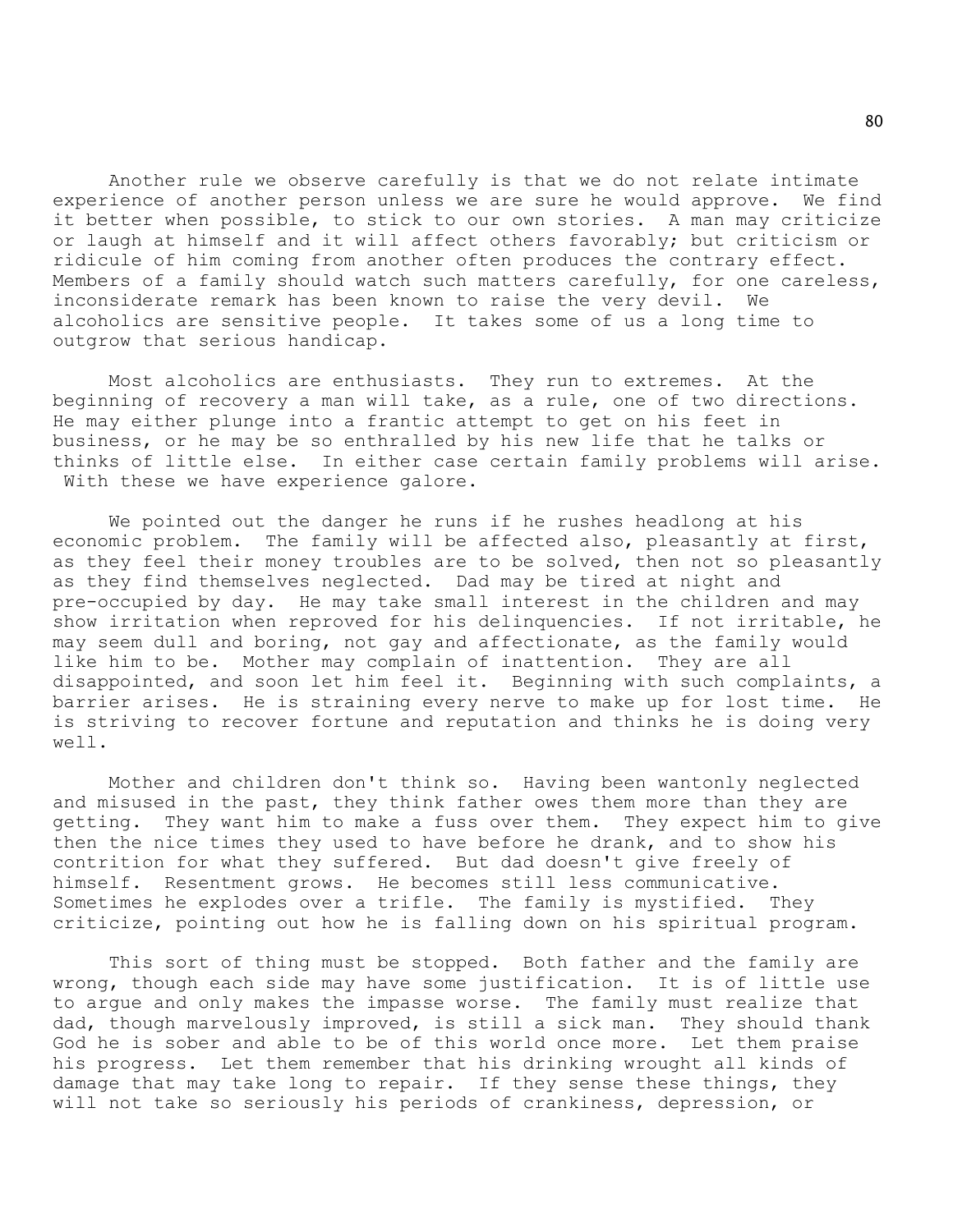apathy, which will disappear when there is tolerance, love, and spiritual understanding.

 The head of the house ought to remember that he is mainly to blame for what befell his home. He can scarcely square the account in his lifetime. But he must see the danger of over-concentration on financial success. Although financial recovery is on the way for many of us, we found we could not place money first. For us, material well-being always followed spiritual progress; it never preceded.

 Since the home has suffered more than anything else, it is well that a man exert himself there. He is not likely to get far in any direction if he fails to show unselfishness and love under his own roof. We know there are difficult wives and families, but the man who is getting over alcoholism must remember they are sick folk too, and that he did much to make them worse.

 As each member of a resentful family begins to see his shortcomings and admits them to the others, he lays a basis for helpful discussion. These family talks will be constructive if they can be carried on without heated argument, self-pity, self-justification, or resentful criticism. Little by little, mother and children will see they ask too much, and father will see he gives too little. Giving, rather than getting, will become the guiding principle.

 Assume not that father has, at the outset, a stirring spiritual experience. Over-night, as it were, he is a changed man. He becomes a religious enthusiast. He is unable to focus on anything else. As soon as his sobriety begins to be taken as a matter of course, the family may look at their strange new dad with apprehension, then with irritation. There is talk about spiritual matters morning, noon, and night. He may demand that the family find God for themselves in a hurry, or exhibit amazing indifference to them and say he is above worldly considerations. He tells mother, who has been religious all her life, that she doesn't know what its all about, and that she had better get his brand of spirituality while there is yet time.

When father takes this task, the family may react unfavorably. They are jealous of a God who has stolen dad's affections. While grateful that he drinks no more, they do not like the idea that God has accomplished the miracle where they failed. They often forget father was beyond human aid. They do not see why their love and devotion did not straighten him out. Dad is not so spiritual after all, they say. If he means to right his past wrongs, why all this concern for everyone in the world but his family? What about his talk that God will take care of them? They suspect father is a bit balmy!

 He is not so unbalanced as they might think. Many of us have experienced dad's elation. We have indulged in spiritual intoxication.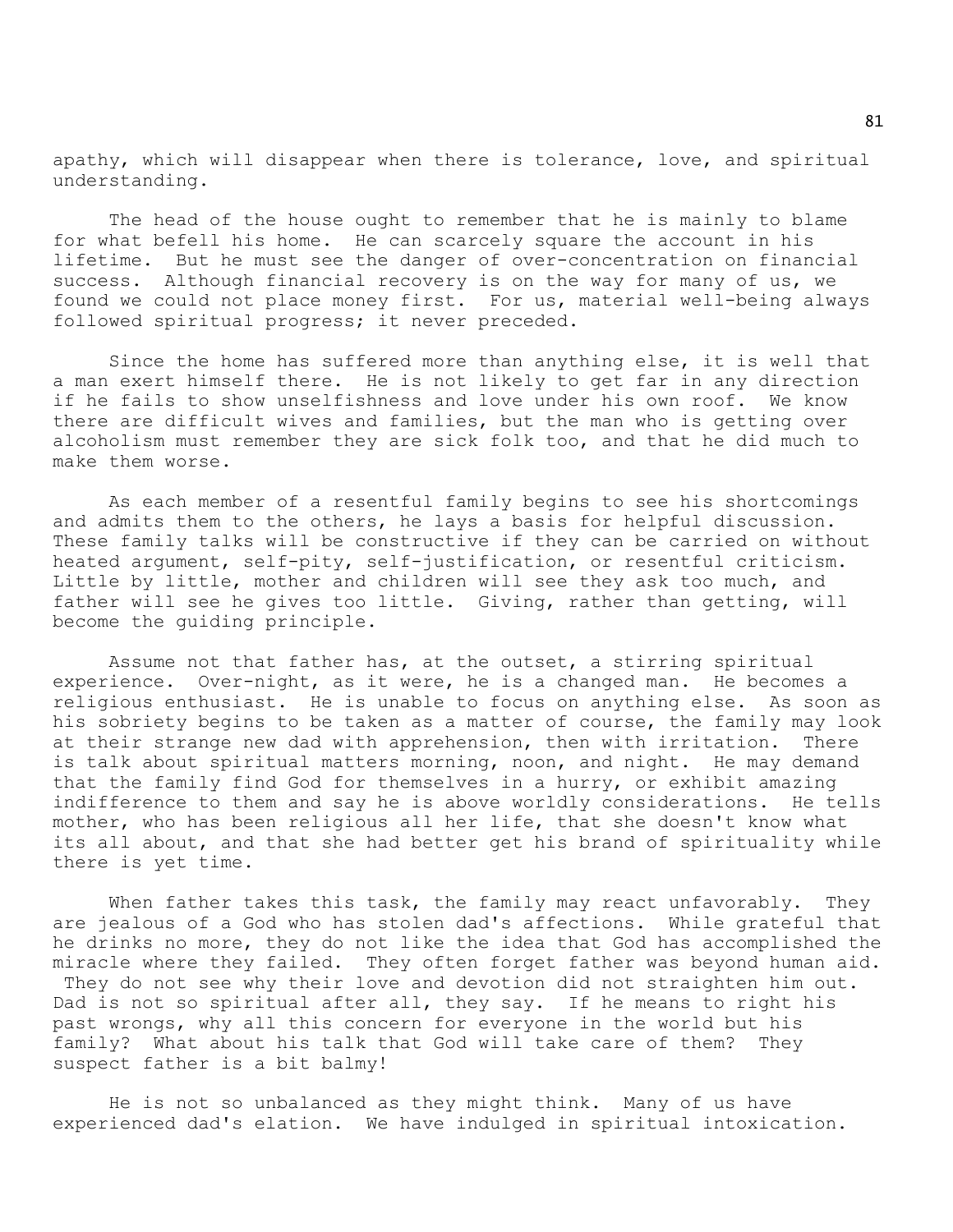Like gaunt prospectors, belts drawn in over our last ounce of food, our pick struck gold. Joy at our release from a lifetime of frustration knew no bounds. Father sees he has struck something better than gold. For a time he may try to hug the new treasure to himself. He may not see at once that he has barely scratched a limitless lode which will pay dividends only if he mines it for the rest of his life and insists on giving away the entire product.

 If the family cooperates, dad will soon see that he is suffering from a distortion of values. He will perceive that his spiritual growth is lopsided, that for an average man like himself, a spiritual life which does not include his family obligations may not be so perfect after all. If the family will appreciate that dad's current behavior is but a phase of his development, all will be well. In the midst of an understanding and sympathetic family, these vagaries of dad's spiritual infancy will quickly disappear.

 The opposite may happen should the family condemn and criticize. Dad may feel that for years his drinking has placed him on the wrong side of every argument, but that now he has become a superior person, with God on his side. If the family persists in criticism, this fallacy may take a still greater hold on father. Instead of treating the family as he should, he may retreat further into himself and feel he has spiritual justification for so doing.

 Though the family does not fully agree with dad's spiritual activities, they should let him assume leadership. Even if he displays a certain amount of neglect and irresponsibility towards the family, it is well to let him go as far as he likes in helping other alcoholics. During those first days of convalescence, this will do more to insure his sobriety than anything else. Though some of his manifestations are alarming and disagreeable, dad will be on a firmer foundation than the man who is placing business or professional success ahead of spiritual development. He will be less likely to drink again, and anything is preferable to that.

 Those of use who have spent much time in the world of spiritual make-believe have eventually seen the childishness of it. This dream world has been replaced by a great sense of purpose, accompanied by a growing consciousness of the power of God in our lives. We have come to believe God would like us to keep our heads in the clouds with Him, but that our feet ought to be firmly planted on earth, nevertheless. That is where our fellow travelers are, and that is where our work must be done. These are the realities for us. We have found nothing incompatible between a powerful spiritual experience, and a life of sane and happy usefulness.

 One more suggestion: Whether the family has spiritual convictions or not, they may do well to examine the principles by which the alcoholic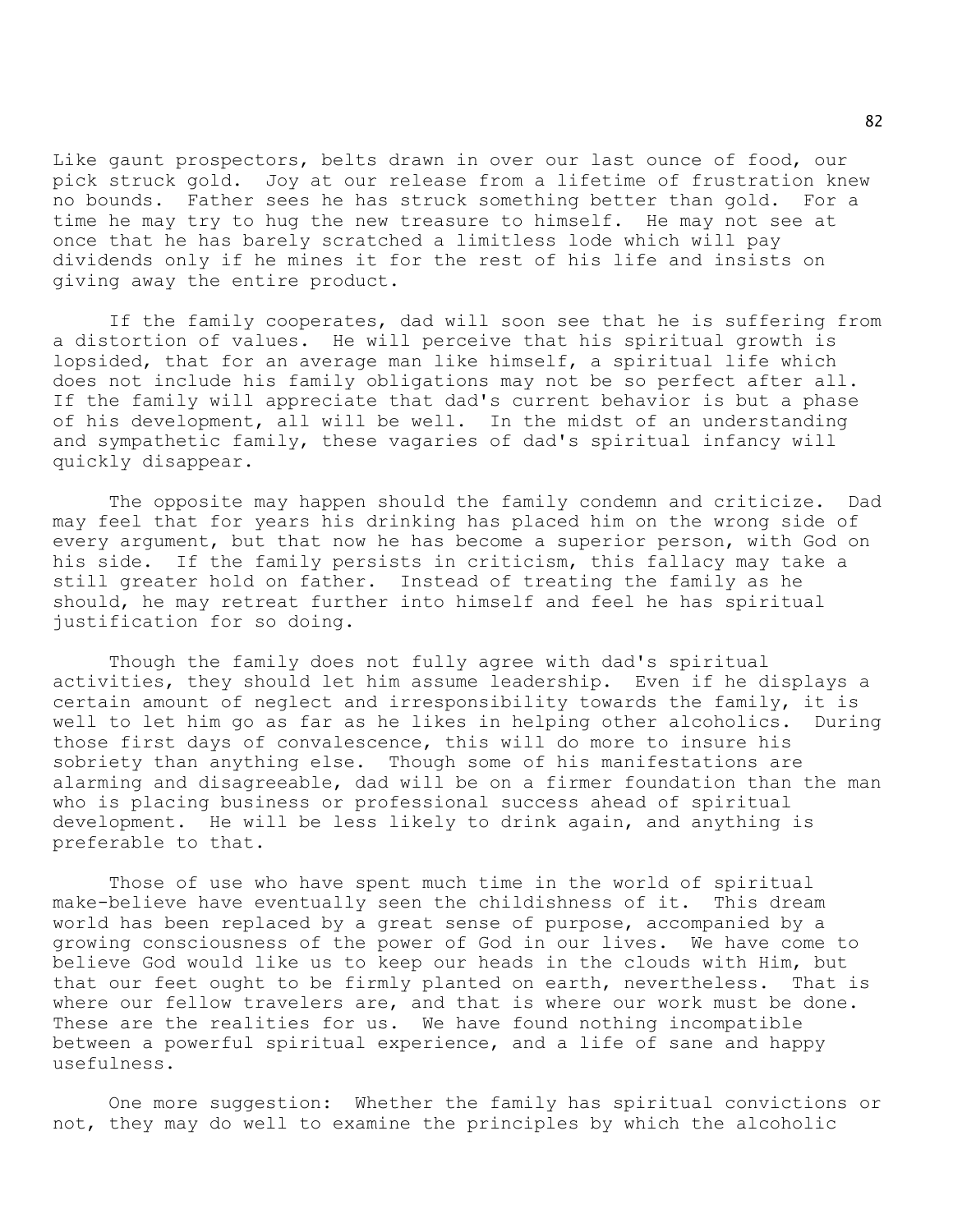member is trying to live. They can hardly fail to approve these simple principles, though the head of the house still ails somewhat in practicing them. Nothing will help the man who is off on a spiritual tangent so much as the wife who adopts the self-same program, making a better practical use of it.

 There will be still other profound changes in the household. Liquor incapacitated father for so many years that mother became head of the house. She met these responsibilities gallantly. By force of circumstances, he was obliged to treat father as a sick or wayward child. Even when he wanted to assert himself, he could not, for his drinking placed him constantly in the wrong. Mother made all the plans and gave the directions. When sober, father usually obeyed. Thus mother, through no fault of her own, became accustomed to wearing the family trousers. Father, coming suddenly to life again, often begins to assert himself. This means trouble, unless the family watches for these tendencies in each other and come to a friendly agreement about them.

 Drinking isolates most homes from the outside world, so the family was used to having father around a great deal. He may have laid aside for years all normal activities--clubs, civic duties, sports. When he renews interest in such things, a feeling of jealousy may arise. The family may feel they hold a mortgage on dad, so big that no equity should be left for outsiders. Instead of developing new channels of activity for themselves, mother and children may demand that he stay home and make up the deficiency.

 At the very beginning, the couple ought to frankly face the fact that each will have to yield here and there, if the family is going to play an effective part in the new life. Father will necessarily spend much time with other alcoholics, but this activity should be balanced. New acquaintances who know nothing of alcoholism might be made and thoughtful consideration given their needs. The problems of the community might engage attention. Though the family has no religious connections, they may do well to make contact with, or take membership in a religious body.

 Alcoholics who have derided religious people will sometimes be helped by such contacts. Being possessed of a spiritual experience, the alcoholic will find he has much in common with these people, though he may differ with them on many matters. If he does not argue and forget that men find God in many ways, he will make new friends, and is sure to find new avenues of usefulness and pleasure. He and his family can be a bright spot in such congregations. He may bring new hope and new courage to many a priest, minister, or rabbi, who gives his all to minister to our trouble world. We intend the foregoing as a helpful suggestion only. So far as we are concerned, there is nothing obligatory about it. As a non-denominational group, we cannot make up people's mind for them. Each individual must consult his own conscience.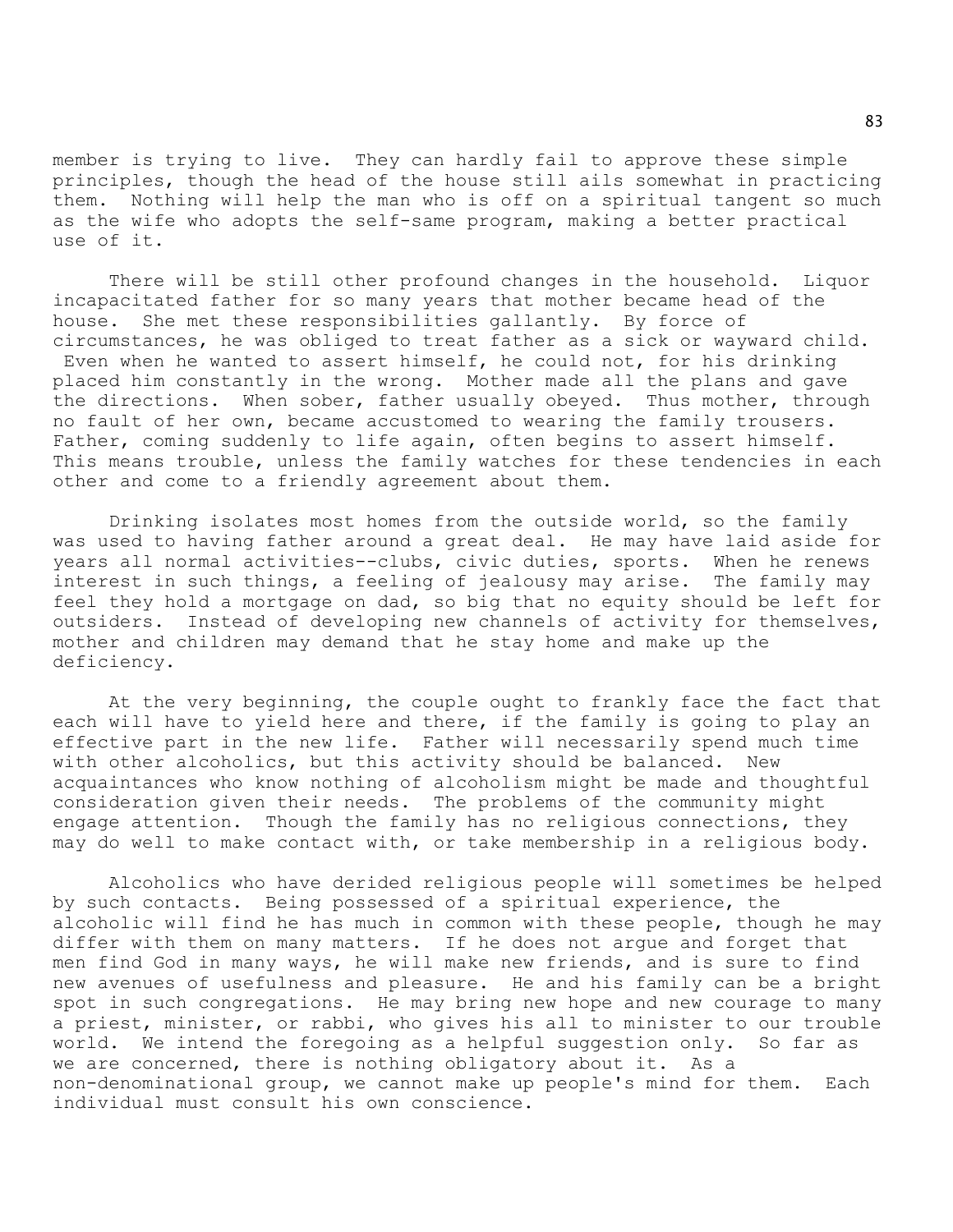We have been speaking to you of serious, sometimes tragic things. We have been dealing with alcohol in its worst aspect. But we aren't a glum lot. If newcomers could see no joy or fun in our existence, they wouldn't want it. We absolutely insist on enjoying life. We try not to indulge in cynicism over the state of the nations, nor do we carry the world's troubles on our shoulders. When we see a man sinking into the mire that is alcoholism, we give him first aid and place everything we have at his disposal. For his sake, we do recount and almost relive the horrors of our past. But those of use who have tried to shoulder the entire burden and trouble of others, find we are soon overcome by them.

 So we think cheerfulness and laughter make for usefulness. Outsiders are sometimes shocked when we burst into merriment over a seemingly tragic experience out of the past. But why shouldn't we laugh? We are the victors, and have been given the power to help others.

 Everybody knows that those in bad health, and those who seldom play, do not laugh much. So let each family play together or separately, as much as their circumstances warrant. We are sure God wants us to be happy, joyous, and released. We cannot subscribe to the belief that this life is a vale of tears, though it once was just that for many of us. But it is clear that we made our own misery. God didn't do it. Avoid then, the deliberate manufacture of misery, and when trouble comes, cheerfully capitalize it as an opportunity to demonstrate His omnipotence.

 Now about health: A body badly burned by alcohol does not often recover over night, nor do twisted thinking and depression vanish in a twinkling. We are convinced that a spiritual node of living is a most powerful health restorative. We, who have recovered from serious drinking, are miracles of mental health. But we have also seen remarkable transformations in our bodies. Hardly one of our crowd now shows any mark of dissipation.

 But this does not mean that we disregard human health measures. God has abundantly supplied this world with fine doctors, psychologists, and practitioners of various kinds. Do not hesitate to take your health problems to such a person. Most of them give freely of themselves, that their fellows may enjoy sound minds and bodies. Try to remember that though God has wrought miracles among us, we should never belittle a good doctor or psychiatrist. Their services are often indispensable in treating a newcomer and following his case afterward.

 A word about sex relations. Alcohol is so sexually stimulating to some men that they have over-indulged. Couples are occasionally dismayed to find that when drinking is stopped, the man tends to be impotent. Unless the reason is understood, there may be an emotional upset. Some of us had this experience, only to enjoy, in a few months, a finer intimacy than ever. There should be no hesitancy in consulting a doctor or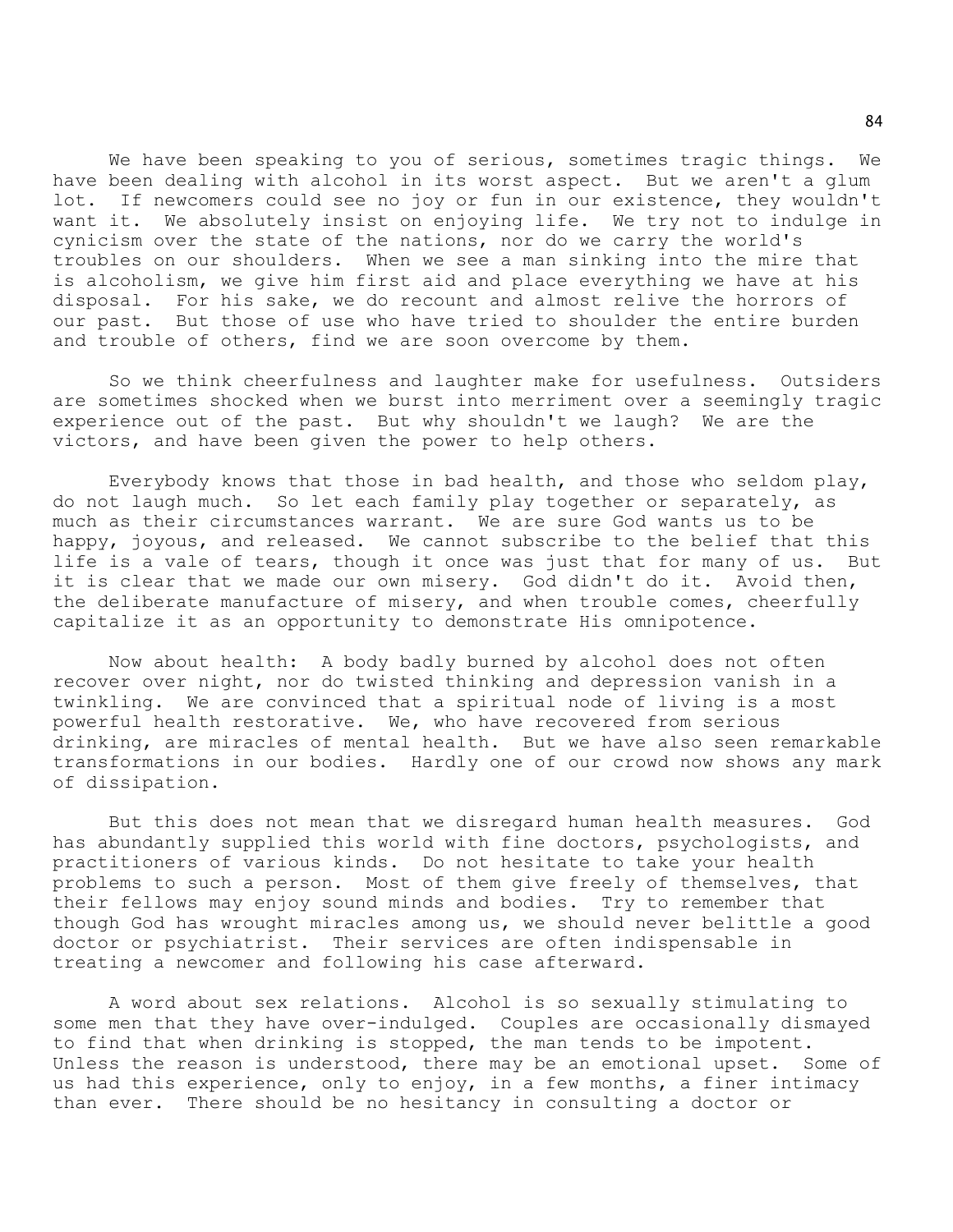psychologist if this condition persists. We do not know of any case where this difficulty lasted long.

 The alcoholic may find it hard to re-establish friendly relations with his children. Their young minds were impressionable while he was drinking. Without saying so, they may cordially hate him for what he has done to them and to their mother. The poor children are sometimes dominated by a pathetic hardness and cynicism. They cannot seem to forgive and forget. This may hang on for months, long after their mother has accepted dad's new way of living and thinking.

 Father had better be sparing of his corrections or criticisms of them while they are in this frame of mind. he had better not urge his new way of life on them too soon. In time they will see that he is a new man and in their own way they will let him know it. When this happens, they can be invited to join in morning meditation, then they can take part in the daily discussion without rancor or bias. From that point on, progress will be rapid. Marvelous results often follow such a reunion.

 Whether the family goes on a spiritual basis or not, the alcoholic member must. The others must be convinced by his changed life beyond a shadow of a doubt. He must lead the way. Seeing is believing to most families who have lived with a drinker.

 Here is a case in point: One of our friends is a heavy smoker and coffee drinker. There was no doubt he over-indulged. Seeing this, and meaning to be helpful, his wife commenced to admonish him about it. He admitted he was overdoing these things, but frankly said that he was not ready to stop. His wife is one of those persons who really feel there is something rather sinful about those commodities, so she nagged, and her intolerance finally threw him into a fit of anger. He got drunk.

 Of course our friend was wrong--dead wrong. He had to painfully admit that and mend his spiritual fences. Though he is now a most effective member of Alcoholics Anonymous, he still smokes cigarettes and drinks coffee, but neither his wife nor anyone else stands in judgment. She sees she was wrong to make a burning issue out of such a matter when his more serious aliments were being rapidly cured.

 First things first: We have two little mottoes which are apropos. Here they are: "LIVE AND LET LIVE" and "EASY DOES IT".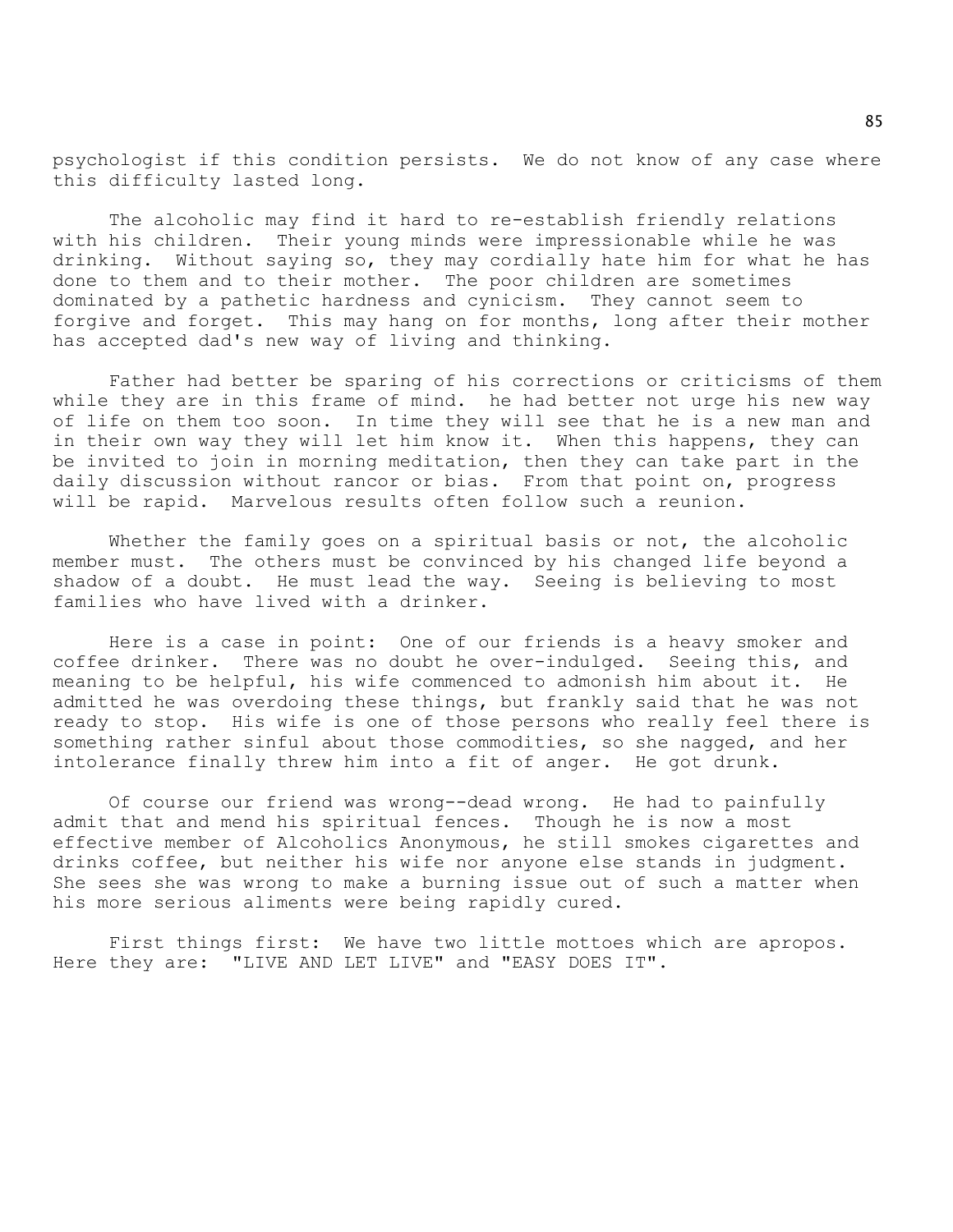Chapter Ten

To Employers

 One of our friends, whose gripping story you have read, has spent much of his life in the world of big business. He has hired and fired hundreds of men. He knows the alcoholic as the employer sees him. His present views ought to prove exceptionally useful to business men everywhere.

But let him tell you:

 I was at one time assistant manager of a corporation department employing sixty-six hundred men. One day my secretary came in saying that Mr. B--- insisted on speaking with me. I told her to say I was not interested. I had warned this man several times that he had but one more chance. Not long afterward he had called me from Hartford on two successive days, so drunk he could hardly speak. I told him he was through--finally and forever.

My secretary returned to say that it was not Mr. B--- on the phone; it was Mr. B---'s brother, and he wished to give me a message. I still expected a plea for clemency, but these words came through the receiver: "I just wanted to tell you Paul jumped from a hotel window in Hartford last Saturday. He left us a note saying you were the best boss he ever had, and that you were not to blame in any way."

 Another time, as I opened a letter which lay on my desk, a newspaper clipping fell out. It was the obituary of one of the best salesman I ever had. After two weeks of drinking, he had placed his foot on the trigger of a loaded shotgun -- the barrel was in his mouth. I had discharged him for drinking six weeks before.

 Still another experience: A woman's voice came faintly over long distance from Virginia. She wanted to know if her husband's company insurance was still in force. Four days before he had hanged himself in his woodshed. I had been obliged to discharge him for drinking, though he was brilliant, alert, and one of the best organizers I have ever known.

 Here were three exceptional men lost to this world because I did not understand as I do now. Then I became an alcoholic myself! And but for the intervention of an understanding person, I might have followed in their footsteps. My downfall cost the business community unknown thousands of dollars, for it takes real money to train a man for an executive position. This kind of waste goes on unabated. Our business fabric is shot through with it and nothing will stop it but better understanding all around.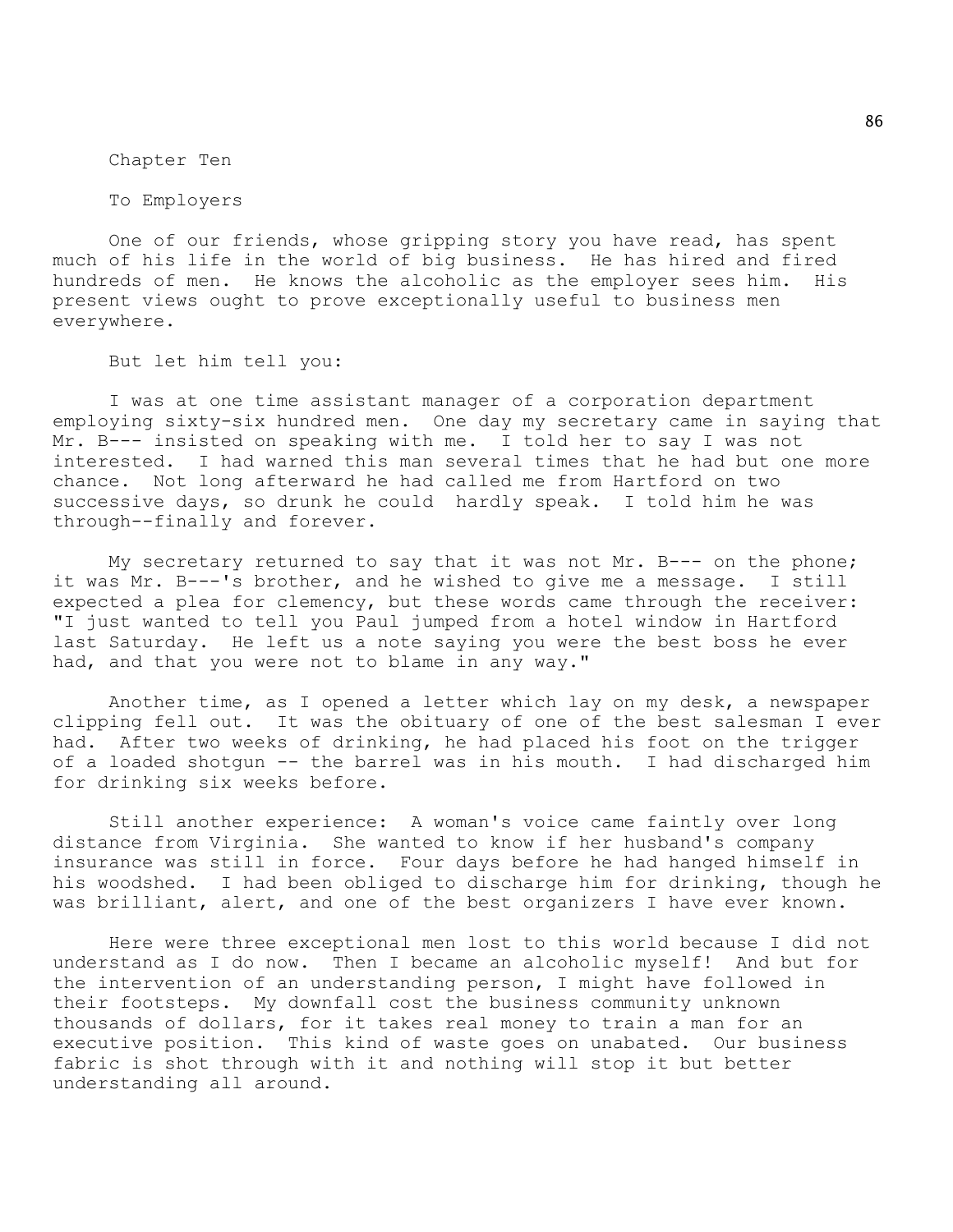You, an employer, want to understand. Nearly every modern employer feels a moral responsibility for the well-being of his help, and he usually tries to meet these responsibilities. That he has not always done so for the alcoholic is easily understood. To him the alcoholic has often seemed to be a fool of the first magnitude. Because of the employee's special ability, or of his own strong personal attachment to him, the employer has sometimes kept such a man at work long beyond the time he ordinarily would. Some employers have tried every known remedy. More often, however there is very little patience and tolerance. And we, who have imposed on the best of employers, can scarcely blame them if they have been short with us.

 Here, for instance, is typical example: An officer of one of the largest banking institutions in America knows I no longer drink. One day he told me about an executive of the same bank, who, from his description, was undoubtedly alcoholic. This seemed to me like an opportunity to be helpful, so I spent a good two hours talking about alcoholism, the malady. I described the symptoms and supported my statements with plenty of evidence. His comment was "Very interesting. But I'm sure this man is done drinking. He has just returned from a three-month leave of absence, has taken a cure, looks fine, and to clinch the matter, the board of directors told him this was his last chance."

 My rejoinder was that if I could afford it, I would bet him a hundred to one the man would go on a bigger bust than ever. I felt this was inevitable and that the bank was doing a possible injustice. Why not bring the man into contact with some of our alcoholic crowd? He might have a chance. I pointed out that I had had nothing to drink whatever for three years, and this in the face of difficulties that would have made nine out of ten men drink their heads off. Why not at least afford him an opportunity to hear my story? "Oh no," said my friend, "this chap is either through with liquor, or he is minus a job. If he has your will power and guts, he will make the grade."

 I wanted to throw up my hands in discouragement, for I saw that my banking acquaintance had missed the point entirely. He simply could not believe that his brother-executive suffered from a serious illness. There was nothing to do but wait.

 Presently the man did slip and, of course, was fired. Following his discharge, our group contacted him. Without much ado, he accepted the principles and procedure that had helped us. He is undoubtedly on the high road to recovery. To me, this incident illustrates lack of understanding and knowledge on the part of employers--lack of understanding as to what really ails the alcoholic, and lack of knowledge as to what part employers might profitably take in salvaging their sick employees.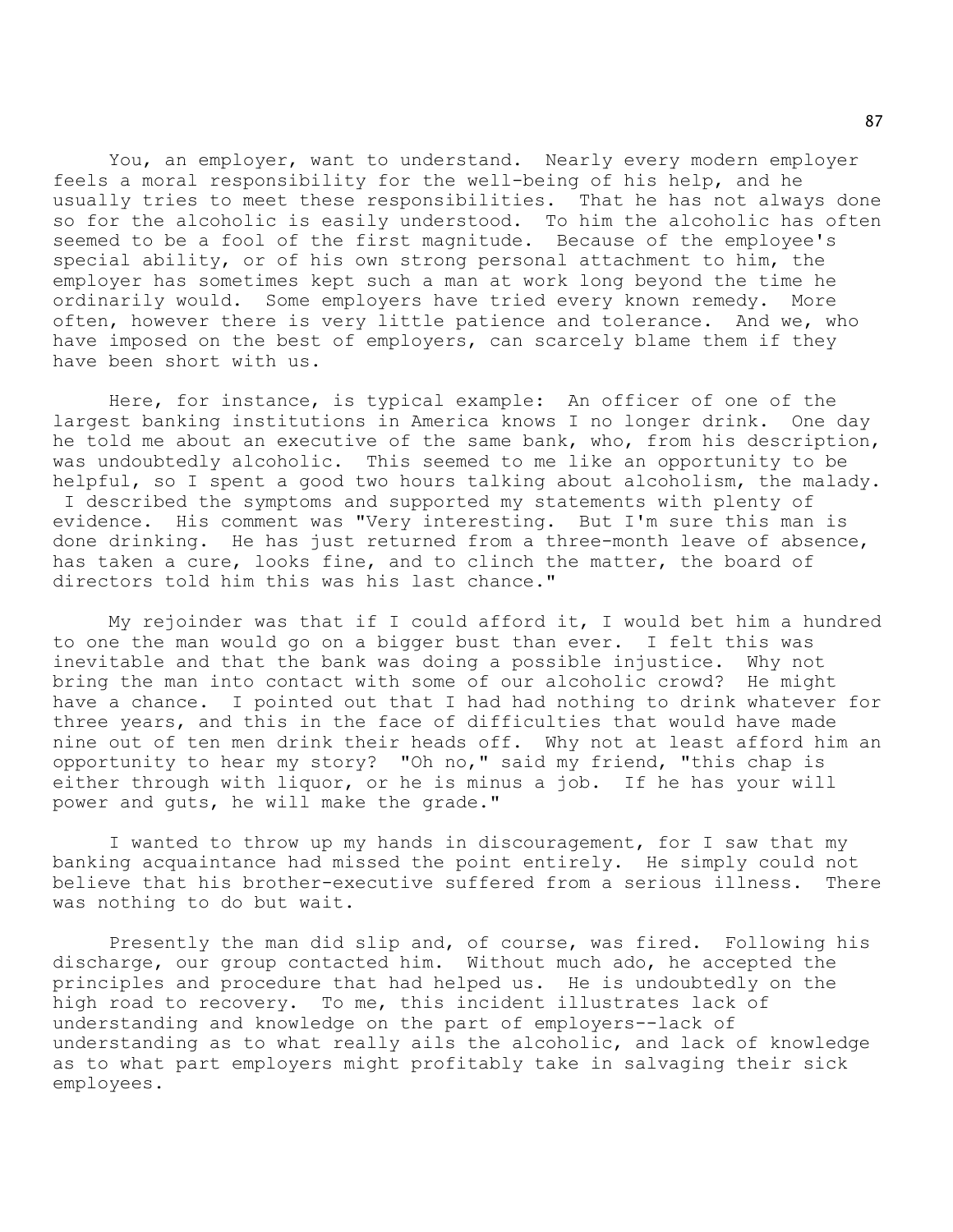To begin with, I think you employers would do well to disregard your own drinking experience, or lack of it. Whether you are a hard drinker, a moderate drinker, or a tea-totaler, you may have some pretty strong opinions, perhaps prejudices, based upon your own experiences. Those of you who drink moderately are almost certain to be more annoyed with an alcoholic than a total abstainer would be. Drinking occasionally, and understanding your own reactions, it is possible for you to become quite sure of many things which, so far as the alcoholic is concerned, are not always so.

As a moderate drinker, you can take your liquor or leave it alone. Whenever you want to, you control your drinking. Of an evening, you can go on a mild bender, get up in the morning, shake your head and go to business. To you, liquor is no real problem. You cannot see why it should be to anyone else, save the spineless and stupid.

When dealing with an alcoholic, you have to fight an ingrained annoyance that he could be so weak, stupid and irresponsible. Even when you understand the malady better, you may still have to check this feeling and remember that your employee is very ill, being seldom as weak and irresponsible as he appears.

 Take a look at the alcoholic in your organization. Is he not usually brilliant, fast-thinking, imaginative and likeable? When sober, does he not work hard and have a knack of getting things done? Review his qualities and ask yourself whether he would be worth retaining, if sober. And do you owe him the same obligation you feel toward other sick employees? Is he work salvaging? If your decision is yes, whether the reason be humanitarian or business or both, then you will wish to know what to do.

The first part has to do with you. Can you stop feeling that you are dealing only with habit, with stubbornness, or a weak will? If you have difficulty about that I suggest you re-read chapters two and three of this book where the alcoholic sickness is discussed at length. You, as a business man, know better than most that when you deal with any problem, you must know what it is. Having conceded that your employee is ill, can you forgive him for what he has done in the past? Can you shelve the resentment you may hold because of his past absurdities? Can you fully appreciate that the man has been a victim of crooked thinking, directly caused by the action of alcohol on his brain?

 I well remember the shock I received when a prominent doctor in Chicago told me of cases where pressure of the spinal fluid actually ruptured the brain from within. No wonder an alcoholic is strangely irrational. Who wouldn't be, with such a fevered brain? Normal drinkers are not so handicapped.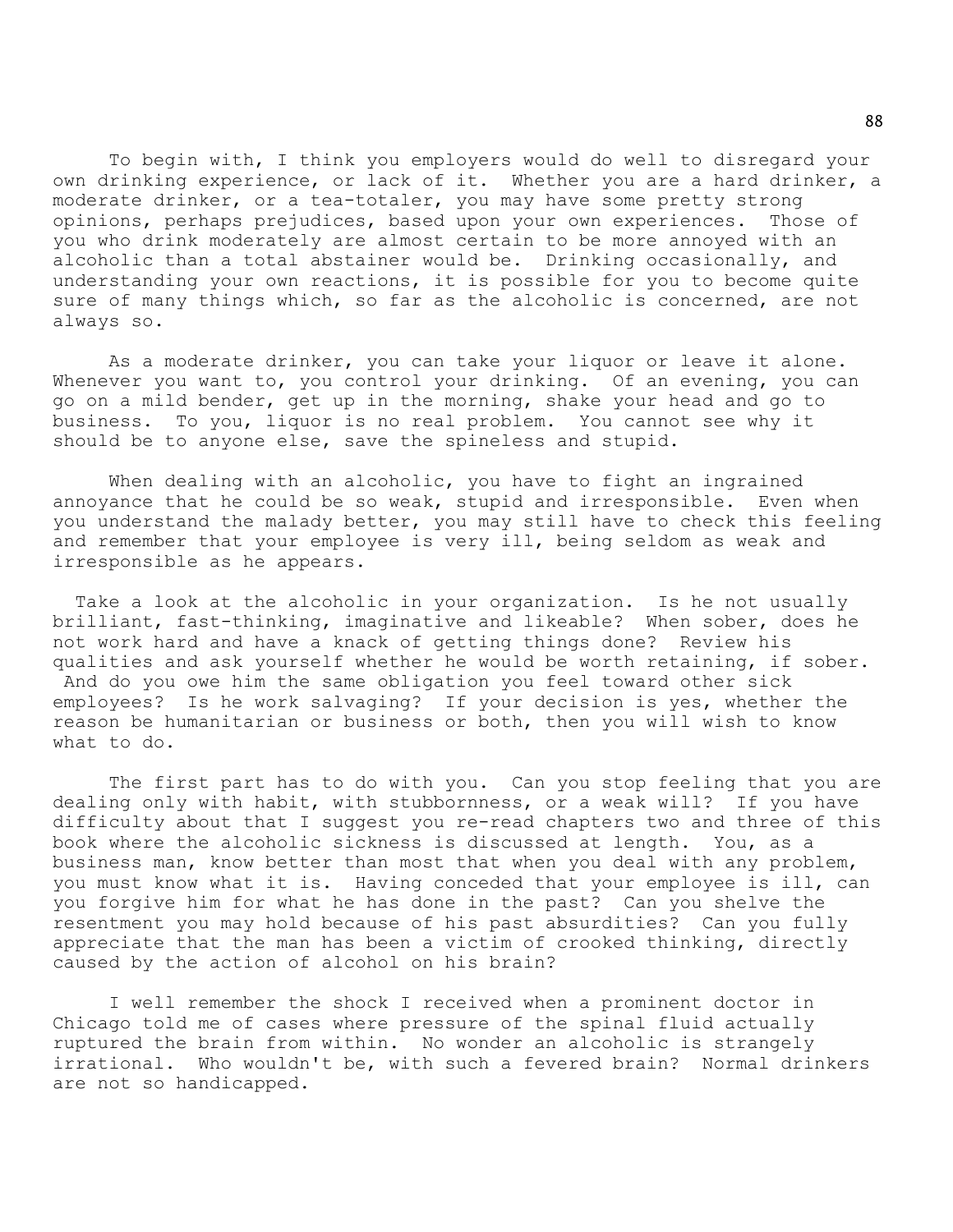Your man has probably been trying to conceal a number of scrapes, perhaps pretty messy ones. They may disgust you. You may be puzzled by them, being unable to understand how such a seemingly above board chap could be so involved. But you can generally charge these, no matter how bad, to the abnormal action of alcohol on his mind. When drinking, or getting over a bout, an alcoholic, sometimes the model of honesty when normal, will do incredible things. Afterward, his revulsion will be terrible. Nearly always, these antics indicate nothing more than temporary aberrations and you should so treat them.

 This is not to say that all alcoholics are honest and upright when not drinking. Of course that isn't so, and you will have to be careful that such people don't impose on you. Seeing your attempt to understand and help, some men will try to take advantage or your kindness. If you are sure your man does not want to stop, you may as well discharge him, the sooner the better. You are not doing him a favor by keeping him on. Firing such an individual may prove a blessing to him. It may be just the jolt he needs. I know, in my own particular case, that nothing my company could have done would have stopped me, for so long as I was able to hold my position, I could not possibly realize how serious my situation was. Had they fired me first, and had they taken steps to see that I was presented with the solution contained in this book, I might have returned to them six months later, a well man.

 But there are many men who want to stop right now, and with them you can go far. If you make a start, you should be prepared to go to the limit, not in the sense that great expense or trouble is to be expected, but rather in the matter of your own attitude, your understanding treatment of the case.

 Perhaps you have such a man in mind. He wants to quit drinking and you want to help him, even if it be only a matter of good business. You know something of alcoholism. You see that he is mentally and physically sick. You are willing to overlook his past performances. Suppose you call the man in and go at him like this:

 Hit him point blank with the thought that you know all about his drinking, that it must stop. Say you appreciate his capabilities, would like to keep him, but cannot, if he continues to drink. That you mean just what you say. And you should mean it too!

 Next, assure him that you are not proposing to lecture, moralize, or condemn; that if you have done so formerly, it is because you misunderstood. Say, if you possible can, that you have no hard feeling toward him. At this point, bring out the idea of alcoholism, the sickness. Enlarge on that fully. Remark that you have been looking into the mater. You are sure of what you say, hence your change of attitude, hence your willingness to deal with the problem as though it were a disease. You are willing to look at your man as a gravely-ill person,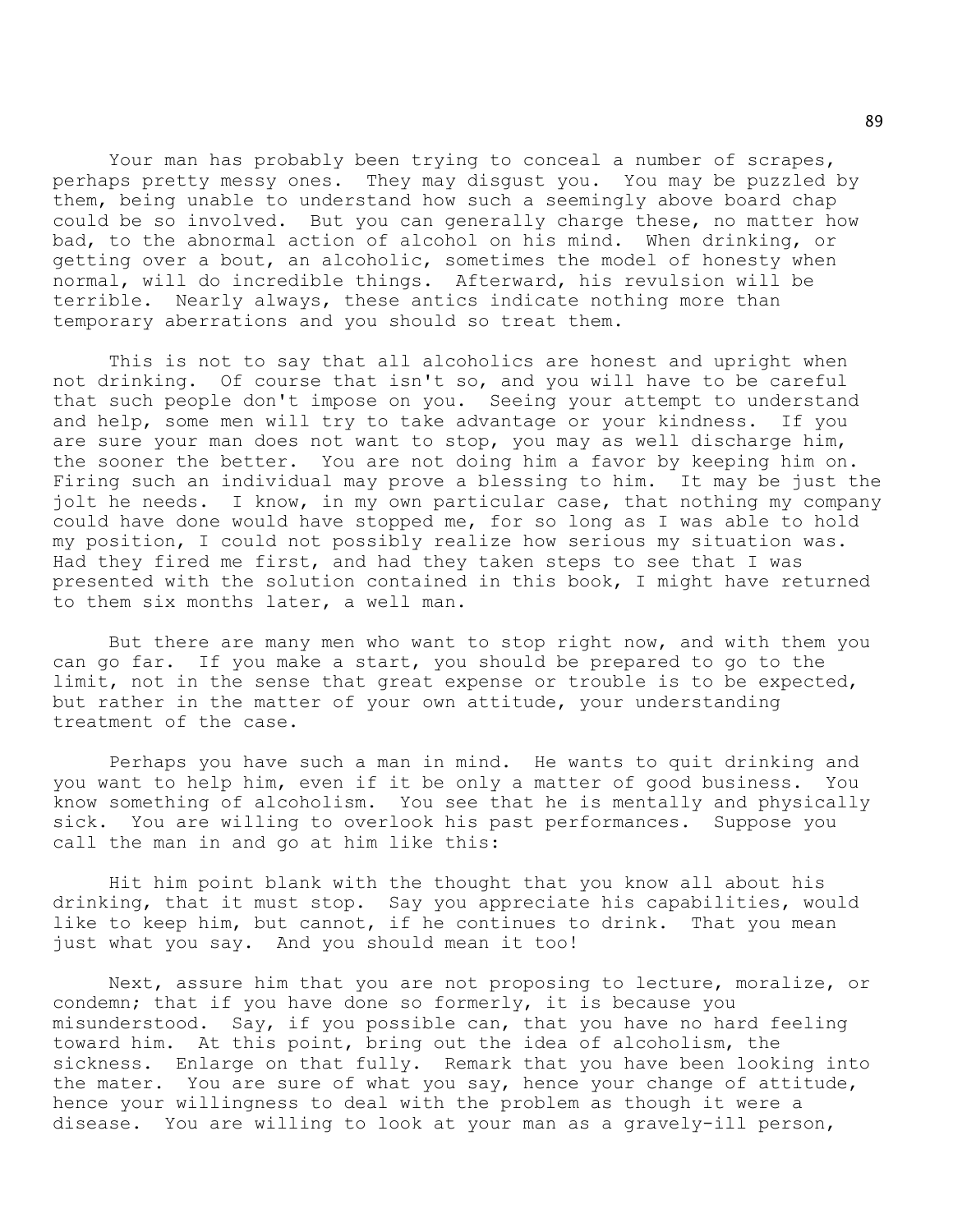with this qualification--being perhaps fatally ill, does your man want to get well and right now? You ask because many alcoholics, being warped and drugged, do not want to quit. But does he? Will he take every necessary step, submit to anything to get well, to stop drinking forever?

If he says yes, does he really mean it, or down inside does he think he is fooling you, and that after rest and treatment he will be able to get away with a few drinks now and then? Probe your man thoroughly on these points. Be satisfied he is not deceiving himself or you.

Not a word about this book unless you are sure you ought to introduce it at this juncture. If he temporizes and still thinks he can ever drink again, even beer, you may as well discharge him after the next bender which, if an alcoholic, he is certain to have. Tell him that emphatically, and mean it! Either you are dealing with a man who can and will get well, or you are not. If not, don't waste time with him. This may seem severe, but it is usually the best course.

 After satisfying yourself that your man wants to recover and that he will go to any extreme to do so, you may suggest a definite course of action. For most alcoholics who are drinking, or who are just getting over a spree, a certain amount of physical treatment is desirable, even imperative. Some physicians favor cutting off the liquor sharply, and prefer to use little or no sedative. This may be wise in some instances, but for the most of us it is a barbaric torture. For severe cases, some doctors prefer a slower tapering-down process, followed by a health farm or sanitarium. Other doctors prefer a few days of detoxification, removal of poisons from the system by cathartics, belladonna, and the like, followed by a week of mild exercise and rest. Having tried them all, I personally favor the latter, though the matter of physical treatment should, of course, be referred to your own doctor. Whatever the method, its object should be to thoroughly clear mind and body of the affects of alcohol. In competent hands, this seldom takes long, nor should it be very expensive. Your man is entitled to be placed in such physical condition that he can think straight and no longer physically craves liquor. These handicaps must be removed if you are going to give him the chance you want him to have. Propose such a procedure to him. Offer to advance the cost of treatment, if necessary, but make it plain that nay expense will later be deducted from his pay. Make him fully responsible; it is much better for him.

When your man accepts your offer, point out that physical treatment is but a small part of the picture. Though you are providing him with the best possible medical attention, he should understand that he must undergo a change of heart. To get over drinking will require a transformation of thought and attitude. He must place recovery above everything, even home and business, for without recovery he will lose both.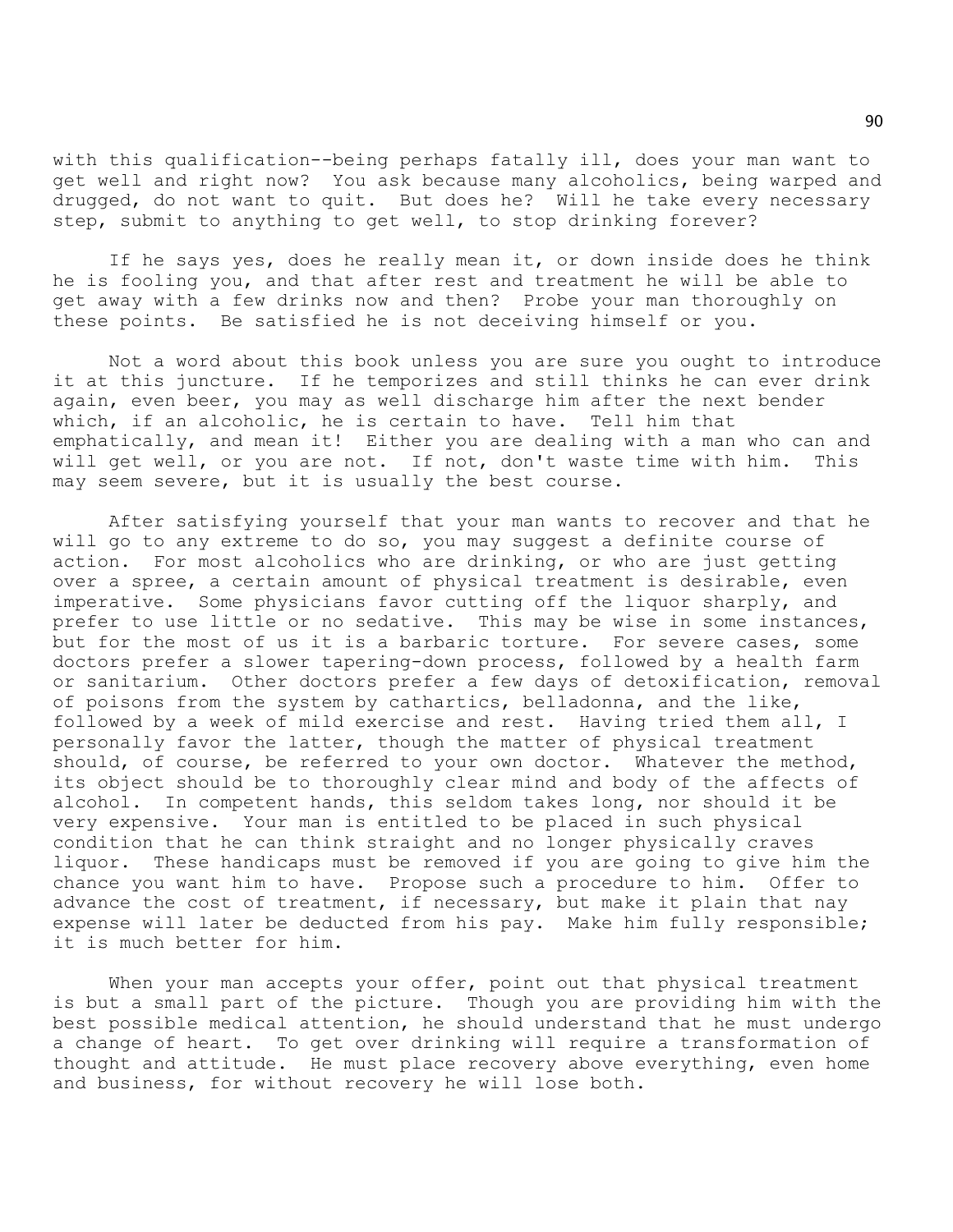Show that you have every confidence in his ability to recover. While on the subject of confidence, tell him that so far as you are concerned, this will be a strictly personal matter. His alcoholic derelictions, the treatment about to be undertaken, these will never be discussed without his consent. Cordially wish him success and say you want to have a long chat with him on his return.

 To return to the subject matter of this book: It contains, as you have seen, full directions by which your employee may solve his problem. To you, some of the ideas which it contains are novel. Perhaps some of them don't make sense to you. Possibly you are not quite in sympathy with the approach we suggest. By no means do we offer it as the last work on this subject, but so far as we are concerned, it has been the best word so far. Our approach often does work. After all, we are looking for results rather than methods. Whether your employee likes it or not, he will learn the grim truth about alcoholism. That won't hurt him a bit, though he does not go for the remedy at first.

 I suggest you draw our book to the attention of the doctor who is to attend your patient during treatment. Ask that the book be read the moment the patient is able -- while he is actually depressed, if possible.

 The doctor should approve a spiritual approach. And besides, he ought to tell the patient the truth about his condition, whatever that happens to be. The doctor should encourage him to acquire a spiritual experience. At this stage it will be just as well if the doctor does not mention you in connection with the book. Above all, neither you, the doctor, nor anyone should place himself in the position of telling the man he must abide by the contents of this volume. The man must decide for himself. You cannot command him, you can only encourage. And you will surely agree that it may be better to withhold any criticism you may have of our method until you see whether it works.

 You are betting, of course, that your changed attitude and the contents of this book will turn the trick. In some cases it will, and in others it will not. But we think that if you persist, the percentage of successes will gratify you. When our work spreads and our numbers increase, we hope your employees may be put in personal contact with some of us, which, needless to say, will be more effective. Meanwhile, we are sure a great deal can be accomplished if you will follow the suggestions of this chapter.

 On your employee's return, call him in and ask what happened. Ask him if he thinks he has the answer. Get him to tell you how he thinks it will work, and what he has to do about it. Make him feel free to discuss his problems with you, if he cares to. Show him you understand, and that you will not be upset by anything he wishes to say.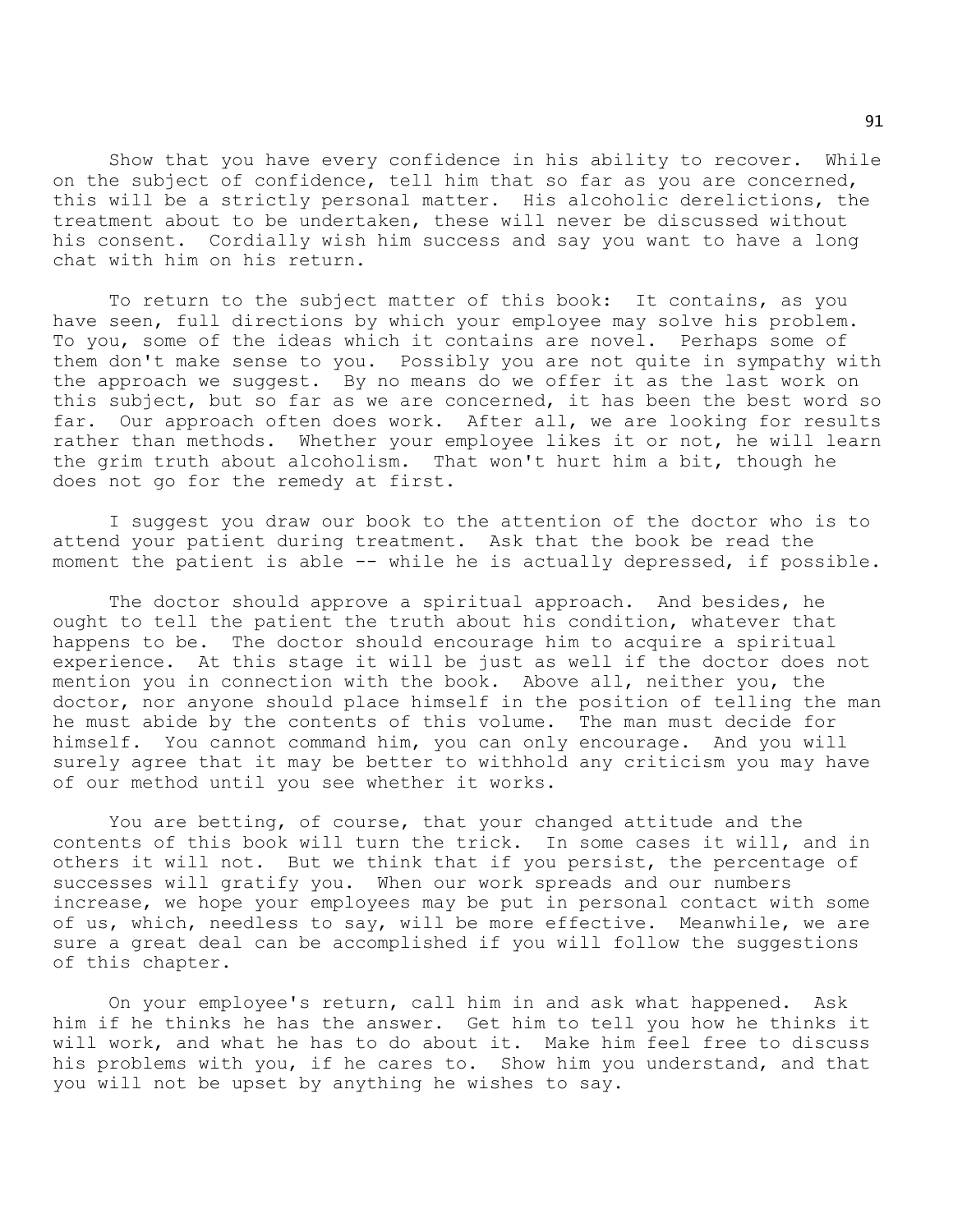In this connection, it is important that you remain undisturbed if the man proceeds to tell you things which shock you. He may, for example, reveal that he has padded his expense account, or that he has planned to take your best customers away from you. In fact, he may say almost anything if he has accepted our solution which, as you know, demands rigorous honesty. Charge this off a you would a bad account and start afresh with him. If he owes you money, make terms which are reasonable. From this point on, never rake up the past unless he wants to discuss it.

 If he speaks of his home situation, be patient and make helpful suggestions. Let him see that he can talk frankly with you so long as he does not bear tales or criticize others. With the kind of employee you want to keep, such an attitude will command undying loyalty.

The greatest enemies of the alcoholic are resentment, jealousy, envy, frustration, and fear. Wherever men are gathered together in business, there will be rivalries, and, arising out of these, a certain amount of office politics. Sometimes the alcoholic has an idea that people are trying to pull him down. Often this is not so at all. But sometimes his drinking will be used as a basis of criticism.

 One instance comes to mind in which a malicious individual was always making friendly little jokes of an alcoholic's drinking exploits. In another case, an alcoholic was sent to a hospital for treatment. Only a few knew of it at first, but this sort of thing decreases a man's change of recovery. The employer should make it his business to protect the victim from this kind of talk if he can. The employer cannot play favorites, but he can always try to defend a man from needless provocation and unfair criticism.

As a class, alcoholics are energetic people. They work hard and they play hard. Your man will be on his mettle to make good. Being somewhat weakened, and faced with physical and mental readjustment to a life which knows no alcohol, he may overdo. Don't let him work sixteen hours a day just because he wants to. Encourage him to play once in a while. Make it possible for him to do so. He may wish to do a lot for other alcoholics and something of the sort may come up during business hours. Don't begrudge him a reasonable amount of time. This work is necessary to maintain his sobriety.

 After your man has gone along without drinking a few months, try to make use of his services with other employees who are giving you the alcoholic run-around--provided, of course, they are willing to have a third party in the picture. Don't hesitate to let an alcoholic who has recovered, but holds a relatively unimportant job, talk to a man with a better position. Being on radically different basis of life, he will never take advantage of the situation.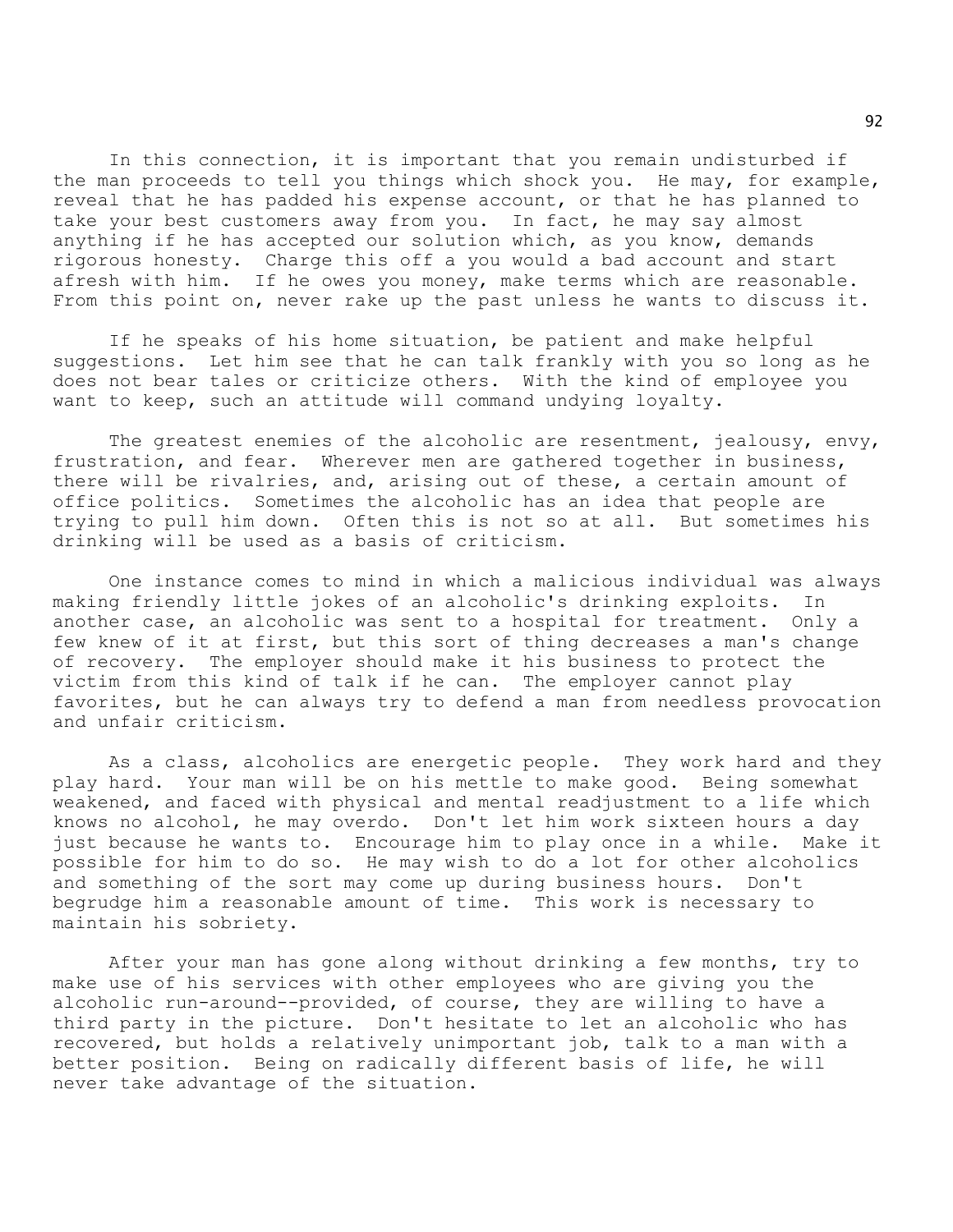You must trust your man. Long experience with alcoholic excuses naturally makes you suspicious. When his wife next calls saying he is sick, don't jump to the conclusion he is drunk. If he is, and is still trying to recover upon our basis, he will presently tell you about it, even if it means the loss of his job. For he knows he must be honest if he would live at all. Let him see you are not bothering your head about him at all, that you are not suspicious, nor are you trying to run his life so he will be shielded from temptation to drink. If he is conscientiously following the Program of Recovery he can go anywhere your business may call him. Do not promote him, however, until you are sure.

 In case he does stumble, even once, you will have to decide whether to let him go. If you are sure he doesn't mean business, there is no doubt you should discharge him. If, on the contrary, you are sure he is doing his utmost, you may wish to give him another chance. But you should feel under no obligation to do so, for your obligation has been well discharged already. In any event, don't let him fool you, and don't let sentiment get the better of you if you are sure he ought to go.

There is another thing you might do. If your organization is a large one, your junior executives might be provided with this book. You might let them know you have no quarrel with the alcoholics of your organization. These juniors are often in a difficult position. Men under them are frequently their friends. So, for one reason or another, they cover these men, hoping matters will take a turn for the better. They often jeopardize their own positions by trying to help serious drinkers who should have been fired long ago, or else given an opportunity to get well

After reading this book, a junior executive can go to such a man and say, "look here, Ed. Do you want to stop drinking or not? You put me on the spot every time you get drunk. It isn't fair to me or the firm. I have been learning something about alcoholism. If you are an alcoholic, you are a mighty sick man. You act like one. The firm wants to help you get over it, if you are interested. There is a way out, and I hope you have sense enough to try it. If you do, your past till be forgotten and the fact that you went away for treatment will not be mentioned. But if you cannot, or will not stop drinking, I think you ought to resign."

Your junior executive may not agree with the contents of our book. He need not, and often should not, show it to his alcoholic prospect. But a least he will understand the problem and will no longer be misled by ordinary promises. He will be able to take a position with such a man which is eminently fair and square. He will have no further reason for covering up an alcoholic employee.

 It boils right down to this: No man should be fired just because he is alcoholic. If he wants to stop, he should be afforded a real chance.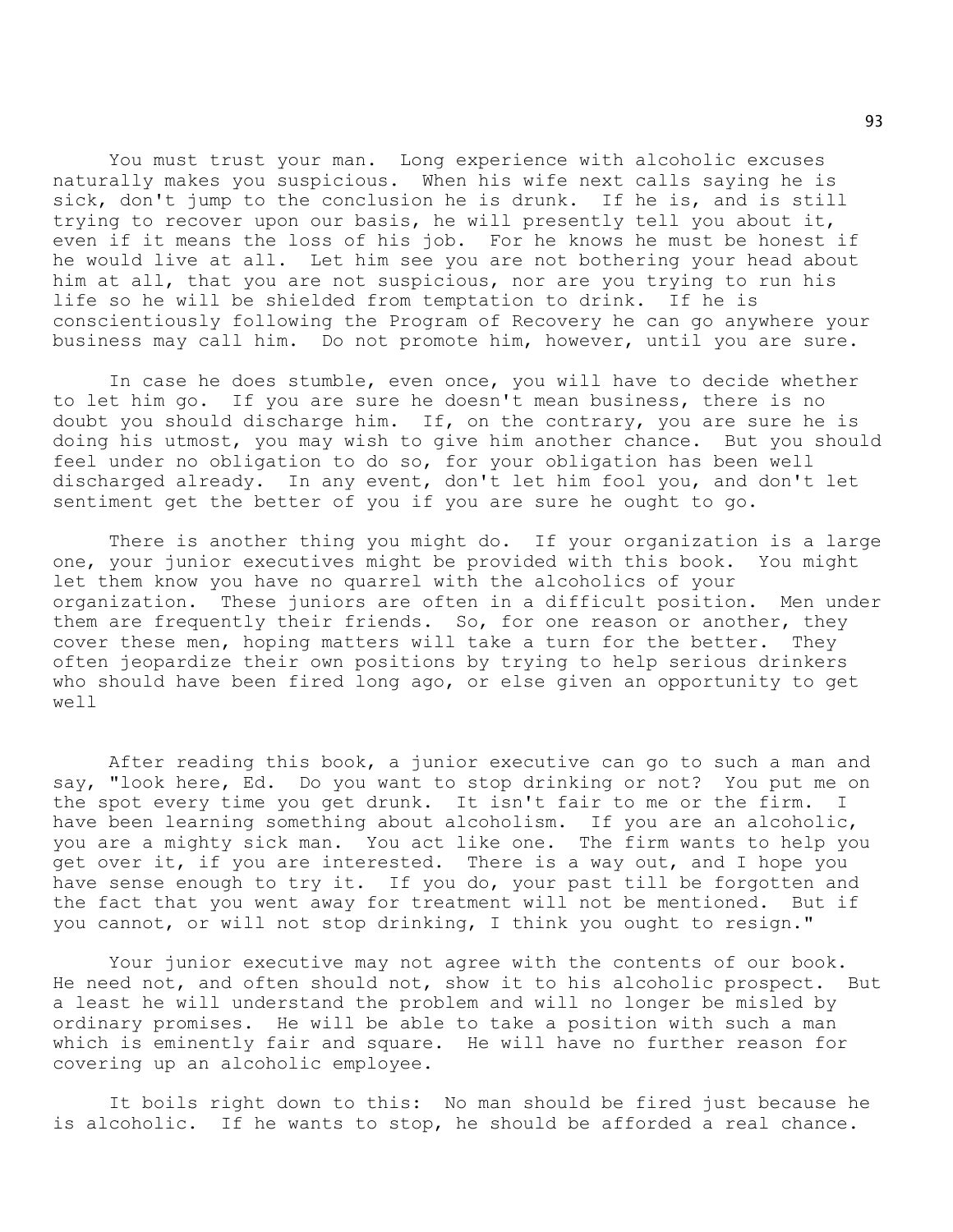If he cannot, or does not want to stop, he should usually be discharged. The exceptions are few.

 We think this method of approach will accomplish several things for you. It will promptly bring drinking situations to light. It will enable you to restore good men to useful activity. At the same time you will feel no reluctance to rid your self of those who cannot, or will not, stop. Alcoholism may be causing your organization considerable damage in its waste of money, men and reputation. We hope our suggestions will help you plug up this sometimes serious leak. We do not expect you to become a missionary, attempting to save all who happen to be alcoholic. Being a business man is enough these days. But we can sensibly urge that you stop this waste and give your worth-while man a chance.

 The other day an approach was made to the vice-president of a large industrial concern. He remarked: "I'm mighty glad you fellows got over your drinking. But the policy of this company is not to interfere with the habits of our employees. If a man drinks so much that his job suffers, we fire him. I don't see how you can be of any help to us, for as you see, we don't have any alcoholic problem" This same company spends millions for research every year. Their cost of production is figured to a fine decimal point. They have recreational facilities. There is company insurance. There is a real interest, both humanitarian and business, in the well-being of employees. But alcoholism -- well, they just don't have that.

 Perhaps this is a typical attitude. We, who have collectively seen a great deal of business life, at least from the alcoholic angle, had to smile at this gentleman's opinion. He might be shocked it he knew how much alcoholism cost his organization a year. That company may harbor many actual or potential alcoholics. We believe that managers of large enterprises often have little idea how prevalent this problem is. Perhaps this is a guess, but we have a hunch it's a good one. If you still feel your organization has no alcoholic problem, you might well take another look down the line. You may make some interesting discoveries.

Of course, this chapter refers to alcoholics, sick people, deranged men. What our friend, the vice-president, had in mind, was the habitual or whoopee drinker. As to them, this policy is probably sound, but as you see, he does not distinguish between such people and the alcoholic.

 Being a business man, you might like to have a summary of this chapter. Here it is:

One: Acquaint yourself with the nature of alcoholism.

Two: Be prepared to discount and forget your man's past.

Three: Confidentially offer him medical treatment and cooperation, provided you think he wants to stop.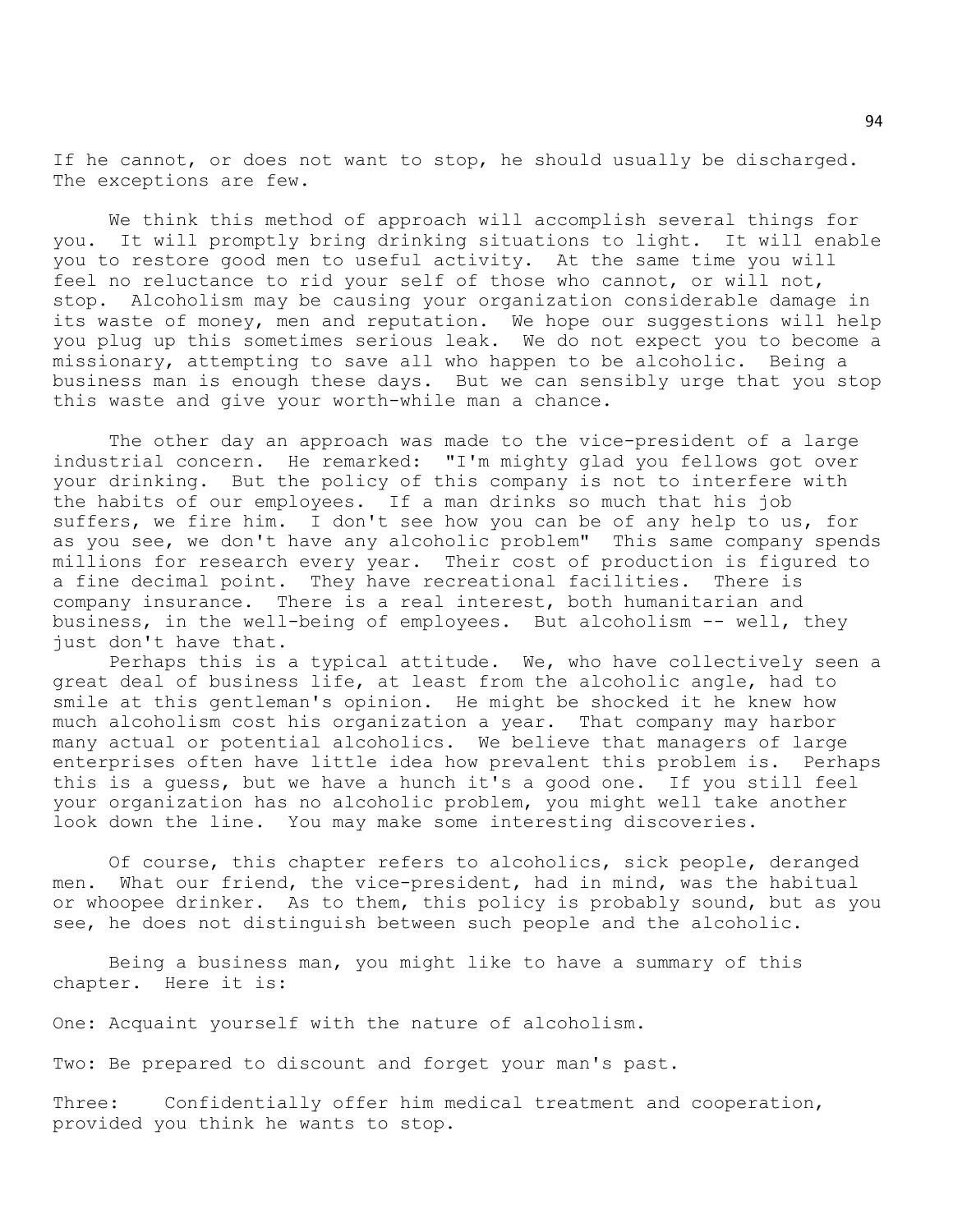Four: Have the alcohol thoroughly removed form his system and give him a suitable chance to recover physically.

Five: Have the doctor in attendance present him with this book, but don't cram it down his throat.

Six: Have a frank talk with him when he gets back from his treatment assuring him of your full support, encouraging him to say anything he wishes about himself, and making it clear the past will not be held against him.

Seven: Ask him to place recovery from alcoholism ahead of all else.

Eight: Don't let him overwork.

Nine: Protect him, when justified, from malicious gossip.

Ten: If, after you have shot the works, he will not stop, then let him go.

It is not to be expected that you give your alcoholic employee a disproportionate amount of time and attention. He is not to be made a favorite. The right kind of man, the kind who recovers, will not want this sort of thing. He will not impose upon you. Far from it. He will work like the devil, and thank you to his dying day.

 Today, I own a little company. There are two alcoholic employees, who produce as much as five normal salesmen. But why not? They have a better way of life, and they have been saved from a living death. I have enjoyed every moment spent in getting them straightened out. You, Mr. Employer, may have the same experience!\*

See appendix -- The Alcoholic Foundation. We may be able to carry on a limited correspondence.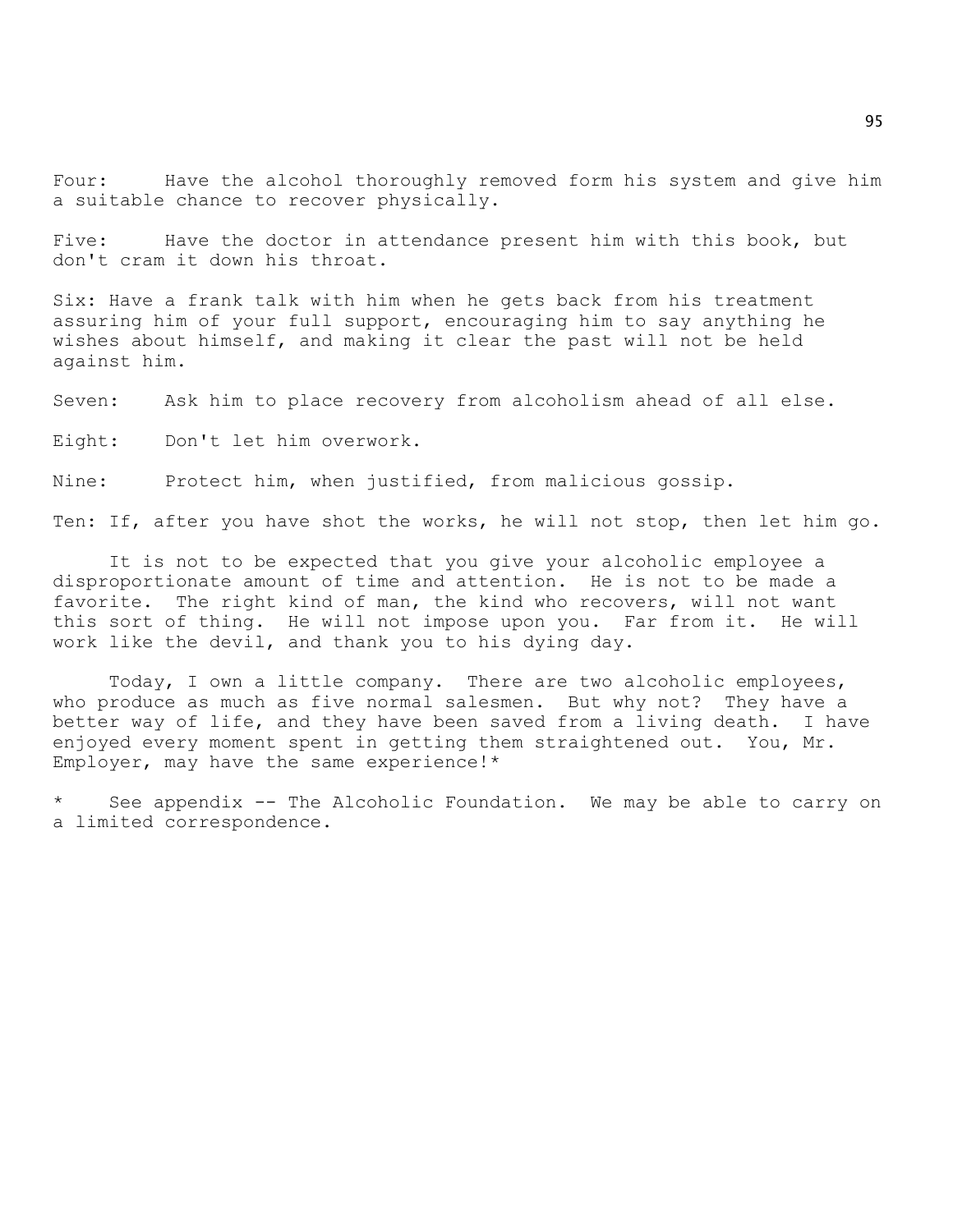Chapter Eleven

A Vision For You

 For most normal folks, drinking means conviviality, companionship, and colorful imagination. It means release from care, boredom, and worry. It is joyous intimacy with friends, and a feeling that life is good. But not so with us in those last days of heavy drinking. The old pleasures were gone. They were but memories. Never could we recapture the great moments of the past. There was an insistent yearning to enjoy as we once did and a heartbreaking obsession that some new miracle of control would enable us to do it. There was always one more attempt -- and one more failure.

The less people tolerated us, the more we withdrew from society, from life itself. As we became subjects of King Alcohol, shivering denizens of his mad realm, the chilling vapor that is loneliness settled down. It thickened, ever becoming blacker. Some of us sought out sordid places, hoping to find understanding companionship and approval. Momentarily we did -- then would come oblivion and the awful awakening to face the hideous Four Horsemen -- Terror, Bewilderment, Frustration, Despair. Unhappy drinkers who see this page will understand!

 Now and then a serious drinker, being dry at the moment says, "I don't miss it at all. Feel better. Work better. Having a better time." As ex-alcoholics, we smile at such a sally. We know our friend is like a boy whistling in the dark to keep up his spirits. He fools himself. Inwardly he would give anything to take half a dozen drinks and get away with them. He will presently try the old game again, for he isn't happy about his sobriety. He cannot picture life without alcohol. Some day he will be unable to imagine life either with alcohol or without it. Then he will know loneliness such as few do. He will be at the jumping-off place. He will wish for the end.

We have shown you how we got out from under. You say: "Yes, I'm willing. But am I to be consigned to a life where I shall be stupid, boring and glum, like some righteous people I see? I know I must get along without liquor, but how can I? Have you a sufficient substitute?"

 Yes, there is a substitute, and it is vastly more than that. It is a Fellowship in Alcoholics Anonymous. There you will find release from care, boredom, and worry. Your imagination will be fired. Life will mean something at last. The most satisfactory years of your existence lie ahead. Thus we find The Fellowship, and so will you.

 "How is that to come about?" you say. "Where am I to find these people?"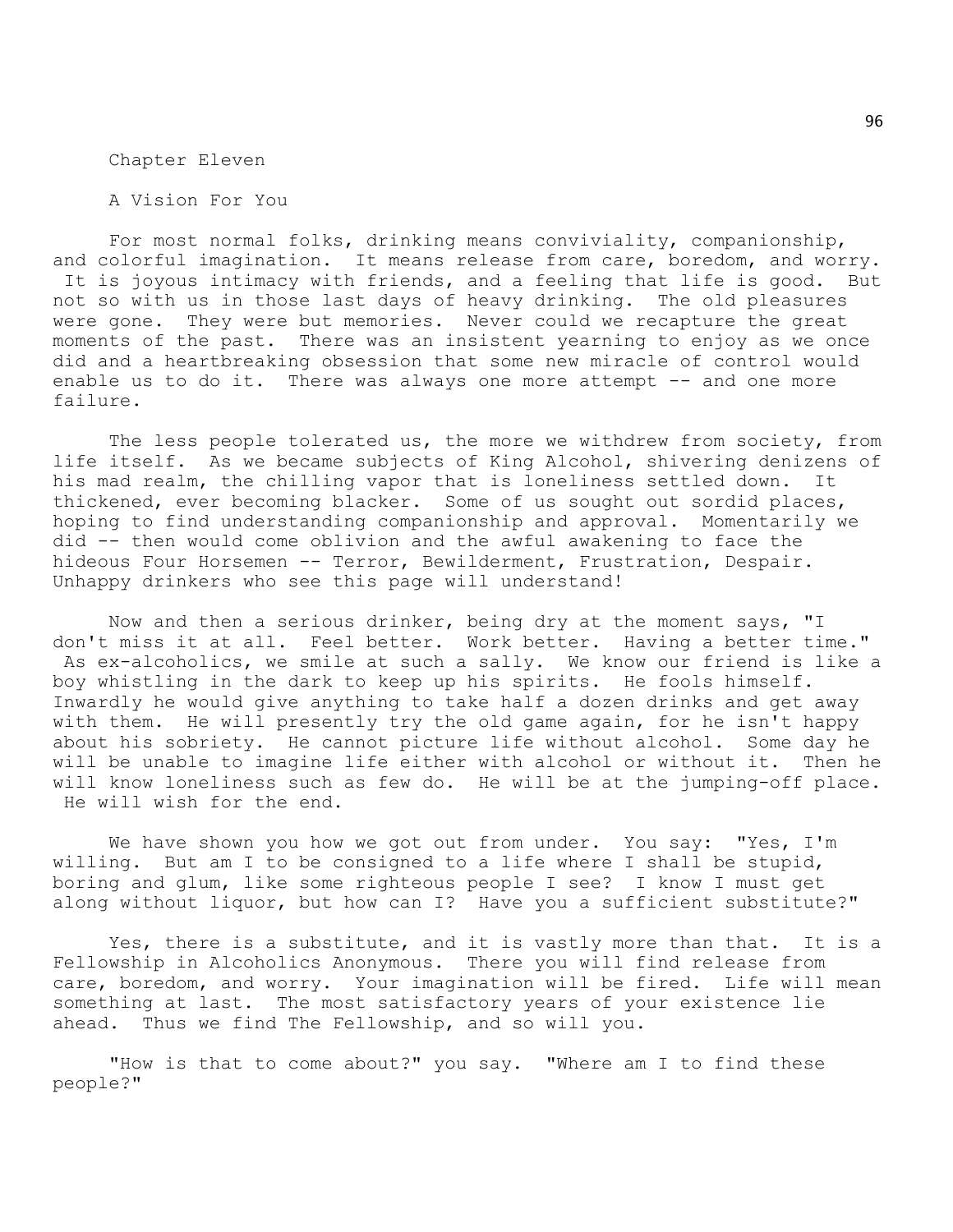You are going to meet these new friends in your own community. Near you alcoholics are dying helplessly like people in a sinking ship. If you live in a large place, there are hundreds. These are to be your companions. High and low, rich and poor, these are future Fellows of Alcoholics Anonymous. Among them you will make lifelong friends. You will be bound to them with new and wonderful ties, for you will escape disaster together and you will commence shoulder to shoulder your common journey. Then you will know what it means to give of yourself, that others may survive and rediscover life. You will learn the full meaning of "Love thy neighbor as thyself."

It may seem incredible that these men are to become happy, respected, and useful once more. How can they rise out of such misery, bad repute and hopelessness? The practical answer is that since these things have happened among us, they can happen again. Should you wish them above all else, and should you be willing to make use of our experience, we are sure they will come. The age of miracles is still with us. Our own recovery proves that!

 Our hope is that when this chip of a book is launched on the world tide of alcoholism, defeated drinkers will seize upon it, following its directions. Many, we are sure, will rise to their feet and march on. They will approach still other sick ones and so the Fellowship of Alcoholics Anonymous may spring up in each city and hamlet, havens for those who must find a way out.

 In the chapter "Working With Others" you gathered an idea of how to approach and aid others to health. Suppose now that through you several families have adopted your way of life. You will want to know more of how to proceed from that point. Perhaps the best way of treating you to a glimpse of your future will be to describe the growth of the Fellowship among us. Here is a brief account:

 Nearly four years ago, one of our number made a journey to a certain western city. From the business standpoint, his trip came off badly. Had he been successful in his enterprise, he would have been set on his feet financially, which, at the time, seemed vitally important. But his venture wound up in a law suit and bogged down completely. The preceding was shot through with much hard feeling and controversy.

 Bitterly discouraged, he found himself in a strange place, discredited and almost broke. Still physically weak, and sober but a few months, he saw that his predicament was dangerous. He wanted so much to talk with someone, but whom?

 One dismal afternoon he paced a hotel lobby wondering how his bill was to be paid. At one end of the room stood a glass covered directory of local churches. Down the lobby a door opened into an attractive bar. He could see the gay crowd inside. In there he would find companionship and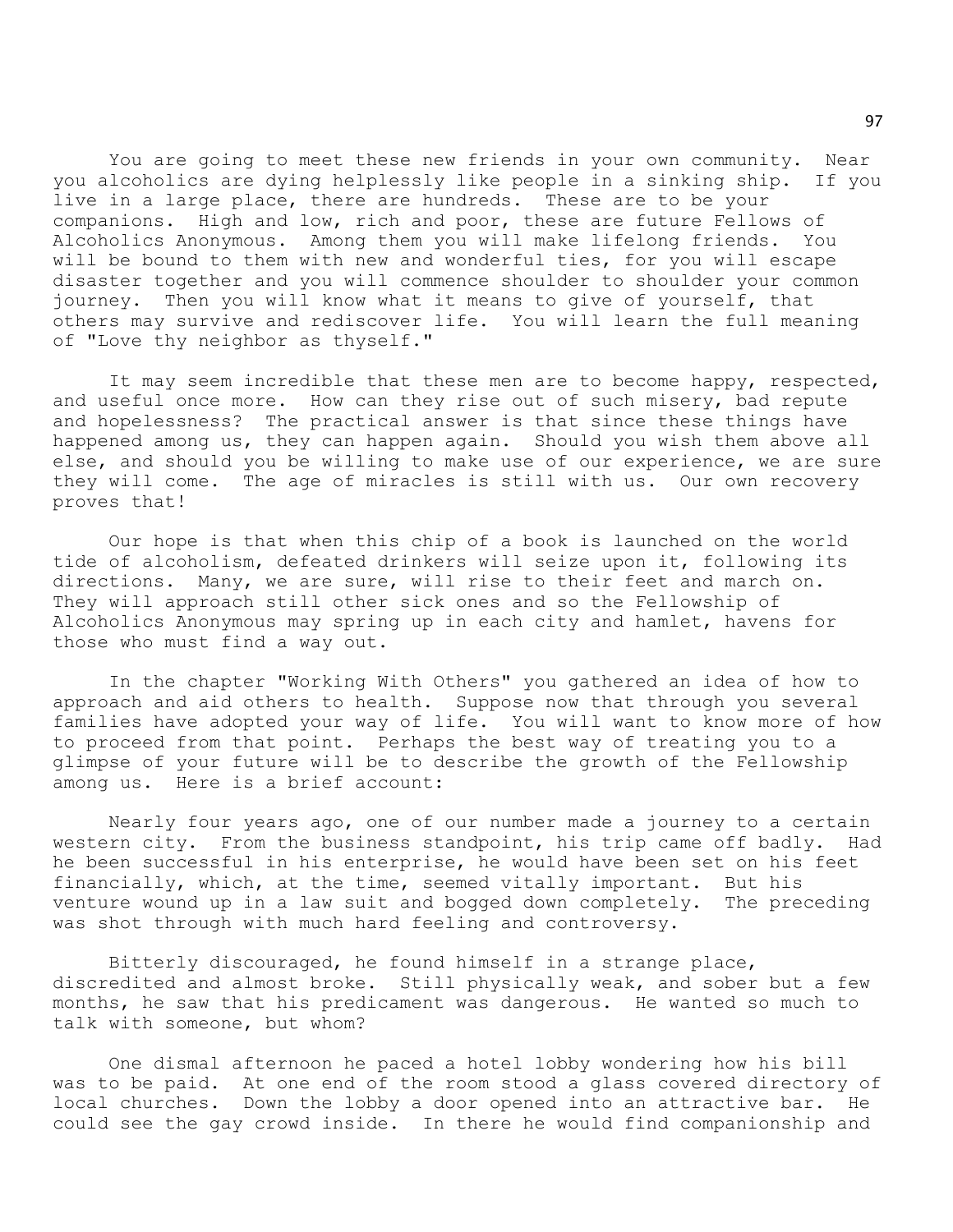release. Unless he took some drinks, he might not have the courage to scrape an acquaintance, and would have a lonely week-end.

 Of course, he couldn't drink, but why not sit hopefully at a table, a bottle of ginger ale before him? then after all, had he not been sober six months now? Perhaps he could handle, say, three drinks--no more! Fear gripped him. He was on thin ice. Again it was the old, insidious insanity--that first drink. With a shiver, he turned away and walked down the lobby to the church directory. Music and gay chatter still floated to him from the bar.

 But what about his responsibilities -- his family and the men who would die because they would not know how to get well, ah--yes, those other alcoholics? There must be many such in this town. He would phone a clergyman. His sanity returned, and he thanked God. Selecting a church at random from the directory, he stepped into a booth and lifted the receiver.

 Little could he foresee what that simple decision was to mean. How could anyone guess that life and happiness for many was to depend on whether one depressed man entered a phone booth or a bar? His call to the clergyman, led him presently to a certain resident of the town, who, though formerly able and respected, was then nearing the nadir of alcoholic despair. It was the usual situation: home in jeopardy, wife ill, children distracted, bills in arrears, and reputation damaged. He had a desperate desire to stop, but saw no way out; for he had earnestly tried many avenues of escape. Painfully aware of being somehow abnormal, the man did not fully realize what it means to be alcoholic.

When our friend told his experience, the man agreed that no amount of will power he might muster could stop his drinking for long. A spiritual experience, he conceded, was absolutely necessary, but the price seemed high upon the basis suggested. He told how he lived in constant worry about creditors and others who might find out about his alcoholism. He had, of course, the familiar alcoholic obsession that few knew of his drinking. Why, he argued, should he lose the remainder of his business, so bringing still more suffering to his family, by foolishly admitting his plight to his creditors and those from whom he made his livelihood? He would do anything, he said, but that.

 Being intrigued, however, he invited our friend to his home. Some time later, and just as he thought he was getting control of his liquor situation, he went on a roaring bender. For him, this was the spree that ended all sprees. He saw that he would have to face his problems squarely, that God might give him mastery.

 One morning he took the bull by the horns and set out to tell those he feared what his trouble had been. He found himself surprisingly well received, and learned that many knew of his drinking. Stepping into his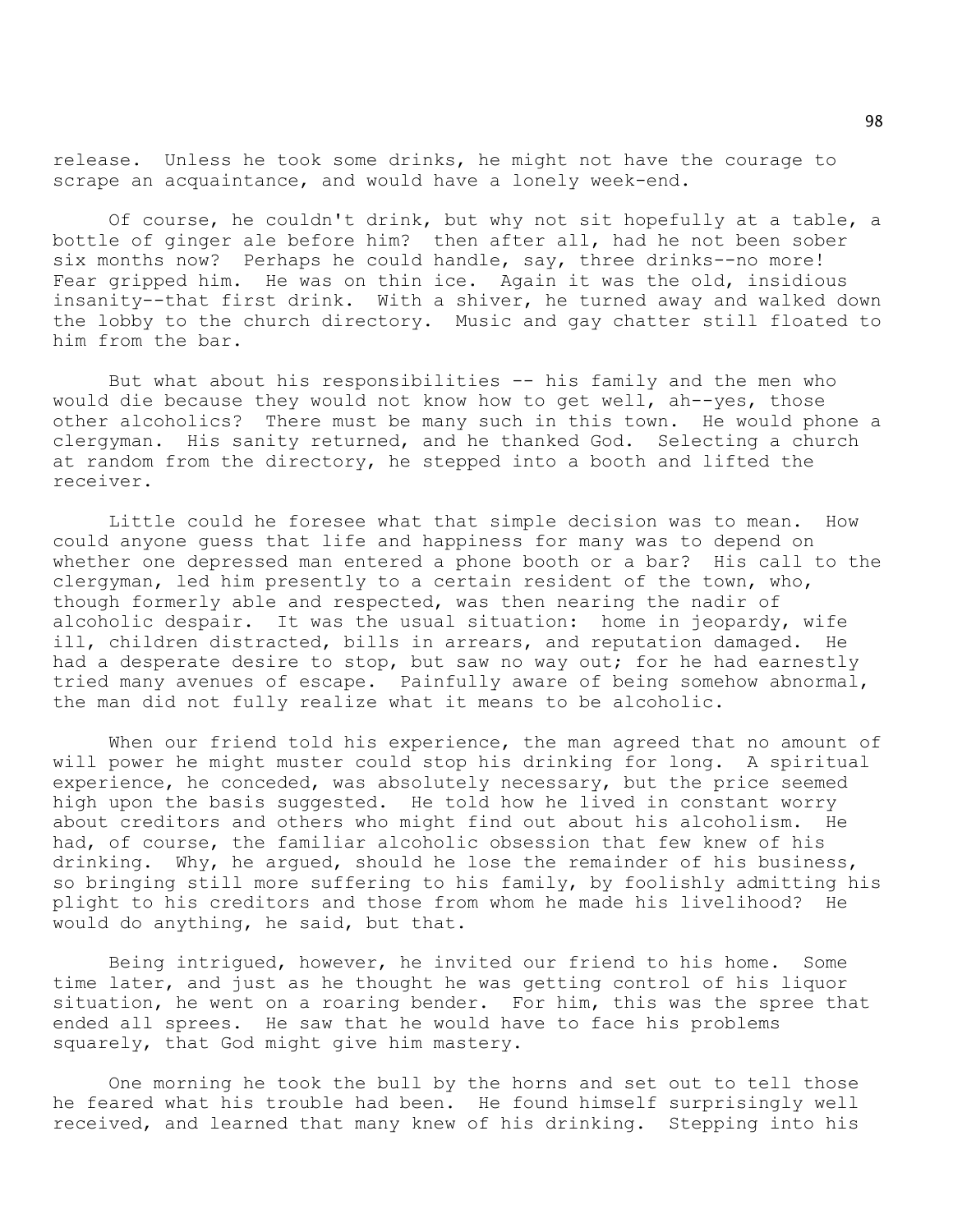car, he made the rounds of people he had hurt. He trembled as he went about, for this might mean ruin, particularly to a person in his line of business.

 At midnight he came home exhausted, but very happy. He has not had a drink since. As we shall see, he now means a great deal to his community, and the major liabilities of thirty years of hard drinking have been repaired in less than four.

 But life was not easy for the two friends. Plenty of difficulties presented themselves. Both saw that they must keep spiritually active. One day they called up the head nurse of a local hospital. They explained their need and inquired if she had a first class alcoholic prospect.

 She replied, "Yes, we've got a corker. He's just beaten up a couple of nurses. Goes off his head completely when drinking. But he's a grand chap when sober though he's been in here six times in the last four months. Understand he was once a well-known lawyer in town, but just now we've got him strapped down tight."

 Here was prospect all right, but, by the description, none too promising. The use of spiritual principles in such cases was not so well understood as it is now. But one of the friends said, "Put him in a private room. We'll be down."

 Two days later, a future Fellow of Alcoholics Anonymous stared glassily at the strangers beside his bed. "Who are you fellows, and why this private room? I was always in a ward before."

 Said one of the visitors, "We're giving you a treatment for alcoholism."

 Hopelessness was written large on the man's face as he replied: "Oh, but that's no use. Nothing would fix me. I'm a goner. The last three times, I got drunk on the way home from here. I'm afraid to go out the door. I can't understand it."

 For an hour, the two friends told him about their drinking experiences. Over and over, he would say: "That's me. That's me. I drink like that."

 The man in the bed was told of the acute poisoning from which he suffered, how it deteriorates the body of an alcoholic and warps his mind. There was much talk about the mental state preceding the first drink.

 "Yes, that's me," said the sick man, "the very image. You fellows know your stuff all right, but I don't see what good it'll do. You fellows are somebody. I was once, but I'm a nobody now. From what you tell me, I know more than ever I can't stop." At this both the visitors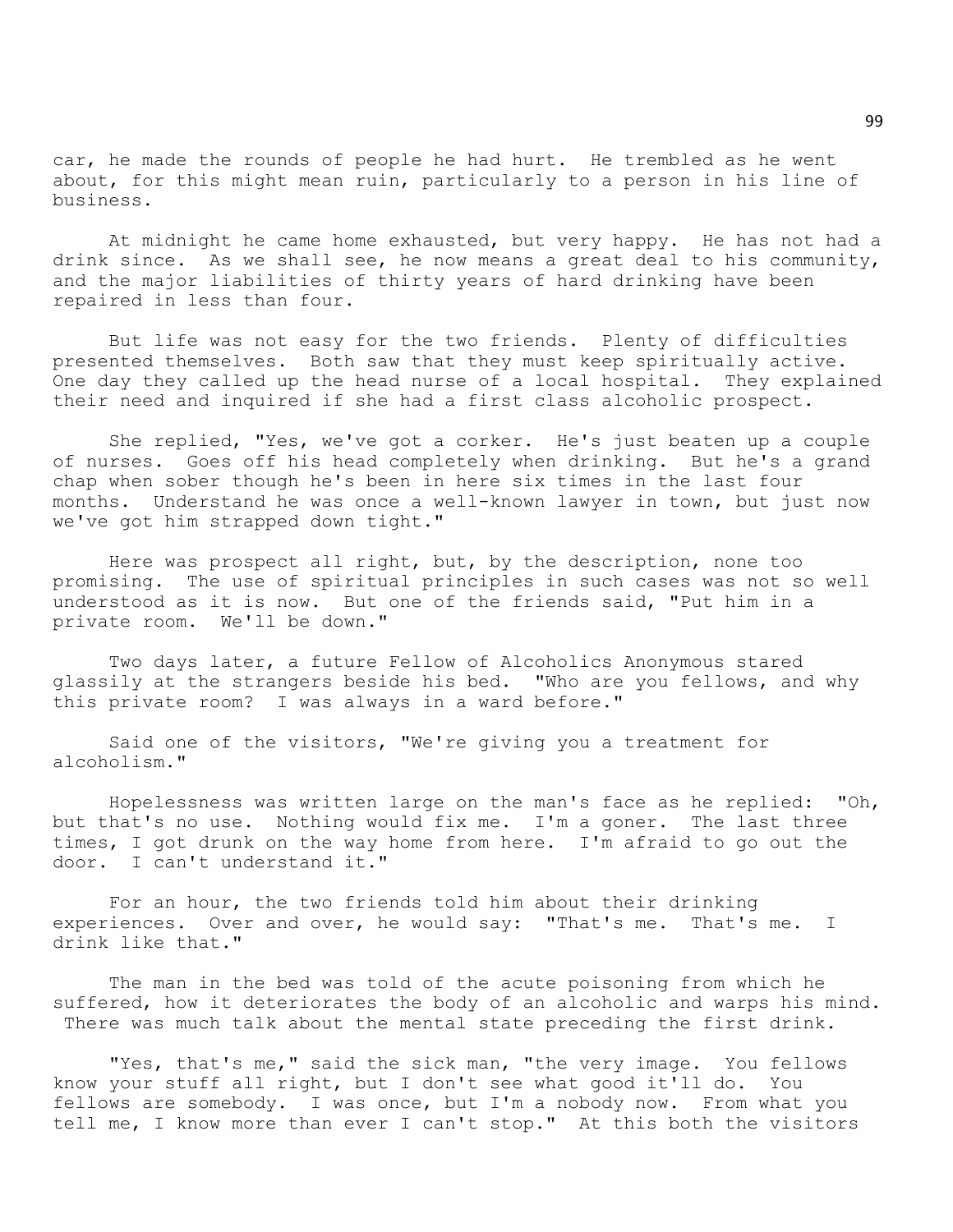burst into a laugh. Said the future Fellow Anonymous: "Damn little to laugh about that I can see."

 The two friends spoke of their spiritual experience and told him about the course of action they carried out.

 He interrupted: "I used to be strong for the church, but that won't fix it. I've prayed to God on hangover mornings and sworn that I'd never touch another drop but by nine o'clock I'd be boiled as an owl."

 Next day found the prospect more receptive. He had been thinking it over. "Maybe you're right," he said. "God ought to be able to do anything." Then he added, "He sure didn't do much for me when I was trying to fight this booze racket alone."

 On the third day the lawyer gave his life to the care and direction of his Creator, and said he was perfectly willing to do anything necessary. His wife came, scarcely daring to be hopeful, but she thought she saw something different about her husband already. He had begun to have a spiritual experience.

 That afternoon he put on his clothes and walked from the hospital a free man. He entered a political campaign making speeches, frequenting men's gathering places of all sorts, often staying up all night. He lost the race by only a narrow margin. But he had found God -- and in finding God had found himself.

 That was in June, 1935. He never drank again. He too, has become a respected and useful member of his community. He has helped other men recover, and is a power in the church from which he was long absent.

 So, you see, there were three alcoholics in that town, who now felt they had to give to others what they had found, or be sunk. After several failures to find others, a fourth turned up. He came through an acquaintance who had heard the good news. He proved to be a devil-may-care young fellow whose parents could not make out whether he wanted to stop drinking or not. They were deeply religious people, much shocked by their son's refusal to have anything to do with the church. He suffered horribly from his sprees, but it seemed as if nothing could be done for him. He consented, however, to go to the hospital, where he occupied the very room recently vacated by the lawyer.

 He had three visitors. After a bit, he said: "The way you fellows put this spiritual stuff makes sense. I'm ready to do business. I guess the old folks were right after all." So one more was added to the Fellowship.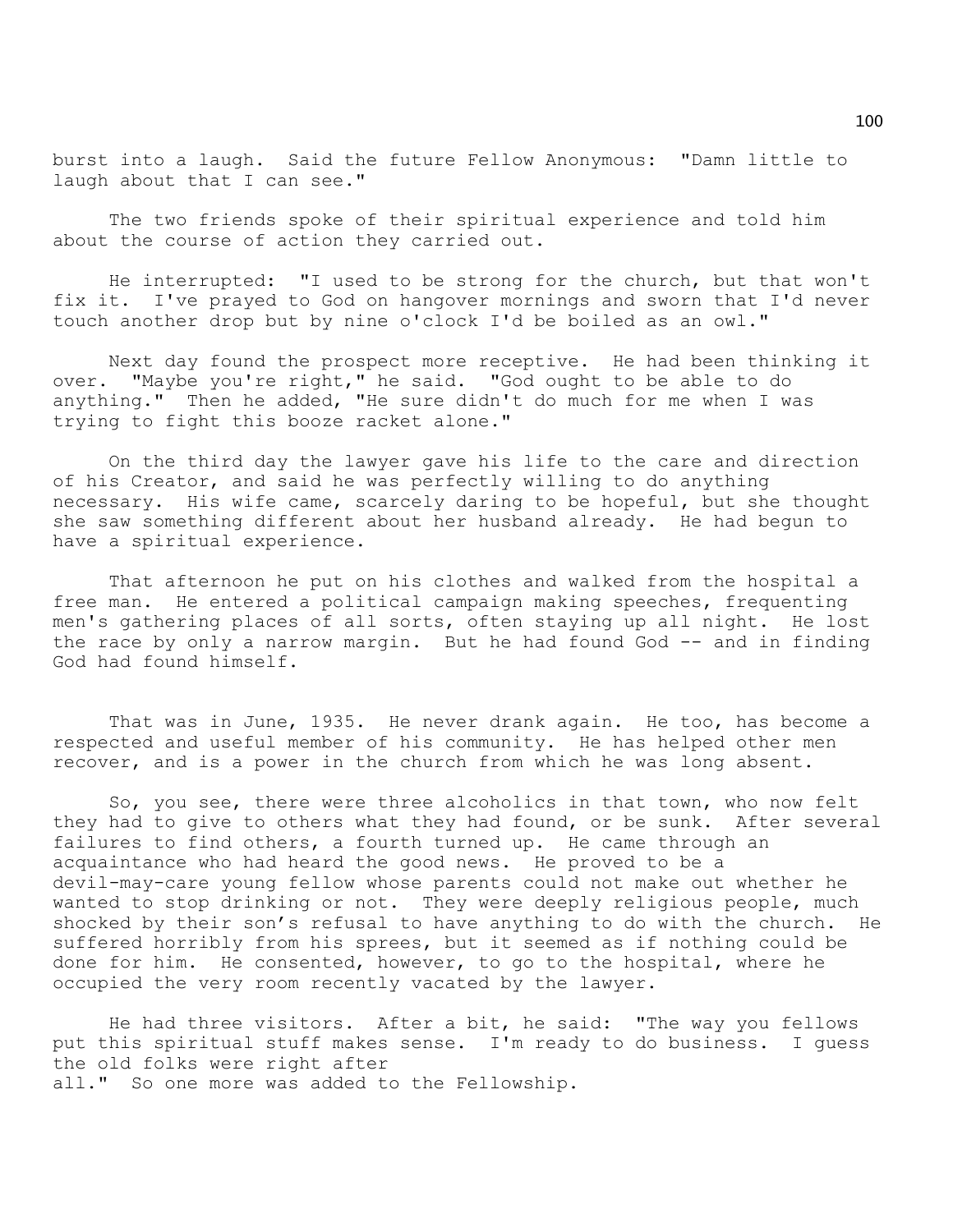All this time our friend of the hotel lobby incident remained in that town. He was there three months. He now returned home, leaving behind his first acquaintance, the lawyer, and the devil-may-care chap. These men had found something brand new in life. Though they new they must help other alcoholics if they would remain sober, that motive became secondary. It was transcended by the happiness they found in giving themselves for others. They shared their homes, their slender resources, and gladly devoted their spare hours to fellow-sufferers. They were willing, by day or night, to place a new man in the hospital and visit him afterward. They grew in numbers. They experienced a few distressing failures, but in those cases, they made an effort to bring the man's family into a new way of living, thus relieving much worry and suffering.

 A year and six months later these three had succeeded when seven more. Seeing much of each other, scarce an evening passed that someone's home did not shelter a little gathering of men and women, happy in their release, and constantly thinking how they might present their discovery to some newcomer. In addition to these casual get-togethers, it became customary to set apart one night a week for a meeting to be attended by anyone or everyone interested in a spiritual way of life. Aside form fellowship and sociability, the prime object was to provide a time and place where new people might bring their problems.

 Outsiders became interested. One man and his wife place their large home at the disposal of this strangely assorted crowd. This couple has since become so fascinated that they have dedicated their home to the work. Many a distracted wife has visited this house to find loving and understanding companionship among women who knew their problem, to hear from the lips of men like their husbands what had happened to them, to be advised how her own wayward mate might be hospitalized and approached when next he stumbled.

 Many a man, yet dazed from his hospital experience, has stepped over the threshold of that home into freedom. Many an alcoholic who entered there came away with an answer. He succumbed to that gay crowd inside, who laughed at their misfortune and understood him. Impressed by those who visited him at the hospital, he capitulated entirely, when, later, in an upper room of his house, he heard the story of some man whose experience closely tallied with his own. The expression on the faces of the women, that indefinable something in the eyes of the men, the stimulating and electric atmosphere of the place, conspired to let him know that here was haven at last.

 The very practical approach to his problems, the absence of intolerance of any kind, the informality, the genuine democracy, the uncanny understanding which these people had were irresistible. He and his wife would leave elated by the thought of what they could now do for some stricken acquaintance and his family. They knew they had a host of new friends; it seemed they had known these strangers always. They had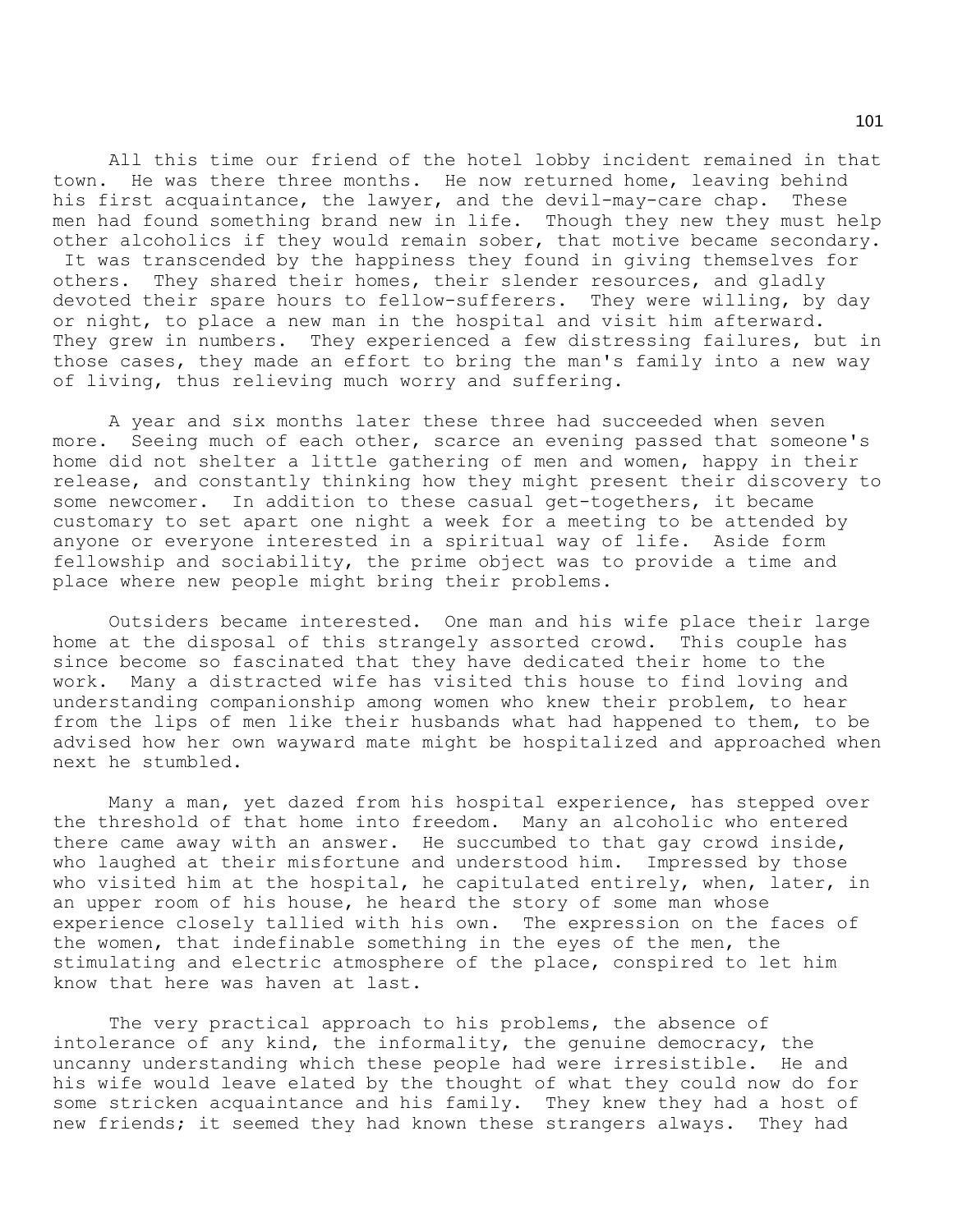seen miracles, and one was to come to them. They had envisioned The Great Reality -- their loving and All Powerful Creator.

 Now, this house will hardly accommodate its weekly visitors, for they number sixty or eighty as a rule. Alcoholics are being attracted from far and near. From surrounding towns, families drive long distances to be present. A community thirty miles away has fifteen Fellows of Alcoholics Anonymous. Being a large place, we think that some day its Fellowship will number many hundreds.

 But life among Alcoholics Anonymous is more than attending meetings and visiting hospitals. Cleaning up old scrapes, helping to settle family differences, explaining the disinherited son to his irate parents, lending money and securing jobs for each other, when justified -- these are everyday occurrences. No one is too discredited, nor has sunk too low to be welcomed cordially -- if he means business. Social distinctions, petty rivalries and jealousies -- these are laughed out of countenance. Being wrecked in the same vessel, being restored and united under one God, with hearts and minds attuned to the welfare of others, the things which matter so much to some people no longer signify much to them. How could they?

 Under only slightly different conditions, the same thing is taking place in several eastern cities. In one of these there is a well-known hospital for the treatment of alcoholic and drug addiction. Four years ago one of our number was a patient there. Many of us have felt, for the first time, the Presence and Power of God within its walls. We are greatly indebted to the doctor in attendance there, for he, although it might prejudice his own work, has told us his belief in our work.

 Every few days this doctor suggest our approach to one of his patients. Understanding our work, he can do this with an eye to selecting those who are willing and able to recover on a spiritual basis. Many of us, former patients, go there to help. Then, in this eastern city there are informal meetings such as we have described to you, where you may see thirty or forty, there are the same fast friendships, there is the same helpfulness to one another as you find among our western friends. There is a good bit of travel between East and West and we foresee a great increase in this helpful interchange.

 Some day we hope that every alcoholic who journeys will find a Fellowship of Alcoholic Anonymous at his destination. To some extent this is already true. Some of us are salesmen and go about. Little clusters of twos and threes and fives of us have sprung up in other communities through contact with our two larger centers. Those of us who travel drop in as often as we can. This practice enables us to lend a hand, at the same time avoiding certain alluring distractions of the road, about which any traveling man can inform you.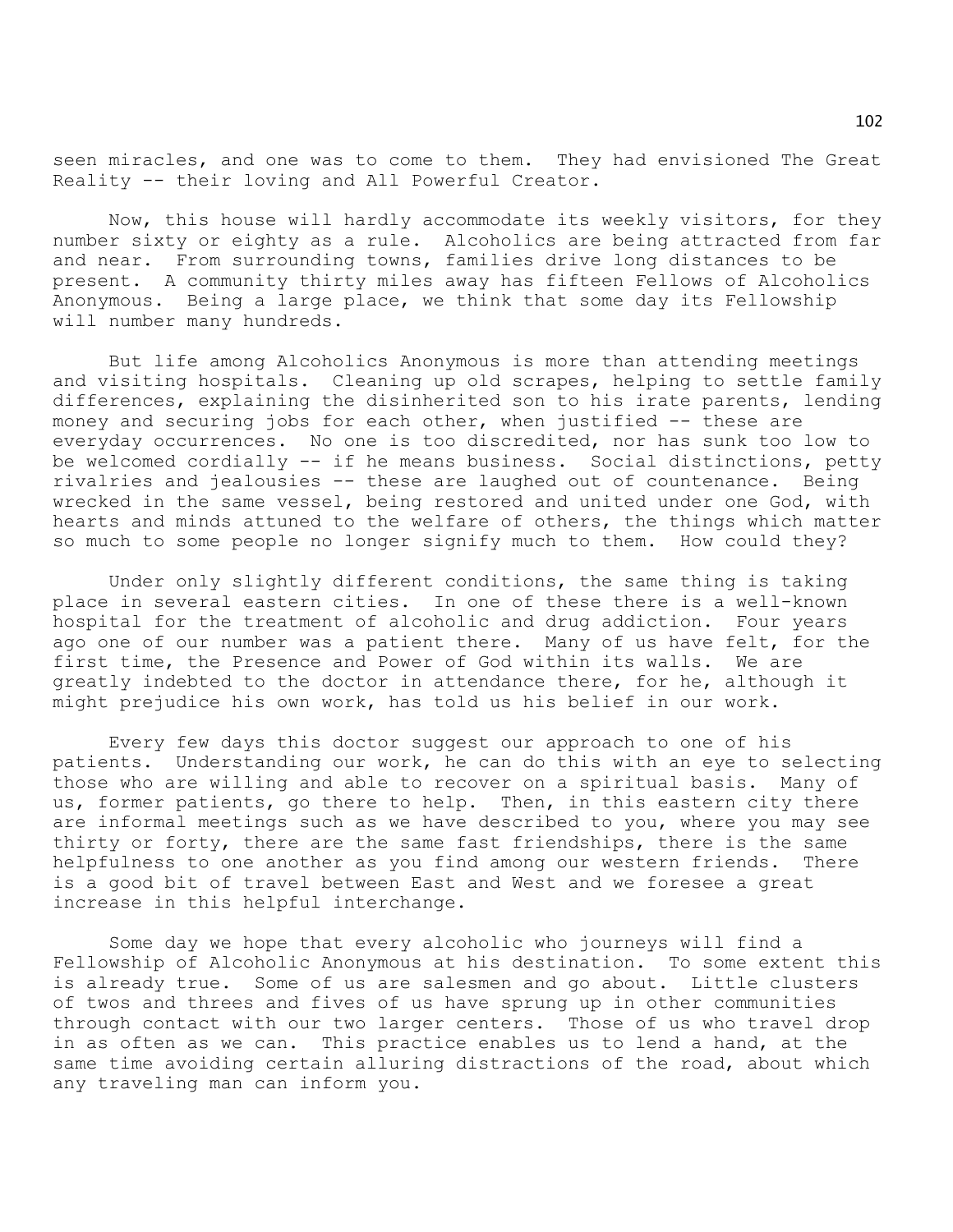Thus we grow. And so can you, though you be but one man with this book in your hand. We believe and hope it contains all you will need to begin.

We know what you are thinking. You are saying to yourself: "I'm jittery and alone. I couldn't do that." But you can. You forget that you have just now tapped a source of power so much greater than yourself. To duplicate, with such backing what we have accomplished is only a matter of willingness, patience and labor.

 We know a former alcoholic who was living alone in a large community. He had lived there but a few weeks when he found that the place probably contained more alcoholics per square mile than any city in the country. This was only a few days ago at this writing. The authorities were much concerned. He got in touch with a prominent psychiatrist who has undertaken certain responsibilities for the mental health of the community. The doctor proved to be able and exceedingly anxious to adopt any workable method of handling the situation. Agreeing with many competent and informed physician, he said he could do little or nothing for the average alcoholic. So he inquired, what did our friend have on the ball?

 Our friend proceeded to tell him. And with such good effect that the doctor agreed to a test among his patients and certain other alcoholics from a clinic which he attends. Arrangements were also made with the chief psychiatrist of a large public hospital to select still others from the stream of misery which flows through that institution.

 So our fellow worker will soon have friends galore. Some of them may sink and perhaps never get up, but if our experience is a criterion, more than half of those approached will become Fellows of Alcoholics Anonymous. When a few men in this city have found themselves, and have discovered the joy of helping others to face life again, there will be no stopping until everyone in that town has had his opportunity to recover -- if he can and will.

 Still you may say: "But I will not have the benefit of contact with you who write this book." We cannot be sure. God will determine that, so you must remember that your real reliance is always upon Him. He will show you how to create the Fellowship you crave.\*

 Our book is meant to be suggestive only. We realize we know only a little. God will constantly disclose more to you and to us. Ask Him in your morning meditation what you can do each day for the man who is still sick. The answers will come, if your own house is in order. But obviously you cannot transmit something you haven't got. See to it that your relationship with Him is right, and great events will come to pass for you and countless others. This is the Great Fact for us.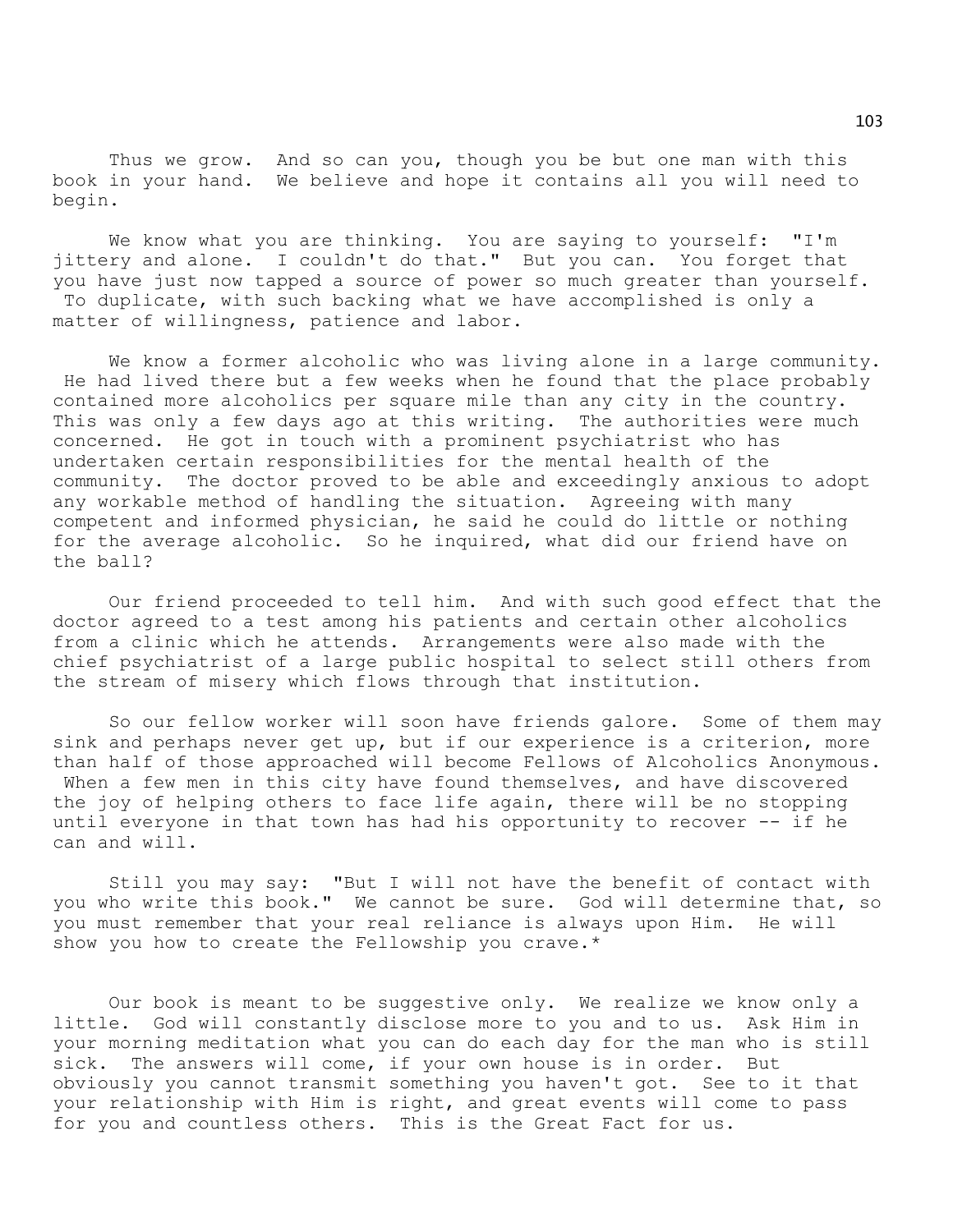Abandon yourself to God as you understand God. Admit your faults to him and your fellows. Clear away the wreckage of your past. Give freely of what you find, and join us. We shall be with you, in the Fellowship of The Spirit, and you will surely meet some of us as you trudge the Road of Happy Destiny.

May God bless you and keep you -- until then.

\* See appendix -- The Alcoholic Foundation. It may be we shall be able to carry on a limited correspondence.